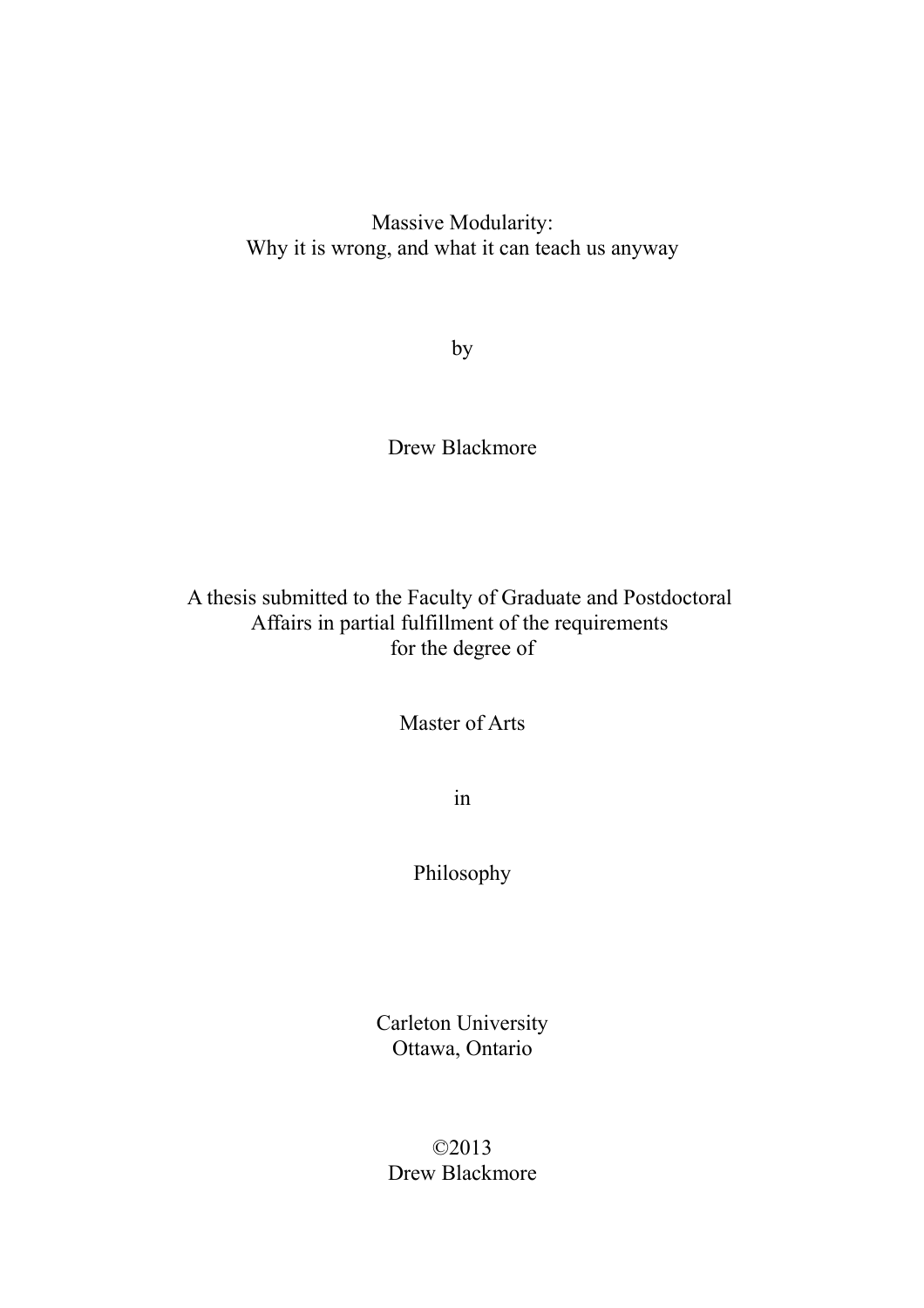# **Abstract**

This thesis addresses current issues of cognitive architecture, with a focus on the family of theories known as massive modularity. This project begins with a discussion of the concept of modularity as proposed by Jerry Fodor. All of Fodor's criteria of modularity are explored in order to establish a formal definition of modularity. That definition is then used as a benchmark to determine whether the cognitive mechanisms proposed in the massive modularity theories of Leda Cosmides, John Tooby, Dan Sperber, Steven Pinker, and Peter Carruthers actually qualify as modules. After concluding that the massive modularity theories of the above authors are in fact not modular, the discussion turns to Zenon Pylyshyn's cognitive impenetrability thesis in order to demonstrate that it is extremely unlikely that there could exist any truly modular version of the massive modularity hypothesis. Finally, an alternative account of the mind is proposed in place of massive modularity.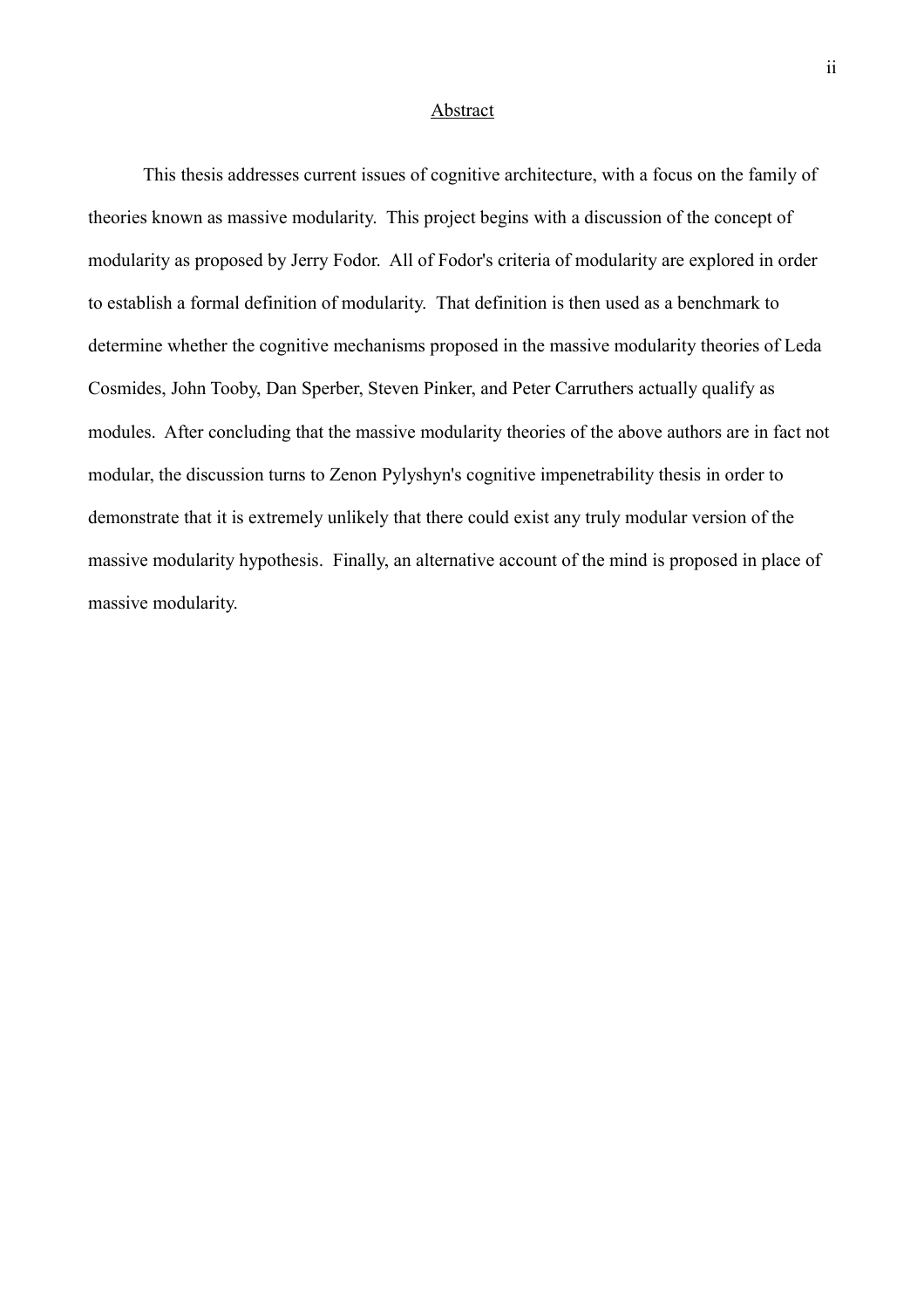## **Acknowledgements**

I would like to thank my supervisor, Dr. Andrew Brook, for his infinite patience and invaluable critique over the course of this entire project. I would like to thank Dr. Heidi Maibom, Dr. David Matheson, and Dr. Jordan Dodd for all their wonderfully helpful and educational comments at almost every stage of this piece. I would like to thank my parents for their help in editing, and I would like to thank my partner, Emily Griggs, for her constant support. Finally, I would like to thank Nadia Kharyati and all the employees at the Raw Sugar Cafe for providing the best writing atmosphere I ever could have hoped for.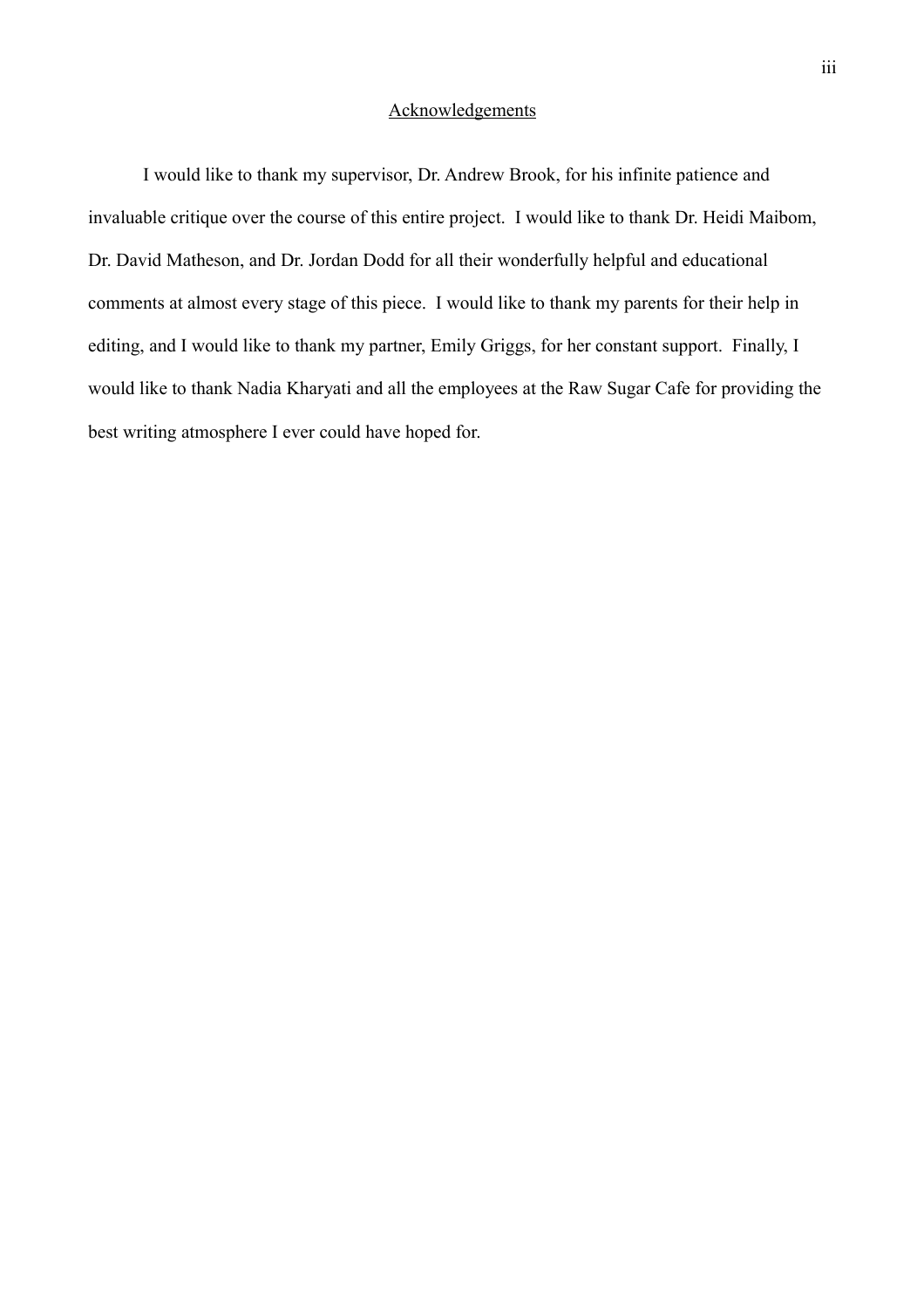|  | Table of Contents |
|--|-------------------|
|  |                   |

| Abstract                                                                                                                                                                                                                                                                                                                                                                                                                                                                 | ii                         |
|--------------------------------------------------------------------------------------------------------------------------------------------------------------------------------------------------------------------------------------------------------------------------------------------------------------------------------------------------------------------------------------------------------------------------------------------------------------------------|----------------------------|
| <b>Acknowledgements</b>                                                                                                                                                                                                                                                                                                                                                                                                                                                  | iii                        |
| <b>Table of Contents</b>                                                                                                                                                                                                                                                                                                                                                                                                                                                 | iv                         |
| <b>Introduction</b>                                                                                                                                                                                                                                                                                                                                                                                                                                                      | 1                          |
| Chapter 1 – What it means to be modular                                                                                                                                                                                                                                                                                                                                                                                                                                  | 8                          |
| Section $1 - An$ introduction to Fodor's nine criteria<br>$\sim$ $\sim$<br>Section $2 -$ Logical relationships: Criteria (1) through (4)<br>$\cdots$<br>$\ddotsc$<br>$\cdots$<br>Section $3 -$ Logical relationships: Criteria (5) through (9)<br>$\cdots$<br>$\cdots$<br>Section 4 – Why input specificity implies informational encapsulation<br>$\cdots$<br>$\ldots$<br>Section $5 - A$ definition of modularity<br>$\mathbf{r}$<br>$\cdots$<br>$\ddotsc$<br>$\cdots$ | 9<br>12<br>15<br>17<br>21  |
| Chapter 2 – A critique of evolutionary psychology                                                                                                                                                                                                                                                                                                                                                                                                                        | 25                         |
| Section 1 – Why function specific mechanisms are not modules<br>$\ldots$<br>Section 2 – Critiquing Sperber<br>$\cdots$<br>$\cdots$<br>Section 3 – Critiquing Cosmides and Tooby<br>$\cdots$<br>$\ldots$ . $\ldots$<br>$\cdots$<br>$\cdots$<br>Section 4 – Critiquing Pinker<br><u>and the second contract of the second second</u><br>$\cdots$<br>Section 5 – Concluding remarks<br>$\dddotsc$<br>$\cdots$                                                               | 27<br>31<br>34<br>38<br>41 |
| Chapter $3 - A$ critique of Carruthers                                                                                                                                                                                                                                                                                                                                                                                                                                   | 42                         |
| Section $1$ – The argument from design<br>$\cdots$ $\cdots$<br>$\sim$ $\sim$<br>$\cdots$<br>Section $2$ – The argument from computational tractability<br>$\ldots$<br>Section 3 – Why Carruthers' account cannot be modular<br>$\cdots$<br>$\cdots$<br><br>Section 4 – Conclusion<br>$\cdots$<br>$\ddots$<br>$\ldots$                                                                                                                                                    | 43<br>48<br>53<br>58       |
| Chapter 4 – Why the mind cannot be universally encapsulated                                                                                                                                                                                                                                                                                                                                                                                                              | 61                         |
| Section $1$ – The cognitive impenetrability thesis<br>$\ddotsc$<br>$\ldots$<br>Section 2 – Counterexamples to the cognitive imperetrability thesis<br>$\dddotsc$<br>.<br>Section 3 – Rowlands' argument for the cognitive penetrability of perception<br>.<br>Section 4 – Evaluating Rowlands' argument<br>$\cdots$ $\cdots$<br>$\cdots$<br>Section 5 – Evidence for the penetrability of the Müller-Lyer illusion<br>.                                                  | 62<br>65<br>68<br>74<br>77 |
| Chapter $5 - A$ picture of the mind                                                                                                                                                                                                                                                                                                                                                                                                                                      | 80                         |
| Section $1$ – Foundations of the picture<br>$\ddots$<br>Section 2 – Dissecting functional specificity<br>Section 3 – Benefits of our dissection<br>$\dddotsc$<br>$\ddotsc$<br>$\ldots$<br>Section 4 – Conclusions and further work<br>$\cdots$<br>$\ldots$<br>$\cdots$                                                                                                                                                                                                   | 82<br>87<br>91<br>97       |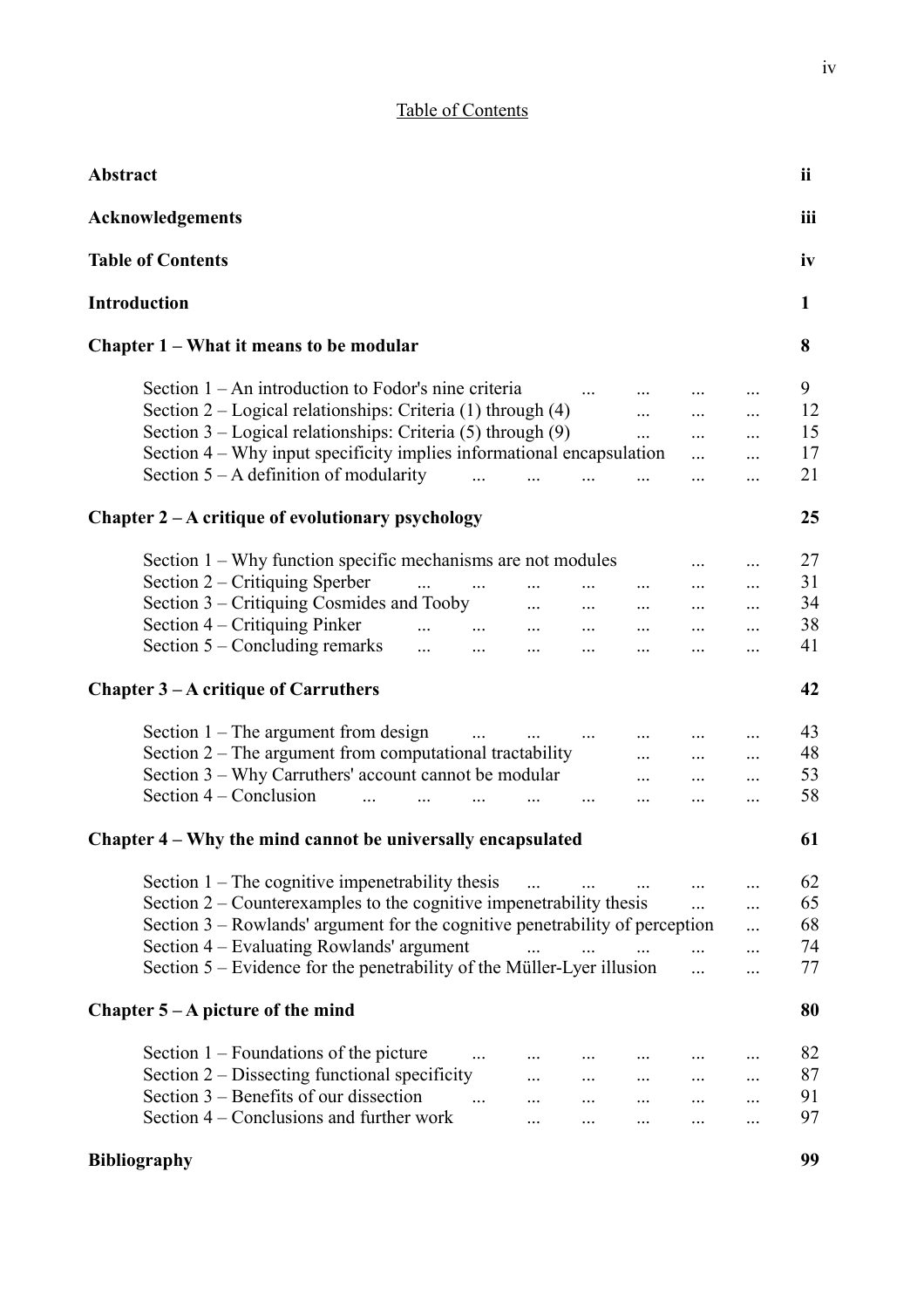## **Introduction**

Over just the past few decades, it seems that the fields of psychology and biology have been growing closer and closer. Largely, this appears to be because the belief that "the human brain did not fall out of the sky, an inscrutable artifact of unknown origin," is now prevalent (Cosmides & Tooby, 1994, 85). Put more seriously, it is now the case that, excluding those with a vested interest in denying evolutionary theory, most agree that the human mind evolved. While it is only natural that this discovery is more important to some branches of cognitive theory than others, it has almost completely turned the field of cognitive architecture in particular on its head. By adopting the theoretical commitments of the evolutionary approach, psychologists' old architectural theories have come under scrutiny by new analytical methods. Perhaps most importantly, this has resulted in decisive arguments in favour of dropping several old, foundational assumptions.

Chief among these bygone tenets is the distinctly empiricist idea that the human mind is born a blank slate, a *tabula rasa*, or an equipotential, domain general, content-independent computational machine. Expressed perhaps most purely by the associationists (Fodor, 1983, 29), but held onto by other thinkers of a far less radical bent, the main idea behind the domain general approach concerns innate knowledge and the structure of the faculties of the mind. For the mind to be equipotential, domain general, and content-independent, it must possess effectively no innate knowledge, and be essentially structured entirely out of mechanisms that can tackle any and every problem, situation, input, or computation with equal capacity. In this view, the final shape of the mind is defined primarily by external factors, such as culture, which are considered sufficiently powerful to replace innate dispositions (tendencies, proclivities, drives, etc.). Thus, things like sexual orientation, personality type, or even learning procedures are thought of as ultimately determined by external influences. In short, it does not matter "if the clay of the human mind has some initial shape…, so long as it is soft enough to be pounded by the external forces into any new shape required" (Tooby & Cosmides, 1992, 29). Essentially, the domain general view holds that the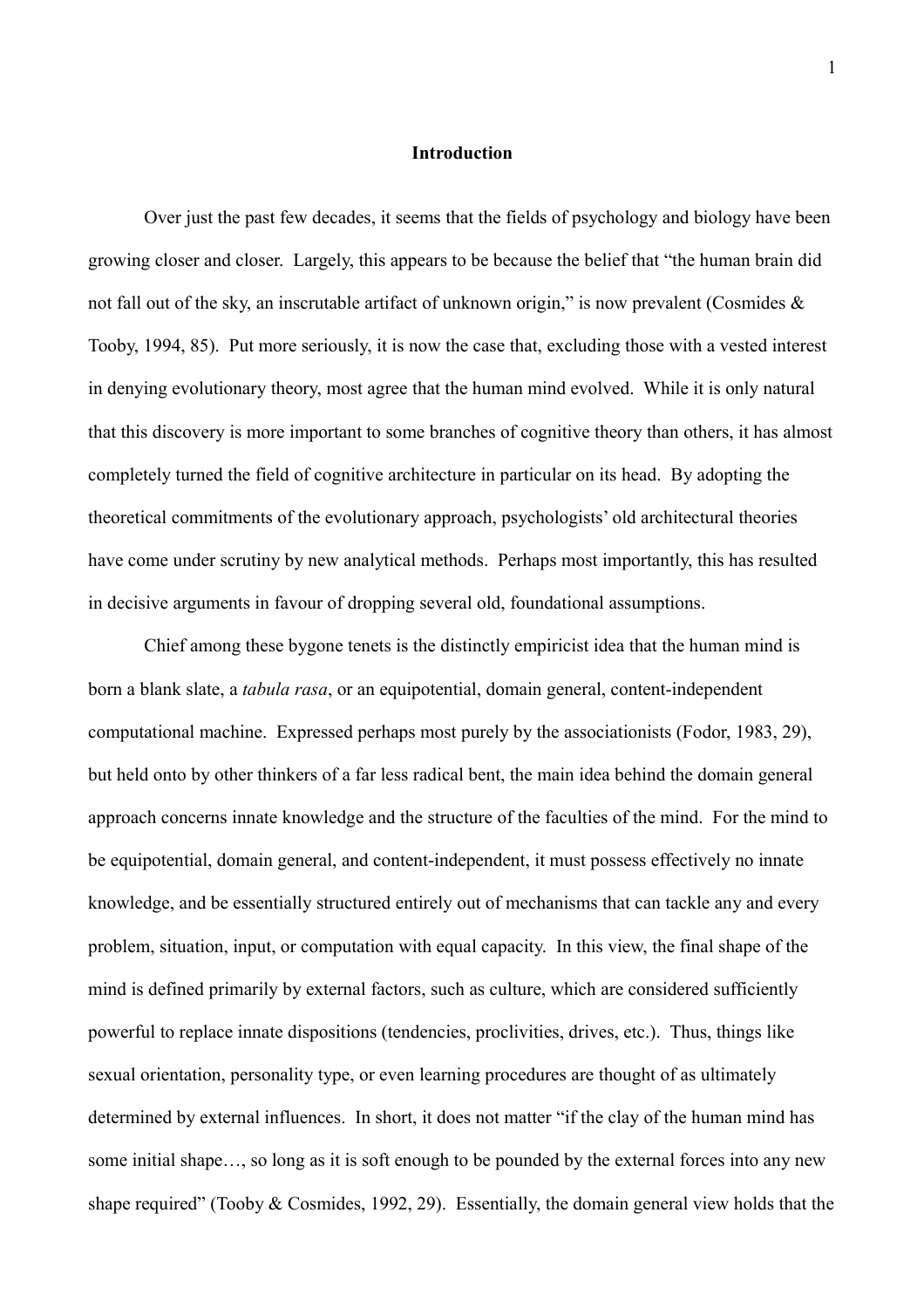mind is a single general-purpose, information-processing machine (or computer) that brings to bear minimal innate knowledge about the world, and which develops its capacities through repeated interactions with external inputs (or through general learning).

This domain general approach to cognitive architecture began to come under fire not so long ago, when Chomsky developed a new approach to evaluating existing psychological theories of language and language acquisition using solvability analyses. By testing the ability of hypothesized computational mechanisms to perform tasks or solve problems we already knew that the human mind was capable of performing and solving, Chomsky proved a variety of explanations for human linguistic competence to be false, including essentially every variety of general-purpose computational mechanism we knew of at the time (Tooby & Cosmides, 1992, 95). Thus was introduced the concept of 'mental organs,' and the idea that the mind was innately structured as a rich and diverse host of functionally individuated capacities or faculties, in a way similar to the body. This view left behind the idea that the mind was a primarily undifferentiated, general-purpose computer that underwent uniform development across every cognitive domain from perception to memory to judgement (Fodor, 1983, 3). Decidedly not empiricist, Chomsky's theory was that the mind consisted of many bodies of innate knowledge specific to various informational domains, such as language, numbers, or music, and that the computational mechanisms of the mind employed that innate knowledge in order to successfully perform their complex functions.

It was not too long, however, before Fodor demonstrated that Chomsky's picture only went part of the way to denying the domain general account of cognition. Insofar as the domain general account posits *both* that there is no innate knowledge in the mind, and that the computational mechanisms of the mind are equipotential and general-purpose across informational domains, Chomsky's theory only half-refuted it. He posited the existence of innate bodies of knowledge, but still held that primarily general-purpose computational mechanisms realized behavior, simply employing those innate bodies of knowledge in order to do so (Fodor, 1983, 7). Enter Fodor's concept of modularity, an architectural notion meant to describe a certain variety of cognitive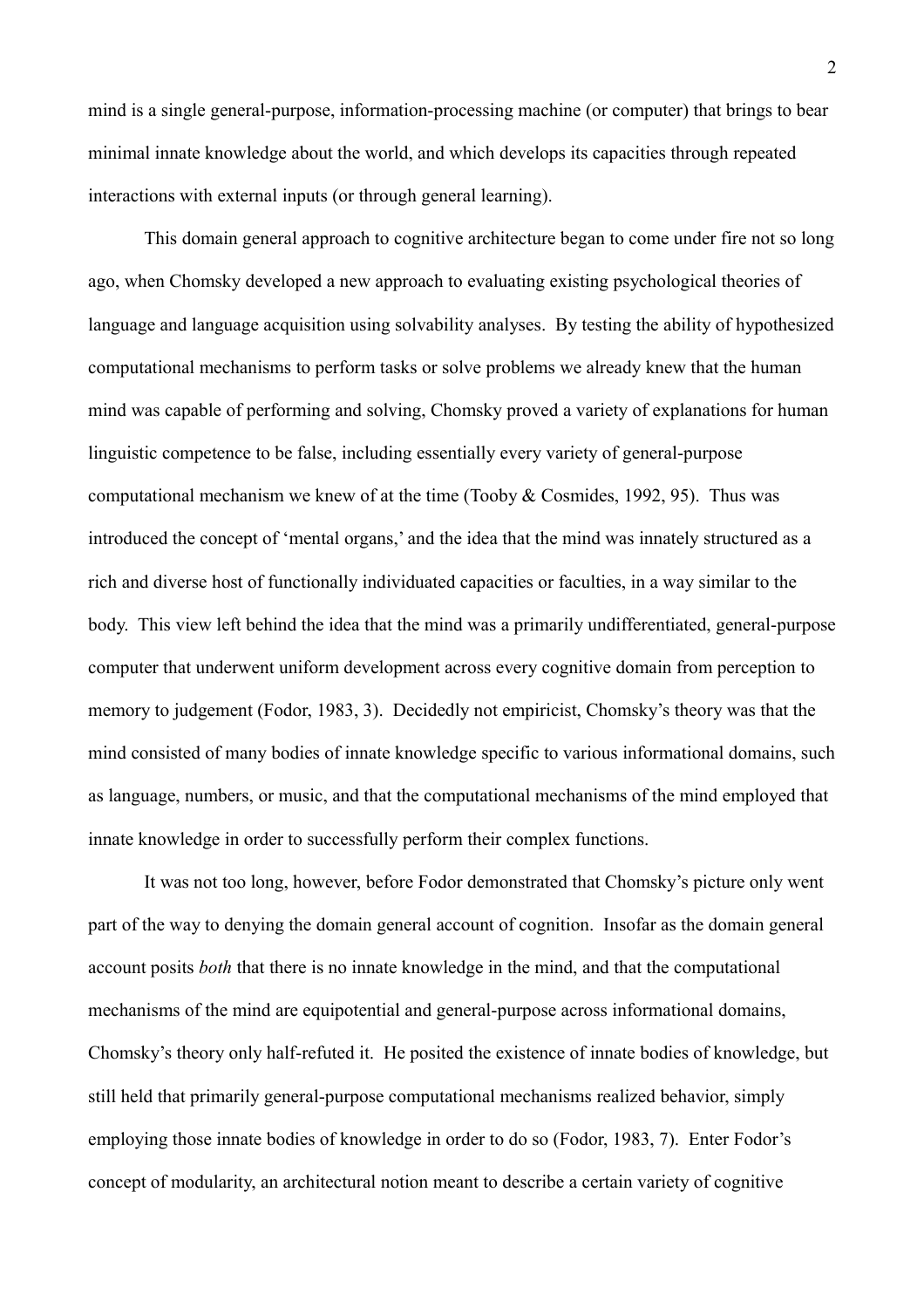mechanism. Fodor held that the mind was divided into two main portions: central cognition, which included such capacities as conscious judgement and analogical reasoning; and peripheral cognition, which was exhausted by the capacities of sense perception and language (Fodor, 1983, 102-103). In order to substantiate this sharp divide, Fodor appealed to the architecture of the capacities that compose peripheral cognition, claiming that peripheral architecture (and peripheral architecture alone) is universally modular.

Despite the name, Fodor's modules were a much closer analogue to bodily organs than Chomsky's 'mental organs' ever had been. Fodor conceived of modules as independent mechanisms in the mind, virtual machines that worked in isolation from one another. Just as how a heart could continue to pump blood even in absence of a liver to purge that blood of poisons, modules were meant to be fully dissociable components that could fully perform their functions even in the absence of the remainder of cognition. Furthermore, these 'snap-in' components which realized perception and language were thought to be innately specified; genes were thought to code for the various regions of the brain that made up these components, meaning that every human's perceptual and linguistic faculties would develop roughly the same way (Fodor, 1983, 100). Thus, Fodor's theory, at least in a portion of the mind, completely denied the domain general picture of cognition. Modules came equipped with the same innate knowledge Chomsky had proposed, while at the same time, each and every module was a domain specific computational device, working with and processing data only from a single informational domain (such as colours or shapes for vision, and pitch or volume for audition). Modules were not equipotential, general-purpose computers, but instead dedicated experts capable only of working with certain kinds of data (Fodor, 1983, 47). All of this made the concept of modularity the antithesis of the domain general approach.

Remember, however, that Fodor's picture of the mind was a hybrid one. Fodor considered only peripheral cognition to be modular. When it came to central processes, Fodor maintained that they were domain general in nature. His view of the mind, therefore, consisted of a single domain general, central processor flanked by a series of perceptual and linguistic modules. The purpose of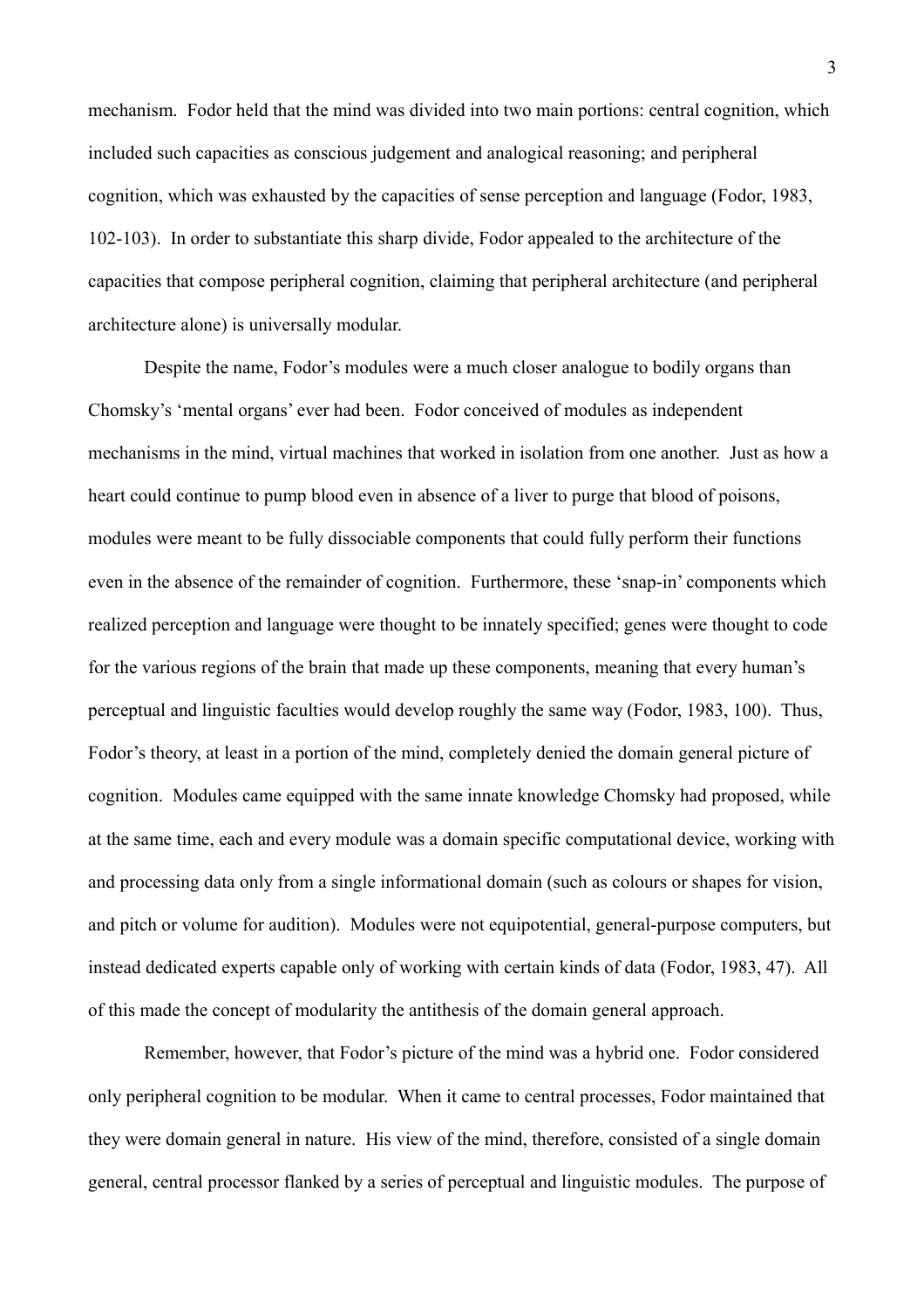Fodor's central processor was to collect and collate the outputs of the surrounding modules, and then generate beliefs based upon the many different kinds of output those modular systems provided. He spent the latter portion *The Modularity of Mind* arguing for the impossibility of central modularity, claiming that the independent, dissociable nature of modules made them incapable of the more global variety of thought involved in analogical reasoning and judgement. In short, Fodor held that if modules are separated from one another, and thus cannot communicate, then comparisons and comparative inferences across informational domains could not even occur. As Fodor claimed,

what's known about the flow of water gets borrowed to model the flow of electricity; what's known about the structure of the solar system gets borrowed to model the structure of the atom; what's known about the behavior of the market gets borrowed to model the process of natural selection, which in turn gets borrowed to model the shaping of operant responses (Fodor, 1983, 107).

The idea here is that, in order for modules to be fully independent from one another, they need to be 'informationally encapsulated,' meaning that they do not have access to one another's data and outputs (they cannot communicate). Thus, since each module is specific to a single informational domain, a fully modular mind would be incapable of drawing comparisons, or in general using any information from one domain to influence information from another. As Fodor's examples show, however, we evidently are capable of drawing comparisons and using information from one domain to influence information from another. Thus, he claimed, the mind cannot be fully modular (Fodor, 1983, 107).

Perhaps because Fodor thought that scientifically investigating and understanding central cognitive processes was ultimately impossible due to their global nature (Fodor, 1983, 38), other thinkers were relatively quick to resist or reject his domain general picture of central cognition. Since modularity seemed the only way to do so, however, such thinkers immediately latched onto what Fodor had previously called "modularity theory gone mad" (Fodor, 1987, 27), positing that indeed the whole mind was structured out of modules. Somewhere along the line, the theory was christened massive modularity (likely because a massive number of modules would seem to be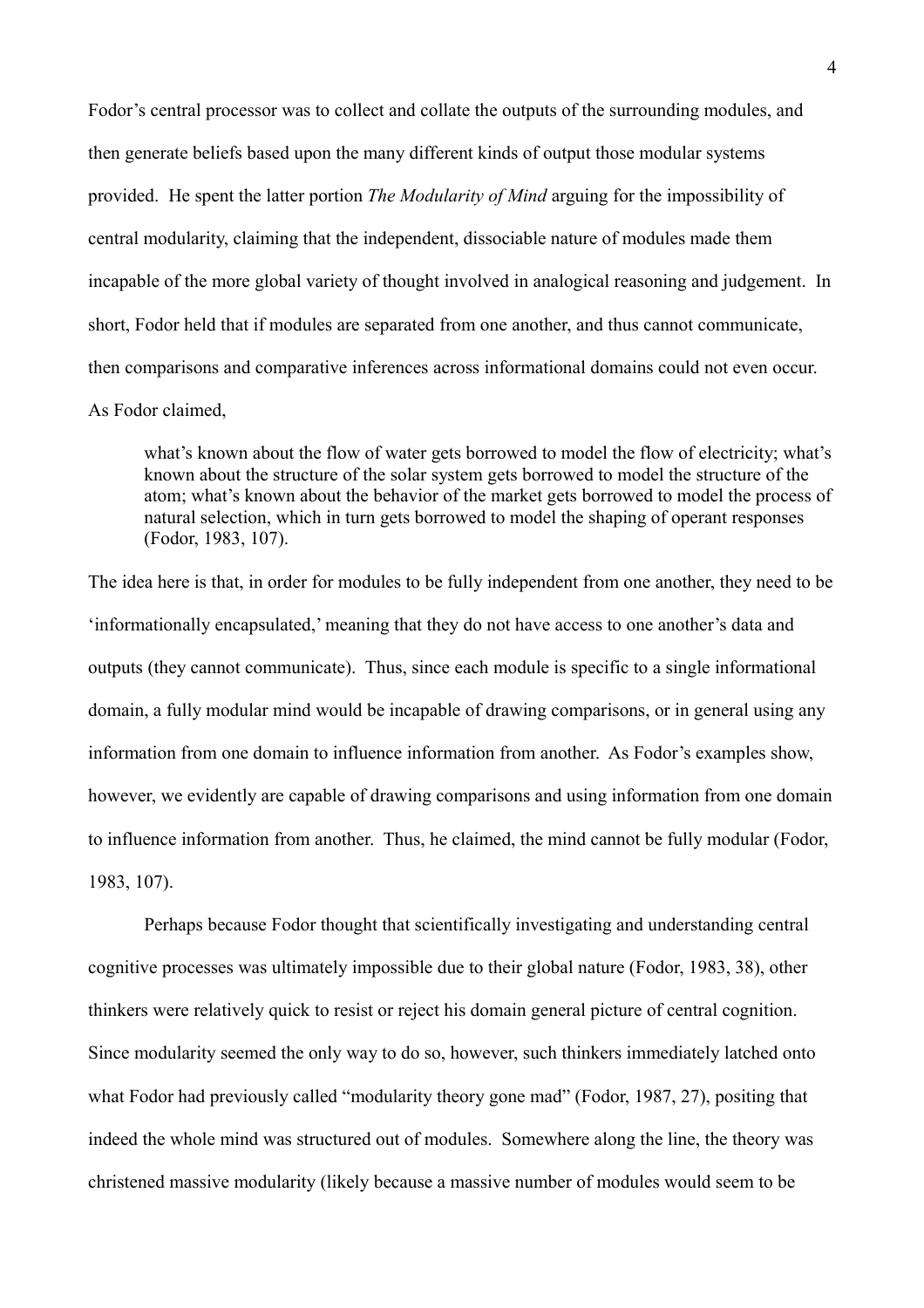necessary in order to realize every human cognitive capacity), and this new, entirely domain specific paradigm of cognitive architecture became a major player on the scene. At first, massive modularity was largely the province of evolutionary psychology, a research platform which held that, since humanity had spent almost all of its evolutionary history as hunter-gatherers, all uniquely human cognitive capacities were likely to be evolved adaptations to such a lifestyle (Cosmides and Tooby, 1994, 87; Sperber, 1994, 42; Pinker, 1997, 21). Eventually, massive modularity was also adopted by Peter Carruthers, who gave it what many consider to be its most sophisticated defense thus far articulated.

As might be obvious given the title of this work, I believe that massive modularity is a doomed enterprise. Furthermore, I believe that the approach taken by massive modularists to the concept of modularity is largely what is to blame. In attempting to reasonably cast the whole of the human mind as modular, thinkers have watered down the concept of modularity, so to speak, creating a weaker version of it in order to protect themselves against counterarguments similar to Fodor's original comparative reasoning objection. Most importantly, these thinkers have downplayed the importance of informational encapsulation to modularity; as a result, many 'modules' proposed by these thinkers are not informationally encapsulated even in the slightest. In short, I believe that by doing this, proponents of massive modularity have created a whole variety of theories, but that none of these theories are truly modular. Recognizing this is important, not only because in doing so we clear up a significant amount of conceptual confusion, but also because it opens up the floor to other domain specific views of cognition. As I hope to demonstrate over the course of this project, domain specificity and modularity do not necessarily go hand-in-hand. Therefore, understanding exactly why the theories of various massive modularists are not modular will ultimately open the doors for new, more subtle conceptions of cognitive architecture.

Thus, the purpose of my project could be understood to be twofold. First, I aim to follow the above line of argument until its very end, demonstrating both that every current version of massive modularity, from the evolutionary psychologists' to Carruthers', is endemically flawed, and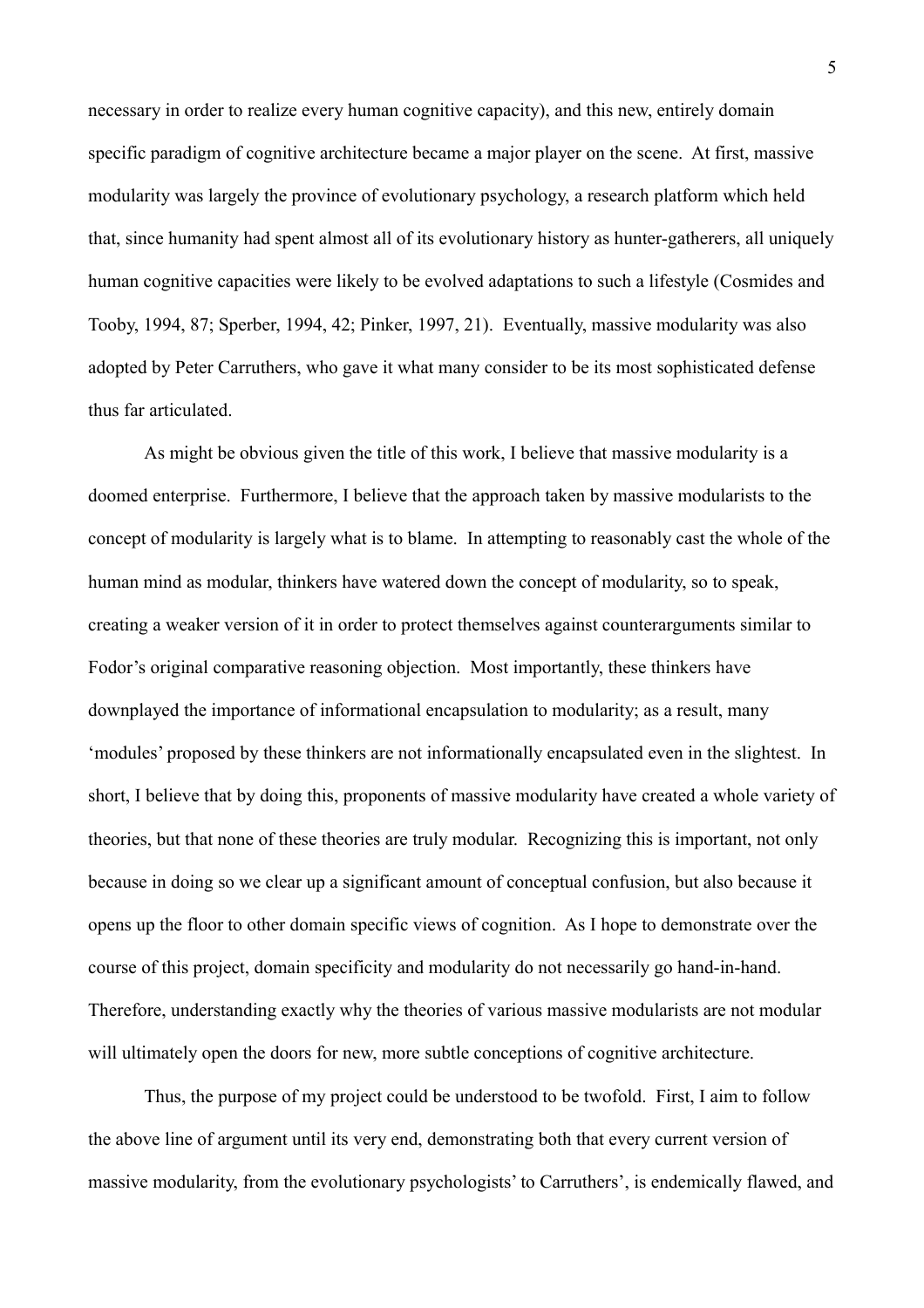that there cannot be a version of massive modularity that does not suffer from this same endemic flaw. Since all massive modularists reject informational encapsulation (and indeed must, as I aim to show), they simply cannot establish the modular status of the mechanisms they propose. Put another way, I aim to show that massive modularity, by its very nature, cannot actually be modular at all. Second, I aim to disentangle modularity at large from the theories of its proponents. I believe that, within the theories of both Carruthers and the evolutionary psychologists, are a great many valuable insights, many of which seem to have been obscured or ignored *simply because of the highly controversial modular baggage these theories carry with them*. By separating these insights from their foundations in massive modularity, I hope to propose my own domain specific picture of the mind that has many of the advantages of a massively modular approach, without suffering from its weaknesses.

This project will begin with the foundations of modularity as a concept. While Fodor did not originally define exactly what it means to be a module, he nevertheless offered a variety of criteria that a given mechanism must (mostly) meet in order to be considered a module. My first chapter explores those criteria in detail, focusing on those which are most important to the concept of modularity, as well as the various logical relationships among them. After laying out that groundwork, I will explore the massive modularity theory espoused by evolutionary psychologists Leda Cosmides, John Tooby, Dan Sperber, and Steven Pinker. By applying the work done on the criteria in the first chapter to their version of massive modularity, I will demonstrate that it is, in fact, not truly modular at all, insofar as all the 'modular' mechanisms they propose fail to meet enough important criteria to be properly captured by the concept. Following this, my third chapter will tackle the massive modularity theory of Peter Carruthers, as it appears in his book *The Architecture of the Mind*. Once again, by applying the work done in chapter 1 on the criteria (though in a different manner), I will ultimately demonstrate that even Carruthers' very sophisticated version of massive modularity fails to be truly modular.

In my fourth chapter, I hope to hammer the final nails into the coffin of massive modularity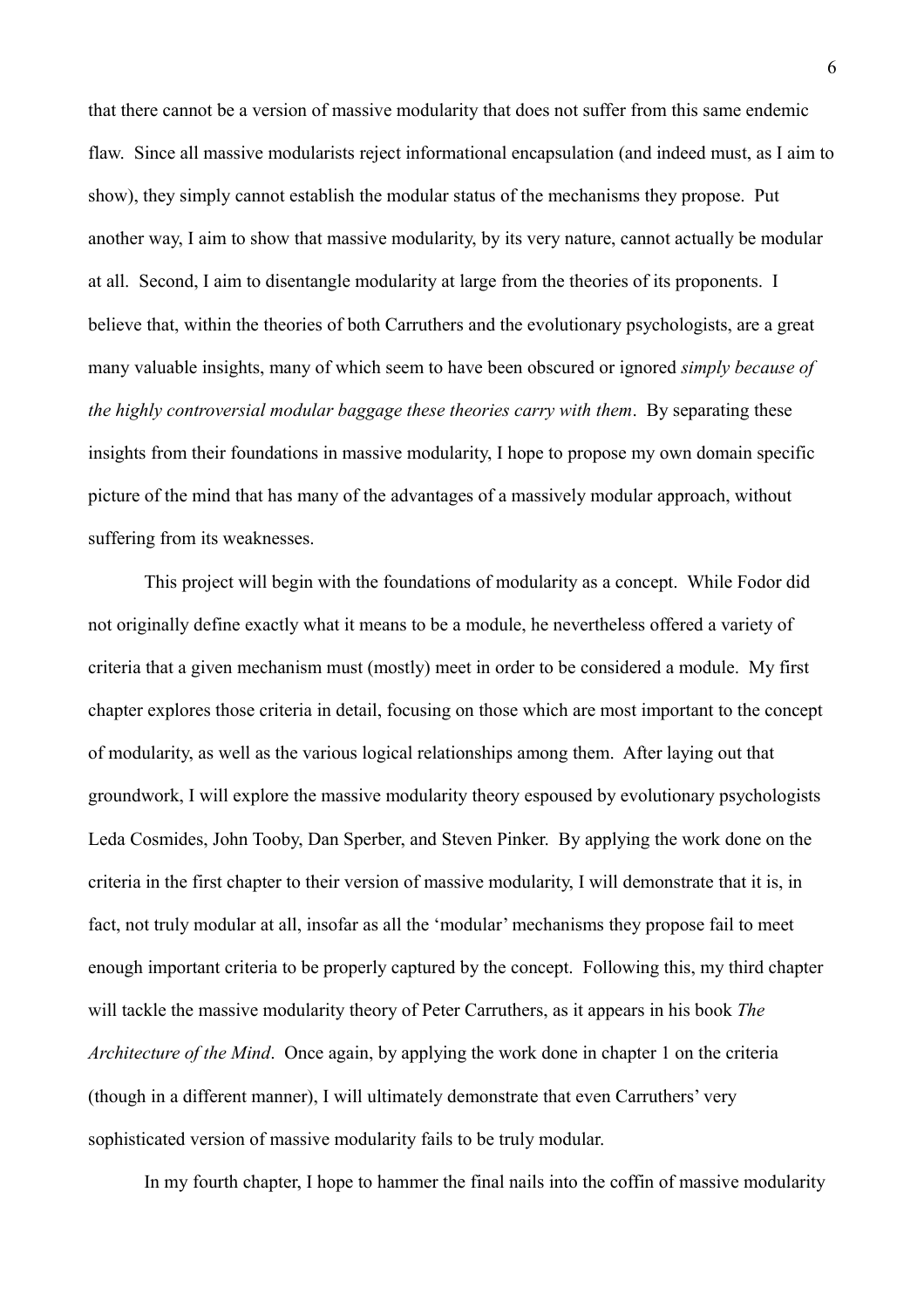by demonstrating that the single criterion most important to modularity, informational encapsulation, simply is not a prolific property of the mind. I will focus on the cognitive impenetrability thesis of Zenon Pylyshyn, an idea commonly considered to be the psychological mechanism underlying informational encapsulation, bringing to bear a platform of counterexamples and arguments in order to demonstrate that it is likely false for all but a small portion of the mind, and that therefore informational encapsulation is rare. Finally, in my fifth chapter, I will provide an alternative picture of the mind – one which is primarily domain specific, but not massively modular. This account will appropriate many arguments and ideas from the various authors I will discuss in earlier chapters, but will combine those ideas with an approach to functionally individuated domain specific mechanisms proposed by Vincent Bergeron. By appealing to Bergeron's dissection of the notions of function and specificity, I hope to demonstrate the plausibility of this alternative account. Ultimately, I hope to provide reason to investigate the possible truth of a primarily domain specific, but non-modular picture of the mind.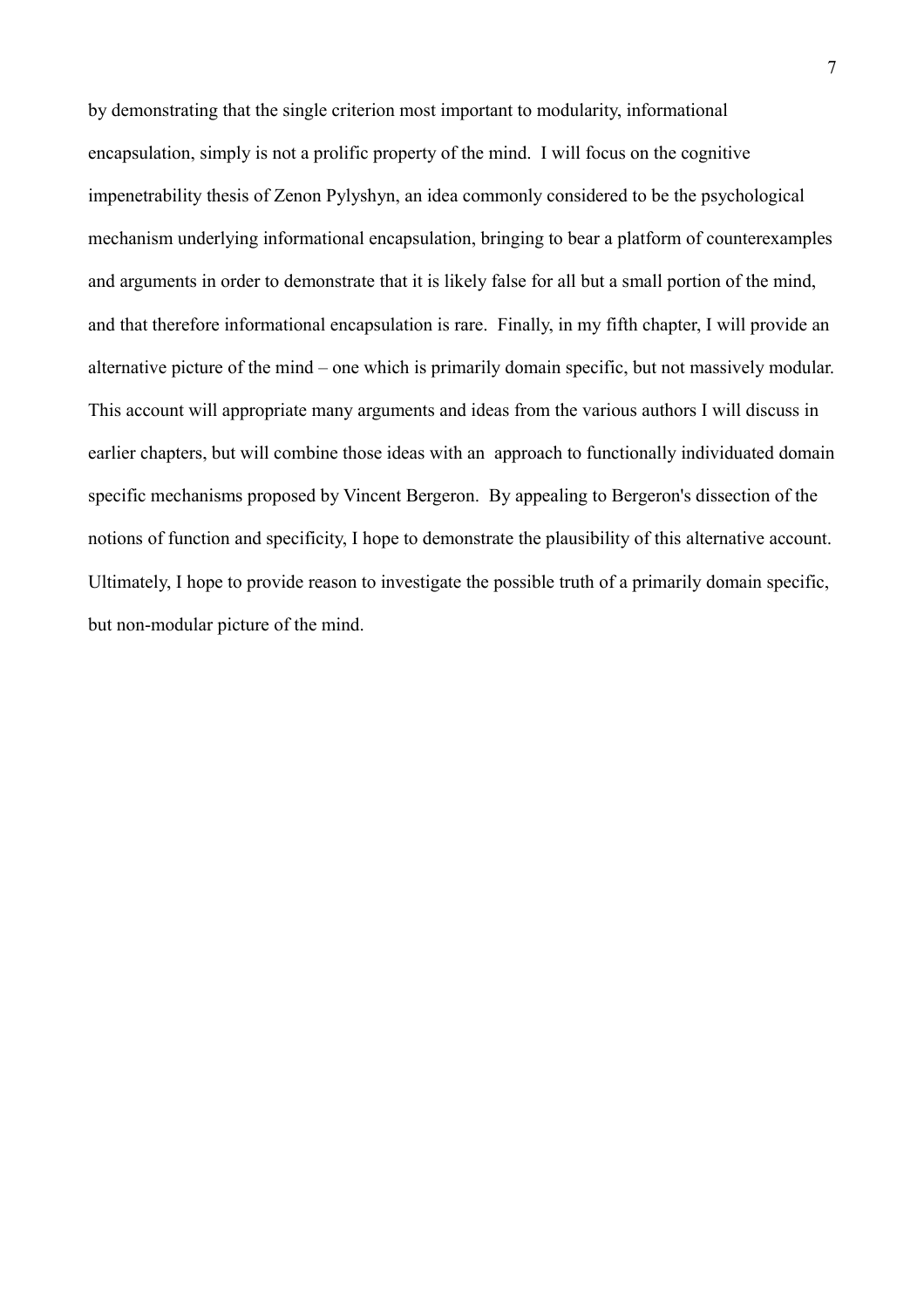#### **Chapter 1 – What it means to be modular**

When Fodor first introduced the concept of a module in his 1983 work, *Modularity of Mind: An Essay on Faculty Psychology*, he did so in an unfortunately vague way. Exactly whether or not this was a mistake on Fodor's part, however, does not really matter. What is important is clearing up the confusion that followed, ideally by providing a proper definition of modularity in one way or another. Doing just that is my goal in this first chapter. Where Fodor originally listed nine criteria of modularity, essentially claiming that if a mechanism meets most of them, it is likely to meet all of them (Fodor, 1983, 38), I hope to provide at least as exact a definition as one might hope for, articulated in terms of necessary, sufficient, and distinctive conditions. I will begin by explaining each of Fodor's nine criteria. I will then discuss the various logical connections between Fodor's criteria, as I believe that understanding this complex logical web is integral to understanding the concept of modularity. Finally, I will finish this chapter with an argument to the following effect: one of Fodor's nine criteria, namely informational encapsulation, is so important to the concept of modularity as to be essentially equivalent to it, and therefore any mechanism that is not informationally encapsulated is not modular.

Fodor's criteria themselves are as follows: (1) mandatory operation, (2) shallow outputs, (3) fast operation, (4) dissociability, (5) fixed neural architecture, (6) characteristic ontogenesis, (7) informational encapsulation, (8) inaccessibility, and (9) domain specificity. When Fodor originally identified these nine criteria, he claimed that all cognitive mechanisms we can classify as modular should meet the criteria, as a group, at least to some interesting extent. He also claimed that both the concept of modularity and many of its criteria admit of degrees (Fodor, 1983, 37-38). This means that a cognitive mechanism does not need to meet all the criteria in order to be considered a module, as long as it meets at least some them in a strong way.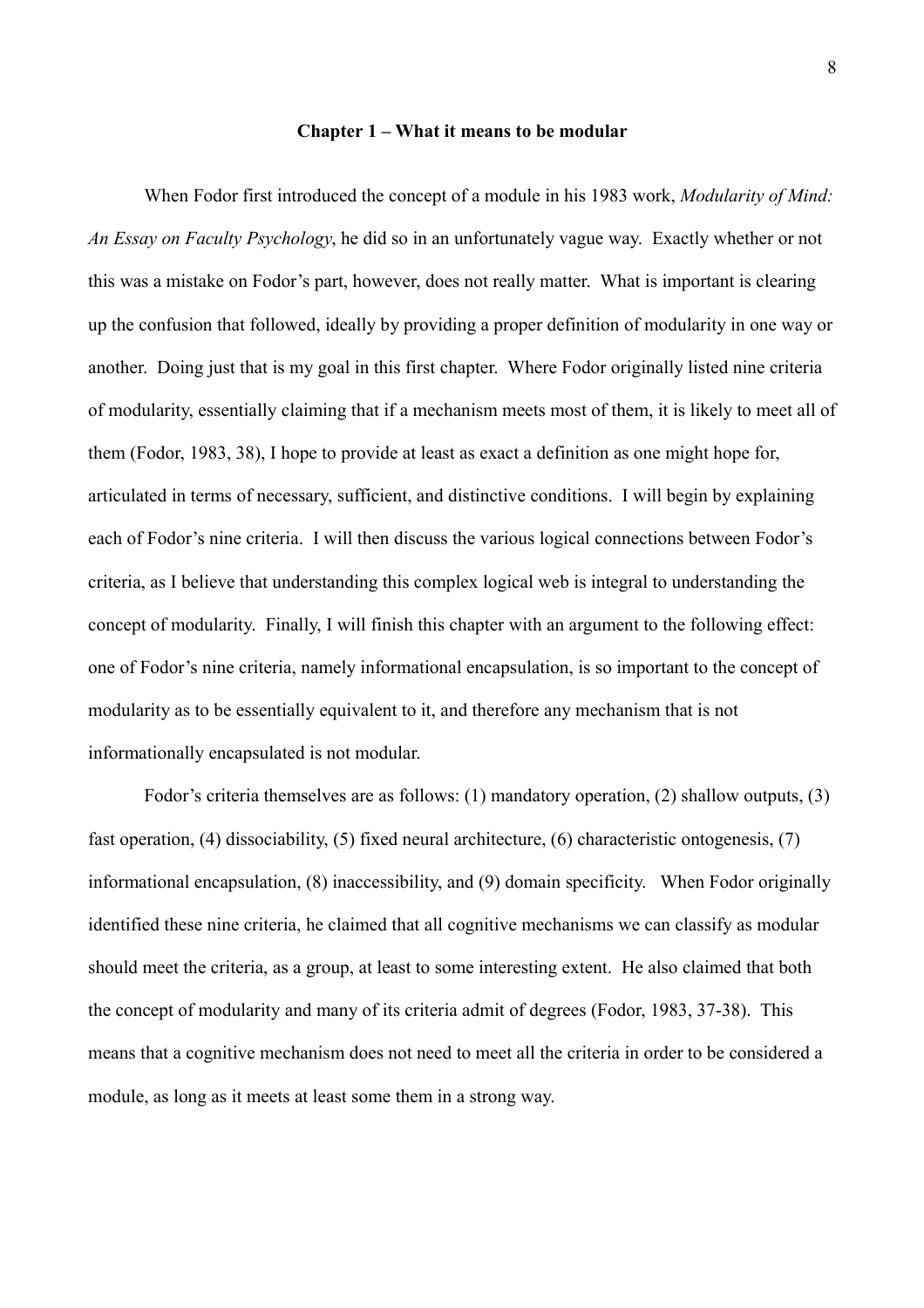At its core, mandatory operation (1) concerns whether a given cognitive mechanism is in any way controlled by the remainder of cognition. In this way, it breaks down into two salient levels: uncontrolled by consciousness and uncontrolled by the rest of cognition at large. If a mechanism is uncontrolled by consciousness, which is to say that it is capable of both initiating and ceasing operation without any conscious effort whatsoever, then it is automatic (Bargh & Chartrand, 1999, 463). If a mechanism is uncontrolled by all the rest of cognition, then whether it initiates or ceases its operations is entirely dependent on its own processes. To illustrate, one cannot help but hear words (in a language one knows) as words, as opposed to noise, even if it would currently be in one's interest not to. Even if hearing those words as words would offend us, confuse us, or perhaps even place us in grave danger, we will hear them as words nonetheless. This suggests that such linguistic parsing is entirely self-controlled, as otherwise some other mechanism would likely deactivate it in such situations (Fodor, 1983, 52-53).

Mandatory operation (1) is also generally seen to be related with shallow outputs (2) and fast operation (3). Delivering shallow outputs (2) boils down to delivering outputs that can be inferred from their corresponding inputs without the aid of any information not contained in what is transduced. This means that shallow outputs cannot be conceptual *qua* unobservable or theoryladen; they cannot be the products of non-deductive inferences from their inputs, and they cannot consist of entities that are not present in the world around us (such as social constructs). Fast operation (3) is essentially near-instantaneous computation; maximally accurate visual processing takes less than half a second, and linguistic parsing seems to happen as fast as is possible, given the constraints of human language (Fodor, 1983, 61-62).

Dissociability (4), a notion Fodor pointed toward in claiming that modules demonstrate characteristic breakdown patterns (Fodor, 1983, 99), concerns the interactions between mechanisms with regard to function and damage. If mechanism M is dissociable, then damage to M would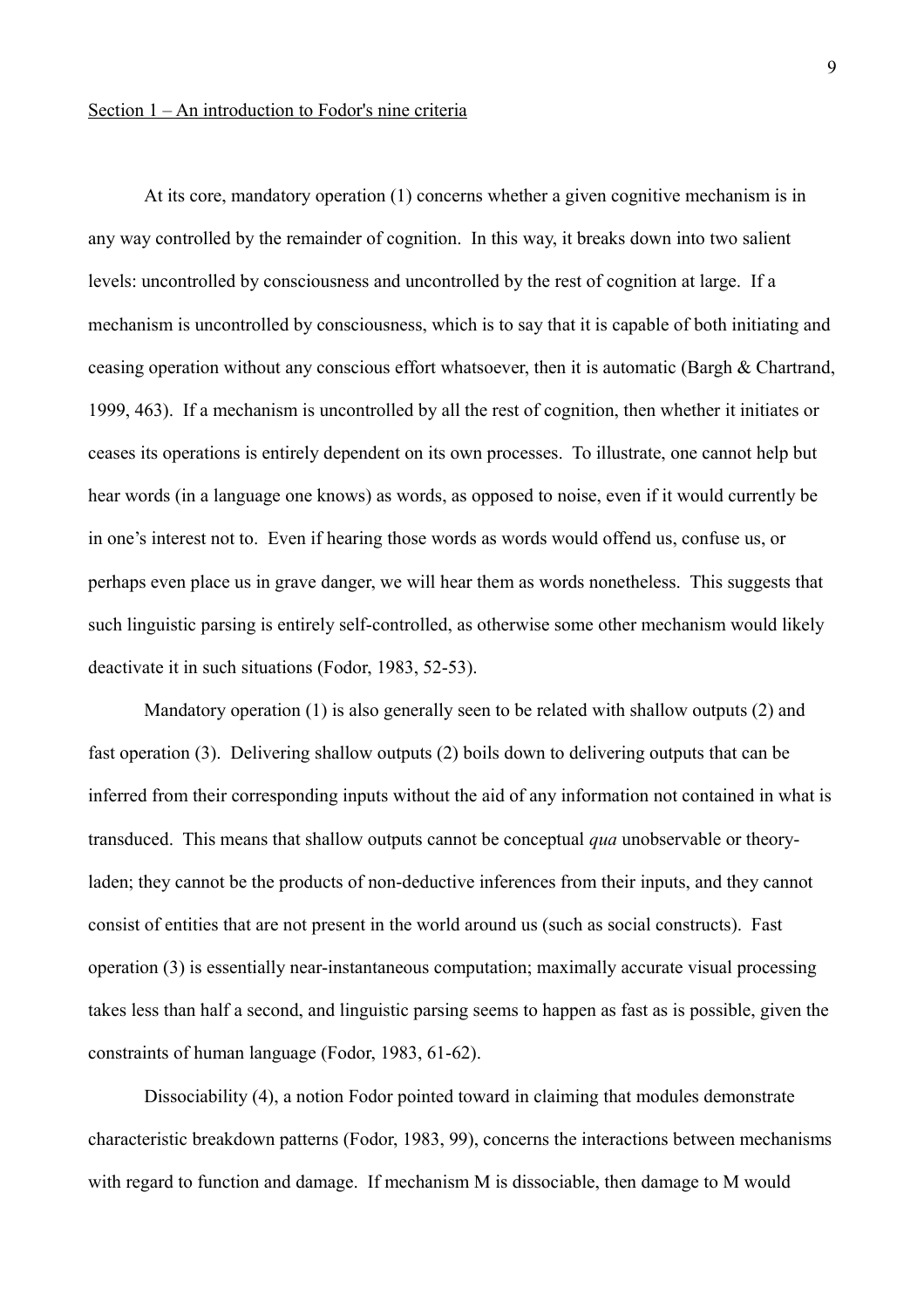impair M's function without impairing any other cognitive functions. Similarly, damage to those other functions would not impair mechanism M (Fodor, 1983, 99-100). This can be understood in two ways, one structural and the other functional, both of which will receive more detailed attention later. A similar dual understanding goes for fixed neural architecture (5). One way of conceiving of this criterion is in terms of enforced physiological separation between the circuitry of a given mechanism and the remainder of cognition, thus fixing the neural architecture of the mechanism. Alternatively, fixed neural architecture (5) could simply amount to innateness (viz., neural architecture that is fixed insofar as it is roughly identical across individuals of the same species). Innateness also suggests a characteristic (or innately specified) ontogenetic development (6) of the mechanism; in short, the idea is that recreating the exact developmental pathway necessary to create such similar architecture across effectively all individuals of a single species would be so complicated that it could only be the result of genetic specification (Cosmides and Tooby, 1994, 89- 90).

Informational encapsulation (7) concerns what information a cognitive mechanism has access to. If mechanism M is encapsulated, then its internal operations cannot make use of any specific set of information outside of either its input or its own dedicated databank (if it even has one). This is not a measure of amount, but of kinds; a specific set of information merely means the information used by a specific set of other mechanisms (including sets of one). Thus, M is encapsulated with regard to mechanism X just in case M's internal operations cannot make use of any information stored/outputted by X. Note that the distinction here between not having access to information and having access to but not being able to use that information is immaterial; in effect, these two states are equivalent. This will become particularly important later on, as it means that for a given mechanism M, if M cannot make use of some set of information S, then M is *effectively* encapsulated with regard to S, even if M is not *genuinely* restricted in its access to S.

Inaccessibility (8) concerns how other mechanisms interact with M. In order to be inaccessible, the internal operations of M must be opaque to other mechanisms; only the outputs of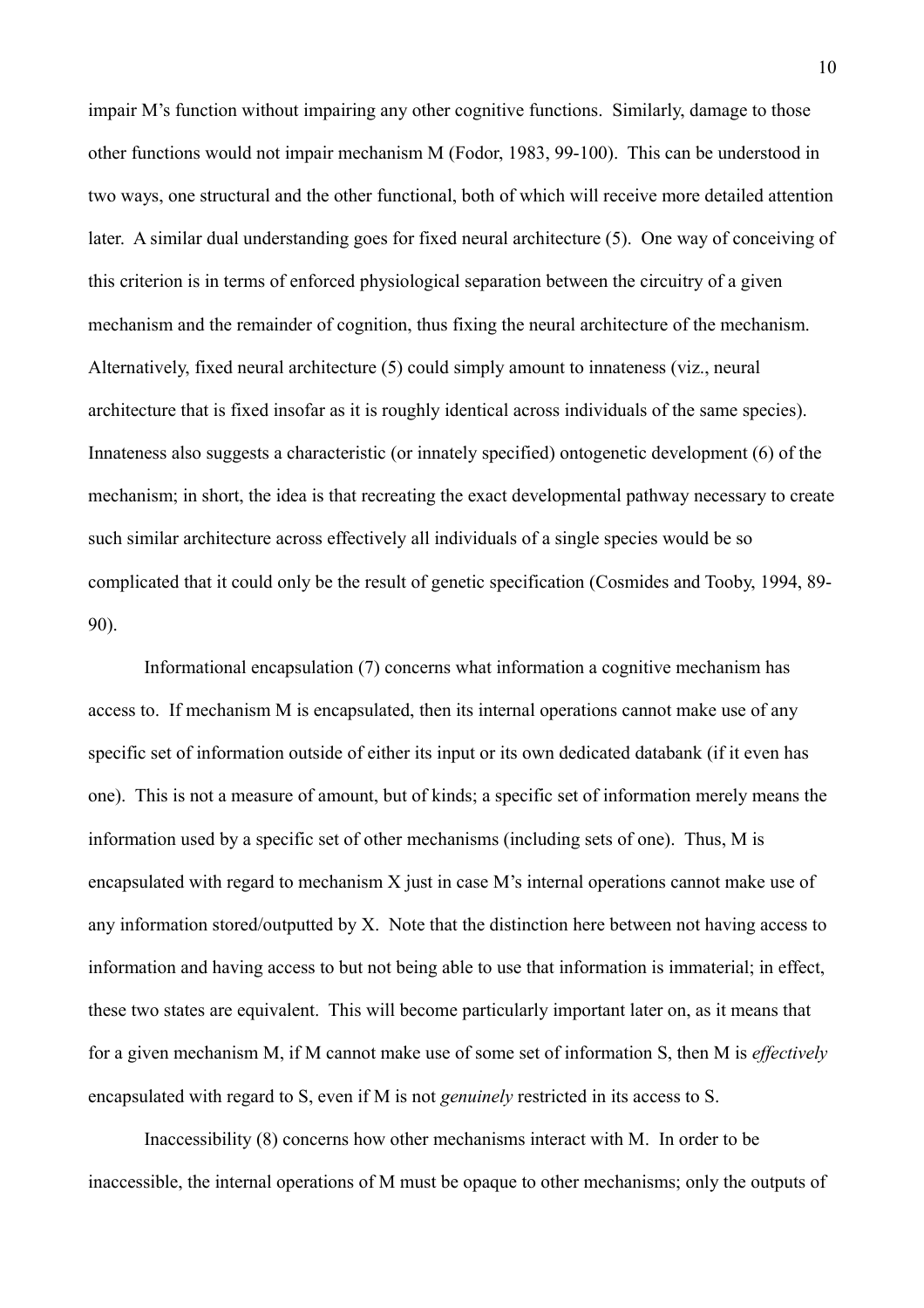M, then, are available to other mechanisms. Finally, there is domain specificity (9): in order for M to be a domain specific mechanism, it must be capable of processing information pertaining only to a particular subject matter. Put another way, mechanism M is domain specific just in case it can compute only over information of a limited number of kinds (Samuels, 2006, 50-51). Note that this definition of domain specificity runs contrary to that of Max Coltheart and others of the same persuasion, who hold that mechanism M is domain specific just in case its processes are triggered (or activated) only by inputs that are of a single informational kind (Coltheart, 1999, 119). Given that this interpretation is a departure from Fodor's original conception of domain specificity, I will not be addressing it in my attempt to construct a definition of modularity. This choice is especially important given the fact that these last three criteria of informational encapsulation, inaccessibility, and domain specificity are commonly understood to be the criteria which are most central to the concept of modularity. Fodor himself focused on encapsulation specifically as the hallmark of modularity (Fodor, 1983, 71), which I believe to be correct. As we now move on to a discussion of how the nine criteria relate to one another, I hope my reasons for doing so will become clear.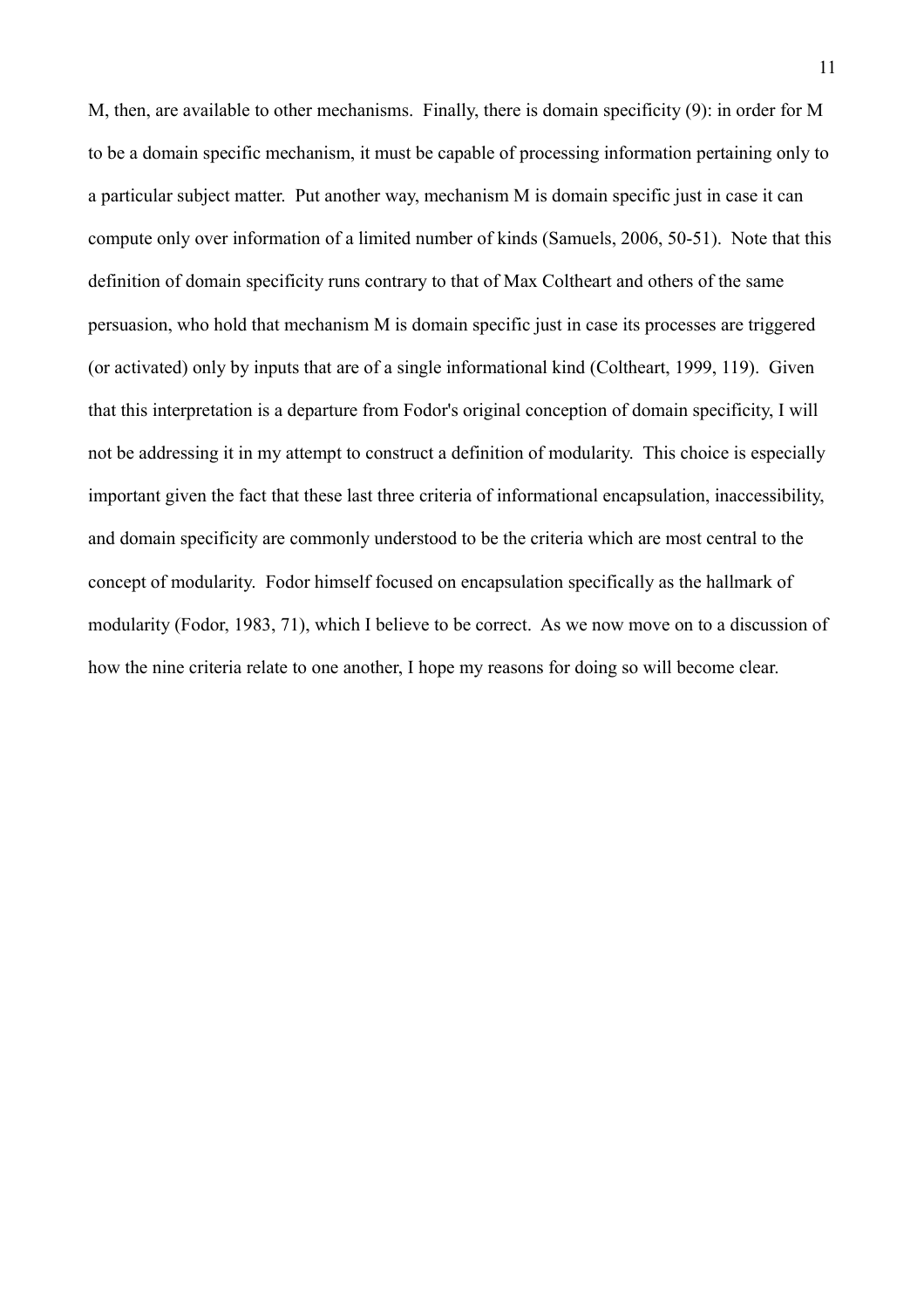## Section 2 – Logical relationships: Criteria (1) through (4)

We will begin the discussion of the logical connections between Fodor's nine criteria with mandatory operation (1), shallow outputs (2), and fast operation (3). It seems to me that at least the former two are implied by encapsulation (7) in one way or another. In seeing how this is the case for mandatory operation (1), consider the following. If a mechanism cannot make use of *any* information outside of the mechanism itself, then it necessarily must both initiate and cease computation independent of all external cognitive influences. Put another way, if the processes responsible for starting and stopping the mechanism's computations did not operate exclusively on their own accord, they would have to be making use of at least some information outside the mechanism running them. Thus, if a mechanism is completely encapsulated, it must have mandatory operations; it may very well be mandatory despite being more weakly encapsulated, but we can only come to know for sure through empirical research. As such, the strongest form of informational encapsulation (7) necessarily implies mandatory operation (1). If we know that a given mechanism is encapsulated with regard to consciousness, however, then we know that it is automatic, as opposed to fully mandatory. Since such a mechanism would be capable of making use of information from other cognitive mechanisms not involved in the realization of consciousness, its operations might initiate or cease at the behest of those other mechanisms. Thus, while we could not intentionally engage or disengage such a mechanism, other subconscious processes in our minds might be capable of doing so.

If a mechanism's internal operations were incapable of making use of conceptual information, then said mechanism's outputs would necessarily be shallow (2). This too seems to be encapsulation, but encapsulation *with regard to which mechanisms*? There are likely many mechanisms that perform operations on data that concerns conceptual entities. As such, being encapsulated from a single mechanism is not enough to be incapable of making use of conceptual information. The answer is simply encapsulation with regard to *all* mechanisms that store/output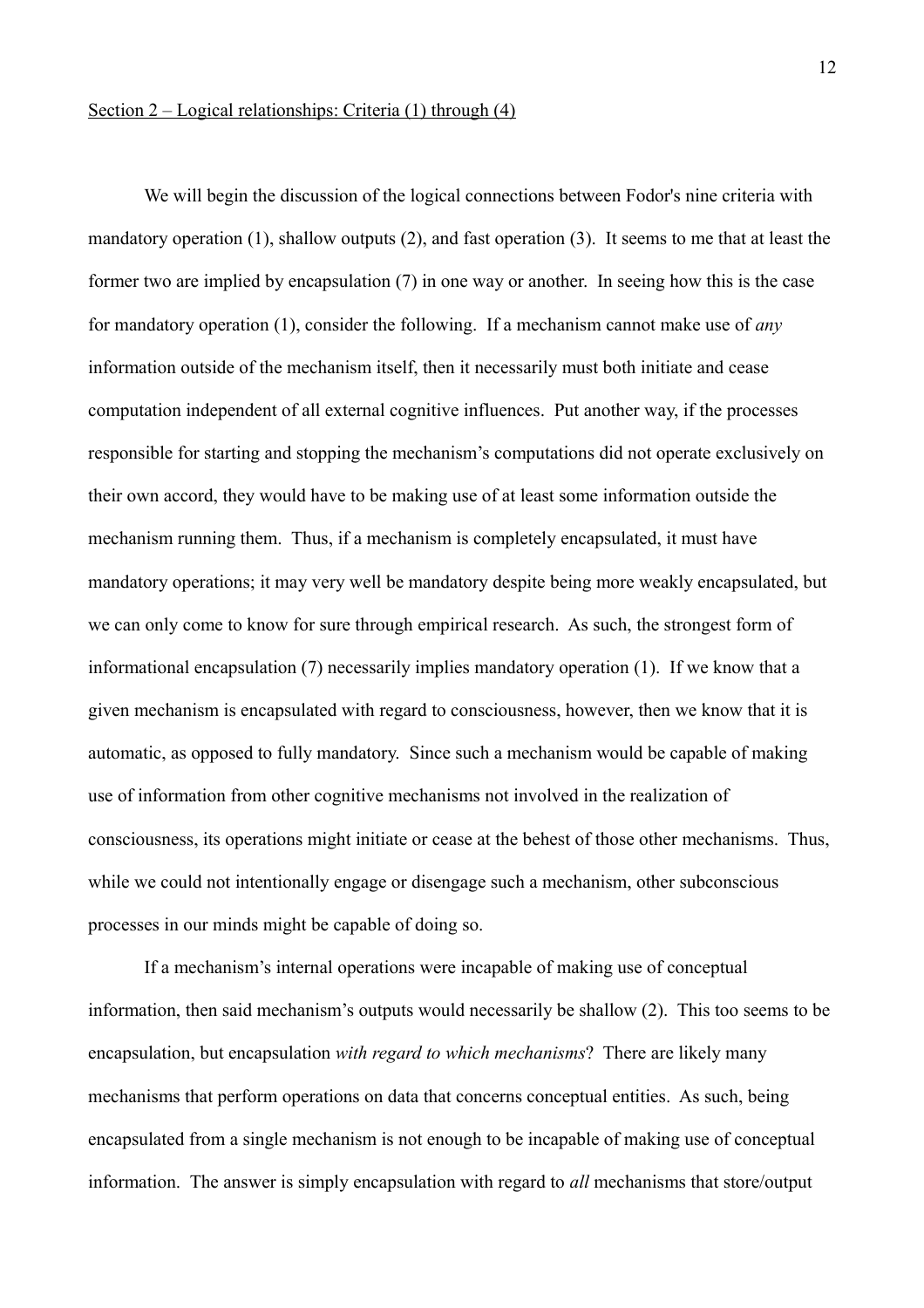conceptual (unobservable, or theory-laden) data. Thus, shallow outputs (2) do not follow directly from encapsulation (7) *simpliciter*, but instead for a specific variety thereof.

As for speed (3), while it is not implied by encapsulation, it is related to it. Consider: if mechanism M integrates less information than its neighbor, it takes on less of a computational burden; assuming both M and its neighbor have the same processing power, M will nevertheless perform its computations faster. This is because encapsulation is a means of achieving computational frugality. The more encapsulated a mechanism is, the more frugal it is, and the more frugal it is, the faster it is likely to be (Carruthers, 2006, 53). Thus, encapsulation leads to fast operations (3) insofar as speed and computational frugality tend to go hand-in-hand.

As stated earlier, dissociability (4) can be understood in two ways. When understood structurally, it has little to do with modularity, as it is simply the realization of different functional mechanisms in non-overlapping neuronal assemblies. As such, it neither implies nor is implied by other criteria of modularity. The various subsystems of a computer might exist on separate chips or boards, but that says nothing as to whether or not they are functionally independent, fast, mandatory, inaccessible, etc. When dissociability (4) is understood functionally, however, it is indeed implied by informational encapsulation (7). Consider this: if mechanism M does not make use of any information stored in/outputted by its neighboring mechanism X, then it will suffer *absolutely no* failure in functionality when X does. If M *both can and does* make use of some information stored in/outputted by X, X's failure would leave M without all the information it needs to complete its own operations, leading to a failure in M's functionality as well. At the same time, if X makes use of any information either stored in or outputted by M, then functional failures of M will cause functional failures in X. As such, M's informational encapsulation with regard to X implies M's dissociability from X, and *vice versa*. This also means that degree of encapsulation is directly related to degree of dissociability; if M is informationally encapsulated from all of X, Y, and Z, then M is dissociable from all of them as well. The more mechanisms M is encapsulated from, the more dissociable M is.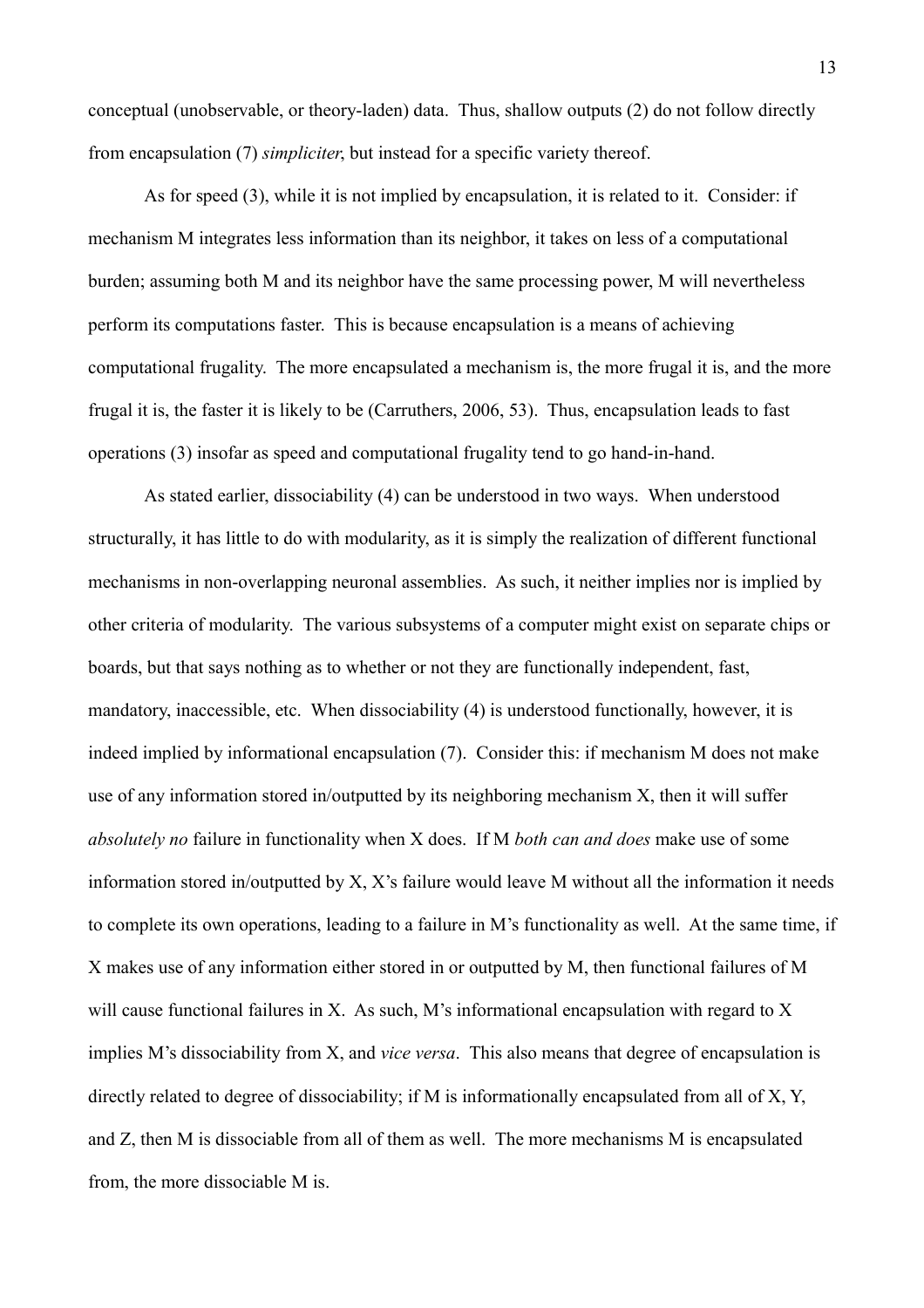Despite how related these two criteria are, dissociability (4) does not imply informational encapsulation (7). Put simply, this is the case because informational encapsulation is not the only way to achieve dissociability. If mechanism M is only dissociable from its neighbor X, this could very well be the case without M being informationally encapsulated from X. This is because, as I mentioned in the last paragraph, in order for X's failure to leave M without all the information it needs to complete its own operations, M both *must be capable of* making use of some information stored in/outputted by X, and *must actually do so*. If M has access to the information in X and can use it, but simply never does, then M will not suffer failures in functionality when X does. Think of this as a form of *effective* functional dissociability, as opposed to a hard-wired or hard-coded, *genuine* functional dissociability. Thus, the mere fact that a theory of mind mechanism has been seen to be dissociable from a face recognition mechanism, for example, does not prove that the former is informationally encapsulated from the latter. It could be that the theory of mind mechanism has full access to the facial recognition mechanism, and can make use of the information the latter stores/outputs, but simply does not. If we knew that the theory of mind mechanism did not even have *the potential* to suffer a loss of functionality as a result of a failure of the facial recognition mechanism, however, then informational encapsulation would be assured. This distinction would be important when discussing the implications of empirical results.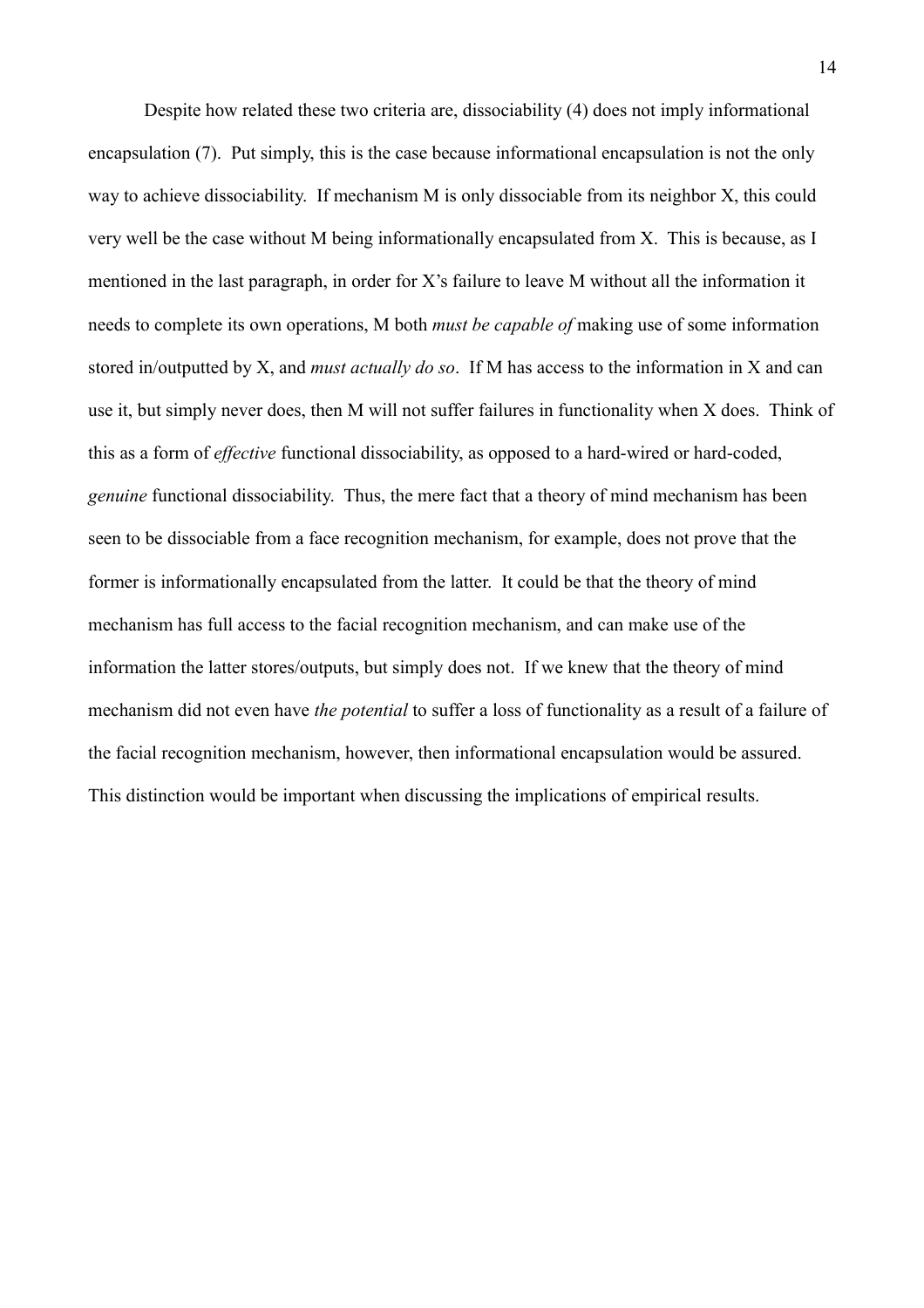## Section 3 – Logical relationships: Criteria (5) through (9)

As for fixed neural architecture (5), we can largely discount it in this discussion. We have learned a fair amount about the brain since Fodor wrote about modularity for the first time in 1983, and one thing we can be sure of now is that the dedicated circuits that qualify mechanisms as having a fixed neural architecture are essentially non-existent across the brain (Koch, 2004, 23 & 59). As such, the only way fixed neural architecture (5) can be of any interest is if it is construed in a different way. Understood as fixed *qua* species-universal (identical across individuals of the same species), this criterion would amount to innateness, and thus would require an innately specified ontogenetic sequence (6) in order to so reliably develop. Some proponents of modularity construe this criterion exclusively in this manner (see Cosmides and Tooby, 1994). Arguments for innateness do not amount to arguments for modularity, however. Just as with structural dissociabililty, knowing that a mechanism is innate tells us nothing as to its functional architecture. An innate mechanism could be fast or slow, inaccessible or transparent, or whatever else as necessary. Innateness and modularity are related topics, but not logically related concepts.

Inaccessibility (8) also can be discounted in the current discussion. While it is, without a doubt, an interesting feature to predicate of any cognitive mechanism, it also has little to do with any of the other criteria of modularity. The inaccessibility of a given mechanism is irrelevant to whether or not that mechanism is encapsulated, fast, mandatory, dissociable, etc. Put another way, whether or not the mind is composed entirely of inaccessible mechanisms should be an important question to cognitive scientists and philosophers of mind alike, but providing an answer to this question is not the same as providing an answer to the question of whether or not the mind is composed entirely of modular mechanisms.

Domain specificity (9) is another criterion that can be understood in two ways, and how one does so is very salient for any discussion of Massive Modularity. Insofar as domain specificity concerns the kinds of information over which a given mechanism can compute, this computation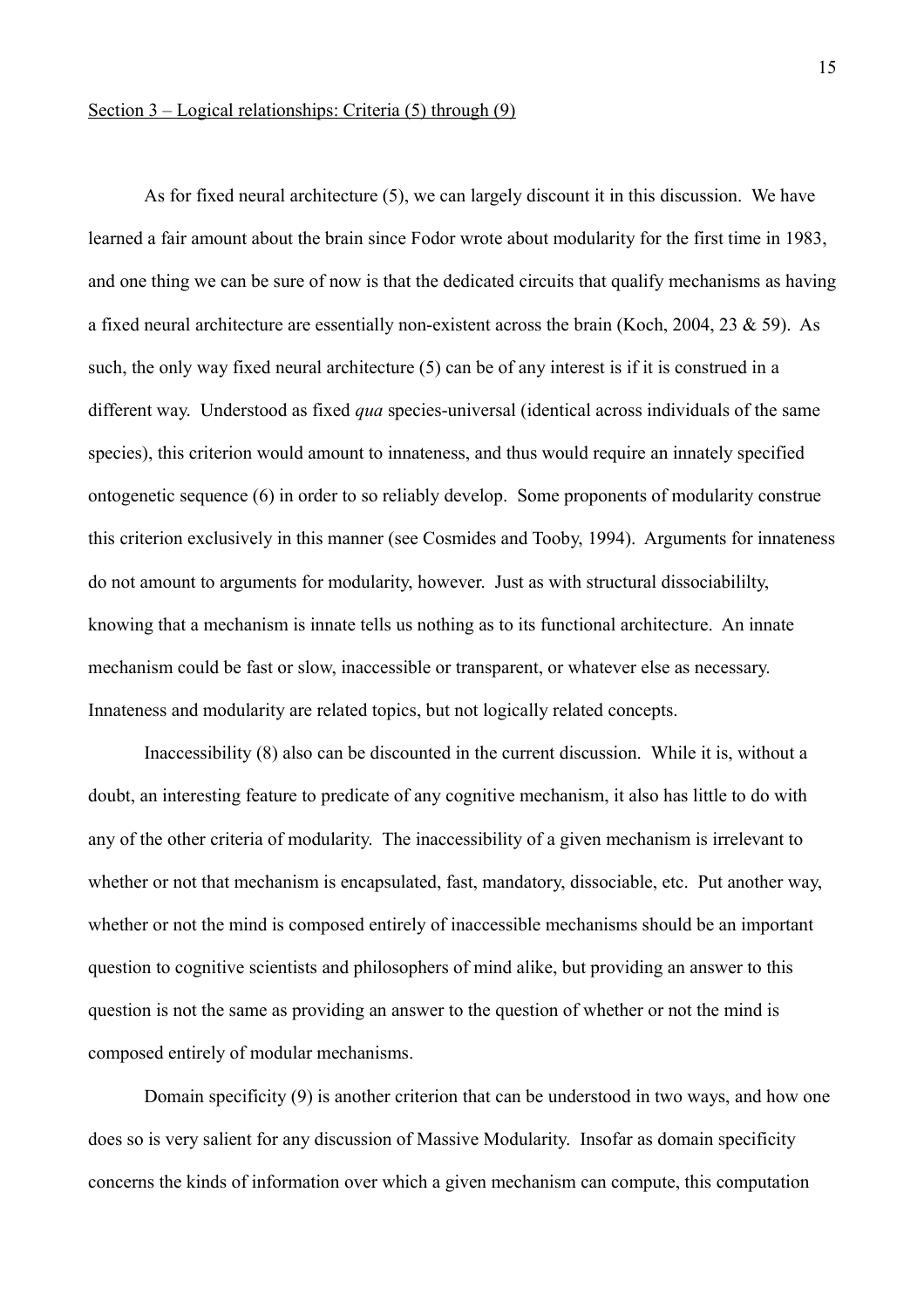could be construed with regard to either input or output. If a given mechanism can only take as input a limited number of information kinds, we could call it domain specific with regard to input, or simply input specific (9a). As an example, a hypothetical mechanism involved in vision might only process colour data, and be unable to process any other kind of information in fulfilling its function. Conversely, if a given mechanism can take an unlimited number of information kinds as input, but is limited in the number of information kinds it can output, we could call it domain specific with regard to output. Such a mechanism might be called either output specific or function specific (9b), and I include this second appellation because some authors seem to have already expressed it without making explicit this distinction. Cosmides and Tooby posit a number of examples of function specific mechanisms, such as a social contract mechanism, a cheater-detection mechanism, and an incest-avoidance mechanism. These are not described as domain specific to some set of social inputs, but are yet called domain specific insofar as they perform only a single kind of function (Cosmides and Tooby, 1994, 90).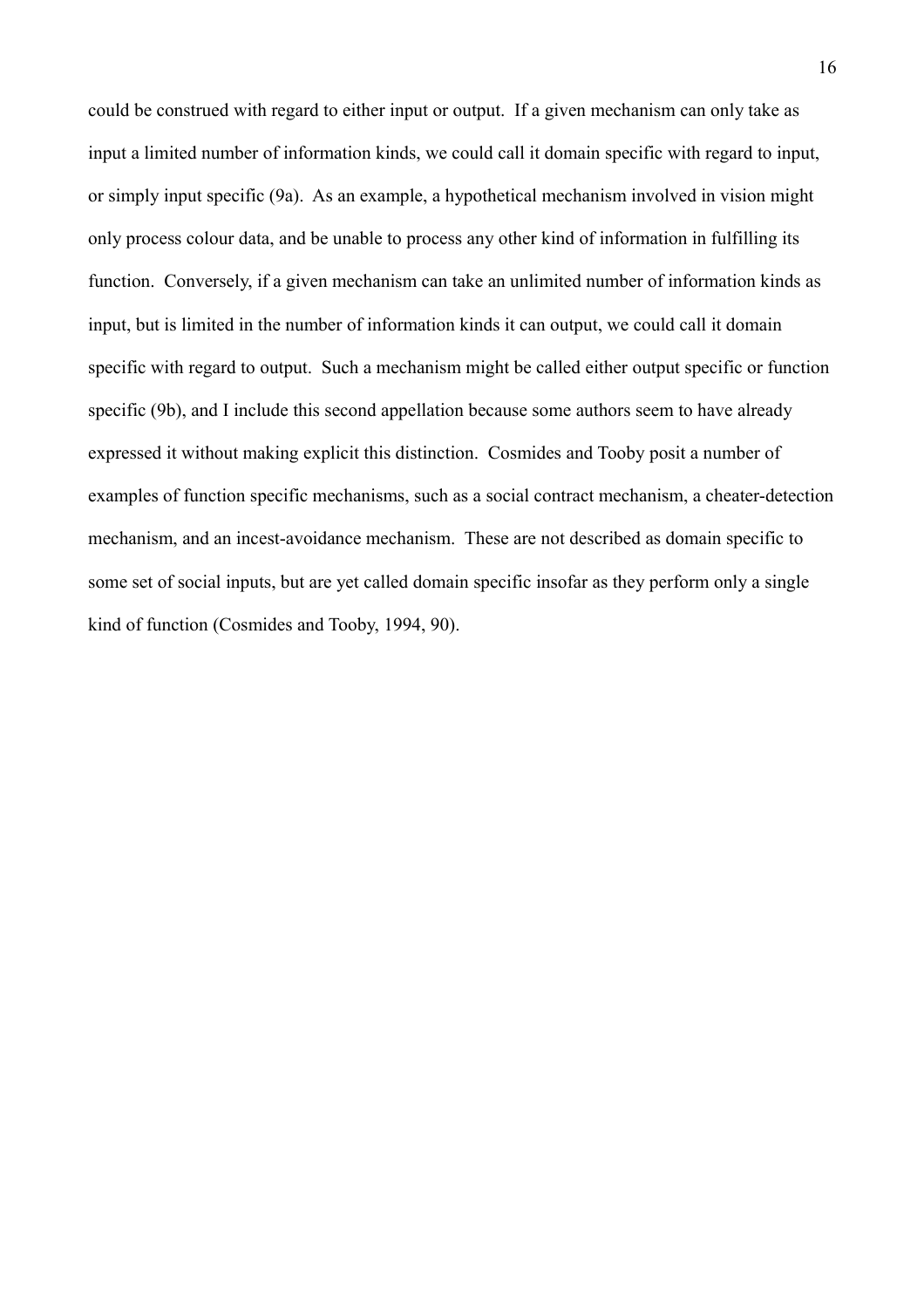## Section 4 – Why input specificity implies informational encapsulation

At this point, a rather lengthy discussion concerning the logical relationship between domain specificity (9) and informational encapsulation (7) looms before us. Furthermore, since input specificity (9a) and output specificity (9b) are very different beasts, this discussion will need to be split into two parts. Since it is more complex, the discussion on input specificity (9a) will come first. What follows is a simple argument for the implication from input specificity (9a) to informational encapsulation (7). Note that the first premise is merely the definition of input specificity arranged as a conditional statement, and the third premise the same again, but for informational encapsulation. Also, while articulating each premise of this argument as an existential statement would be more technically correct than what I have actually written below, I believe both that the current form is clearer and that it loses no formal efficacy in being so stated.

- I. If mechanism M is input specific to (can only process) information of kind  $\varphi$ , then it cannot compute over information of all kinds not-φ.
- II. If mechanism M cannot compute over information of all kinds not-φ, then it cannot make use of not-φ information in its processes.
- III. If there exists some information that mechanism M cannot make use of in its processes, then it is encapsulated with regard to that information.
- C. If mechanism M is input specific to (can only process) information kind φ, then it is encapsulated with regard to information of all kinds not-φ.

This may initially appear perplexing; if informational encapsulation is an access-restriction and input specificity is a processing-restriction (specifically of kind), then how can the latter bring about the former? The answer is two-fold. First, one needs to remember that not having access to information and having access to but being unable to make use of that information are effectively identical. Second, one must carefully consider the distinction between data we call input and data used in processing. Together, these discussions will act as substantiation for premise two, the obvious key premise of my argument above. Immediately below is a demonstration of how the inability to make use of information is *effectively* identical to *genuine* encapsulation.

Consider two cases. In the first case, we have mechanism M, another mechanism A, and the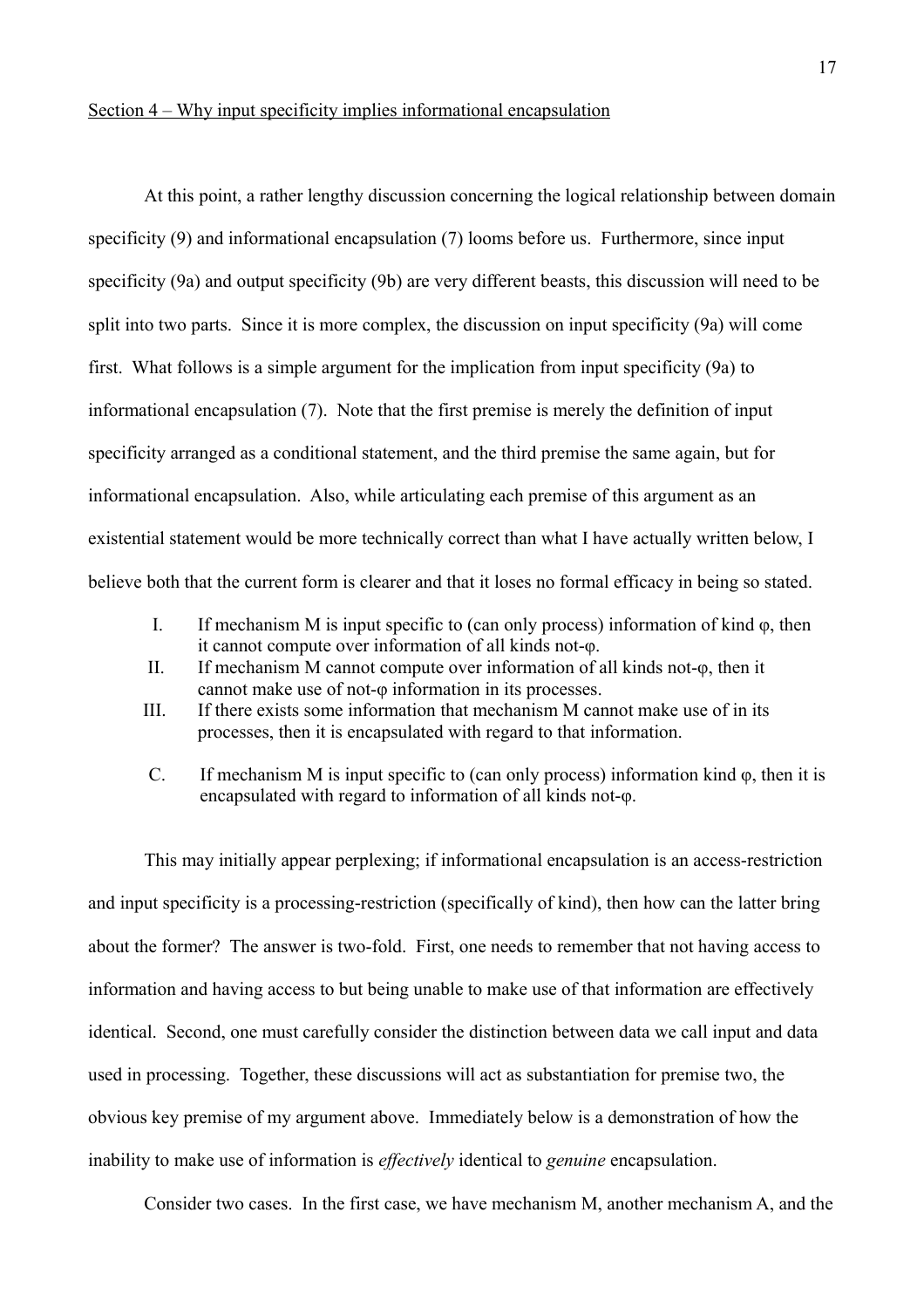rest of cognition, where all the data stored/outputted by both A and the rest of cognition are available to M (M is not encapsulated at all). In the second case, we once again have M and A, and the same access relation between them, but this time M is informationally encapsulated with regard to the rest of cognition. In both cases, all of A's information that M might access is of kind φ, while all information in the rest of cognition that M might access is of kinds other than φ (read: not-φ). In the first case, M is not input specific (viz., can compute over information of both kind φ and all other kinds); as such, it can process any information from every other mechanism in the entire mind, including A. If we change that, however, and make M input specific to information of kind φ in the first case, then we see a sudden and drastic change: because only A, but not the rest of cognition, stores/outputs information of kind φ, M now cannot make use of any information from mechanisms that are not A. Courtesy of its input specificity, M can no longer process (and thus use) the information stored in the remainder of cognition, and that means that M is unable to compute over it. Thus, if M is input specific in the first case, it can make use of the information in A and itself, but nowhere else. Compare this to the second case, where M's genuine encapsulation means that *it can make use of the information in A and itself, but nowhere else*.

At this point, it should be obvious that making M input specific makes the first and the second cases effectively identical. Despite the fact that an input specific M may not be *genuinely*  encapsulated with regard to other mechanisms, M's inability to compute over the information of those mechanisms makes it *effectively* encapsulated with regard to those mechanisms. A theory of mind mechanism specific to the domain of desires, for example, may not be restricted in its access to its neighboring naïve physics mechanism, but the fact that the physics mechanism does not store/output information as desires ultimately makes the theory of mind mechanism incapable of using that information in the exact same way that genuinely restricting its access in the first place would. If a mechanism can speak only English, then it simply cannot be affected by the information in another mechanism that can speak only Greek. In the same way that you or I might be unable to make use of any linguistic information spoken in Japanese (assuming you do not speak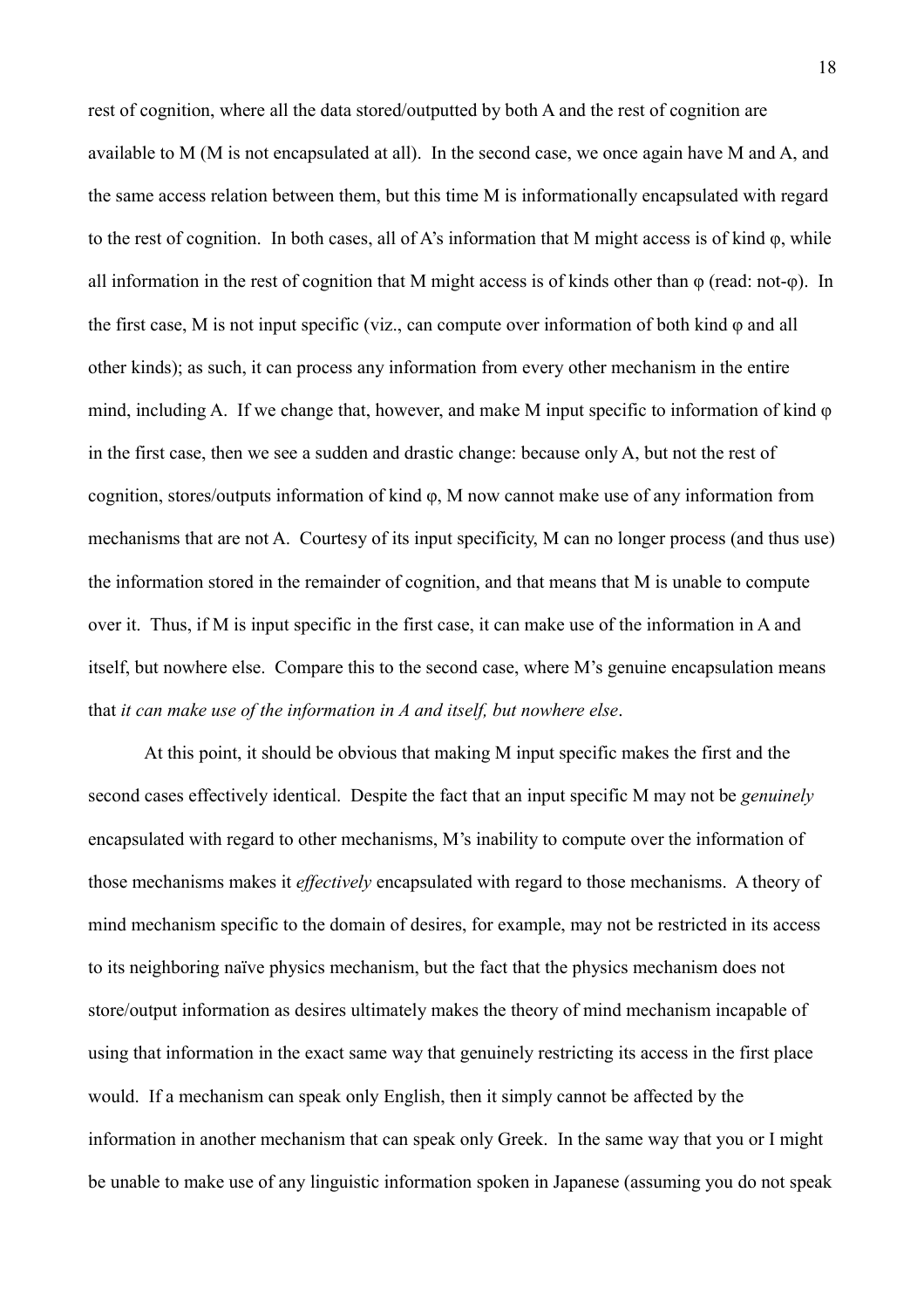the language, of course), input specific mechanisms cannot *understand* information outside of the domain they are specified to. Despite the commonplace language, this is not a homunculus view; all I am claiming here is that being incapable of processing (or understanding) certain kinds of information is effectively the same as not having access to that information. From a standpoint concerned exclusively with the gathering of information, if someone were to give you directions in Japanese, it would be just as if they had given you the directions in English, but you had suddenly gone deaf.

Thus, input specificity (9a) implies informational encapsulation (7), namely a form of effective informational encapsulation with regard to all mechanisms that do not store/output information of the specified domain. Obviously, not having access to a set of information S and not being able to make use of S are two different states of affairs, but what is important here is that they have the same outcome. Interestingly, informational encapsulation (7) does not necessarily imply input specificity (9a). There seems to be nothing stopping a mechanism from being able to process any kind of information, but at the same time being restricted in accessing information from other specific mechanisms; the former does not follow from the latter at all. Thus, this entailment relation from input specificity (9a) to informational encapsulation (7) holds despite the fact that the opposite entailment does not.

Of course, when we use the phrase 'compute over' in the above illustration, it is ambiguous. Does it exclusively mean the data transformed by a mechanism, or does it also include any data involved in that transformation? This is where the distinction between input and processing enters the picture. Consider the following example: a mechanism in the visual cortex perceives the size of various objects, but in doing so it employs its algorithms upon both the visual data it receives from its transducers and some beliefs concerning expected size it acquires from elsewhere in the mind. Both the visual and belief data are data entering the system. Both are involved in the mechanisms' computations in one way or another. In terms of domain specificity, why should one be constitutive of the mechanism's domain while the other is not? The fact that only what we call the input should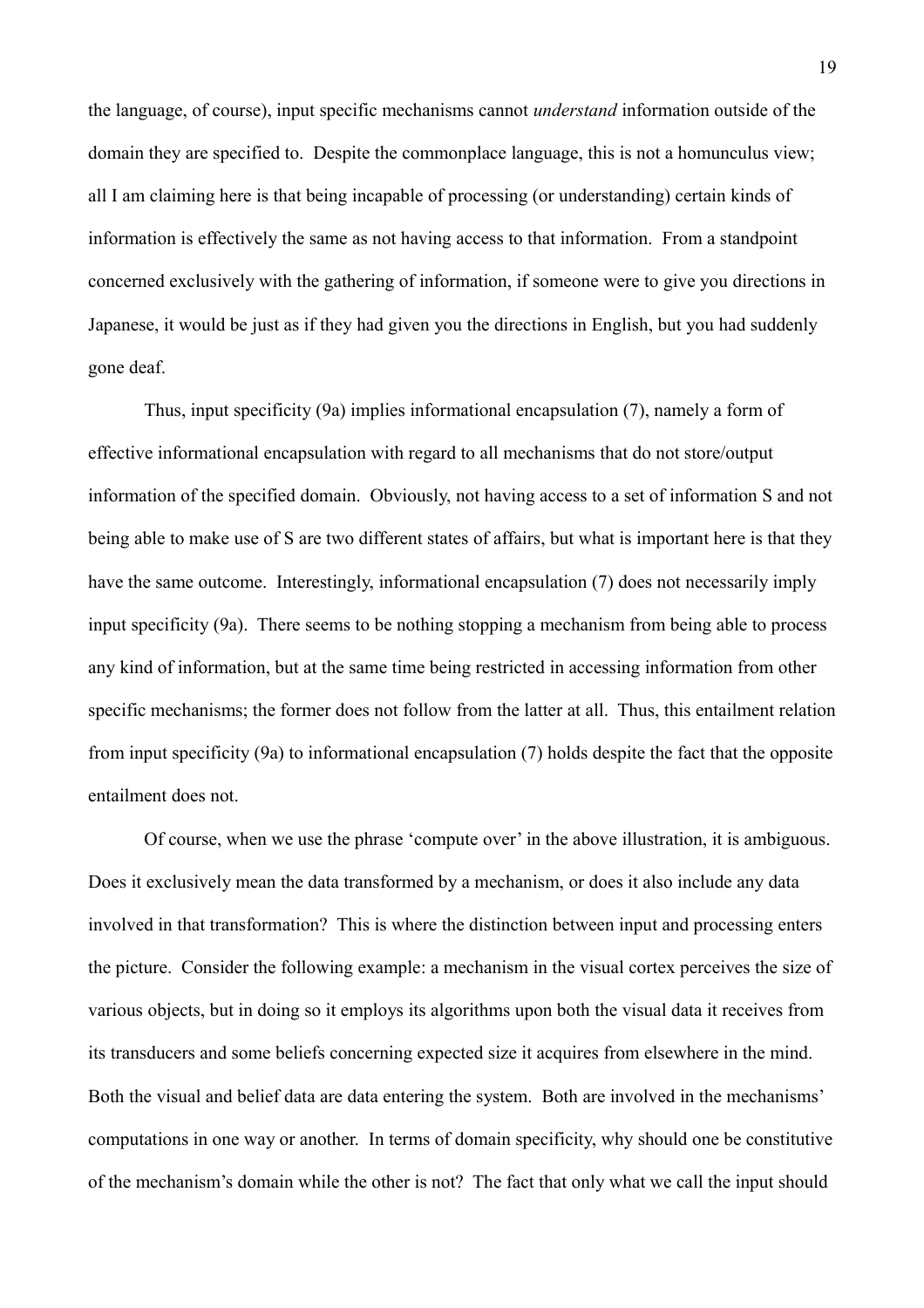be so constitutive strikes me as arbitrary. It is indeed the case that the input alone undergoes transformation as a part of the computation, thus marking it as different in a way, but it is also the case that the mechanism must still be able to process (or understand) the additional information that influences those transformations in order for that information to actually influence them. Thus, it seems to me that, while there is a difference between the input data and data used in processing, it is not salient to domain constitution. In short, whether a particular subset of data is transformed or not seems to have no bearing on the fact that the mechanism making use of it still needs to understand it.

This all seems to demonstrate that input specificity (9a) implies informational encapsulation (7). What of output or function specificity (9b), then? Does it imply informational encapsulation as well? The short answer is 'no'. A mechanism is output specific when it can output information only of a single kind. While it is therefore an evidently interesting property to predicate of any cognitive mechanism, output specificity is not interestingly modular (or not a necessary, sufficient, or distinct condition of modularity). We will discuss the argument behind this claim fully in the next chapter, as whether or not output specificity is distinctly modular is more of a concern for evolutionary psychologists specifically than a concern of modularity theorists in general.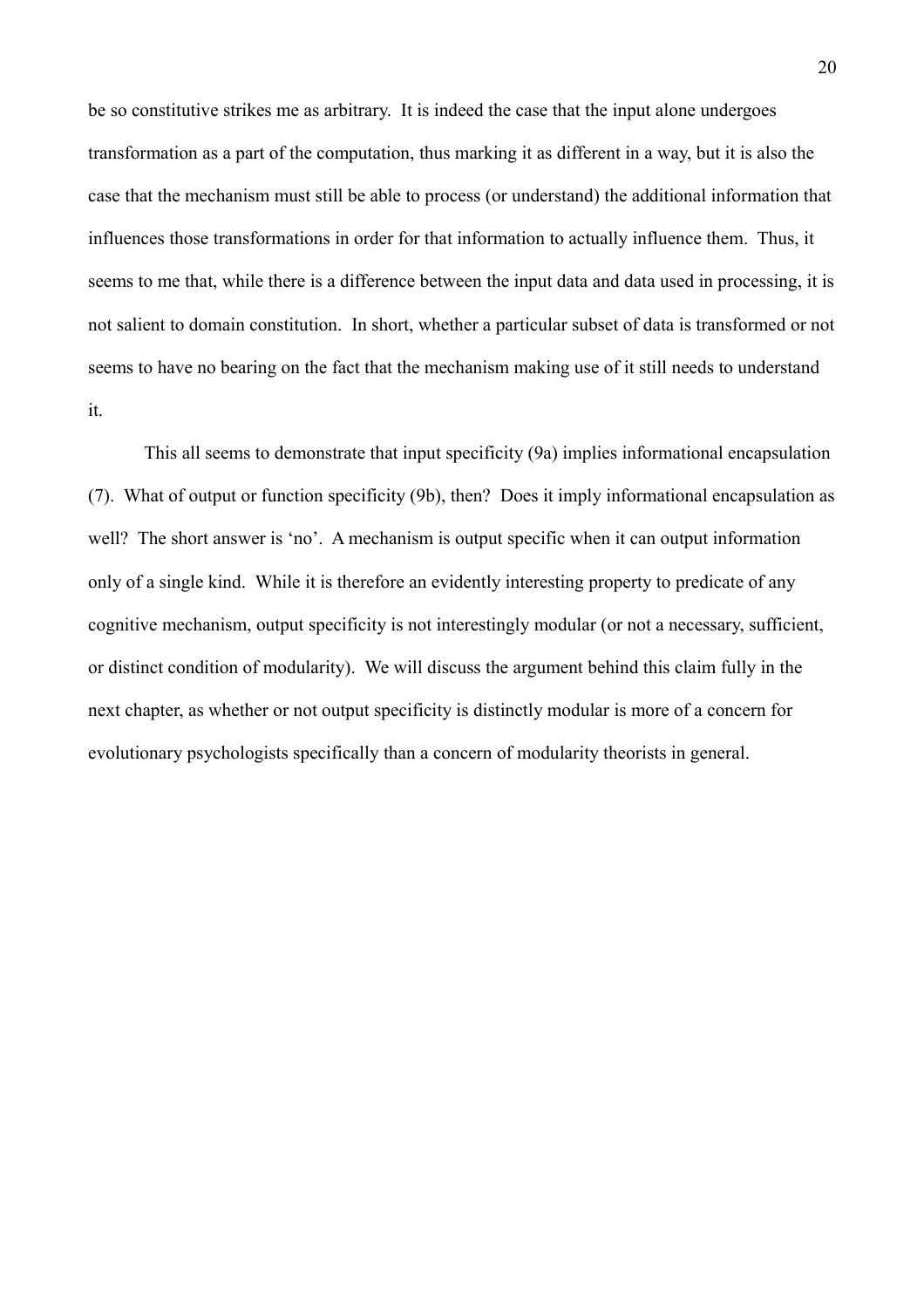Now that each criterion has been given its due, what remains is to propose a formal definition of modularity, an exercise that goes hand in hand with arguing for the importance of informational encapsulation to modularity as a concept. Of course, by this point I believe that it is relatively obvious why both Fodor and I consider informational encapsulation (7) to be so central to modularity: it is either logically implied by or itself logically implies so many other criteria of modularity. In their massive modularity theories, evolutionary psychologists place great emphasis on domain specificity (Sperber, 1994, 40; Cosmides & Tooby, 1994, 90; Pinker, 1997, 21). In his book, *The Architecture of the Mind*, Peter Carruthers focuses on functional dissociability (4) as a key property of modules (Carruthers, 2006, 17). Both of these criteria are logically related to informational encapsulation (7), as are many others. Insofar as only informational encapsulation (7) is related to so many important criteria of modularity, it therefore seems obvious that informational encapsulation is the most distinctively modular criterion of the lot.

Furthermore, informational encapsulation is essential to the idea of autonomy that the word 'module' implies (Fodor, 1983, 72-73). When Carruthers discusses modularity, he begins by pointing towards a simple hi-fi system, noting that it is modular insofar as various pieces, such as the speakers or tape-deck, can be removed or replaced without effecting the operations of their neighbors (Carruthers, 2006, 2). When Stephen Pinker addresses massive modularity in his book *How the Mind Works*, he notes that "the word 'module' brings to mind detachable, snap-in components" (Pinker, 1997, 30-31). Central to both these conceptions of modularity is the idea of autonomy, or independence. Evidently, independence has a lot to do with what it means to be modular.

As Fodor points out, informational encapsulation essentially boils down to a form of independence. Even if two mechanisms might compete for access to computational resources, such as memory, they can nevertheless be independent of one another in an informational sense as long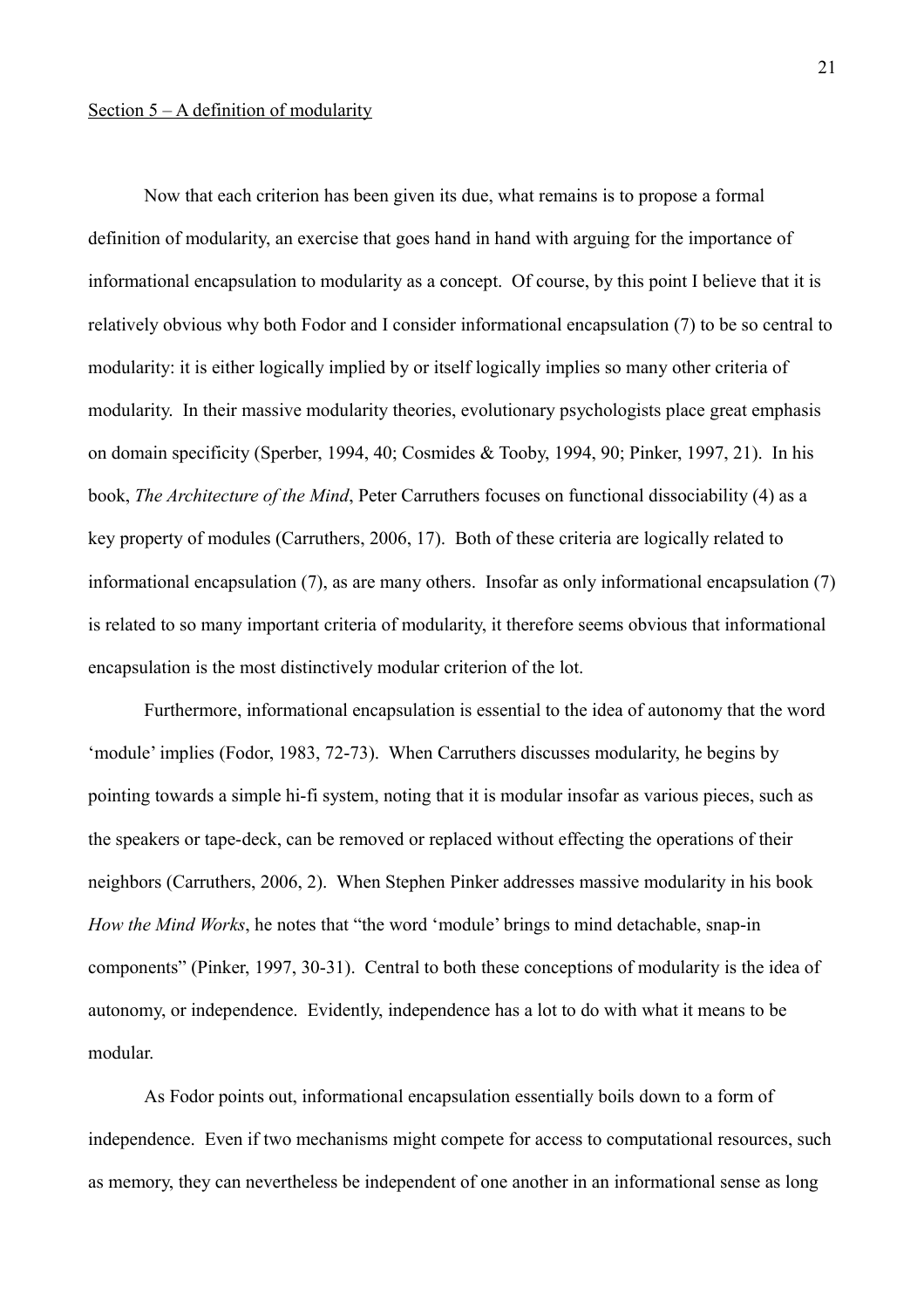as they are informationally encapsulated from one another. Thus, "the question of 'how much autonomy?' is the same question as 'how much constraint on information flow?'" (Fodor, 1983, 73). This is exactly why informational encapsulation (7) implies functional dissociability (4); mechanisms that are encapsulated are also assured in their functional independence. Furthermore, that informational encapsulation *necessarily implies* functional dissociability is why it, and not simply functional dissociability itself, is the central criterion of modularity. As we have already noted, a given mechanism M can be *effectively* dissociable from X by simply not using the information X stores/outputs, even if M both has access to and is capable of using that information. Thus, a given mechanism, if it is dissociable without being informationally encapsulated, can still be massively interconnected with the remainder of the mind. Thus, functional dissociability (4) cannot be central to the concept of modularity, simply because massive interconnectivity is not what the term 'module' implies.

I believe that this is not a question-begging approach. As both Carruthers and Pinker have noted, a module is not simply a functionally independent mechanism – functional independence is distinctive of modularity insofar as only modules are fully functionally independent. Furthermore, functional independence can be achieved only through avoiding massive interconnectedness, and to avoid massive interconnectedness is to be (at least weakly) informationally encapsulated. Put another way, the only way to achieve the distinctive functional independence of modules is through informational encapsulation (either effective or genuine). Therefore, modularity essentially is informational encapsulation (7), not merely functional dissociability (4), even though functional dissociability is, by corollary, an important part of what it means to be modular.

Thus, a proper definition of modularity has presented itself. Informational encapsulation (7) is a necessary, sufficient, and distinctive condition of modularity. It is a necessary condition because, in order to be a module, a mechanism must be informationally encapsulated. It is a sufficient condition because any mechanism that is informationally encapsulated is automatically modular. Informational encapsulation is a distinctive condition of modularity because it is the only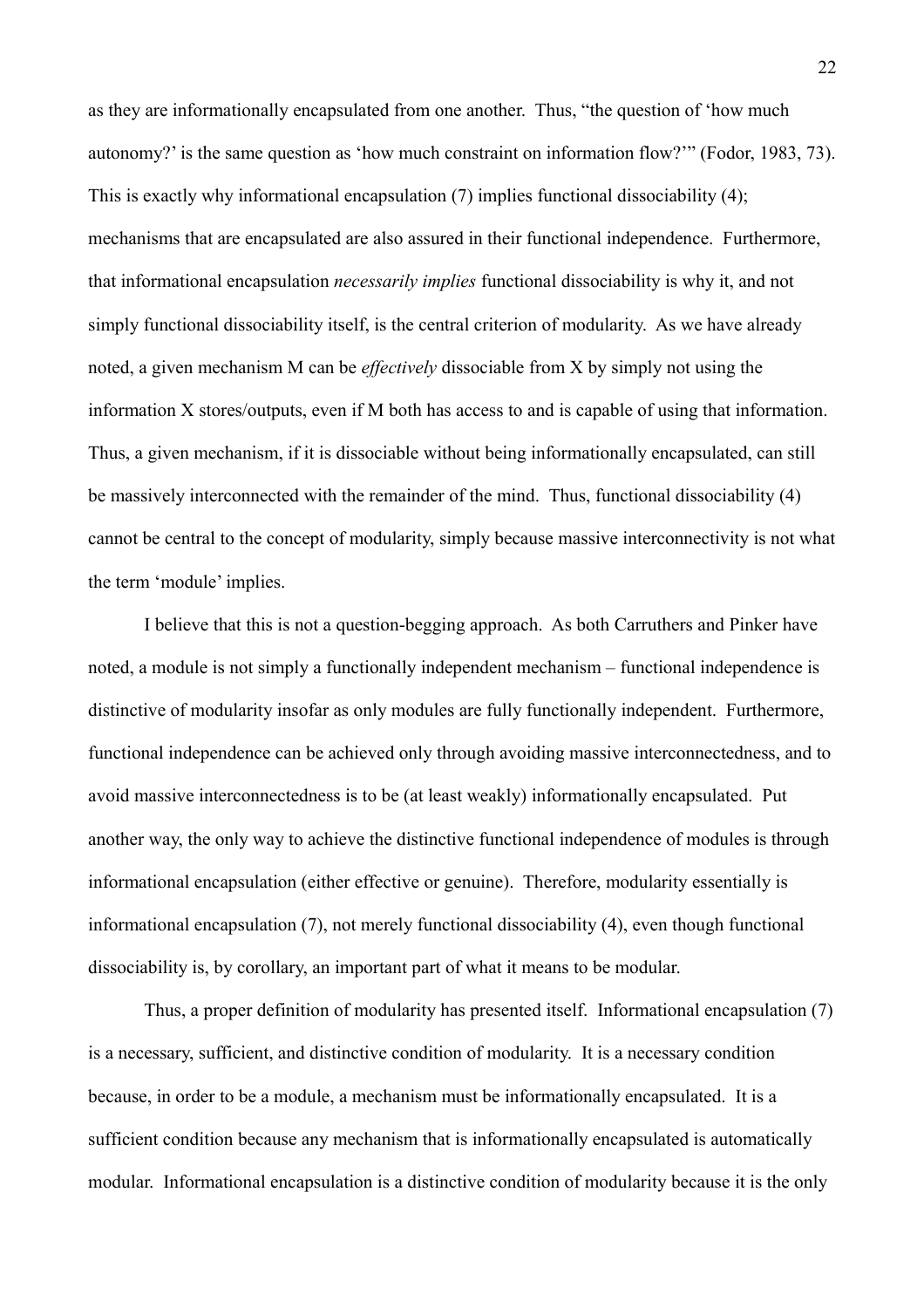jointly necessary and sufficient condition. This means that it is an exclusively modular property; only modular mechanisms are informationally encapsulated, and therefore informational encapsulation is the distinctive feature of modules – to be informationally encapsulated is what it means to be modular. As for the other criteria: at least some degree of functional dissociability (4) is a necessary condition of modularity, insofar as it is implied by informational encapsulation both directly and in degrees. Input specificity (9a) is a sufficient condition of modularity, as it implies informational encapsulation. All the other criteria are related to modularity, but are not important to defining modularity in the same way as those above.

Of course, at this point, you might be concerned that this is really just all terminological. Why can modularity not have a variety of definitions? Why put so much focus on modules as conceived of by Fodor, excluding other conceptions of modularity from the concept? My simple answer: calling functionally non-autonomous mechanisms modules is the type of misnomer that can suggest unintended conceptual baggage, and therefore confuse intellectual endeavor surrounding the concept. Furthermore, insofar as functional independence is distinctive to modularity, calling functional non-autonomous mechanisms modules amounts to loosing that distinctive trait. Despite discussing the hi-fi system as a paradigmatic example of modularity, the modules that Carruthers ultimately proposes are, as we will see in chapter 3, actually nothing like a hi-fi system; they lack the independence that the parts of the hi-fi system have and that the word 'module' suggests. When Pinker discusses massive modularity, not only does he say that "the word 'module' brings to mind detachable, snap-in components," but also that this is misleading, and that "the metaphor of the mental module is a bit clumsy; a better one [to describe his position] is Noam Chomsky's 'mental organ'," (Pinker, 1997, 30-31). Essentially, Pinker is pointing out that the term 'module' suggests a whole galaxy of cognitive properties that he does not want to commit to. This is the very variety of conceptual confusion this project seeks to clarify. There are a great many interesting ideas within the various modularity theories proposed by the authors that I will discuss over the course of this piece, but in order to get at those ideas, they first need to be disentangled from the conceptual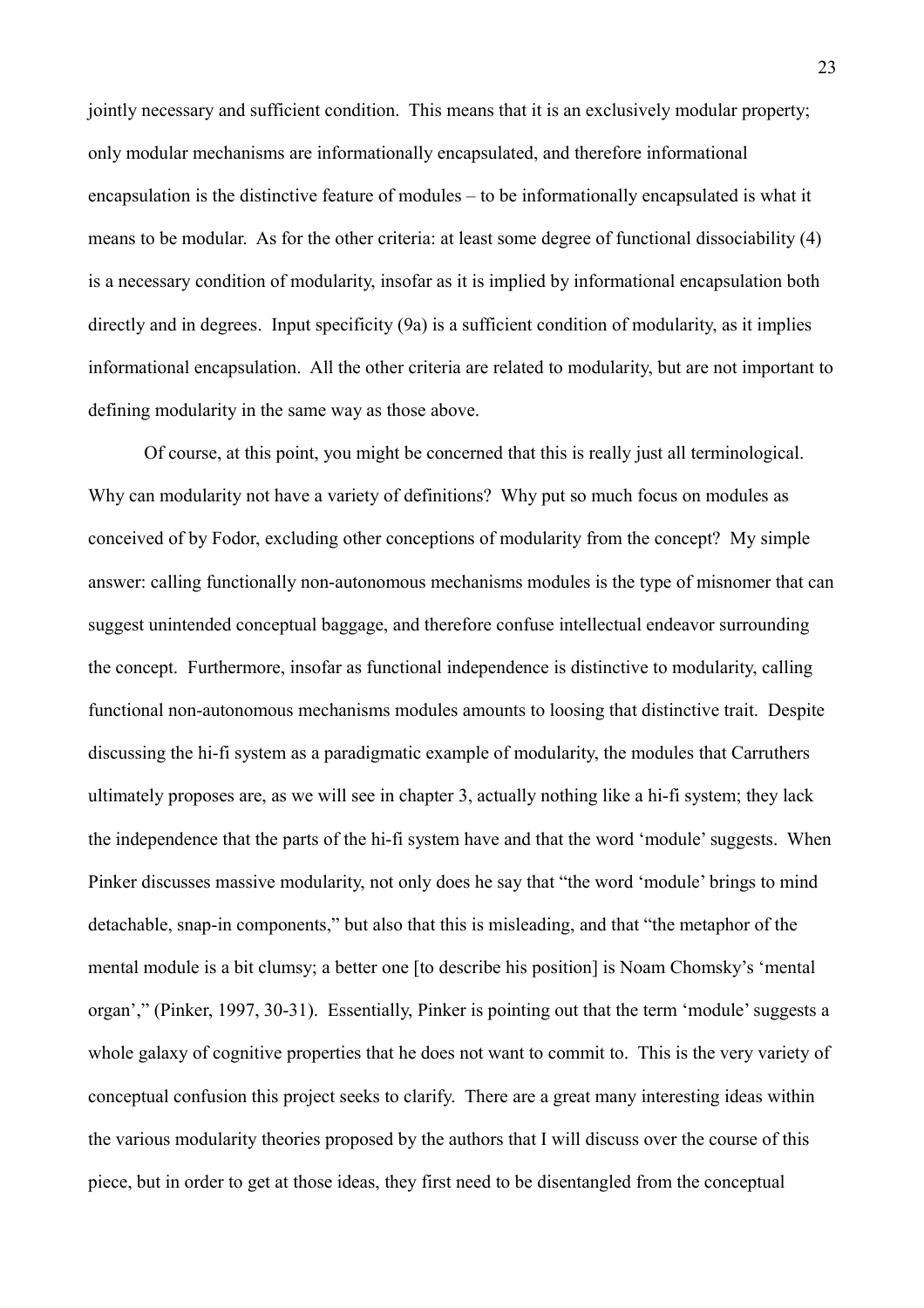baggage they carry with them through their association with modularity. This is why, in moving forward, the definition of 'module' I have constructed here will be what I use to determine what is and is not modular. As philosophers of mind and cognitive scientists interested in modularity, by properly defining our terms, we can finally make some headway in determining which architectural theories are and are not viable, and therefore a better idea of exactly what sorts of mechanisms likely make up the mind.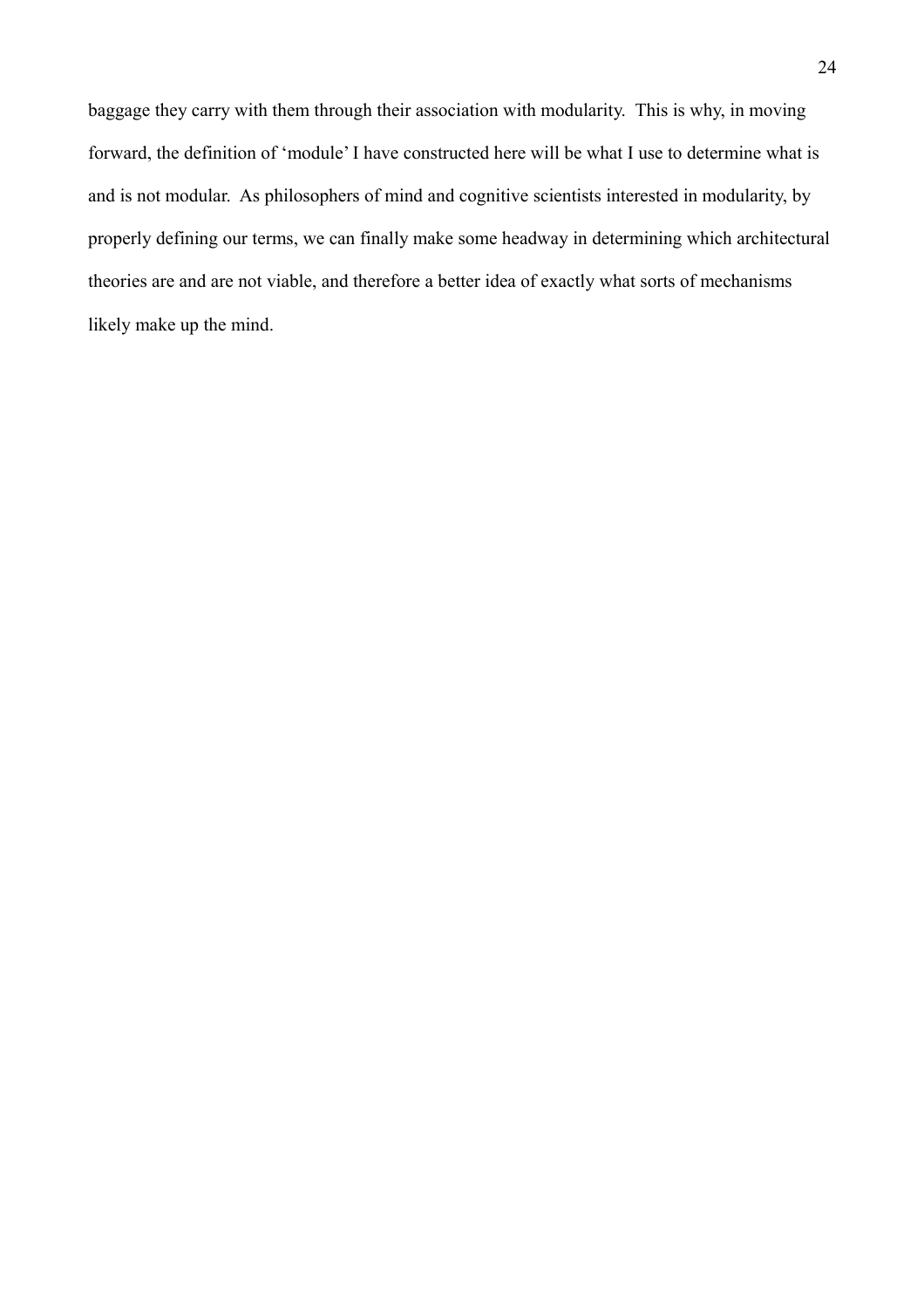#### **Chapter 2 – A critique of evolutionary psychology**

Now that we have a definition of modularity, it is time to begin our treatment of massive modularity. Given that evolutionary psychologists were the first to embrace massive modularity as a part of their conceptual platform, it seems only appropriate to start our treatment with them. My criticism of the massive modularity of evolutionary psychologists will focus on domain specificity understood in terms of output, of what I have previously called functional specificity (9b). As I promised in chapter 1, section 4, in this chapter I will provide a more complete treatment of functional specificity (9b), focusing on why it is neither a necessary, sufficient, nor distinct condition of modularity. I will then bring these insights to bear upon the massive modularity theories of several prominent evolutionary psychologists, namely Dan Sperber, Leda Cosmides, John Tooby, and Steven Pinker. Ultimately, I hope to show that the 'modules' proposed by these thinkers are not in fact modules at all, insofar as none of them meet any sufficient or distinctive conditions of modularity. In so doing, I hope to disentangle massive modularity from what I believe to be the various valuable insights evolutionary psychology can provide – an exercise which I believe will bear fruit later in this project. For now, however, I will focus on demonstrating that the massive modularity of evolutionary psychologists is not truly a modularity hypothesis at all.

Before I launch into my criticisms, however, it seems best to identify the fundamental tenets to which evolutionary psychologists adhere. Despite the fact that Cosmides, Tooby, Sperber, and Pinker each offer different arguments and evidence in favour of massive modularity, all of them share the same adaptationist commitments and focus on investigating the mind *qua* product of natural selection. As Richard Samuels puts it, all evolutionary psychologists view the mind "as composed largely or perhaps even entirely of innate, special-purpose computational mechanisms or 'modules' that have been shaped by natural selection to handle the sorts of recurrent informationprocessing problems that confronted our hunter-gatherer forebears," (Samuels, 2000, 13). Despite their differences, it seems to me that all the authors we will discuss in this chapter would agree with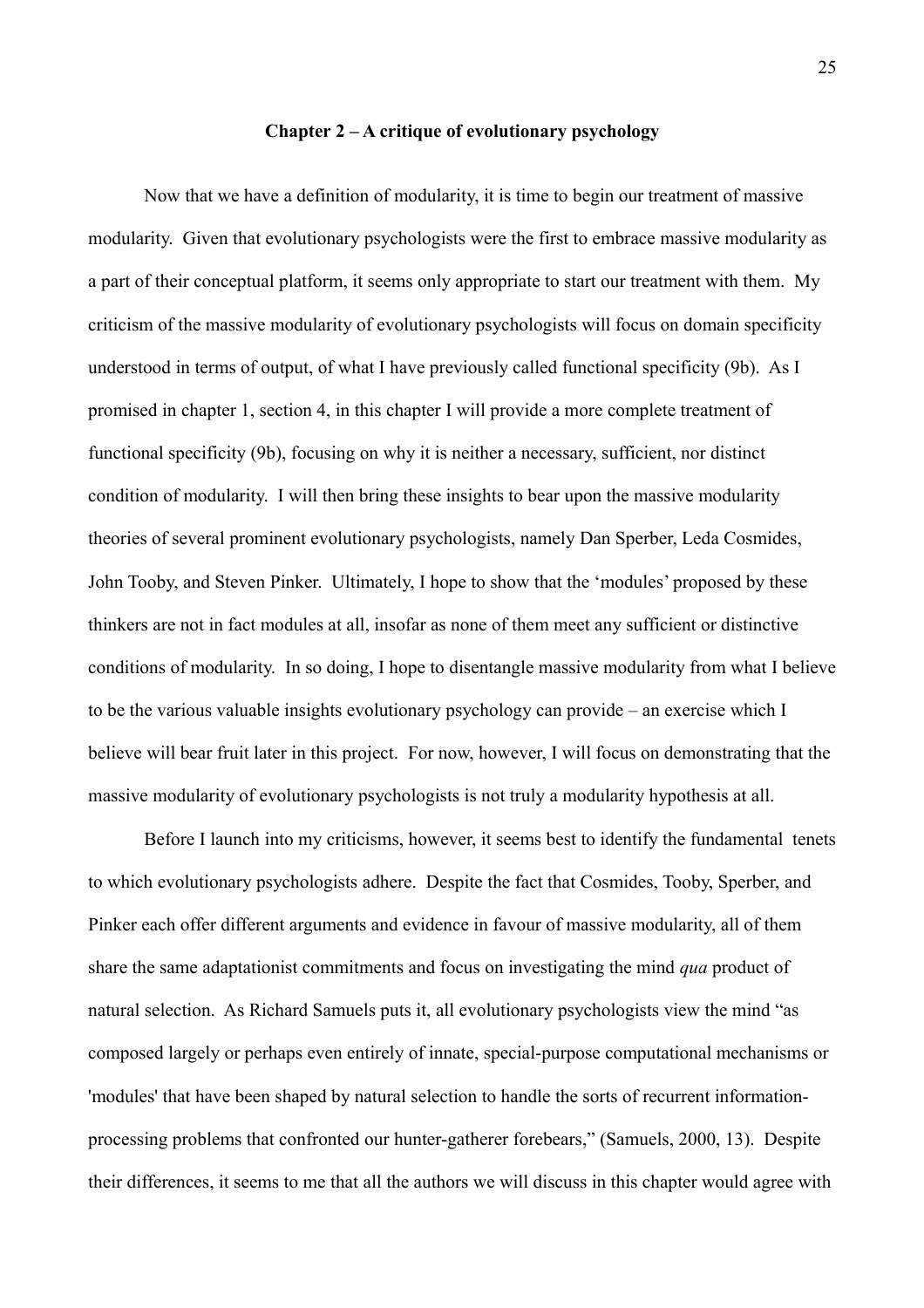Samuels' summation. All of them posit that the mind consists primarily of modular mechanisms, that those modules are all innate, and that those modules all evolved in order to solve the adaptive problems inherent to a hunter-gatherer lifestyle (Cosmides and Tooby, 1994, 87; Sperber, 1994, 42; Pinker, 1997, 21). In the discussion that follows, I will focus on these commitments, as I believe that they have led evolutionary psychologists to introduce a common brand of massive modularity that relies too heavily on function to distinguish between modules – a strategy which I believe ultimately fails.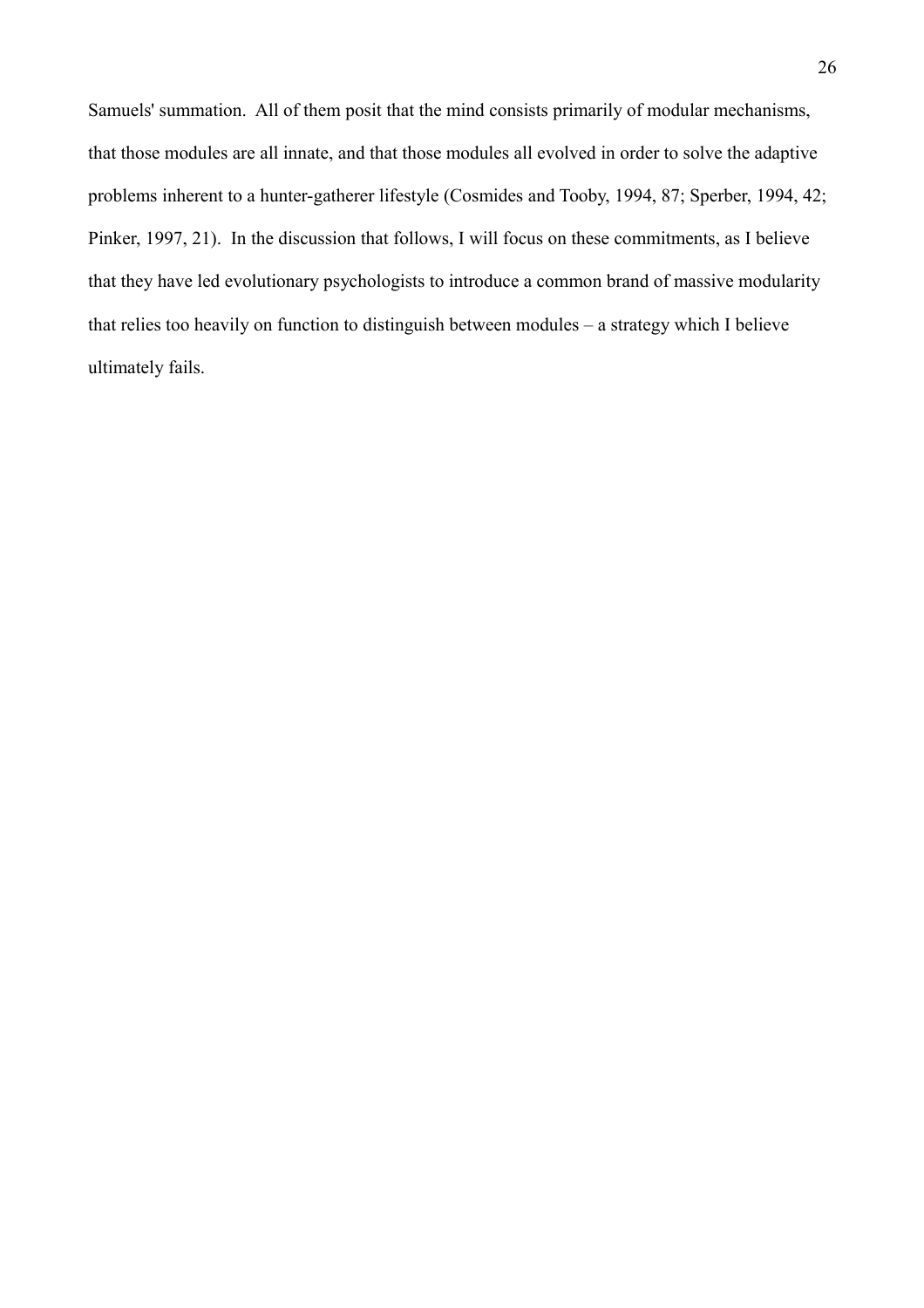When we discussed domain specificity in the previous chapter, I drew a distinction between domain specificity with regard to input and domain specificity with regard to output. I called this latter variety output specificity, or function specificity (9b). To reiterate the idea, domain specificity concerns the kinds of information over which a given mechanism can compute, but this computation can be construed in two ways. Thus, if a given mechanism can take an unlimited number of information kinds as input, but is limited in the number of information kinds it can output, that mechanism is output or function specific. Take as an example a mechanism that could output information only about the colour of perceived objects, even if in so doing it computed over both visual information and belief information about colour expectations. Calling such a mechanism either output or function specific would be fitting, given that any mechanism which can only output information of a single domain would *ipso facto* have a function specific to that domain. This example mechanism's output would therefore be specific to the domain of colour (even though its input would not be), and as such its function would evidently have something to do with colours, such as determining or describing them. Thus, domain specificity with regard to output is function specificity.

In the previous chapter, the fact that input specificity (9a) implied informational encapsulation was one of the key insights. In this chapter, the fact that output or function specificity (9b) *does not* imply informational encapsulation, or any other criterion of modularity for that matter, is absolutely central. Combined with the claim that output specificity is not a necessary, sufficient, or distinct condition of modularity, this means that output specificity has essentially nothing to do with what it means to be modular, which is the basis of my criticism of evolutionary psychology's massive modularity. The criticism is summed up by the following argument: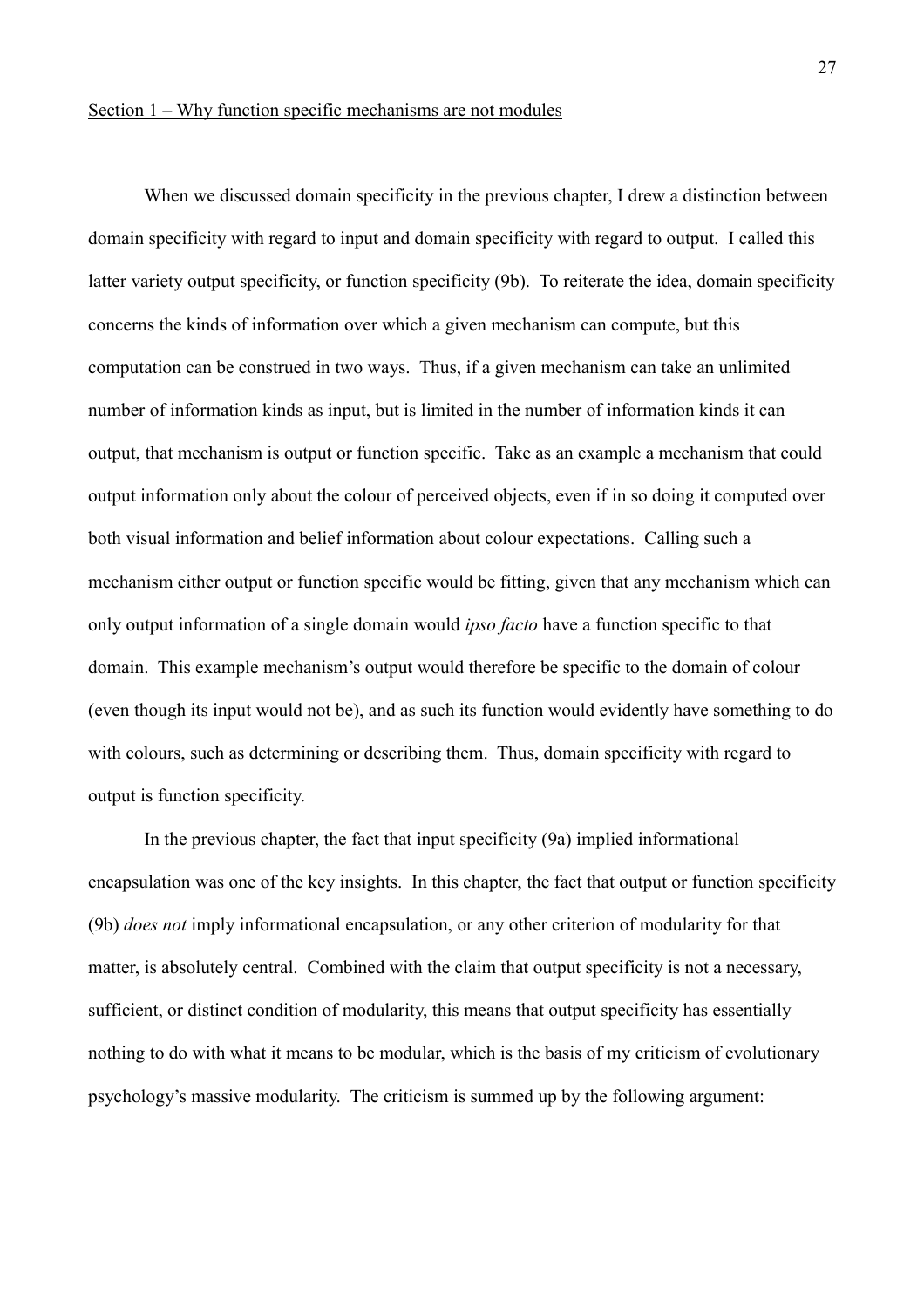- I. Function specificity is neither a necessary, sufficient, nor distinct condition of modularity alone and does not imply any criterion that is.
- II. If function specificity is neither a necessary, sufficient, nor distinct condition of modularity alone and does not imply any criterion that is, then unless the mechanisms described by evolutionary psychologists can meet at least one other criterion that is a necessary, sufficient, or distinct condition of modularity, those mechanisms are not in fact modules.
- III. The mechanisms described by Evolutionary Psychologists cannot meet even one other criterion that is a necessary, sufficient, or distinct condition of modularity alone.
- C. The mechanisms described by evolutionary psychologists are not in fact modules.

Since failing to propose actual modules means failing to propose an actual modularity thesis, this argument is one that friends of massive modularity ought to care about. If output specificity is not a necessary, sufficient, or distinct condition of modularity, then output specific mechanisms that meet no other criterion of modularity are simply the functionally-individuated workings nonmodularists already posit. Therefore, this argument does nothing to invalidate evolutionary psychology at large, but simply demonstrates that the mechanisms proposed by evolutionary psychologists are not modules. In order to substantiate this argument, I will be focusing on premises (I) and (III). As such, you could consider this argument to be an attempt to demonstrate that the merely output specific mechanisms that are the hallmark of evolutionary psychology are insufficiently independent to be modules, as we defined the concept previously, in any meaningful manner.

To begin our treatment of premise (I), then, consider the following: one can conceive of a mechanism that is both function specific and not a module at all. As an example, consider a theoretical mechanism that assesses the social status of other individuals; when engaged, its outputs exclusively concern power relationships between the individual assessed and other individuals either in the surrounding vicinity or in mind at that moment. Such a mechanism seems specific to a single function indeed. However, that this social status mechanism performs this one function only does not immediately and necessarily suggest that this mechanism is a module. This is to say both that the mechanism does not seem to be independent or autonomous in the way the term 'module'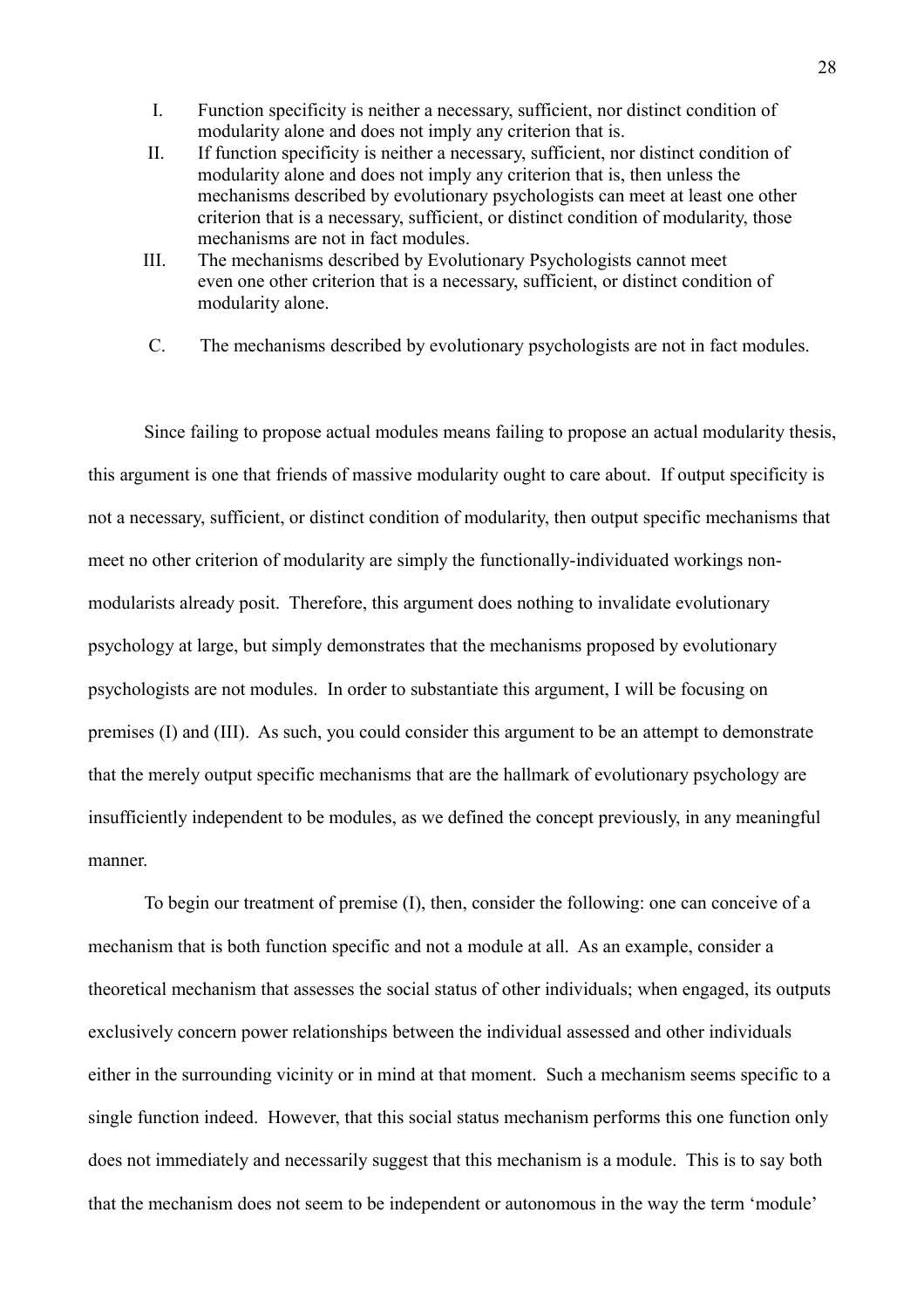suggests, and that there seems to be no reason why the mechanism must necessarily meet any of Fodor's criteria for modularity other than its domain specificity with regard to outputs. That our social status mechanism need not be functionally dissociable (4) is obvious. The mere fact that it outputs data only of a single kind says nothing as to whether its computations are autonomous, reliant on one other mechanism, reliant upon several, or even reliant upon bits of data from almost every other mechanism in the mind. The same could be said of any given function; this is because simply knowing that a mechanism performs only a single function (viz., is function specific) gives us no insight into how that mechanism actually goes about performing it.

Function specificity (9b) seems to be separate from more than just independence. That a mechanism is specific to the function of social status (or any function) is a fact that stands apart from whether or not that mechanism meets any of the other eight criteria for modularity. Knowing its function does not tell us whether its operations are mandatory (1): we might have to endeavour to judge social status, or we might not. The same goes for speed (3); that a mechanism only does one thing does not tell us how fast it does it. That a mechanism's outputs are only of a certain kind says nothing as to whether or not the mechanism itself and/or the mechanism's ontogenetic development are innately specified  $(5 \& 6)$ . That the mechanism seeks exclusively to do one thing seems to have no bearing whatsoever upon whether its internal operations are transparent or opaque to other mechanisms (8), and how many of them. These are criteria (1), (3) through (6), and (8). It seems relatively obvious that they are in no way related to function specificity. None of the properties they concern are influenced by function specificity in any way.

While it may seem that function specificity does influence informational encapsulation (7) and shallow outputs (2), a simple distinction will reveal that it does not. With regard to these two criteria, knowing a mechanism's function could help in determining whether or not that mechanism meets either of them. Knowing a function and knowing instead that a given mechanism simply has a single function, however, are two very different things; the latter gives us no aid in determining anything concerning either (7) or (2). This is an important distinction, as knowing mechanisms to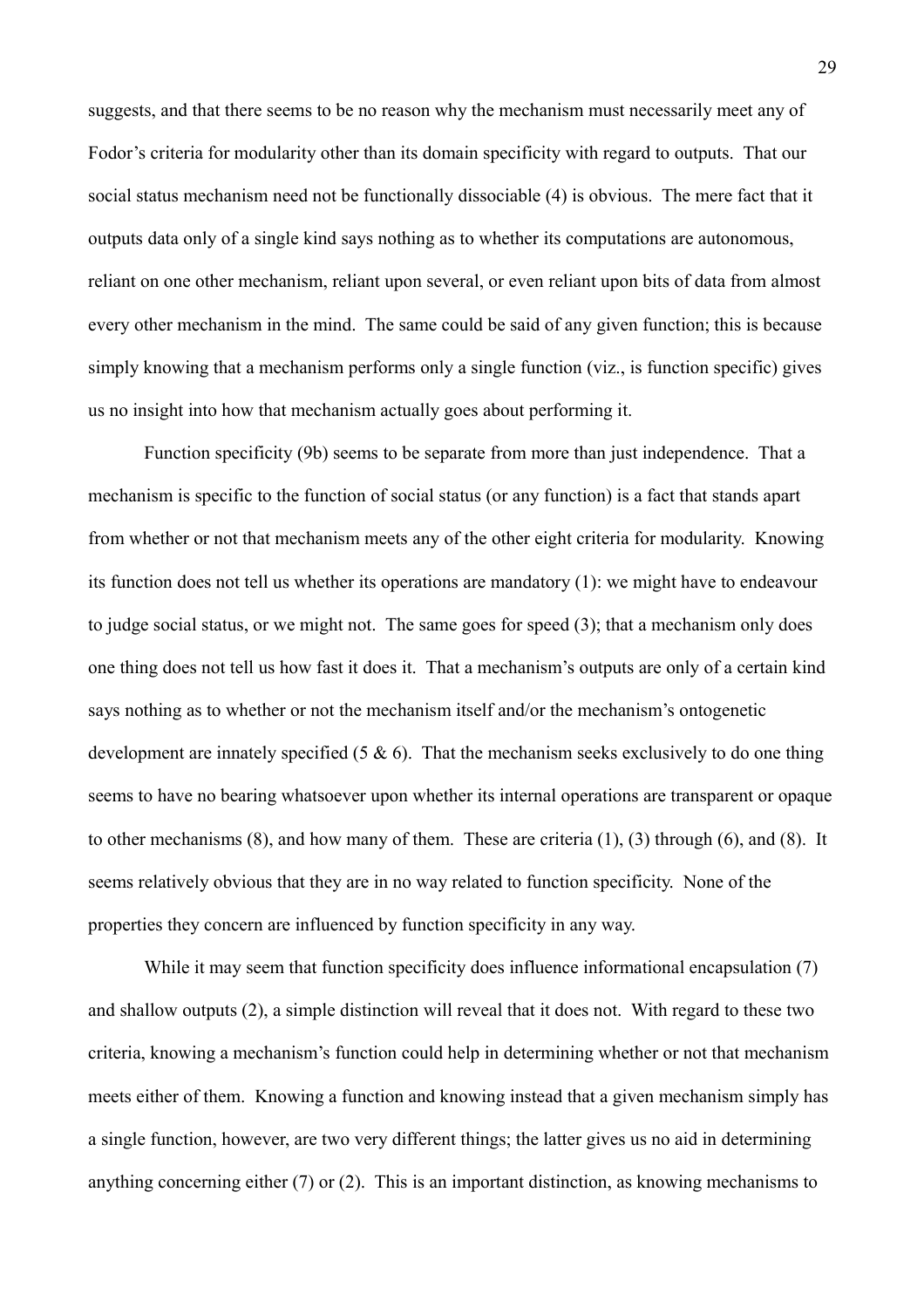be function specific is just this latter case. Consider: social status would seem to be a property that would require information from all over the brain to determine, so perhaps a mechanism with the function of determining social status would be more likely to be unencapsulated, but the mere fact that any given mechanism is specific to *any given function* does not seem to be enough to make the same sort of inference. Whether or not a function specific mechanism meets either (7) or (2) seems to be entirely contingent. Thus, even if whether a function specific mechanism meets these criteria is *contingent upon that mechanism's particular function*, this does not mean that merely being function specific is enough to guarantee that these criteria are met. Put in terms of (2), knowing the specific function of a mechanism allows us to infer what kind of outputs it might produce (and thus whether or not they would be shallow), but merely knowing that a mechanism is function specific is not enough to infer that its outputs are shallow. You need to know its specific function, not just that it is specific to a single function. Thus, while it may seem that function specificity (9b) has a bearing on whether or not a mechanism meets any other criterion of modularity, in fact it does not, even if certain specific examples of functions might.

All of this together demonstrates that function specificity (9b) truly is not important to what it means to be modular. In short, this means that premise (I) is established: function specificity both is not a necessary, sufficient, or distinct condition of modularity alone and does not imply any criterion that is. Thus, if evolutionary psychologists aim to forward a brand of massive modularity that is an actual modularity hypothesis, they will need to appeal to at least one other criterion that is a necessary, sufficient, or distinct condition of modularity. In order to show that they fail to do so, we will now review the various formulations of massive modularity provided by notable evolutionary psychologists, beginning with Dan Sperber.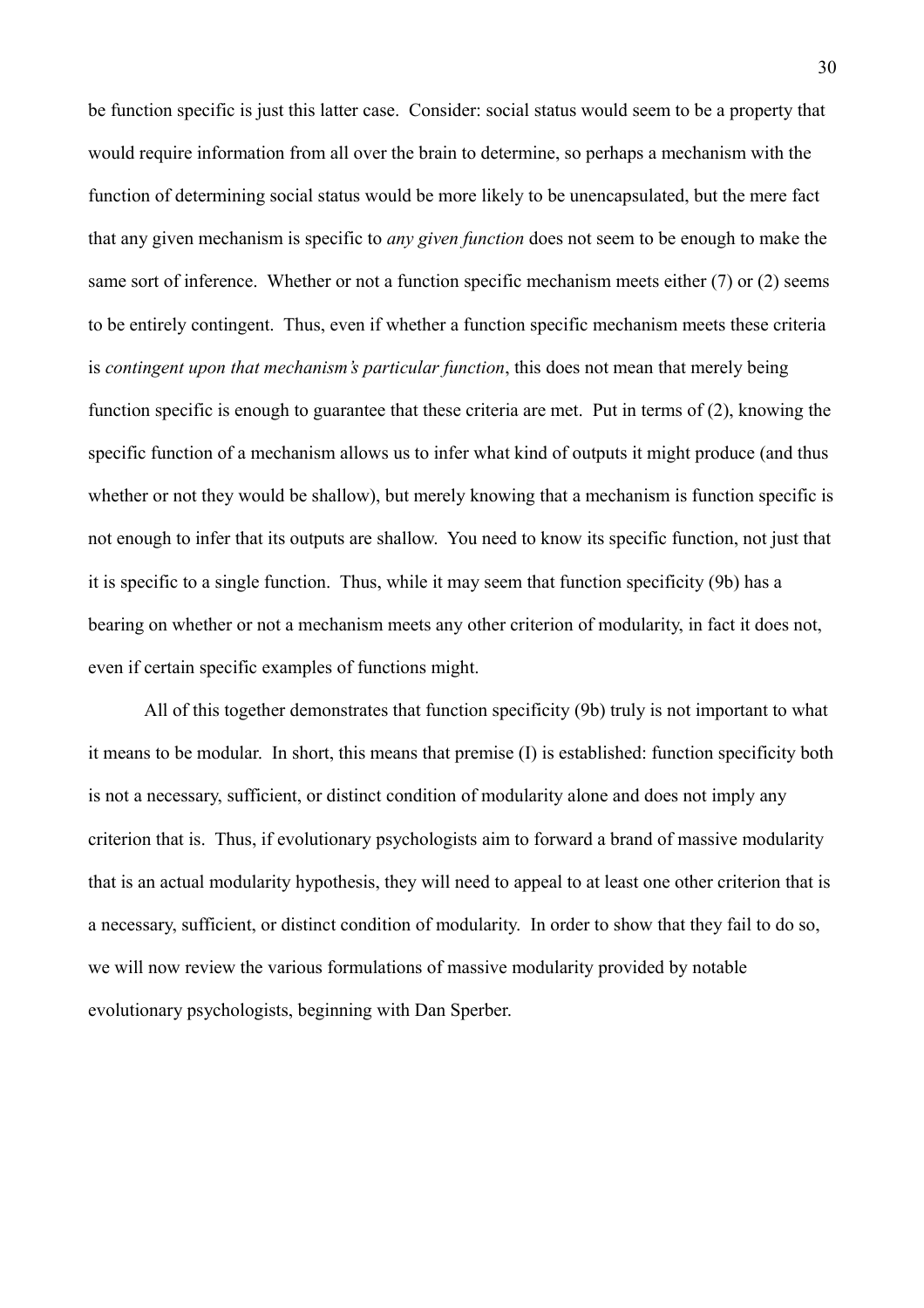# Section 2 – Critiquing Sperber

In his paper titled "The modularity of thought and the epidemiology of representations," Sperber provides a theoretical architecture of the mind that he claims to be a variety of massive modularity. Unfortunately, it seems that he relies entirely on function specificity as evidence for the modularity of his thesis. Although Sperber notes that a module is a mechanism "that works pretty much on its own on inputs pertaining to some specific cognitive domain," (Sperber, 1994, 40) the common-sense examples he uses in an attempt to make massive modularity more palatable seem to confuse the input specificity described in the above quote with output or function specificity. In attacking the view that cognitive evolution trends towards demodularization, and thus domain general mechanisms, Sperber provides us with a simple story about creatures he calls 'protorgs'. In this story, protorgs are small scavengers who find themselves commonly in danger of being trampled by large beasts. The approach of such beasts, however, is signaled by a specific noise, N, *and* specific vibrations in the soil, V, and each of these two different percepts is detected by a different perceptual module. If detection of either N or V alone automatically leads to a flight response, then false positives will occur, as the large beasts are only truly approaching when N and V occur simultaneously. Thus, it would evidently be superior to have some sort of mechanism that can take output from the two modules used to detect noises and vibrations, and when its integration processes determine that N and V are occurring simultaneously, then it would trigger the flight response (Sperber, 1994, 43-44).

The problem is not with this story, but instead the moral Sperber draws from it. Despite noting that conceptual integration is taking place in this third mechanism, Sperber nevertheless calls the mechanism "a clear case of a module," even claiming that it is "a domain specific problem solver" (Sperber, 1994, 44). Evidently, this cannot be the case. This conceptual mechanism takes as input two types of data, one from a perceptual module that detects noise and another from a perceptual module that detects vibrations. The only thing that makes this mechanism "a domain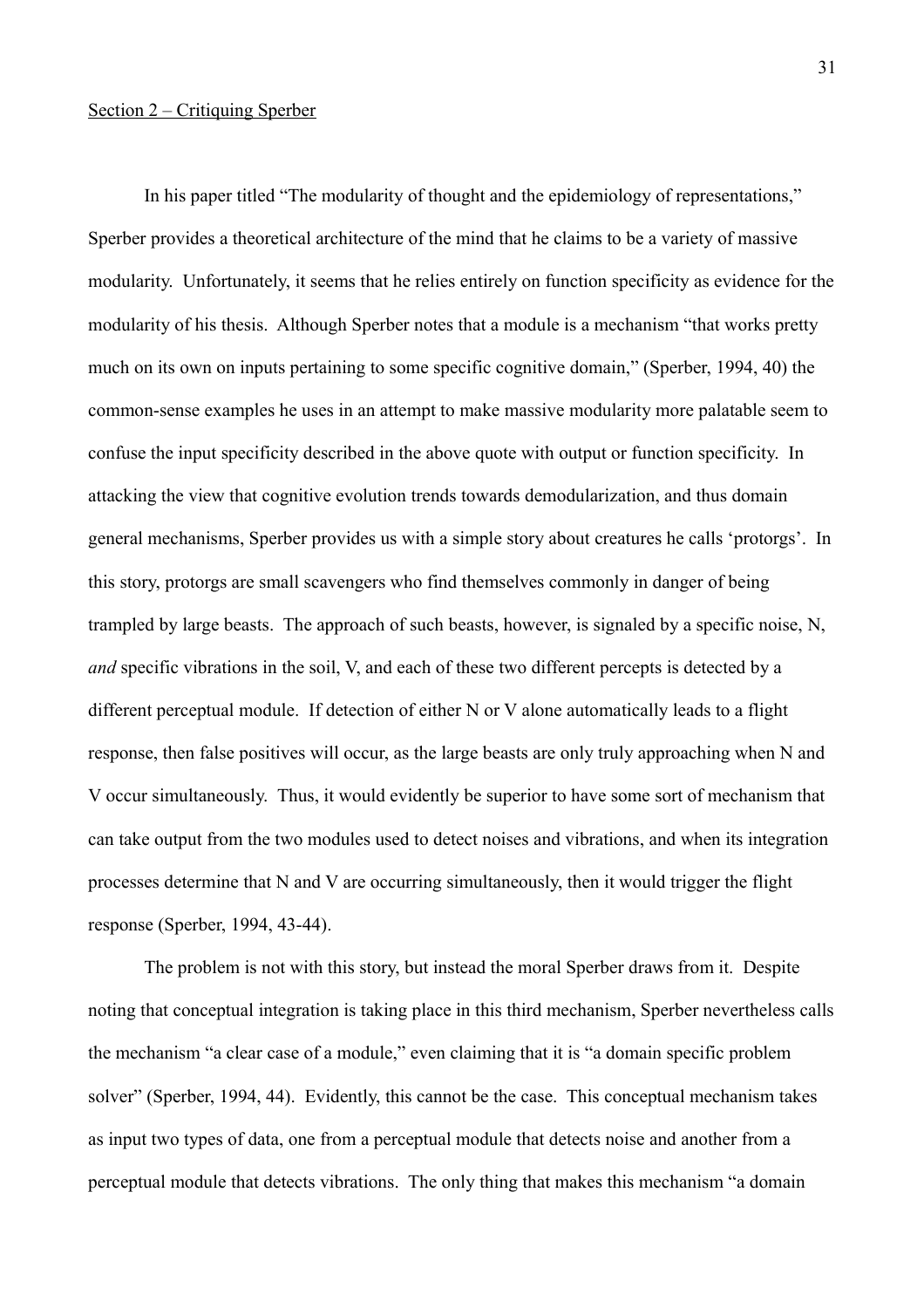specific problem solver" (Sperber, 1994, 44), then, is that the problem the mechanism is solving is specific to a domain: fleeing from large beasts. The mechanism's outputs are of only one kind: triggering the flight response. Its inputs, however, can be of kinds both auditory and vibrational. After further discussion, Sperber even goes so far as to claim that such a mechanism could evolve again to take as input information from additional perceptual faculties (read: additional kinds of data), while still remaining domain specific. So such a mechanism could take as input visual, auditory, tactile, olfactory, and linguistic data in determining its flight response while still remaining domain specific? Evidently, this does not at all describe an input specific mechanism. In calling such a mechanism domain specific, Sperber is obviously missing the point. As long as such a mechanism deals only with fleeing from large beasts, one could call it domain specific with regard to output (function specific), but unfortunately for Sperber, function specificity is not a distinct and necessary condition of modularity. Again, as Sperber himself notes, a module is a mechanism "that works pretty much on its own on inputs pertaining to some specific cognitive domain," (Sperber, 1994, 40). This seems to suggest that he understands that only input specificity is a distinct and necessary condition of modularity, but by conflating function specificity (9b) and input specificity (9a) in his arguments, Sperber's evolutionary account for the development of a massively modular mind ultimately turns out to be the same as the domain general story he is attempting to argue against.

In providing an example of what he believes would be the truly non-modular variety of the above mechanism, Sperber describes it as drawing inferences related to other purposes beyond simply triggering the flight reaction. In what seems to be a provocatively uncharitable illustration of non-modular thought, Sperber notes that were his flight-triggering mechanism to demodularize, it would come to have "interesting thoughts that are filed away for the future" in addition to triggering a flight reaction after inferring danger (Sperber, 1994, 45). The suggestion here is that such a mechanism would be so busy focusing on things apart from survival that natural selection would inevitably weed it out of the population. Unfortunately, while Sperber calls this expansion in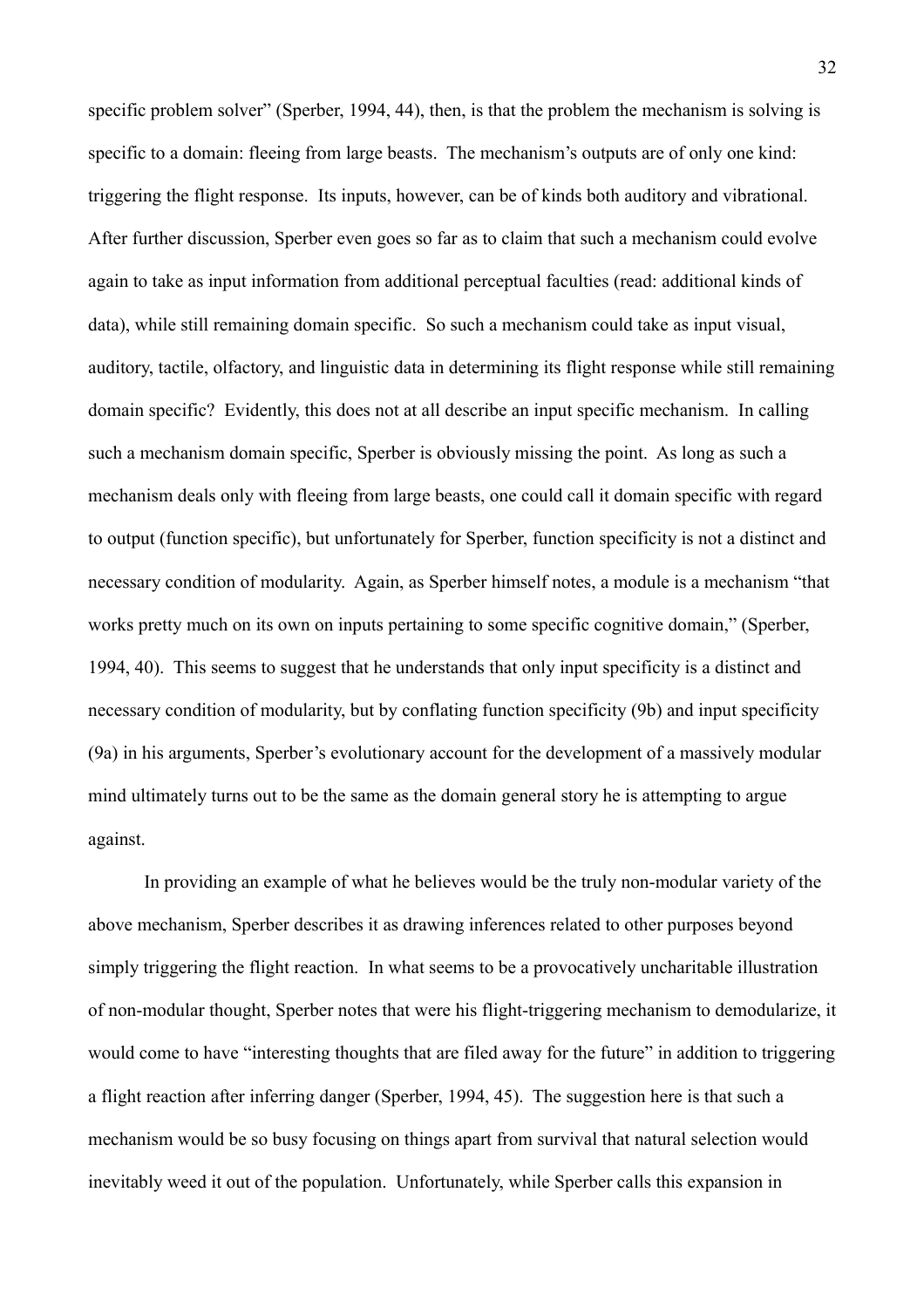function a shift from domain specificity to domain generality, it evidently is only a shift from functional specificity to functional generality. A mechanism could remain output or function specific while becoming input general, as is actually seen in Sperber's own example discussed in the previous paragraph. Function specificity (9b) simply is not a distinct and necessary condition of modularity, however, and thus function specific mechanisms need not be modules. Since, contrary to what Sperber suggests, domain generality does not have to be functional generality, non-modular thought is not restricted to straw-man mechanisms that busy organisms so much with deep thoughts as to hamper their survival.

Furthermore, given that Sperber also admits that central cognition could never be encapsulated (Sperber, 1994, 49), then it would seem that his massive 'modularity' is not truly modularity at all. Massive modularity theorists assert that all (or at least most) of the mechanisms in the mind are modular in character; by focusing on function specificity to the point of dropping both input specificity (9a) and informational encapsulation (7), Sperber is left with, at best, a hodgepodge of criteria that, either alone or combined, are insufficient to entail modularity "to any interesting extent" (Fodor, 1983, 37). As I argued in chapter 1, section 5, informational encapsulation (7) is the hallmark of modularity – its only necessary, sufficient, and distinct condition. Without it, mechanisms simply are not modules. It is likely that Sperber disagrees with me on this issue, but unfortunately he provides little reason why the term 'module,' suggestive as it is of snap-in, necessarily dissociable components, is applicable to his input general mechanisms that are sufficiently interconnected as to be both dependent upon many other mechanisms, and depended upon by them, for proper functionality.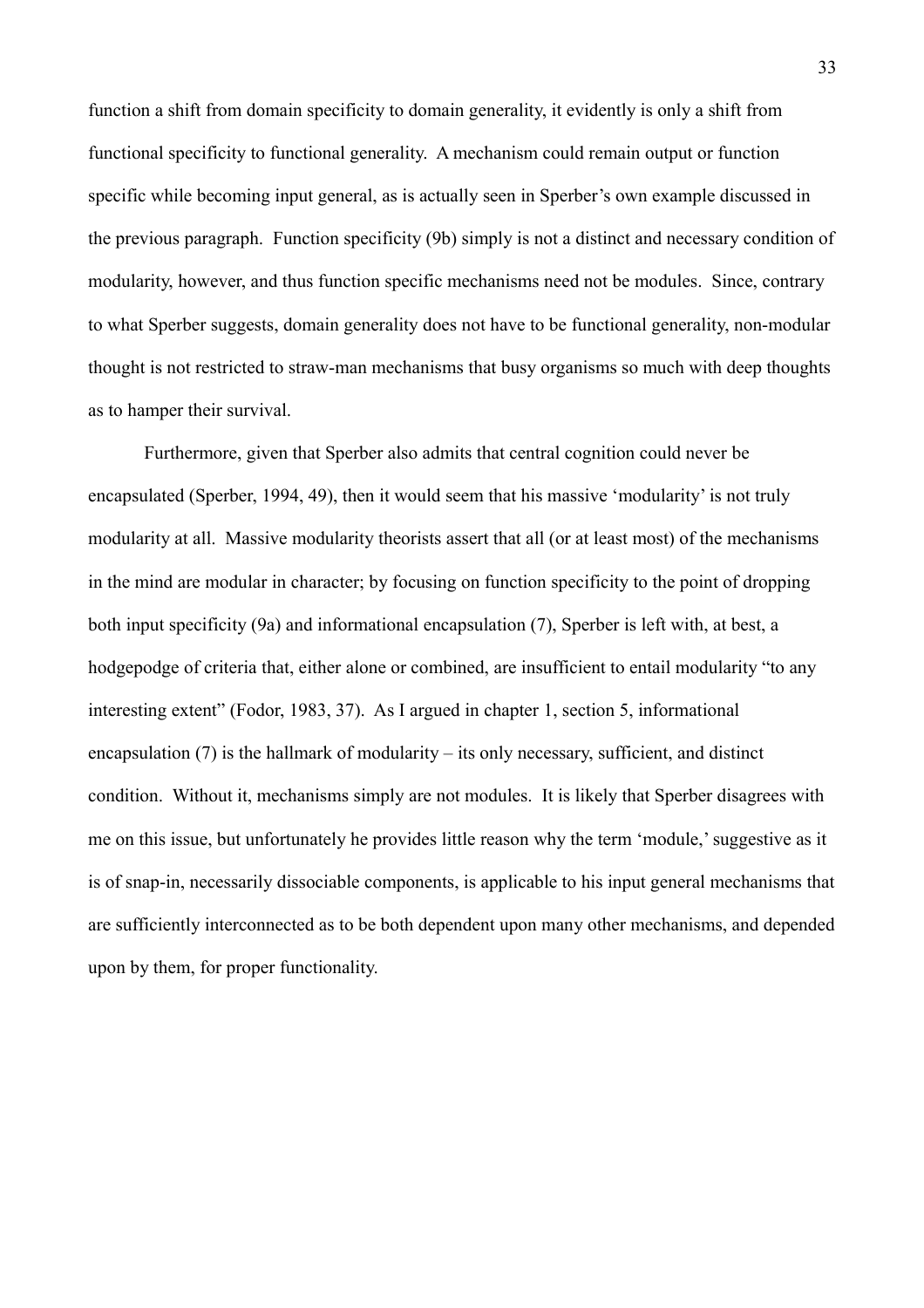While Leda Cosmides and John Tooby do not explicitly mention massive modularity in their article "Origins of domain specificity: The evolution of functional organization," they are evidently attempting to vindicate such a thesis. Elsewhere, these authors have described the same evolved cognitive mechanisms they do here, both calling these mechanisms modules in their other publications and claiming that modules realize both peripheral and central cognition (Cosmides & Tooby, 1992, 163 & 165). Unfortunately, they seem so focused on arguing against more empiricist, general-learning accounts of the mind that they overstate the importance of function specificity, casting it as the central idea behind what it means for a mechanism to be domain specific. In beginning their argument as to "why it is implausible and unparsimonious to assume that the human mind is an equipotential, general-purpose machine," Cosmides and Tooby point towards the alarm calls of Vervet monkeys as an illustration of their point (Cosmides & Tooby, 1994, 89). Apparently, these monkeys have evolved three different alarm calls, one for each of the species' primary predators, each of which elicits a specific variety of evasive behavior when uttered. Cosmides and Tooby go on to note that a "general-purpose alarm call (and response system) would be less effective," and take this as evidence that such a behavior would not evolve (Cosmides & Tooby, 1994, 89-90). Since humans would similarly have had such problems to which they would have applied specific solutions, Cosmides and Tooby claim that it only follows that the human mind consists of many "functionally distinct cognitive adaptive specializations" (Cosmides & Tooby, 1994, 90). In short, what they offer here is an evolutionary argument for massive modularity, predicated on the necessity for the proliferation of cognitive mechanisms with specific, adaptive functions.

Since arguments for function specificity (9b) are not arguments for modularity, however, this whole approach falls flat when it comes to massive modularity, especially because it seems that these alarm call mechanisms simply cannot be domain specific in the way modularity requires (viz.,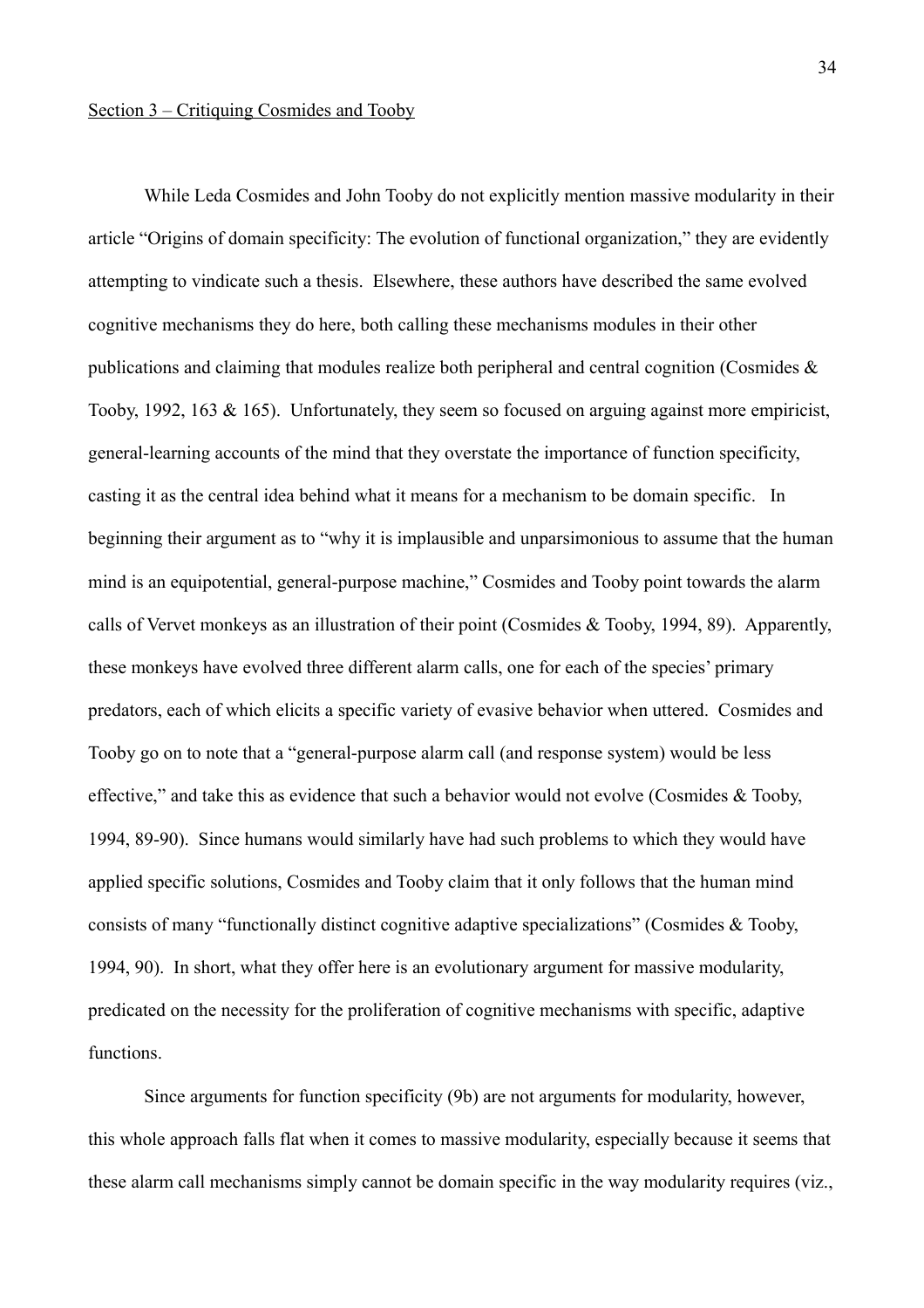input specific). The three predators these monkeys seek to avoid are snakes, leopards, and eagles, and evidently they can be detected by different means, such as through vision or audition. Thus, these alarm call mechanisms must be able to take as input at least these two different information kinds. Furthermore, 'being a leopard' or 'being an eagle' is not the same as 'being blue'. Leopardness or eagle-ness must be inferred from a variety of inputs, and requires a number of inputs from different informational domains (shape, colour, and, naïve biology, to name a few). That being the case, these alarm call mechanisms, while indeed function specific (9b), involve the same kind of conceptual integration that we saw in Sperber's story about protorgs, meaning that these mechanisms must be input general in the same way.

Unfortunately, Cosmides and Tooby do not seem to offer any reason to believe that these adaptive specializations are also input specific (or otherwise interestingly modular). Every time they mention domain specificity, they seem to mean only function specificity; Cosmides and Tooby even seem to define a domain as something like a fitness problem with a unique solution (Cosmides & Tooby, 1994, 92 & 96). If domains are simply unique adaptive problems, then it would seem to follow that domain specific mechanisms are unique cognitive solutions to those problems. Defining domains in terms of function (and not input) precludes the ability to define domain specificity in terms of input. Considering that Cosmides and Tooby also call domain specific mechanisms evolutionary adaptations, their assertion that "natural selection theory is a theory of *function*" (original emphasis) seems to be the final nail in the coffin when it comes to their lack of commitment to input specificity (Cosmides & Tooby, 1994, 96). At most, it would seem that the mechanisms proposed by Cosmides and Tooby are merely output specific (9b), meaning that those mechanisms must meet at least one other criterion that is either a necessary, sufficient, or distinct condition of modularity in order for them to actually be modular.

Taking into consideration the list of example 'modules' provided by Cosmides and Tooby in their article "The psychological foundations of culture," it seems unlikely that such mechanisms meet any of the other criteria of modularity. In arguing that an evolutionary picture of the mind can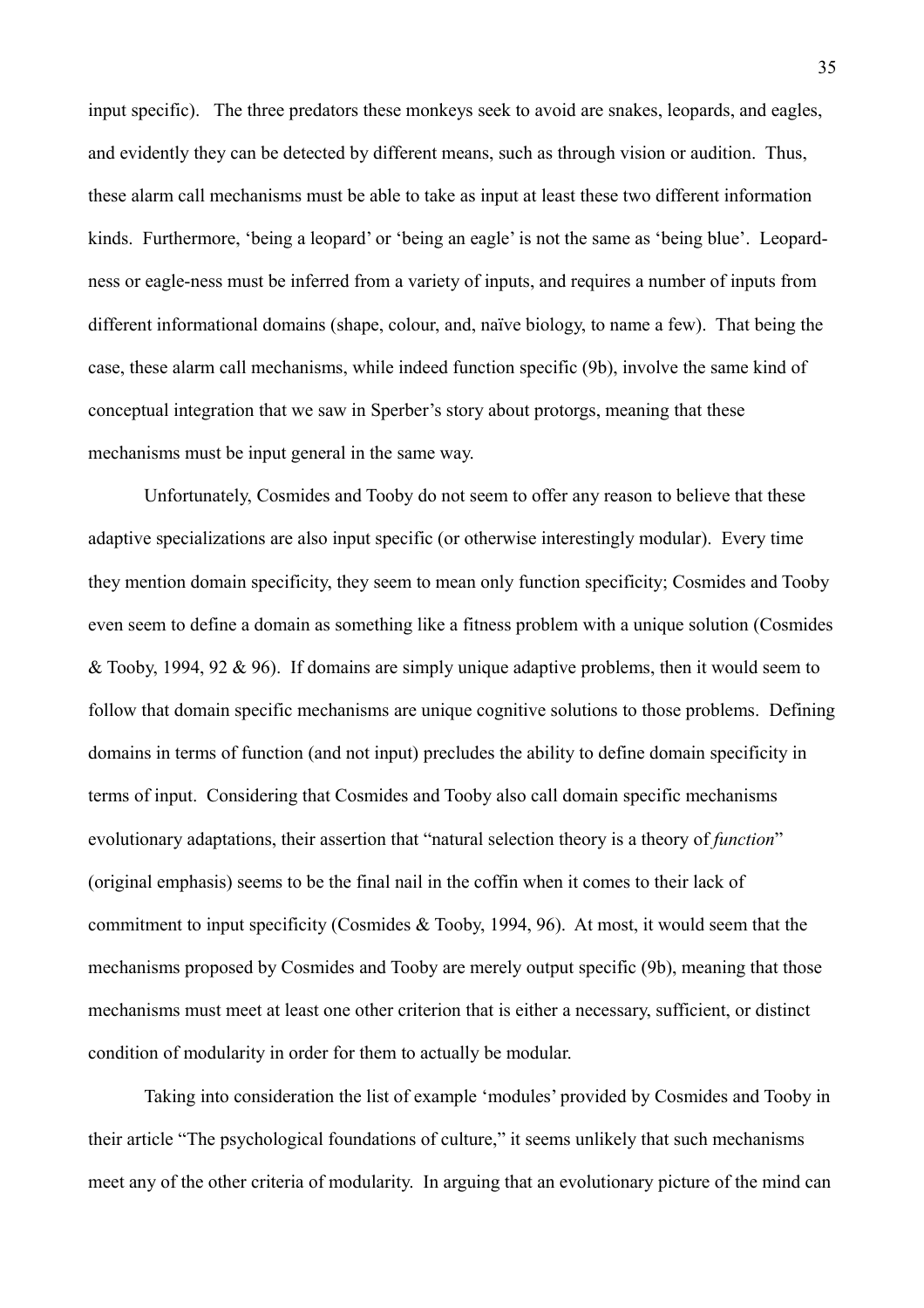bring both power and breadth to bear in problem solving, Cosmides and Tooby propose an enormous list of function specific, cognitive adaptations. This list includes "a social-exchange module, an emotion-perception module, a kin-oriented motivation module, […], a child-care module, a social-inference module, a sexual-attraction module, a semantic-inference module, a friendship module," and many, many others (Tooby & Cosmides, 1992, 113). Many of these would have to be extremely complex mechanisms, and there is very little reason to believe that several of them could meet most of Fodor's modularity criteria, let alone those that are necessary, sufficient, or distinct conditions of modularity. Take the social-inference 'module' as an example; such a mechanism could never be mandatory (1), as the sheer number of inferences that might be made in social situations would inevitably lead to a combinatorial explosion were they mandatorily run. Social inferences could also very easily yield outputs that are anything but shallow (2). If to be a shallow output is to be neither unobservable nor theory-laden (viz., an output that can be inferred from its corresponding input without the aid of any information not contained in what is transduced), then it would seem that most social inferences could never be shallow; powerrelations, status, love, friendship, and rivalry are all social phenomena that seem eminently unobservable. That is why we would need a social-*inference* mechanism to point them out.

Such a mechanism could perhaps be innately specified, or have an innately specified ontogenetic development, but these two criteria seem to be the only criteria that a social-inference mechanism could ever satisfy. Even if our theoretical social-inference mechanism was completely innately specified  $(5 \& 6)$ , however, that says nothing as to whether it is modular. As we concluded in chapter 1, section 3, innateness and innately specified development are neither necessary, sufficient, nor distinct conditions of modularity; they are largely orthogonal to the concept. Speed (3) would likely be impossible: social situations are too full of alternative explanations for individual phenomena for inferences to be quickly and easily derived from them. Furthermore, the idea that social inferences are opaque to the remainder of cognition (8) is obviously false. We regularly reason about social relationships consciously, determining who is friendly with who and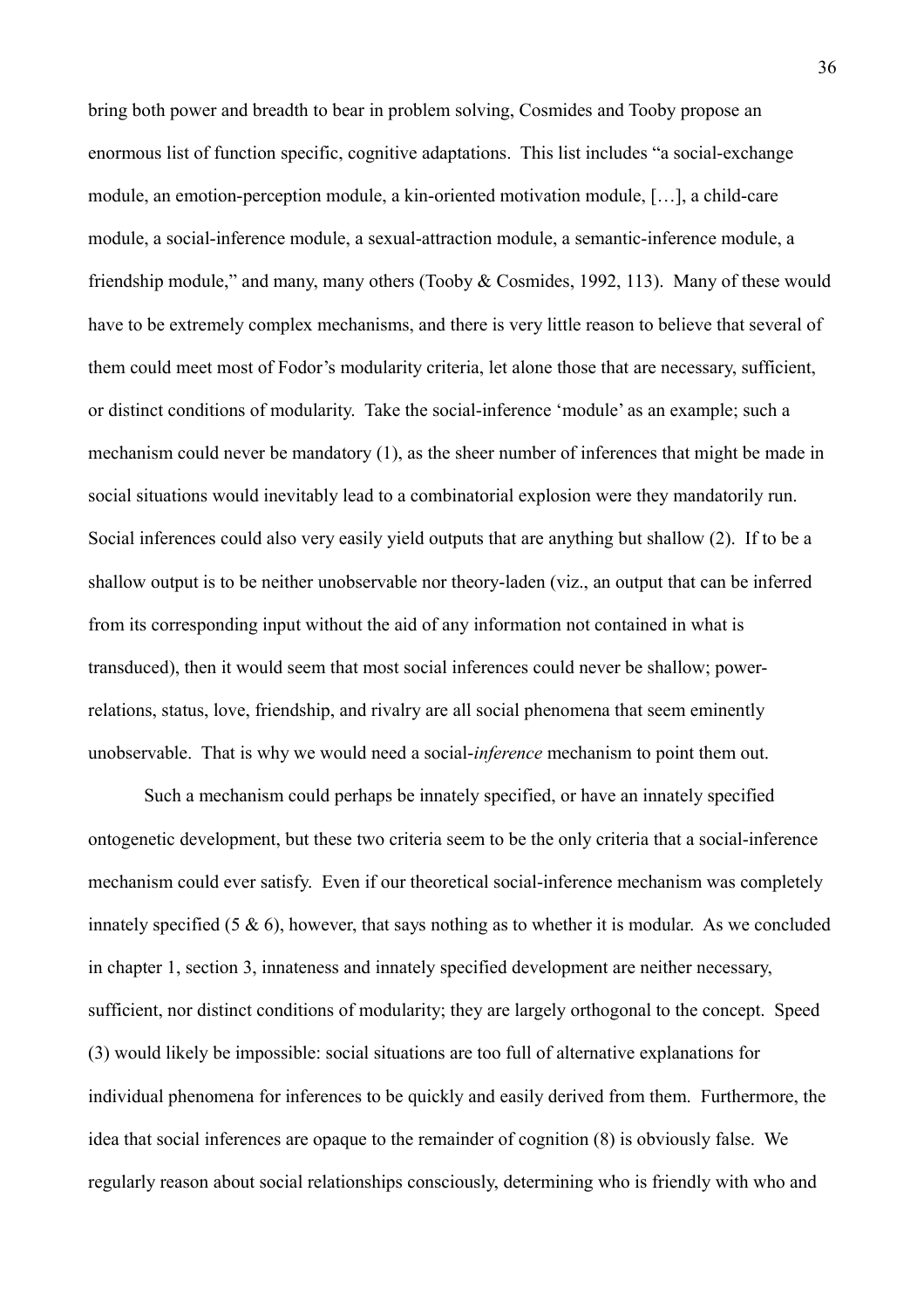for what reasons. To say that the architecture of the mechanisms that accomplished these tasks made their internal representations opaque to us would be to say that we do not have access to the flow of the very logic we are reasoning with. Evidently, this is not the case. Finally, socialinference could never be an informationally encapsulated (7) process. That such a mechanism would need to query other mechanisms all over the mind is obvious. There are simply too many disparate data points such a mechanism would need to integrate for it to either function entirely using proprietary transducers/databases, be functionally dissociable (4), or specific to a single kind of input (9a). It seems to me, then, that this mechanism (and many of the other mechanisms Cosmides and Tooby propose to be modules) is anything but a module. Returning to my original point, the mechanisms proposed by Cosmides and Tooby may be function specific, but they simply do not meet any criteria that are necessary, sufficient, or distinct conditions of modularity. Since function specificity is not a necessary, sufficient, or distinct condition of modularity, it therefore seems to be the case that the cognitive adaptations Cosmides and Tooby propose just are not modules.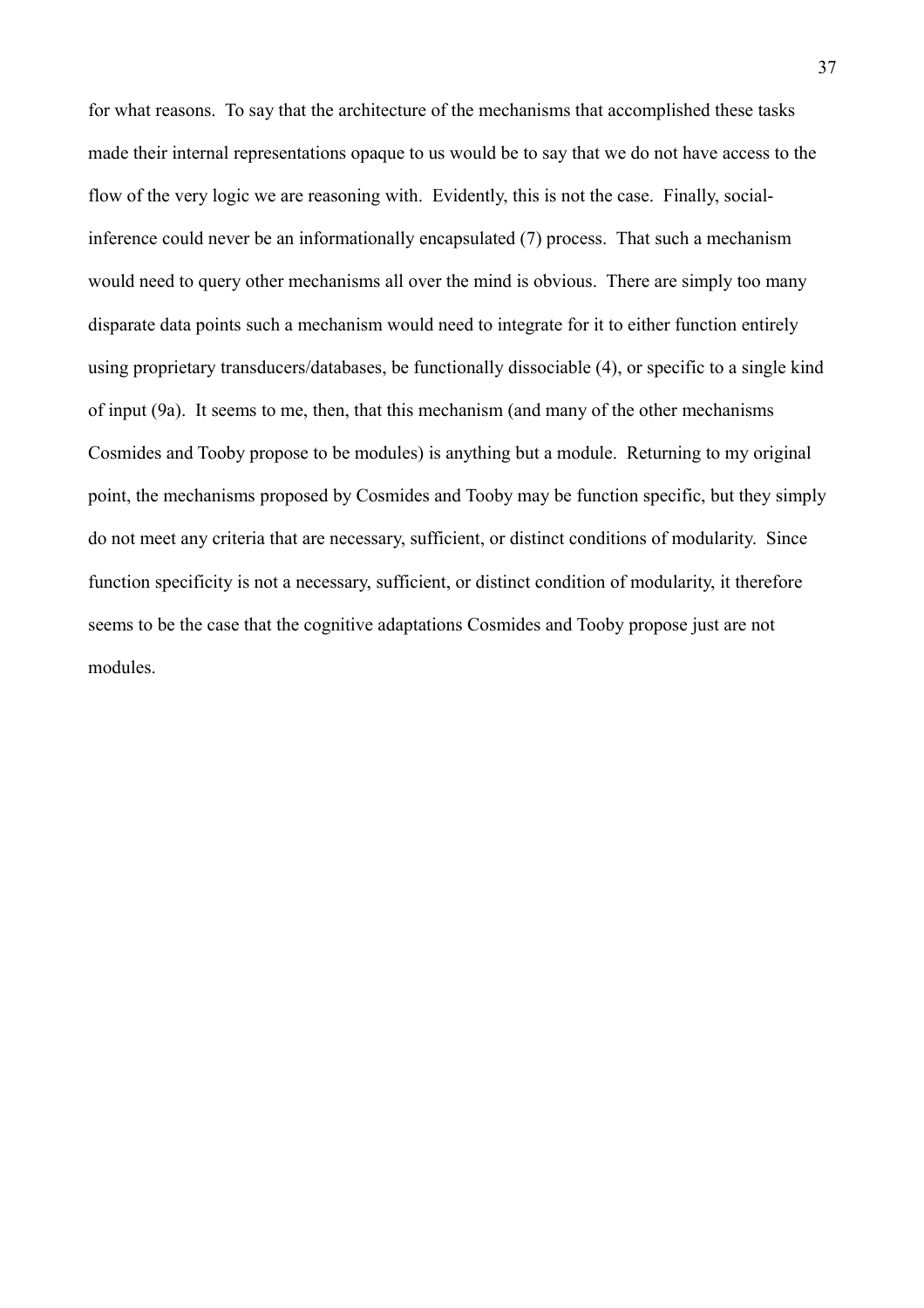## Section 4 – Critiquing Pinker

In his book *How the Mind Works*, Steven Pinker makes several claims in favour of a variety of massively modular architecture. He asserts that "the mind is organized into modules or mental organs, each with a specialized design that makes it an expert in one arena of interaction with the world" (Pinker, 1997, 21). Evidently, this statement is an expression of adherence to some variety of massive modularity. Given that Pinker also claims that modules were "shaped by natural selection to solve the problems of the hunting and gathering life led by our ancestors in most of our evolutionary history," it would appear that he ascribes to a variety of massive modularity similar to that espoused by the other evolutionary psychologists we have discussed above (Pinker, 1997, 21). In providing support for these claims, Pinker provides an important argument for the thesis, one which some thinkers consider to be quite strong (Samuels, 2000, 31). Unfortunately, Pinker offers a relatively cursory formulation of this argument over a great many pages (Pinker, 1997, 21-30), so I will be providing a formal reconstruction. The argument is another argument from evolutionary theory, and goes as follows:

- I. The human mind is a successful product of natural selection.
- II. In order to be a successful product of natural selection, the human mind must have evolved to solve a great array of complex adaptive problems.
- III. A human mind that consisted primarily of domain general mechanisms would be incapable of solving such an array of adaptive problems.
- IV. If the human mind evolved to solve such an array of adaptive problems, then it could not have evolved so as to consist primarily of domain general mechanisms.
- C. The human mind must have evolved so as to consist primarily of domain specific mechanisms (read: so as to be massively modular).

Evidently, premise (III) is the key premise, and it has not been accepted by anti-modularists without resistance. Most commonly, it is claimed that a mind consisting primarily of domain general mechanisms, but that came equipped with innate, domain specific bodies of knowledge would be no less effective at solving adaptive problems than the massively modular minds proposed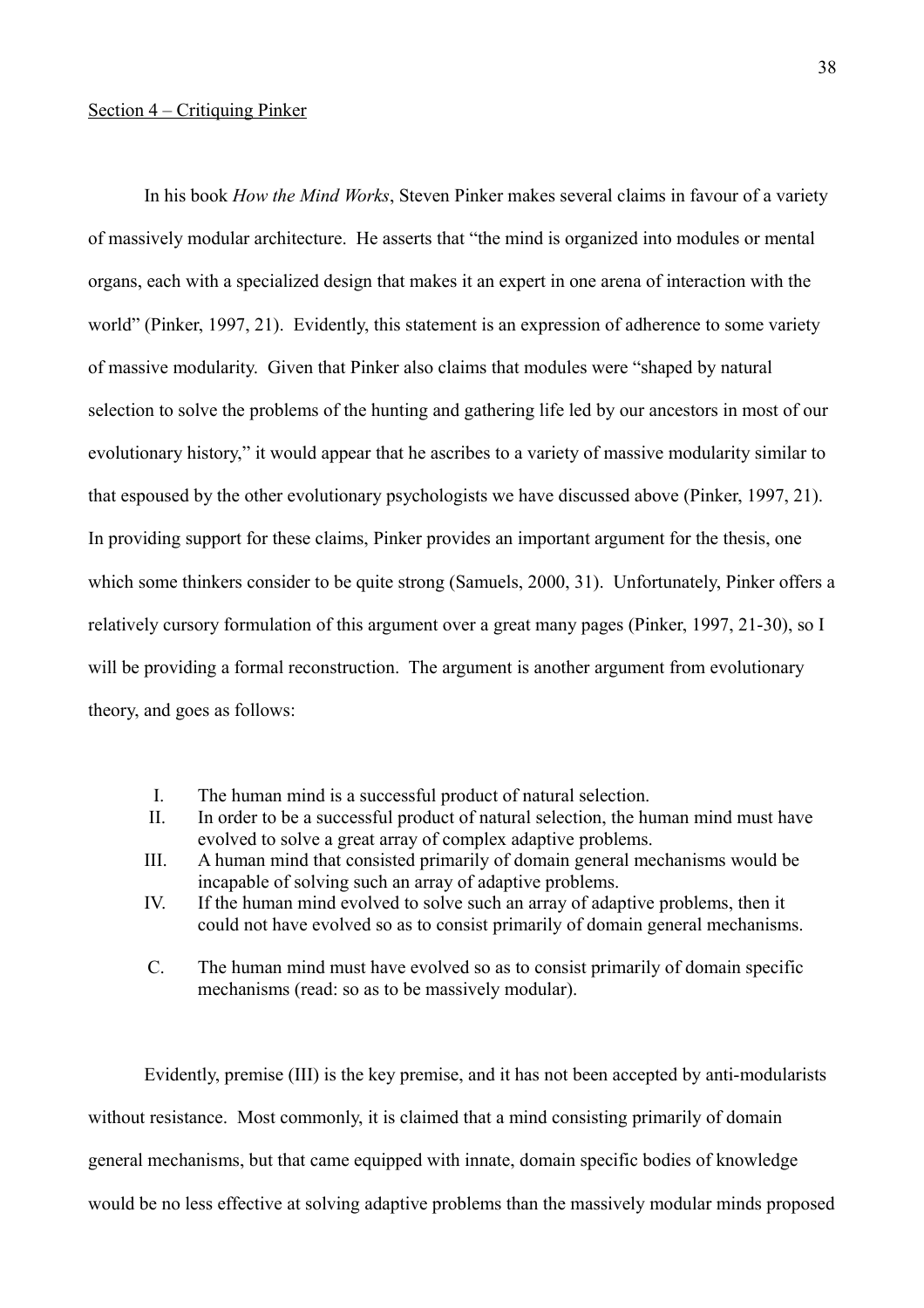by evolutionary psychologists (Samuels, 2000, 31). The idea here is that the mind at large is equipotential and domain general, but not content-independent, meaning that it possesses plenty of innate knowledge, but is otherwise structured entirely out of mechanisms that can tackle any and every problem, situation, input, or computation with equal capacity. An illustration used to argue for such an approach is made using the human capacity of 'mindreading,' or the ability to attribute mental states to others and explain/predict behavior through appeals to mental states. While some have posited the existence of a mindreading module (Baron-Cohen, 1994, 513-514), others have claimed that there exists a literal Theory of Mind, a database of mental state knowledge that can be accessed (consciously or not) by the mind in order to perform mindreading functions (Gopnik & Wellman, 1994, 257).

According to Samuels, if we assume that even domain specific mechanisms require domain specific bodies of knowledge in order to successfully perform their functions, then positing domain specific mechanisms may be multiplying entities without necessity (Samules, 2000, 33). Put another way, if even domain specific mechanisms require databases of domain specific knowledge, then perhaps it is actually the *databases* that are doing the heavy lifting, and are therefore all that is required in order to be capable of solving adaptive problems. As Pinker himself notes,

Modern digital computers can do a lot with a little, but that 'little' still includes distinct, hard-wired vocabularies for text, graphics, logic, and several kinds of numbers. When the computers are programmed into artificial intelligence reasoning systems, they have to be innately endowed with an understanding of the basic categories of the world… That is no less true of the human mind, (Pinker, 1997, 316).

As an argument from analogy, what this is essentially claiming is that computers require a great deal of innate knowledge in order to be as effective as they are today. Unfortunately, this argument offers no reason to believe the stronger claim Pinker is trying to make: that not only domain specific bodies of knowledge, but also domain specific mechanisms are necessary in order to successfully solve adaptive problems. Thus, as thinkers like Samuels claim, perhaps we should consider the possibility that, when it comes to an evolved picture of the human mind, domain specific knowledge may be the secret ingredient natural selection has endowed us with, not domain specific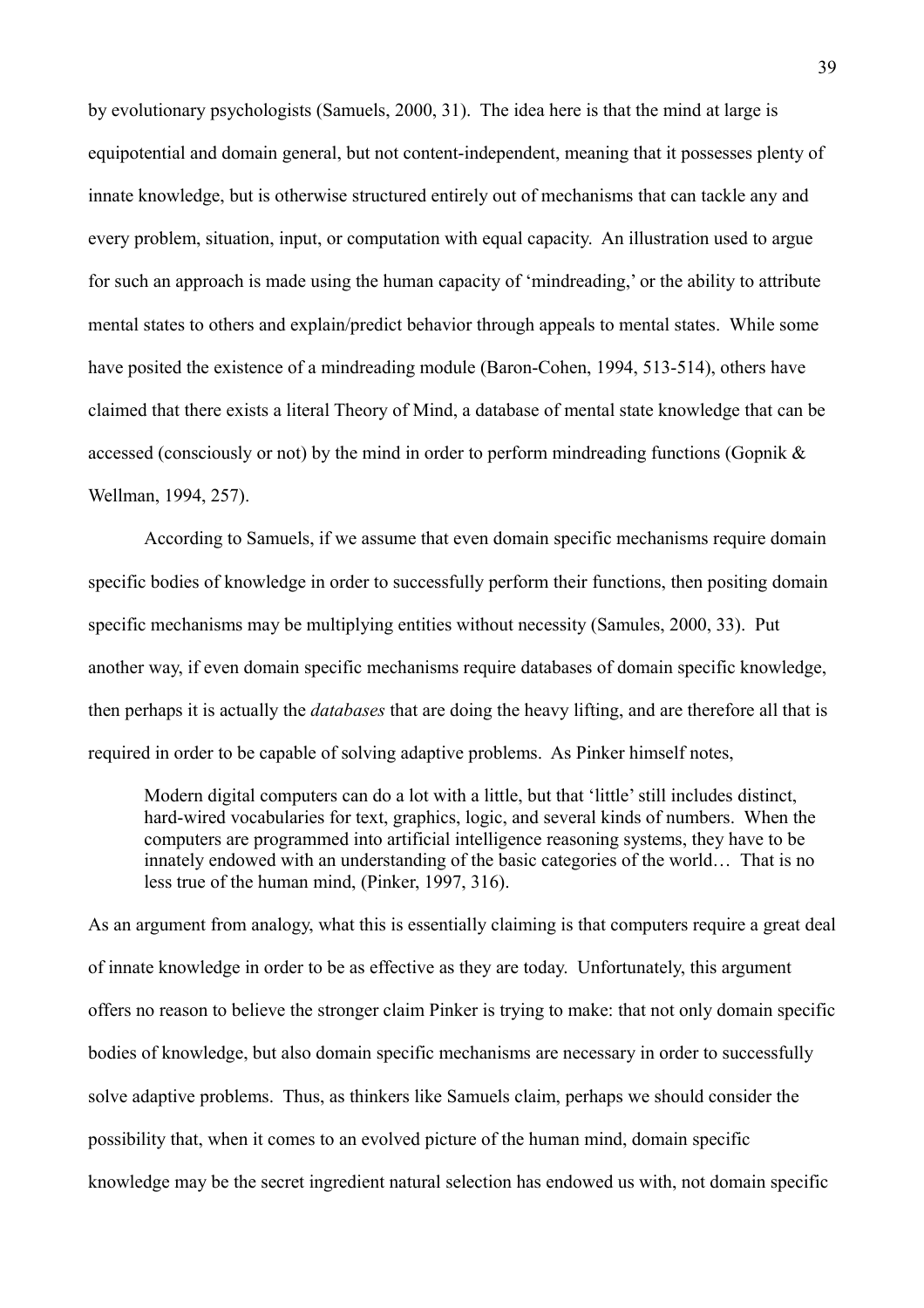cognitive mechanisms (Samuels, 2000, 32-33).

While demonstrating that Pinker's argument justifies only domain specific knowledge is a fine strategy when it comes to resisting massive modularity, there are other reasons to believe that Samuels is wrong in thinking that evolution has built our brains to be domain general computers. Thankfully, the domain general picture of the mind and the massively modular picture are not the only options available to us; there is a middle ground that can both concede Samuels' above point and not fall prey to other arguments against the domain general position. Since those other arguments will appear next chapter, however, I will reserve explaining either them or this middle ground position for later.

Foreshadowing aside, Samuels' approach is not the anti-modularist's only means of resistance. Pinker's entire argument can actually be granted by an opponent of massive modularity without conceding defeat and changing position on the topic. In short, this is because a mind that consists primarily of domain specific mechanisms, if those mechanisms are function specific (9b), need not be modular in construction. Even if one grants (III), the thrust of Pinker's argument – that it is theoretically impossible for a purely domain general human psychology to have evolved one need not immediately accept massive modularity. In truth, this is because the conclusion of the argument is merely that the mind must consist of domain specific mechanisms. In order to establish massive modularity, there must be an additional premise: something to the effect of 'if a mind consists primarily of domain specific mechanisms, then that mind is massively modular in construction'. The issue here is that such a premise can be interpreted in terms of function specificity (9b) as opposed to the intended input specificity (9a), leaving us with the following: 'if a mind consists primarily of function specific mechanisms, then that mind is massively modular in construction'. Unfortunately for Pinker, when this necessary additional premise is interpreted in terms of function specificity (9b), it is patently false. As I have spent the bulk of this chapter demonstrating, arguments for output specificity (9b) do not amount to arguments for massive modularity.

40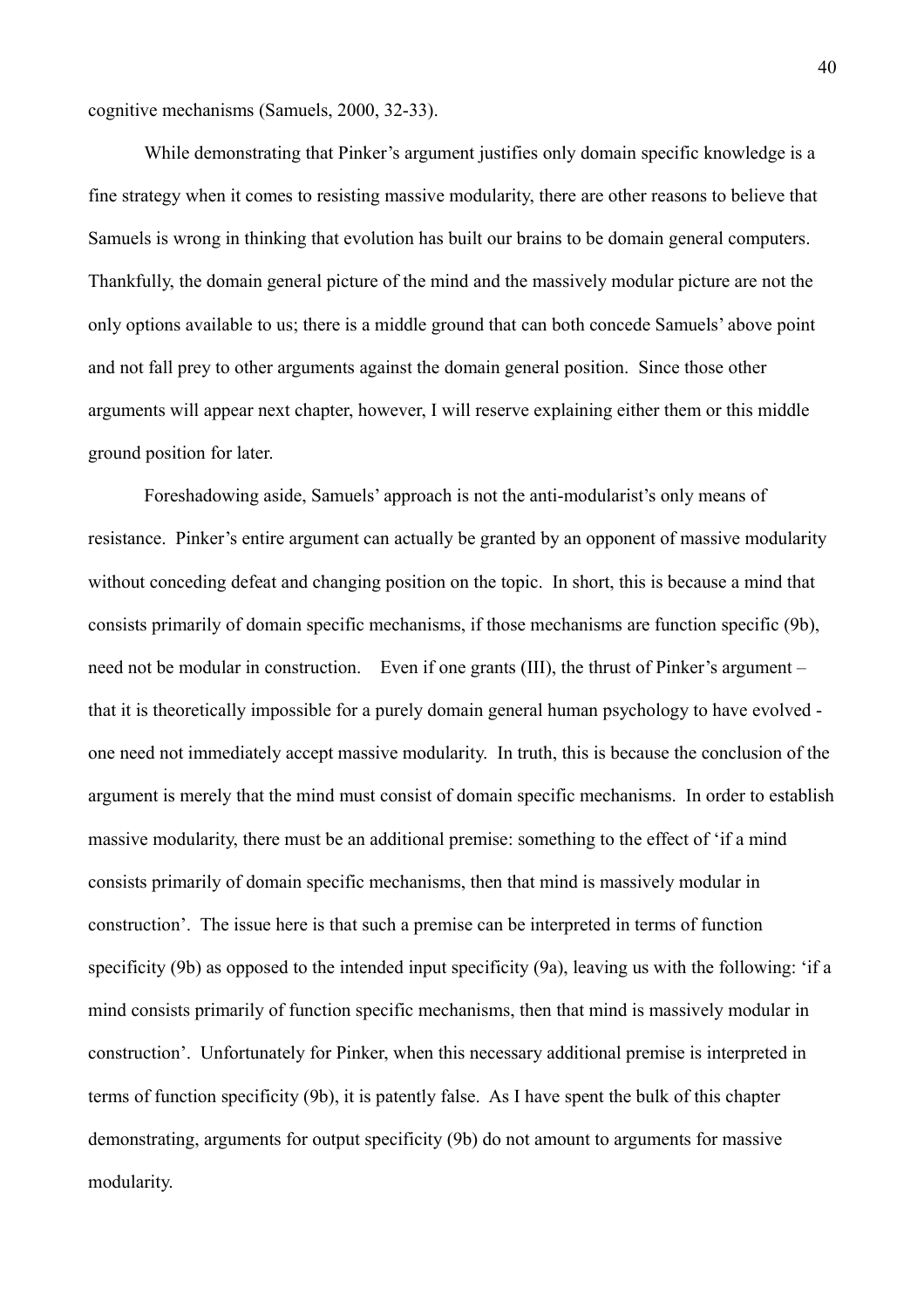## Section 5 – Concluding remarks

Before we close, I would like to clarify my opinion of evolutionary psychology understood as a family of theories. All of my arguments here have aimed at demonstrating that the 'massive modularity' of evolutionary psychologists is not really a modularity hypothesis at all. This is not to say, however, that I believe the theories themselves to be wrong. My only disagreement with Sperber, Cosmides, Tooby, and Pinker concerns whether or not the mechanisms they propose are modules (which is to say, whether or they are informationally encapsulated, inaccessible, fast, mandatory, functionally dissociable, etc). Thus, as I have said previously, the argument I have provided here is an attempt to disentangle evolutionary psychology and massive modularity, opening the door for an alternative evolutionary account of the mind. As such, I would feel perfectly confident in granting Cosmides and Tooby's various arguments *contra* the traditional general-learning faculty conception of the mind, and I feel that doing so in no way threatens my own criticisms of their position.

 In conclusion, after examining the arguments of all these prominent evolutionary psychologists, it seems that the theories they provide, while likely containing valuable insights into the architecture of the mind, are far from modular. As we saw at the beginning of this chapter, function specificity (9b) is not central to modularity. This is because function specificity is neither a necessary, sufficient, nor distinct condition of modularity. All of Sperber, Cosmides, Tooby, and Pinker focus so heavily on arguing for function specificity (9b), however, that they fail to demonstrate that the mechanisms they propose can meet any other criterion that is a necessary, sufficient, or distinct condition of modularity. By focusing on evolutionary arguments, and thus arguments from function, evolutionary psychologists seem to have conflated output specificity (9b) and input specificity (9a), which has led them to consider the former to be central to modularity. Thus, by predicating the modularity of their mechanisms exclusively upon output specificity, evolutionary psychologists have ensured that their brand of 'massive modularity' is not modular.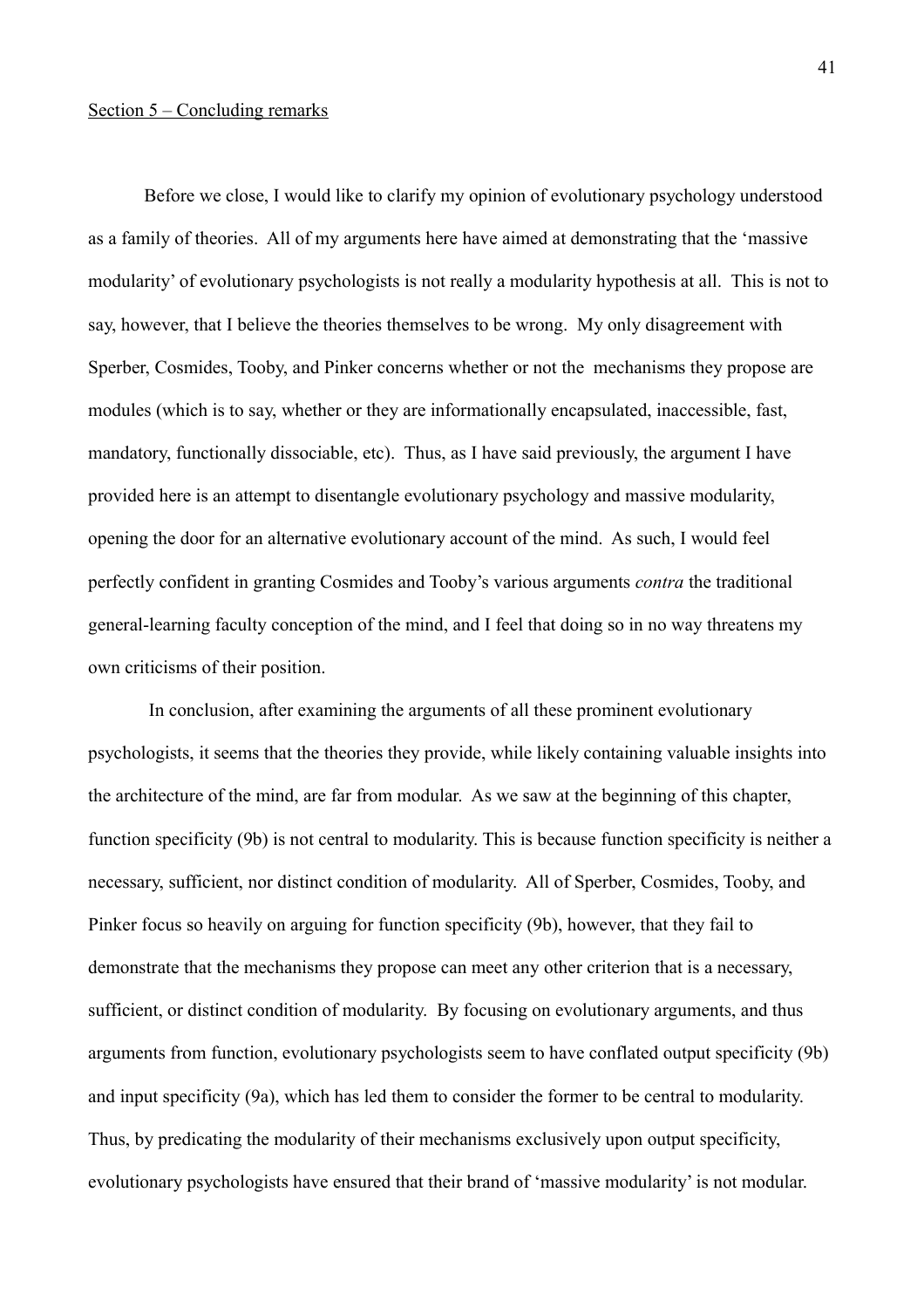#### **Chapter 3 – A critique of Carruthers**

Having completed our treatment of the brand of massive modularity adhered to by evolutionary psychologists, we will now move to Carruthers' more sophisticated articulation of the thesis. Unlike the evolutionary psychologists, Carruthers does not rely on functional specificity (9b) in an attempt to establish the modularity of the mechanisms he proposes. Instead, he offers several theoretical arguments in favour of a massively modular architecture, and then describes a specific kind of massively modular architecture that he believes to be plausible given these arguments. Carruthers focuses on Fodor's criteria, just as I have, but drops many of them, as he believes that in order for an entirely modular mind to be plausible, more mechanisms need to qualify as modules. I believe that this approach fails; Carruthers weakens his conception of modularity too much, leaving him with a view of the mind that, by the definition of modularity I established in chapter 1, is decidedly non-modular. In substantiating this critique of Carruthers, I will begin with a treatment of the various arguments he offers in favour of massive modularity, where I will show that those arguments are insufficiently strong to establish even a foothold for massive modularity. Then, I will move on to Carruthers' particular account of massive modularity. By returning to an important argument that I made in chapter 1, section 4, concerning the logical implication from input specificity (9a) to informational encapsulation (7), I hope to ultimately demonstrate that the mechanisms Carruthers' proposes cannot, by definition, be modular. Finally, after completing my treatment of Carruthers, I will make some portentous remarks as to where we are left, assuming that my criticisms go through.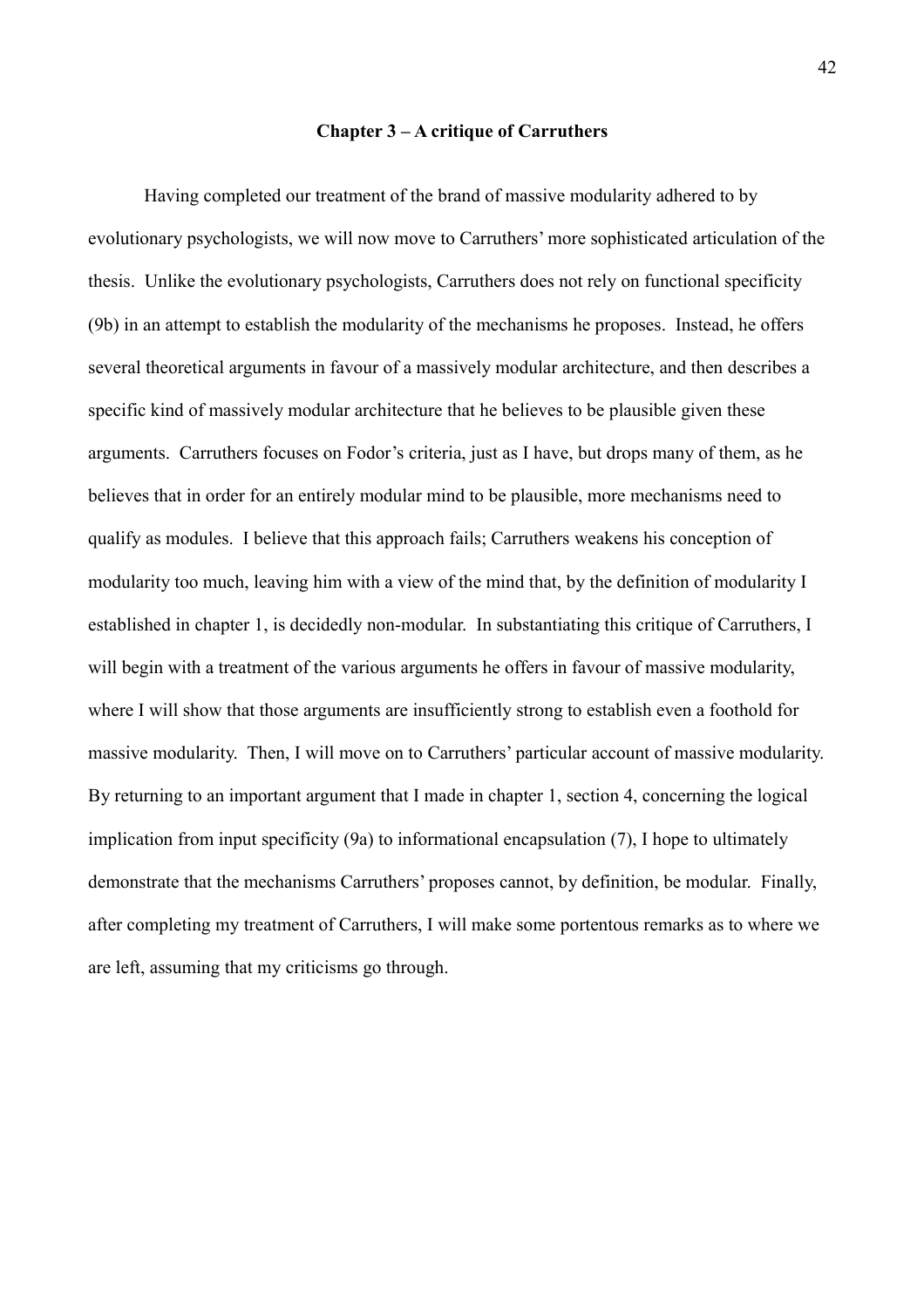# Section 1 – The argument from design

In his book *The Architecture of the Mind*, the first argument Carruthers offers in favour of a massively modular architecture is his argument from design. This argument concerns not only cognitive modularity, but complex functional systems in general; the idea being that the mind most likely has a massively modular organization simply because all sufficiently complex functional systems do. In providing evidence for this claim, Carruthers turns to biology, making the classic analogy between physiological organs and cognitive mechanisms. Essentially, his claim is that since "there is a very great deal of evidence from across many levels in biology to the effect that complex functional systems are built up out of assemblies of sub-components," then such an organization is likely to describe "cognition also, provided that it is appropriate to think of cognitive systems as biological ones, which have been subject to natural selection," (Carruthers, 2006, 13). Thus, he presents the argument from design in the following form (Carruthers, 2006, 25):

- I. Biological systems are designed systems, constructed incrementally.
- II. Such systems, when complex, need to have massively modular organization.
- III. The human mind is a biological system, and is complex.
- C. So the human mind will be massively modular in its organization.

Evidently, premise (II) is the key premise, and Carruthers seeks to substantiate it through an appeal to Herbert Simon's two watchmakers, Tempus and Hora. Tempus assembles each watch he makes as an individual unit; the simplest components of the watch are added together one at a time until the entire watch is complete. The issue here is supposed to be that, until the watch is complete, its assembly cannot be interrupted without it falling to pieces. In order to avoid this, Hora assembles each watch she makes out of previously-assembled sets of sub-components; the simplest components are combined first into subsystems, and eventually those subsystems are combined in order to create the finished product (Carruthers, 2006, 13). As Carruthers points out, biological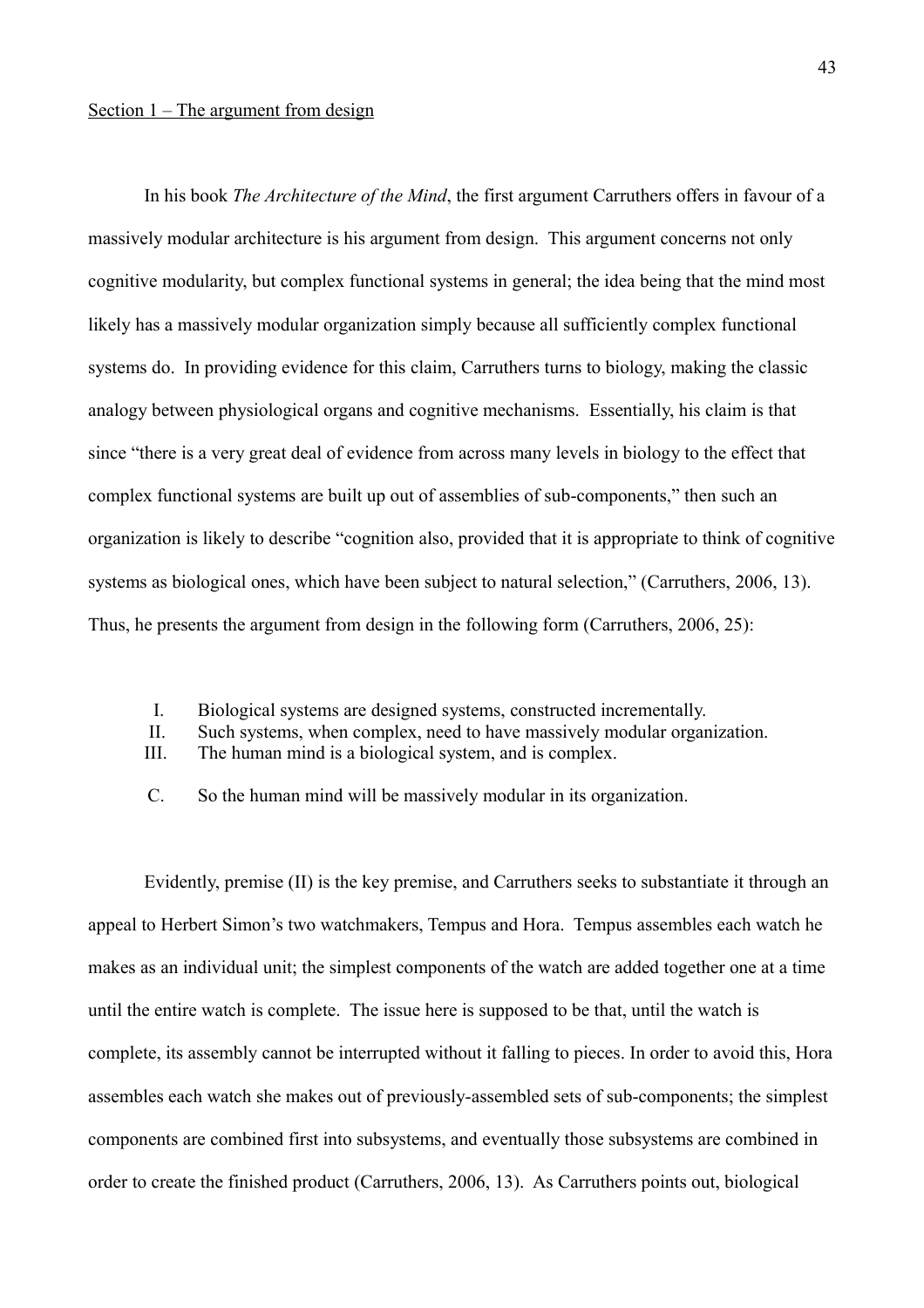systems are built the same way Hora builds watches. Genes, cells, organs, and organisms are all (at least physiologically) constructed in this incremental manner. In fact, it is this particular variety of organization that makes evolution such a powerful force. With natural selection capable of acting upon any item within any level of the functional hierarchy of a particular capacity, it can fine-tune that capacity to meet a variety of selective pressures without otherwise greatly changing or compromising the system as a whole. At the very least, this incremental organization is a highly common evolutionary solution to the need for specialization (Carruthers, 2006, 14). Whether or not incremental organization is the best solution to the need for specialization is not here established, but the fact that both evolution and human ingenuity have hit upon it as a 'go-to' method suggests that it might be.

What is important, as Carruthers notes, is that this incremental organization would entail, at the very least, that the mind will consist "of systems that are to some significant degree dissociable, and each of which has a distinctive function, or set of functions, to perform" (Carruthers, 2006, 17). He cites evidence suggesting that the mind is rife with dissociable mechanisms, pointing out existing cognitive disorders that impair *only* the capacities to reason about mental states, or to recognize faces, or to name natural kinds (Carruthers, 2006, 18). Furthermore, incremental organization would suggest that various functions of the whole are performed entirely by subsystems. Since the mind fulfills so many functions, this means that there must be a veritable cornucopia of subsystems at work within it, seemingly a form of massive modularity (Carruthers, 2006, 20).

This argument does indeed seem to show that the mind likely consists of many mechanisms, each specific to its own distinctive function(s), which is essentially a form of function or output specificity (9b). As I argued at length in chapter 2, section 1, however, arguments for functional specificity (9b) do not amount to arguments for modularity. As such, the important aspect of this argument is that it also presents the mind as a collection of mechanisms that are *dissociable*. As I concluded in chapter 1, section 5, functional dissociabililty (4) is a necessary condition of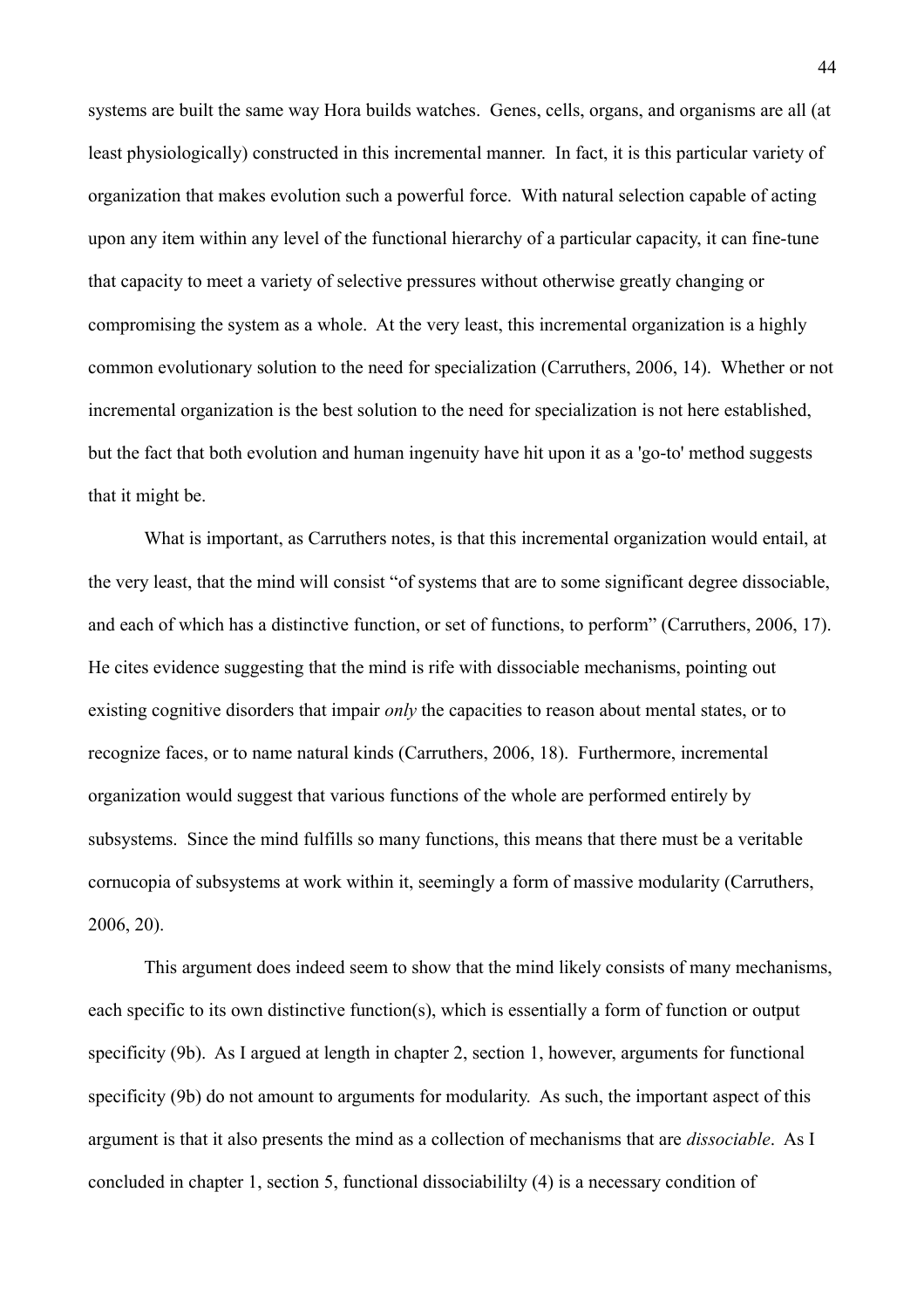modularity, though it is not a sufficient condition, as mechanisms can be functionally dissociable without being independent in the way the term 'modularity' suggests. Thus, the important question here is what variety of dissociability is established by Carruthers' argument from design. If, at its strongest, the argument cannot establish genuine (or necessary) functional dissociability, then it does not prove that his mechanisms are modular.

Unfortunately for Carruthers, his argument from design cannot establish functional dissociability at all, even effective (or accidental) functional dissociability. This is because the thrust of the argument is something like the following: complex systems are inevitably structured as hierarchies of subsystems because only hierarchically-structured systems can remain stable *during the incremental construction of complexity*. As already mentioned, the problem with Tempus' method of watchmaking is that by not constructing his complete system out of subsystems, that system is likely to fall apart along the way if something goes awry. If he were to construct his complete system out of subsystems, however, that would not mean that once it was assembled, those subsystems would not depend upon one another in order to work properly. That is because this argument concerns the incremental *construction* of systems, or structural dissociability, which is something entirely apart from the overall *functioning* of incrementally constructed systems, or functional dissociability (4). It may very well be that the mind is designed such that it can develop incrementally, but it does not follow from this that the mechanisms which make it up are capable of functioning at full capacity before being assembled.

As even Carruthers himself notes, "biological systems like hearts and lungs are closely interconnected with many others, of course – each is tightly tied into the bilateral organization of the body, and presupposes the existence of the other," (Carruthers, 2006, 14). Essentially, Carruthers is admitting here that while hearts and lungs are constructed incrementally, they cannot function without one another; thus, they are structurally dissociable, but not functionally dissociable. Given that the argument from design is an analogical argument from biological architecture to cognitive architecture, we can assume likewise for cognitive mechanisms: that they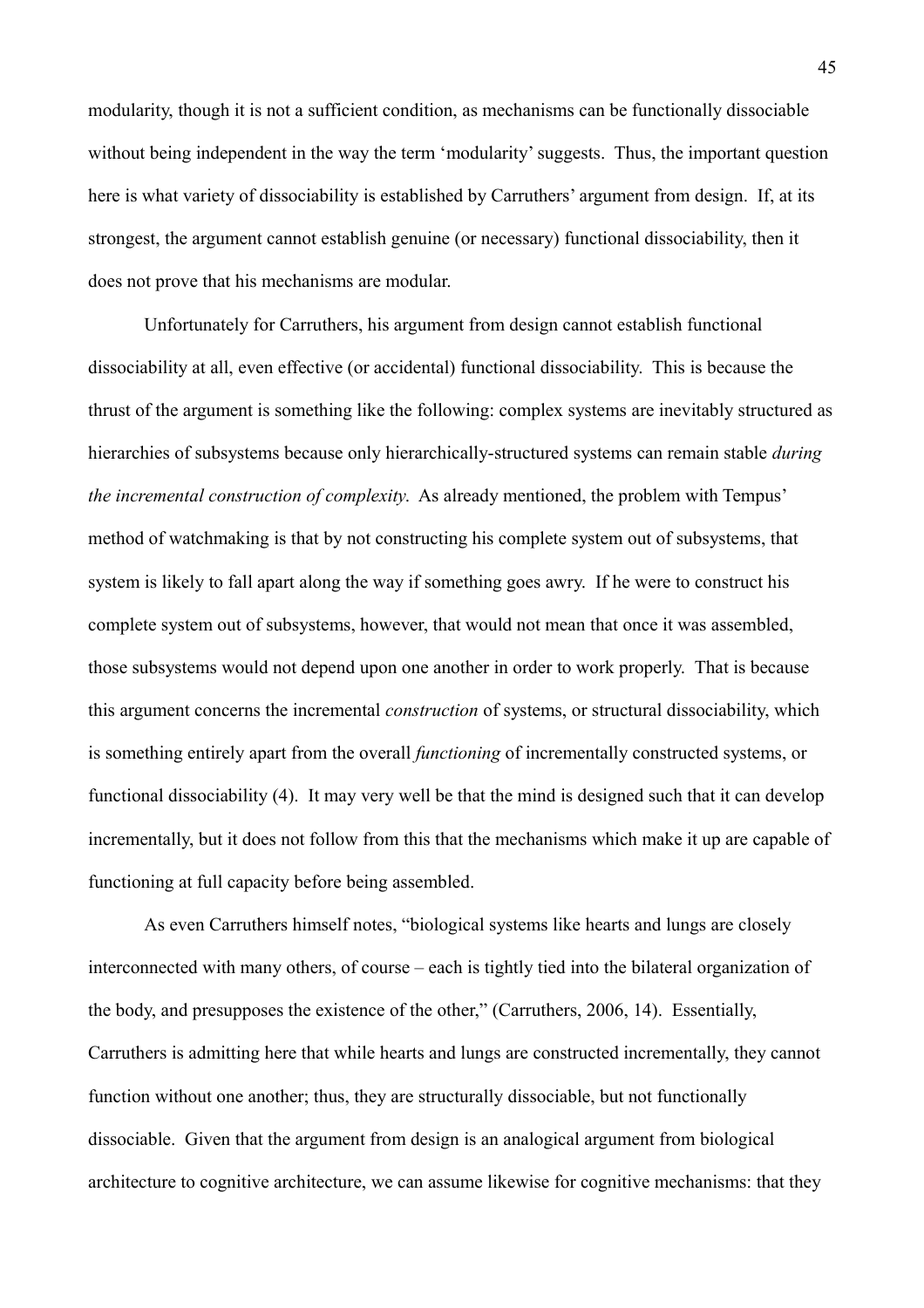are incrementally constructed, but can only function at full capacity once that incremental construction is complete. Put another way: the individually-assembled mechanisms in Hora's watches may not fall apart before she finally puts them together, but this does not mean that they are already able to tick. Structural dissociability is not a necessary, sufficient, or distinctive condition of modularity; in fact, it obviously bears so little relation to modularity that we were able to discount it almost immediately when we discussed it in chapter 1. Thus, since Carruthers' argument from design can establish only structural dissociability, when it needs to establish necessary functional dissociability, it does not gain even an inch of ground for massive modularity.

What Carruthers' argument from design does do, however, is provide powerful resistance to more traditional domain general architectures, even those equipped with domain specific bodies of knowledge. In chapter 2, section 4, I discussed Samuels' reply to Pinker's argument for massive modularity. Essentially, this reply pointed out that all that is required in order to be capable of solving adaptive problems are innate bodies of domain specific *knowledge*, meaning that domain specific *mechanisms* are superfluous, and therefore that positing their existence amounts to multiplying entities without necessity. I also noted, however, that the domain general position Samuels adopts in replying to Pinker is vulnerable to another argument that I had not yet mentioned. Carruthers' argument for design is that argument. Consider: in order to be the sort of system that can be constructed incrementally, the mind cannot consist of only a few general-purpose mechanisms that employ domain specific bodies on knowledge in order to solve adaptive problems, as general-purpose computers are sufficiently complex that they need to be built from scratch. Domain general computers are like Tempus's watches: they cannot hold together until complete. Thus, the mind cannot be primarily domain general, as otherwise it could not have been developed incrementally by evolution. As Carruthers noted when he summed up his argument from design, "the prediction of [the argument], then, is that cognition will be structured out of systems, … each of which has a distinctive function, or set of functions, to perform" (Carruthers, 2006, 17).

Thus, while the argument from design may not be an argument for modularity, it is an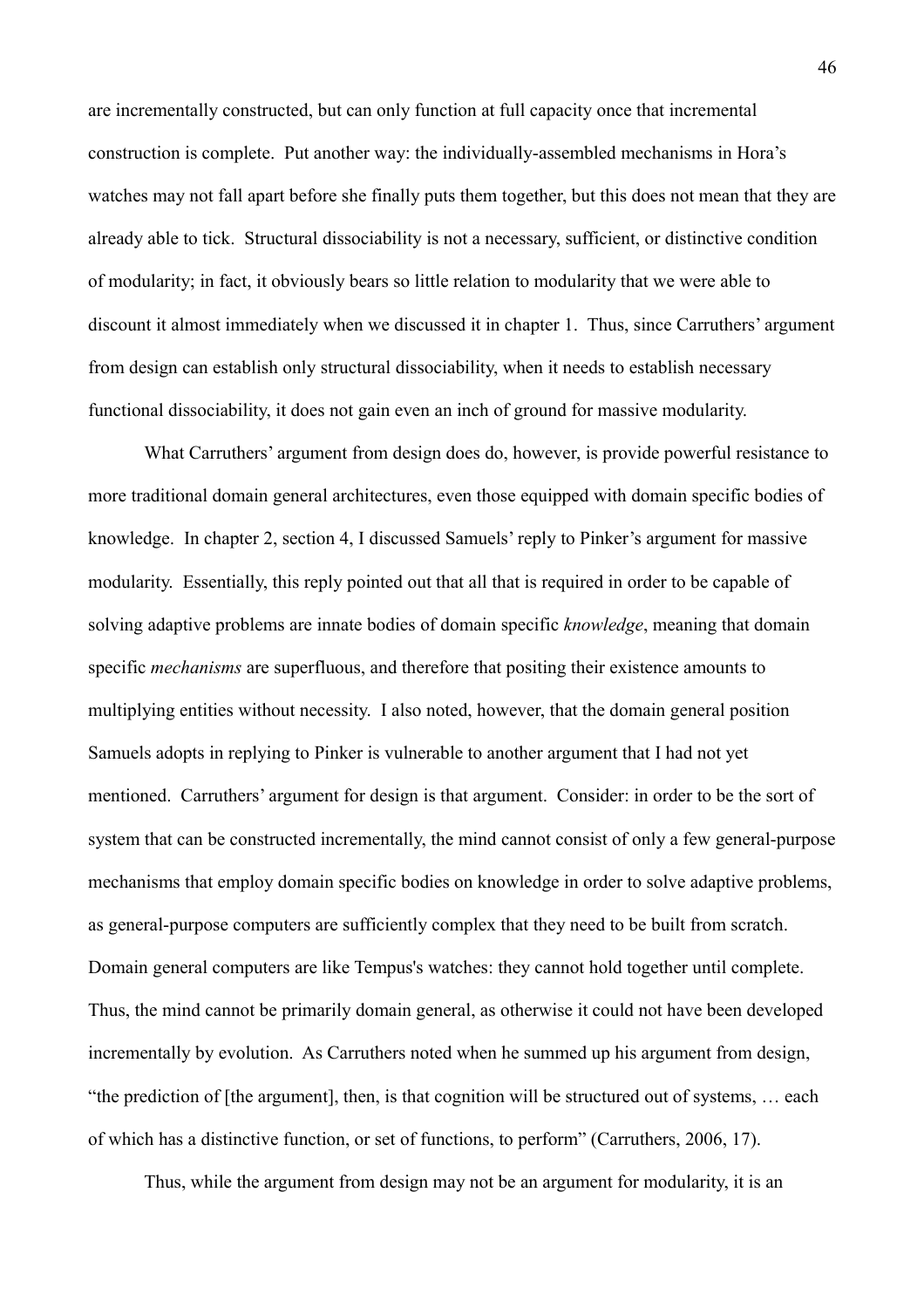argument in favour of a mind that consists of a *great many mechanisms*, all of which are function specific (9b). The argument from design demonstrates that, insofar as domain general mechanisms cannot be constructed incrementally, a primarily domain general mind could not have evolved. Thus, the argument from design provides theoretical concerns in favour of a massively function specific (9b) mind, which is evidently not the picture of the mind Samuels is in favour of. As to why all of the above is so important, this is an explanation we will have to get to later, in my final chapter.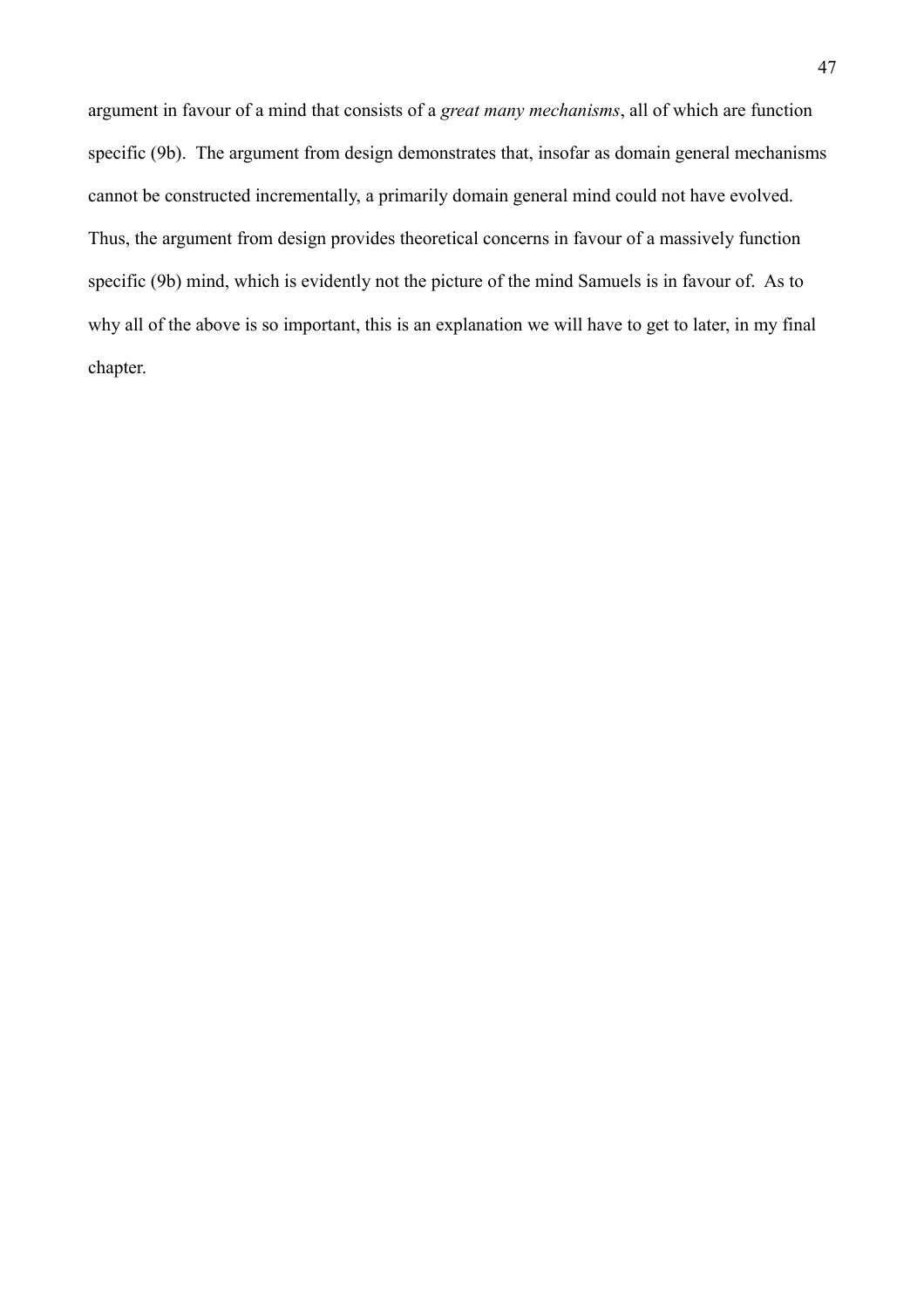Returning to the task at hand, Carruthers' other argument in favour of massive modularity is based upon computational tractability. Finding its foundations in the computational theory of mind, this argument holds that, if the mind is a computational system, it follows that the mind must be bound by the same rules as one, and thus that the computations made by the mind must be tractable: both theoretically possible and practically possible (viz., possible given what we know of the human brain in particular). The thrust of Carruthers' argument from computational tractability, then, is essentially that only a massively modular mind could actually perform the functions we know the human brain to be capable of and still be computationally tractable. The argument as he presents it, however, is far too ambitious. Carruthers anticipates this, and weakens it through introducing the concept of wide-scope encapsulation. Including the necessary alterations of several premises to better fit his weakened version, Carruthers' argument from computational tractability is as follows (Carruthers, 2006, 44-45 & 59):

- I. The mind is computationally realized.
- II. If the mind is computationally realized, then all mental processes must be computationally tractable.
- III. Only processes that are at least wide-scope encapsulated are so tractable.
- IV. If all mental processes must be computationally tractable and only processes that are at least wide-scope encapsulated are so tractable, then all mental processes must be at least wide-scope encapsulated.
- V. If all mental processes are at least wide-scope encapsulated, then the mind is massively modular.
- C. The mind is massively modular.

While Carruthers offers some arguments in favour of  $(I)$ , I see no need to include them here. Instead, we will simply assume the truth of the computational theory of mind for the sake of argument. Carruthers' second premise is that all computational processes must be sufficiently tractable. This is to say, these processes must be such that they can be accomplished by the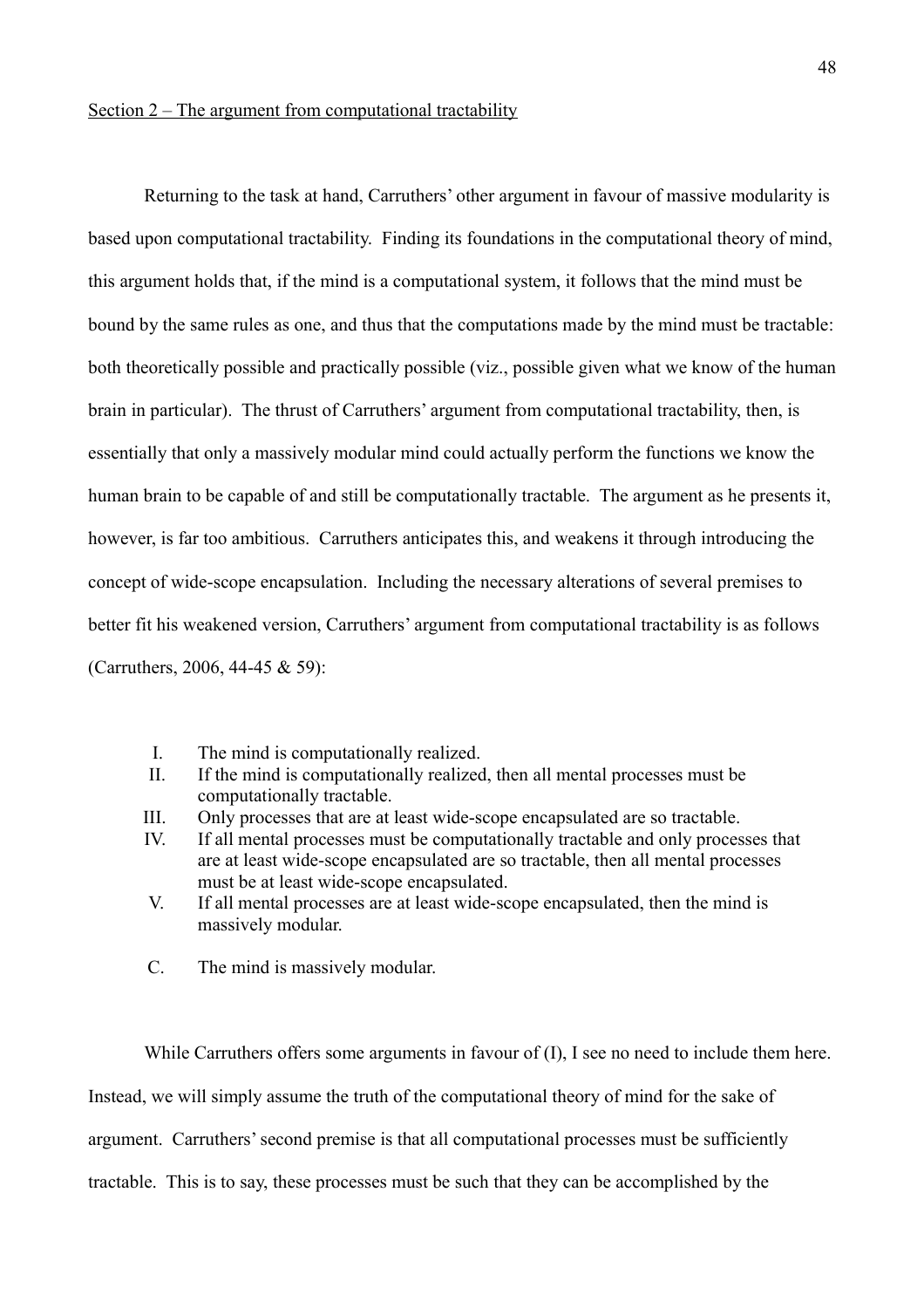computational mechanisms of the brain both in theory and in reality; in short, not only must such processes be achievable within a finite period of time, but the human brain must be able to perform them within a timeframe characteristic of actual human cognition. In order to meet this requirement, cognitive mechanisms need to be *frugal* both in the amount of information they use and the complexity of calculations they employ in order to accomplish their functions (Carruthers, 2006, 52). This assertion seems trivially true: if the brain is a computational system, it of course must be capable of effecting whatever computations it is known to, using only its own limited set of resources. The key premises then, are obviously (III) and (V).

Central to both these premises, of course, is the concept of wide-scope encapsulation. Carruthers contrasts wide-scope encapsulation with traditional informational encapsulation (7), which he renames narrow-scope encapsulation. If mechanism M is narrowly encapsulated, then its internal operations cannot make use of a set of information outside of either its input or its own dedicated databank, where 'a set of information' means information used by a set of other mechanisms (including sets of one). If mechanism M is widely encapsulated, however, it must be incapable (or not in need) of querying most of the information in the brain by virtue of being restricted by its own operations in how much information it can query. In short, a narrowly encapsulated system has unrestricted access to a restricted set of information, while a widely encapsulated system has restricted access to an unrestricted set of information (Carruthers, 2006, 58). In both cases, this ultimately means that M, in performing its function, will make use of less information than there exists in the mind at large. Thus, Carruthers' new wide-scope encapsulation appears to be frugal concerning the amount of information it can employ in the same way traditional (narrow) encapsulation is, which is what buys it tractability.

Carruthers appeals to heuristics as a possible means of realizing wide-scope encapsulation – heuristics being simple rules that both guide and limit computations. As an example, he cites a tested heuristic that is simply called 'Take the Best'. This particular heuristic, when presented with a query, will search for the variety of information that, in the past, has been found to provide the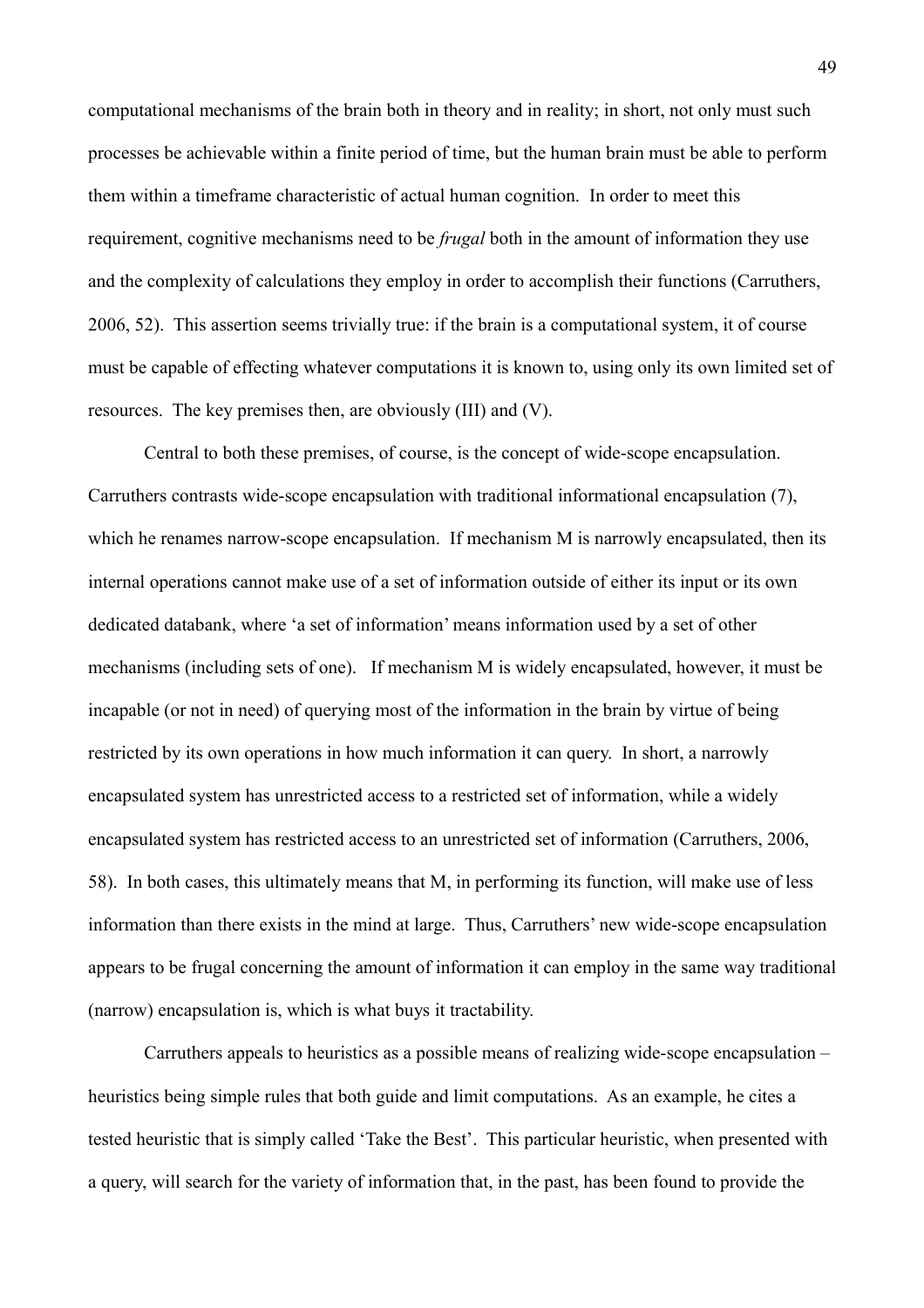most accurate determination. For example, if 'Take the Best' were given a query concerning which of two cities was larger, it might first check which city has the most professional sports teams, and if that fails, which city is seen more often on maps. Ultimately, the heuristic will either find an indicator and employ that, or reach a random determination after meeting the predetermined limit of indicators it may query (Carruthers, 2006, 55). Either way, the heuristic will only ever query a very limited amount of data in any single computation. Thus, it indeed does seem to be the case that heuristically guided mechanisms are widely encapsulated, and thus tractable.

Insofar as searching the contents of the entire mind would indeed be intractable, it seems to me that Carruthers' very weak restriction on the amount of searching that may actually occur provides a fine minimal baseline for establishing tractability. All of this may not decisively demonstrate that all mechanisms in the mind must employ *at least* widely encapsulated processes in order to be computationally tractable, but I do not feel that Carruthers needs to be pressed on this point. My own issue is not with (III), but with (V); in short, I do not believe that widely encapsulated mechanisms are even remotely modular. As we have just seen, wide-scope encapsulation essentially boils down to computational frugality, and not much else. This is because wide-scope 'encapsulation' is not really a form of informational encapsulation at all. A mechanism that is widely 'encapsulated' can still query all the information in the entirety of the mind, just not in a single act of problem-solving. As such, there does not exist a set of information which the internal operations of a widely 'encapsulated' mechanism cannot make use of. Furthermore, consider the implication from informational encapsulation (7) to functional dissociability (4) that I mentioned in chapter 1, section 2. If mechanism M does not make use of any information stored in/outputted by its neighboring mechanism X, then it will suffer *absolutely no* failure in functionality when X does. If M *both can and does* make use of some information stored in/outputted by X, X's failure would leave M without all the information it needs to complete its own operations, leading to a failure in M's functionality as well. Wide-scope 'encapsulated' mechanisms both can and often do make use of information stored in/outputted by any and every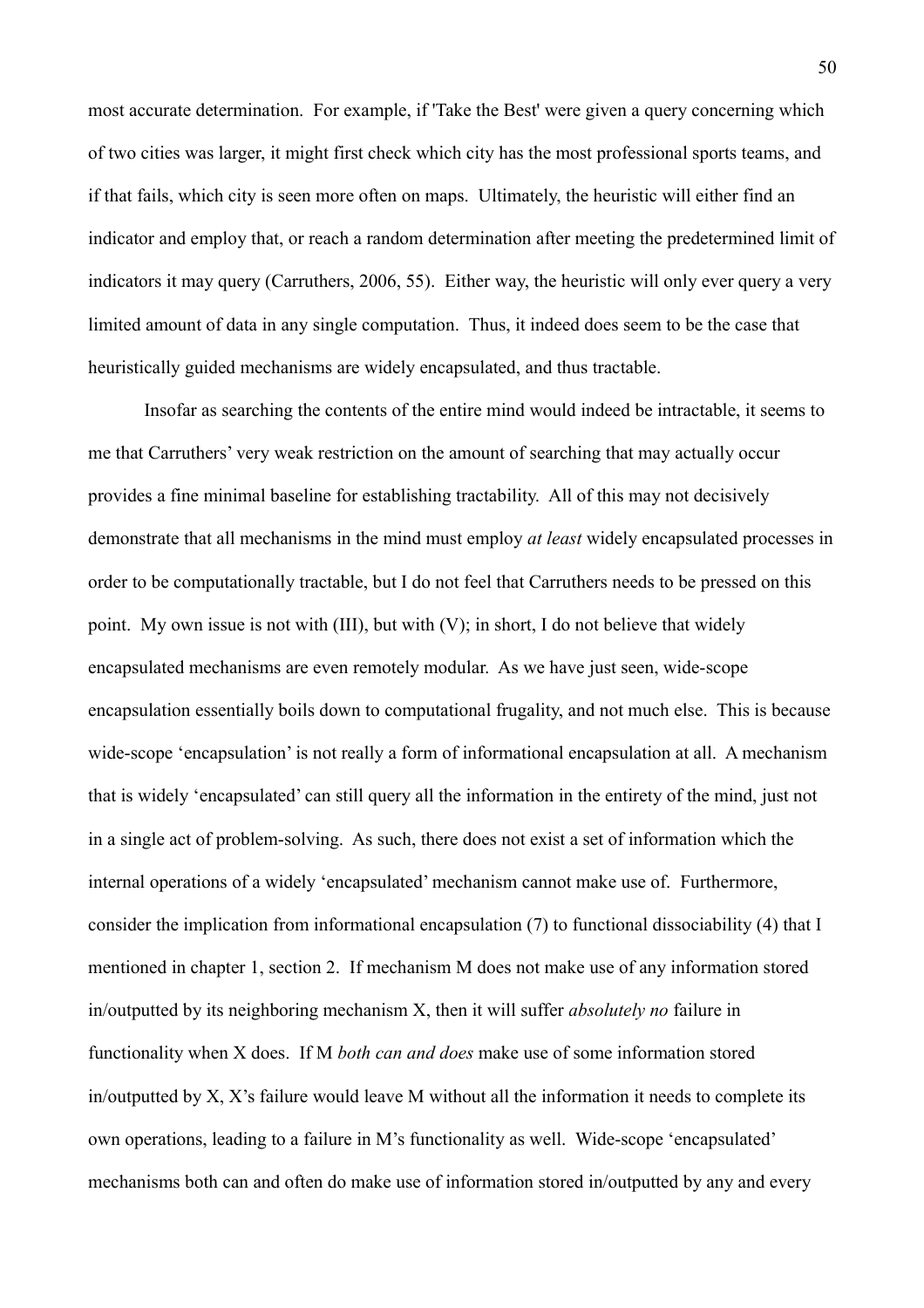other mechanism in the mind, meaning that they are dependent upon those other mechanisms in a way traditionally encapsulated mechanisms are not. Thus, while traditional informational encapsulation (7) implies functional dissociability (4), wide-scope 'encapsulation' does not.

It seems relatively clear, then, that wide-scope 'encapsulation' is not really a form of informational encapsulation at all. Furthermore, wide-scope 'encapsulation' is neither a necessary, sufficient, nor distinct condition of modularity. We can imagine widely 'encapsulated' mechanisms that meet no other criterion of modularity other than speed (3), and this is quite simply because to be widely 'encapsulated' simply is to be speedy. As we discussed in chapter 1, section 5, independence or autonomy of functionality is at the heart of the concept of modularity. We could imagine a mind where each and every one of its mechanisms employed some sort of computationally frugal heuristic, but where all these mechanisms were also so massively interconnected that if a single mechanism was damaged, then every other mechanism would suffer from a catastrophic performance loss. Fast mechanisms could deliver complex outputs, have their workings be completely transparent to the remainder of cognition, and accept input of any kind, all while remaining fast and frugal. As such, widely 'encapsulated' mechanisms need not have shallow outputs  $(2)$ , be inaccessible  $(8)$ , or be input specific  $(9a)$ . Since computational frugality implies nothing aside from speed, and wide-scope 'encapsulation' is merely computational frugality, widescope 'encapsulation' also implies nothing aside from speed. Unfortunately, while cognitive modules are generally fast (as actual informational encapsulation is also a means of achieving computational frugality), cognitive mechanisms that are fast are not necessarily modules. As such, arguments for wide-scope encapsulation do not amount to arguments for modularity. The takehome moral from all this: premise (V) in Carruthers' argument from computational tractability, that 'if all mental processes are at least wide-scope encapsulated, then the mind is massively modular,' is unsound, and thus the argument from computational tractability is too.

Furthermore, the fact that Carruthers' wide-scope 'encapsulation' is not a necessary, sufficient, or distinctive condition of modularity becomes an even larger problem for Carruthers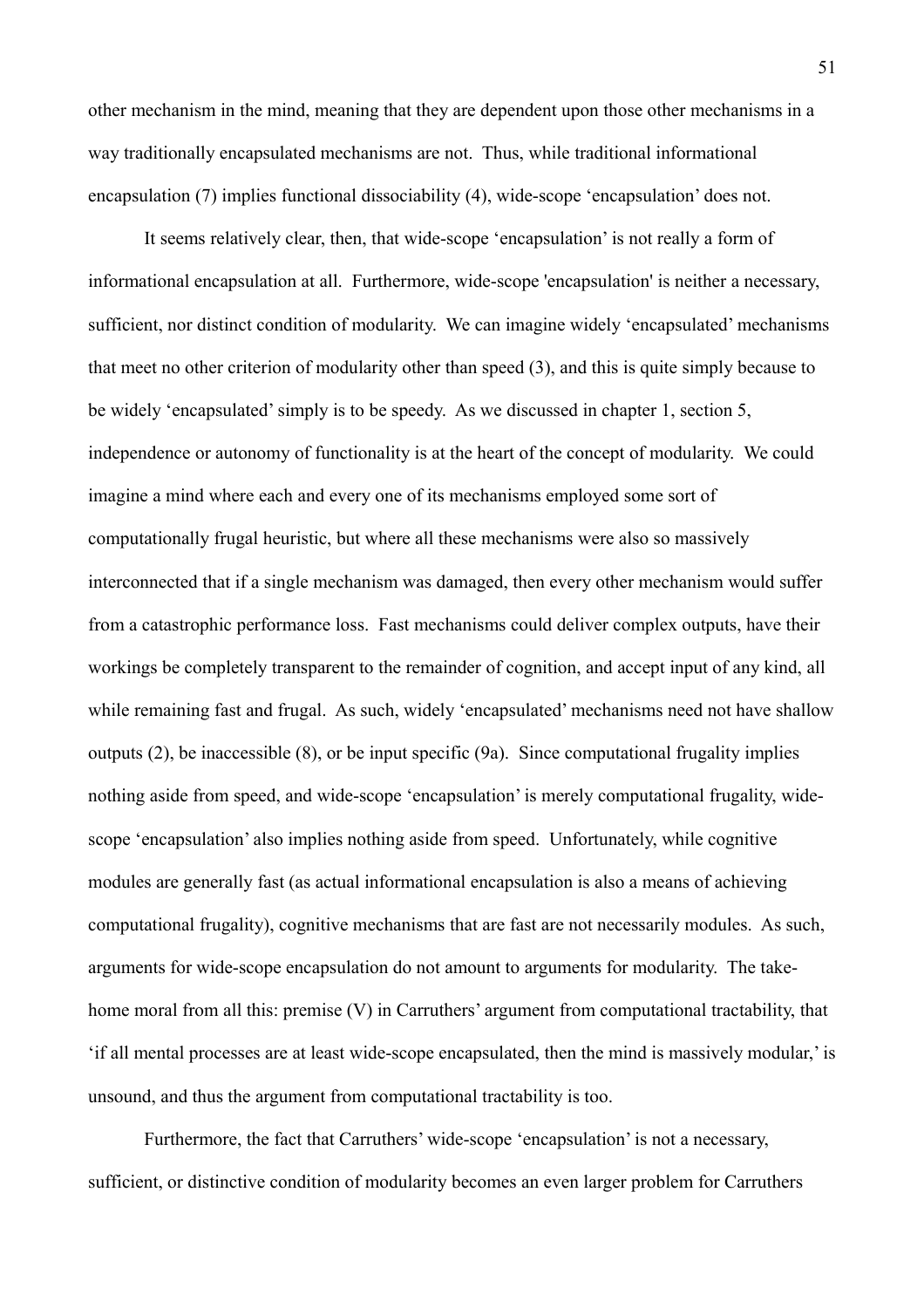when he elects to drop traditional informational encapsulation (7) from his picture of what it means to be modular (Carruthers, 2006, 12). Unlike Fodor, Carruthers believes that such capacities as consciousness, logical inference, and practical reasoning (viz. central cognitive processes) are accomplished by modules in the same way as vision, language, or audition. Since Carruthers also believes that such central systems are obviously not encapsulated in the traditional sense, he instead elects to claim that they are wide-scope 'encapsulated'. Unfortunately, as we just saw, Carruthers' wide-scope 'encapsulation' is not at all related to what it means to be modular in even remotely the same way traditional encapsulation is. As a result, Carruthers' commitment to maintaining the input specificity (9a) of his ostensible modules is an issue for his account at large. By eschewing traditional informational encapsulation in favor of his own wide-scope frugality, yet at the same time attempting to keep input specificity, Carruthers' ultimately renders his account either inconsistent or not substantially modular.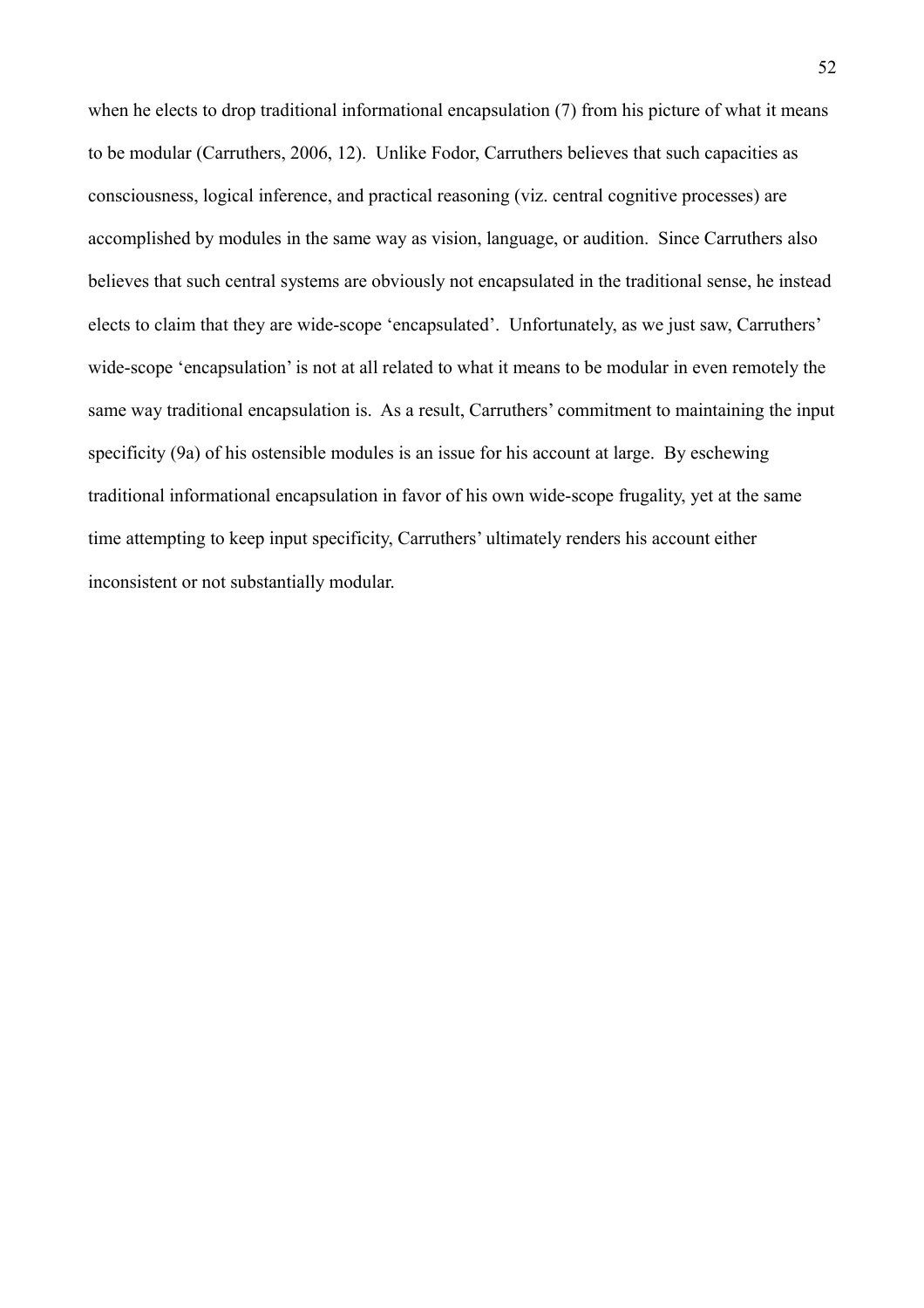Early on in *The Architecture of the Mind*, Carruthers addresses encapsulation (7), inaccessibility (8), and domain specificity (9). In so doing, he points out (and rightly so) that each of these three criteria, despite how often they are blurred together, are quite distinct. Focusing on input specificity (9a) without making explicit the distinction between it and output specificity (9b) that I explained in chapter 1, he notes that "one can easily envisage systems that might *lack* domain specificity, for example (being capable of receiving any sort of content as input), but whose internal operations are nevertheless encapsulated and inaccessible," (Carruthers, 2006, 5; original emphasis). This is all well and good, and it indeed shows that neither informational encapsulation (7) nor inaccessibility (8) imply input specificity (9a). Unfortunately, this says nothing about the implication *from input specificity to encapsulation* (from 9a to 7). Assuming the argument I made for this implication in chapter 1 is correct, then denying informational encapsulation (7) necessarily means denying input specificity (9a) as well, via *modus tollens*, meaning that Carruthers' attempt to eschew informational encapsulation while remaining committed to input specificity makes his account self-contradictory.

Of course, there are options available to Carruthers that would allow him to avoid this fatal conclusion. That being said, it seems best to at least briefly summarize my argument for the implication from input specificity (9a) to informational encapsulation (7), before moving on to explaining those options – self-contradiction is a pretty sensational accusation, after all. Briefly, then, at its most basic, my argument came in three steps. In the first step, I noted that since being restricted in access to a set of information and being unable to use that information were effectively the same thing, any mechanism that could not use information either stored in or outputted by another mechanism was *effectively encapsulated* from that other mechanism. This is even the case if there exists no access restriction between the two mechanisms in question, meaning that one mechanism can be *effectively encapsulated* from another mechanism despite not being *genuinely*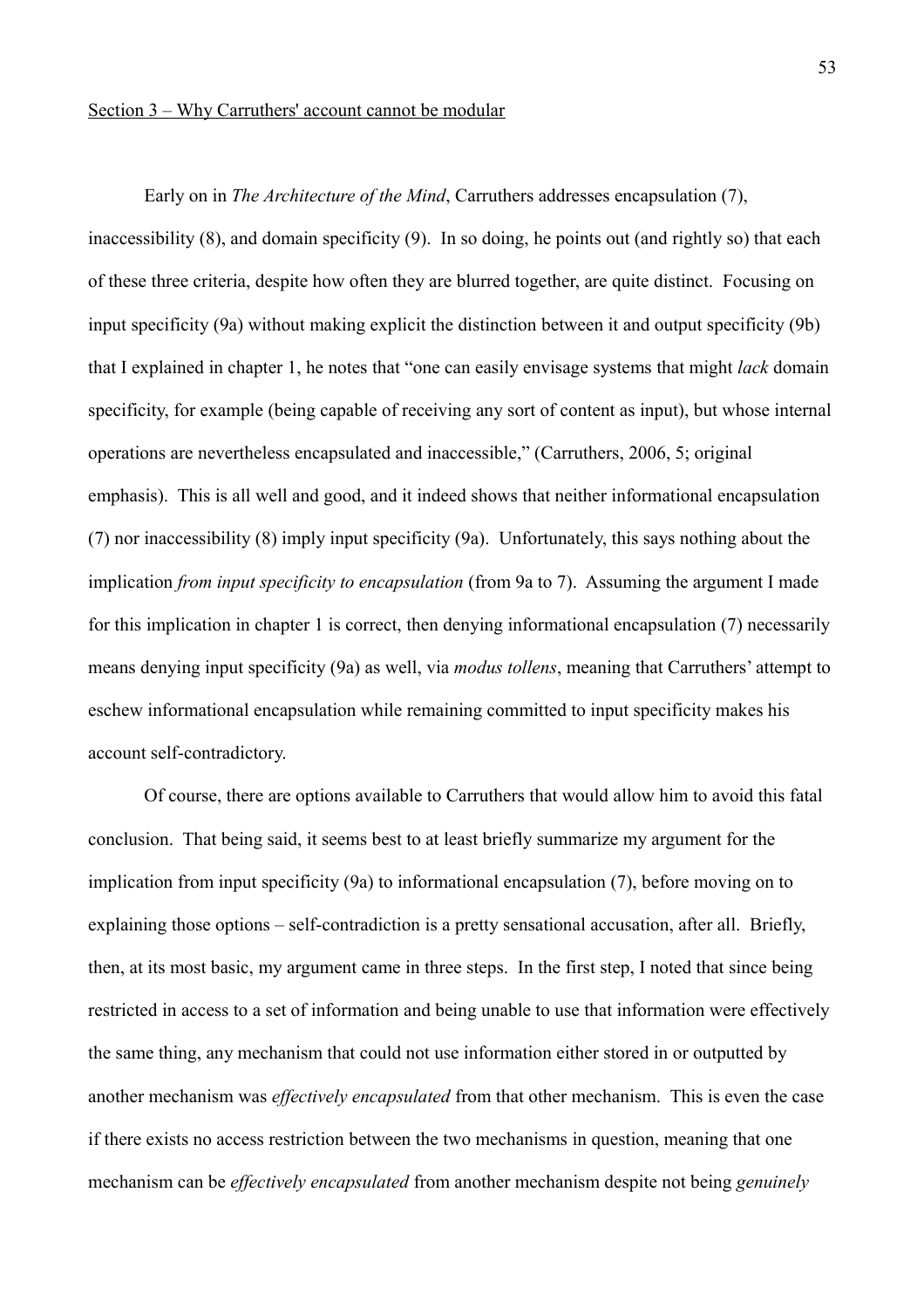*encapsulated* from that other mechanism. In the second step of my argument, I presented a pair of theoretical cases in order to illustrate the idea I had developed in step 1, and they showed that being unable to process information stored in/outputted by another mechanism, due to input specificity (9a), resulted in the same inability to make use of information as actual informational encapsulation (7). In the last step, I broke down the distinction between information taken as input and information used in processing that input, but only in terms of a given mechanism's informational domain. In short, I argued that a given mechanism must be able to process all the kinds of information involved in transforming input into output, and thus that, since being specific to an informational domain concerns what kinds of information a given mechanism can process, excluding information used exclusively in processing from the mechanism's informational domain is arbitrary and thus unwarranted.

If this entire argument is correct, then being input specific (9a) renders a mechanism incapable of using any information outside of the domain it is specific to, which means that the mechanism will act exactly as if it had been encapsulated (7) from all that information its input specificity makes it unable to compute over. Thus, if this entire argument is correct, then input specificity (9a) indeed implies informational encapsulation (7), which means that if Carruthers is to drop informational encapsulation from his definition of modularity, he must drop input specificity as well, on pain of logical contradiction. Unfortunately, he does not. After completing his own treatment of Fodor's nine criteria of modularity, Carruthers concludes that "if a thesis of massive mental modularity is to be remotely plausible, then by 'module' we cannot mean 'Fodor-module'," (Carruthers, 2006, 12). As such, he strikes several criteria off his own list, but he elects to keep mandatory operations (1), fixed *qua* innate neural architecture (5), inaccessibility (8), *and input specificity* (9a). Assuming that he wants to avoid self-contradiction, then, one option available to Carruthers is to alter his account so that it denies input specificity (9a) as well. This would ultimately leave Carruthers with only criteria (1), (5), and (8) remaining. Unfortuantely, this is a very big problem for Carruthers, simply because these remaining criteria, either individually or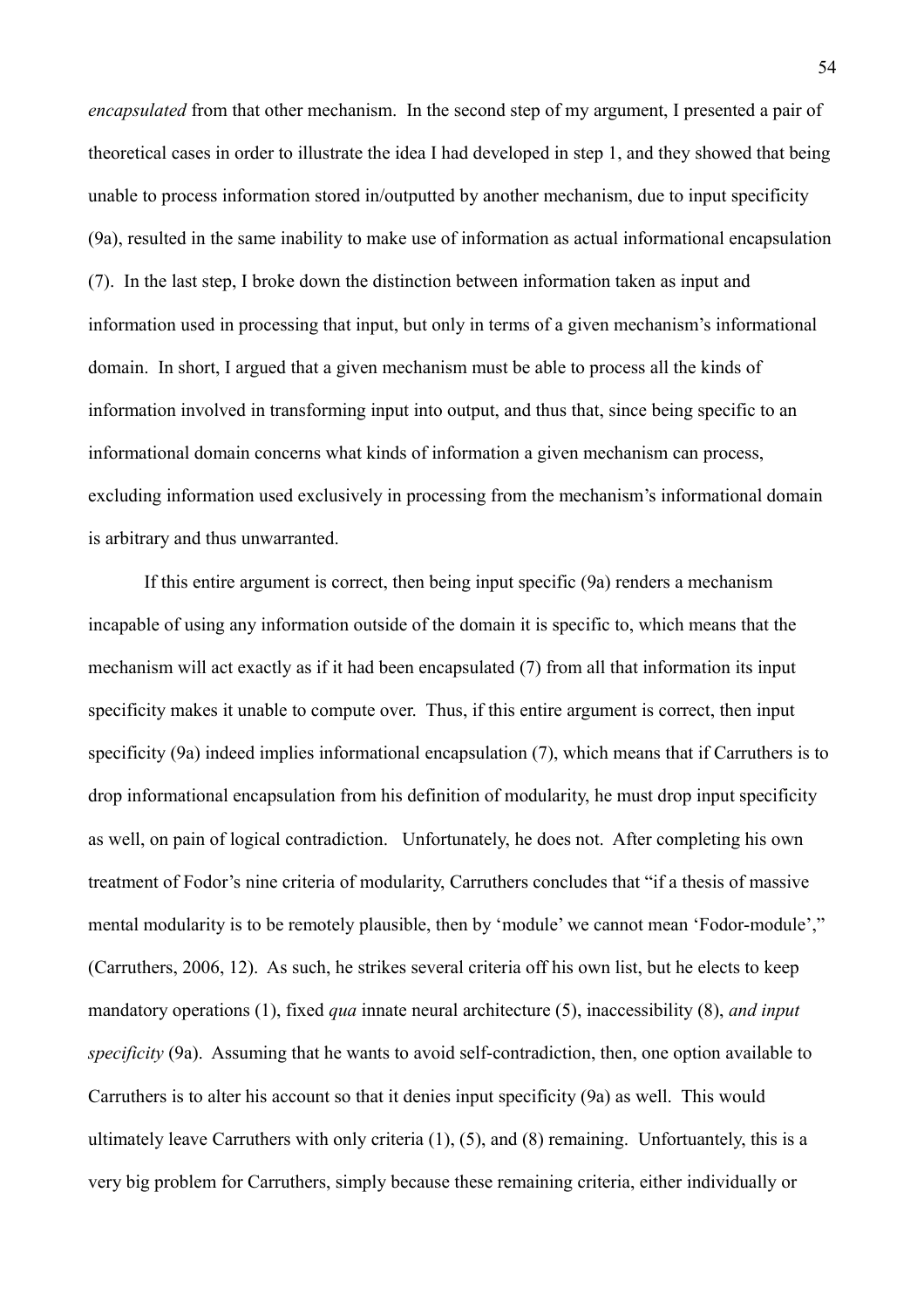collectively, are insufficiently important to what it means to be modular to establish a non-trivial thesis of modularity.

Before moving on to Carruthers' next option, I will explain why the above is the case. Consider: it is perfectly coherent to conceive of a mechanism that is mandatory (1) but yet exhibits none of the other criteria of modularity. Such a mechanism would engage of its own accord, but then be capable of querying any and all information in the mind, slowly producing complex outputs, and in the process making its operations available to any other mechanism that might attempt to access them. Insofar as this mechanism would be so strongly interconnected to the rest of the brain, it obviously could not be modular. As I argued in chapter 1, section 5, and have returned to many times, massively interdependent interconnectivity is simply not what to be modular is; it is practically its opposite.

Fixed neural architecture seen as innateness (5) is surely possible without modularity. Chomsky argued for prolific innateness without positing modular mechanisms while easily avoiding internal contradiction (Fodor, 1983, 3-4). Universal inaccessibility (8), while it would indeed be a strong and interesting claim for any theory to make, is nevertheless also not enough to turn a theory into a modularity hypothesis. As with mandatory operation or innate neural architecture, inaccessibility could very easily be a characteristic of a cognitive mechanism that is otherwise completely non-modular. Put another way, a non-modularity theorist could easily agree with any and all of these criteria without having to change his or her stance on modularity.

This is because, either alone or combined, these criteria simply do not entail the level of independence suggested by the term 'module'. A module is, by definition, a piece of cognitive machinery independent of cognition at large; unlike informational encapsulation (7), none of these remaining criteria imply the independent or autonomous functioning that the term 'module' requires. When he himself introduces what he calls a *weak* species of modularity, Carruthers points to a simple hi-fi system, noting that it is modular insofar as various pieces can be removed without effecting the operations of their neighbors (Carruthers, 2006, 2). Even all of (1), (5), and (8)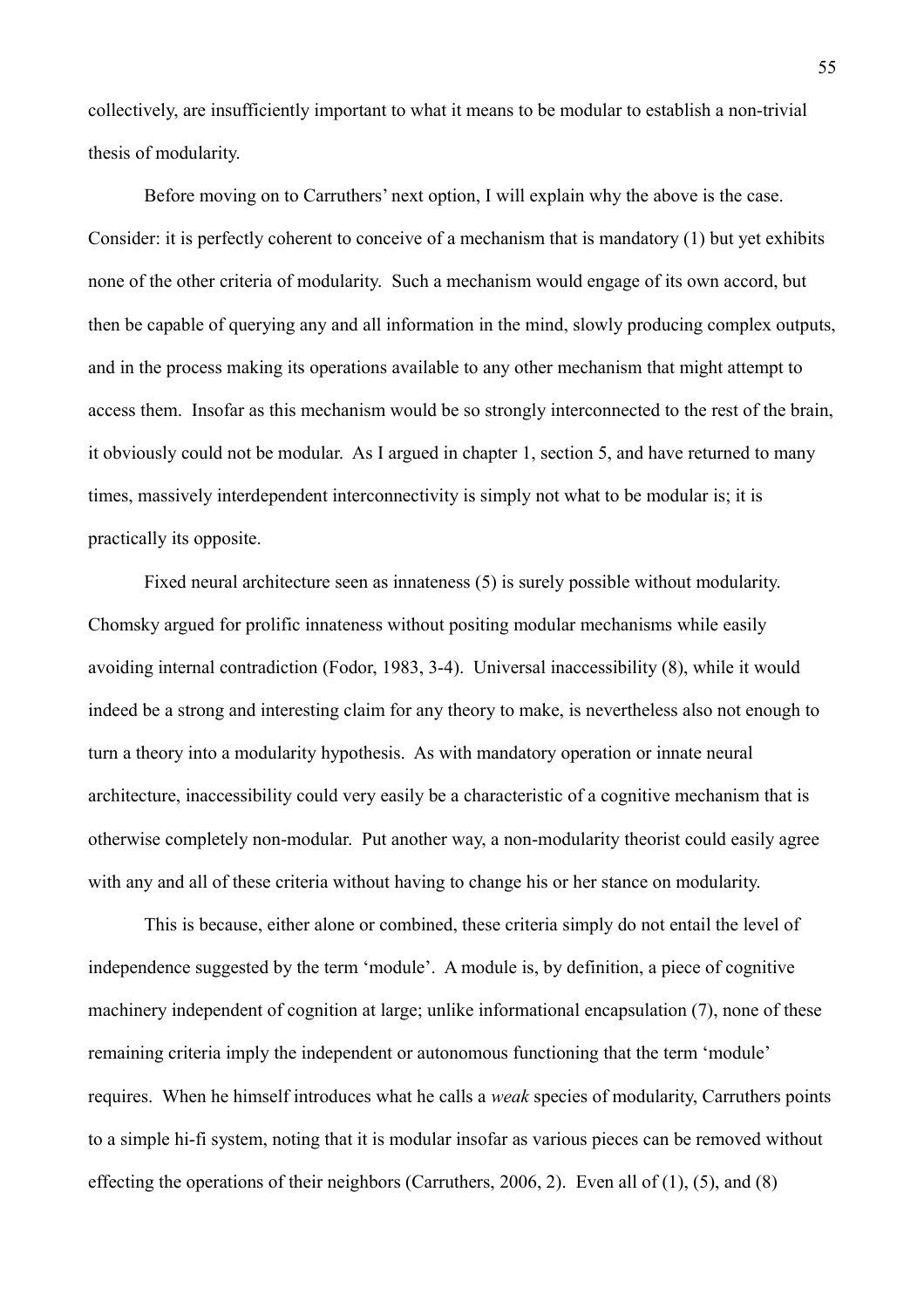together do not entail mechanisms that meet that description.

Ultimately, this means that in giving up every criteria but mandatory operations (1), innateness (5), and inaccessibility (8), Carruthers' thesis stops being a thesis of massive modularity – it stops being a thesis that non-modularists need disagree with. No encapsulation (7) means no input specificity (9a), and denying these central criteria (especially alongside so many others) effectively means denying modularity. I am inclined to think that this is why Carruthers appeals to wide-scope encapsulation, but insofar as this 'encapsulation' is actually only a variety of computational frugality (Carruthers, 2006, 58-59), it also does not entail the independence of functionality that the term 'module' requires. In short, modularity requires a specific variety of necessary autonomy that can only be achieved by traditional, narrow-scope informational encapsulation (7), and none of (1), (5), or (8), individually or together, can guarantee that, even with wide-scope 'encapsulation' at their side. As Dustin Stokes and Vincent Bergeron claim, in their article "Modular architectures and informational encapsulation: A dilemma," modularity without encapsulation "is no different from what all cognitive scientists take for granted" (Stokes and Bergeron, 2012, 29). Evidently, this is not a path Carruthers would want to pursue.

Unfortunately, the only other means of avoiding self-contradiction available to Carruthers is equally unattractive. Instead of denying input specificity (9a) as the result of denying informational encapsulation (7), Carruthers could elect to commit to the encapsulation of his mechanisms, keeping both (7) and (9a), which would make his mechanisms unquestionably modular. As he already recognizes, however, this would also make those mechanisms unquestionably implausible. Carruthers notes that "a [universally encapsulated] architecture isn't even plausible as an account of the minds of insects and arachnids, let alone of the human mind," (Carruthers, 2006, 7). This is likely true for a great many reasons, but I will not discuss them now. Instead, I will offer an extended argument against the plausibility of a universally (or at least primarily) encapsulated conception of the mind next chapter. For now, that Carruthers himself refuses to accept a primarily encapsulated mind as feasible is enough to demonstrate that this means of avoiding self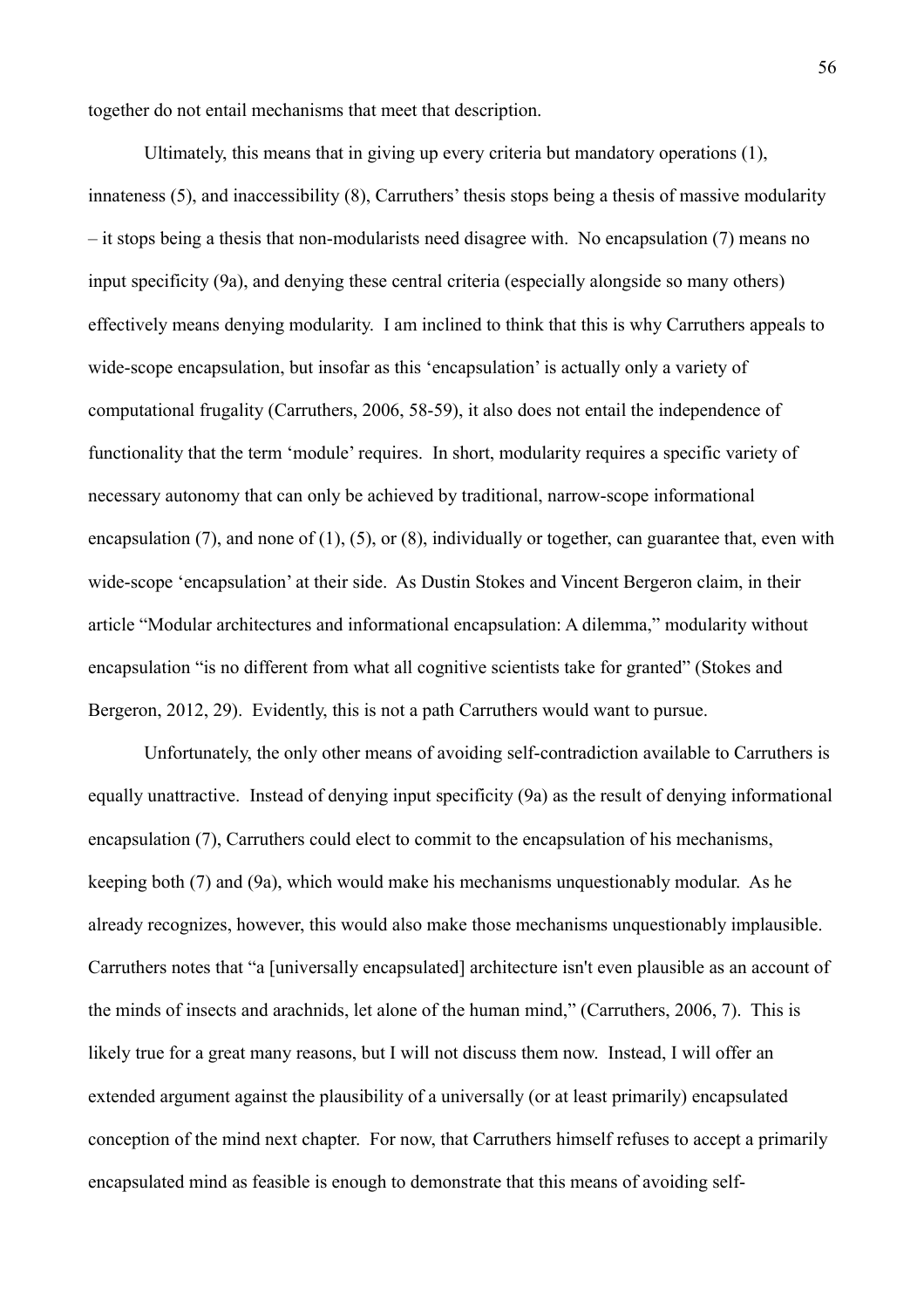contradiction is also one he is likely uninterested in pursuing. This looks like checkmate for

Carruthers.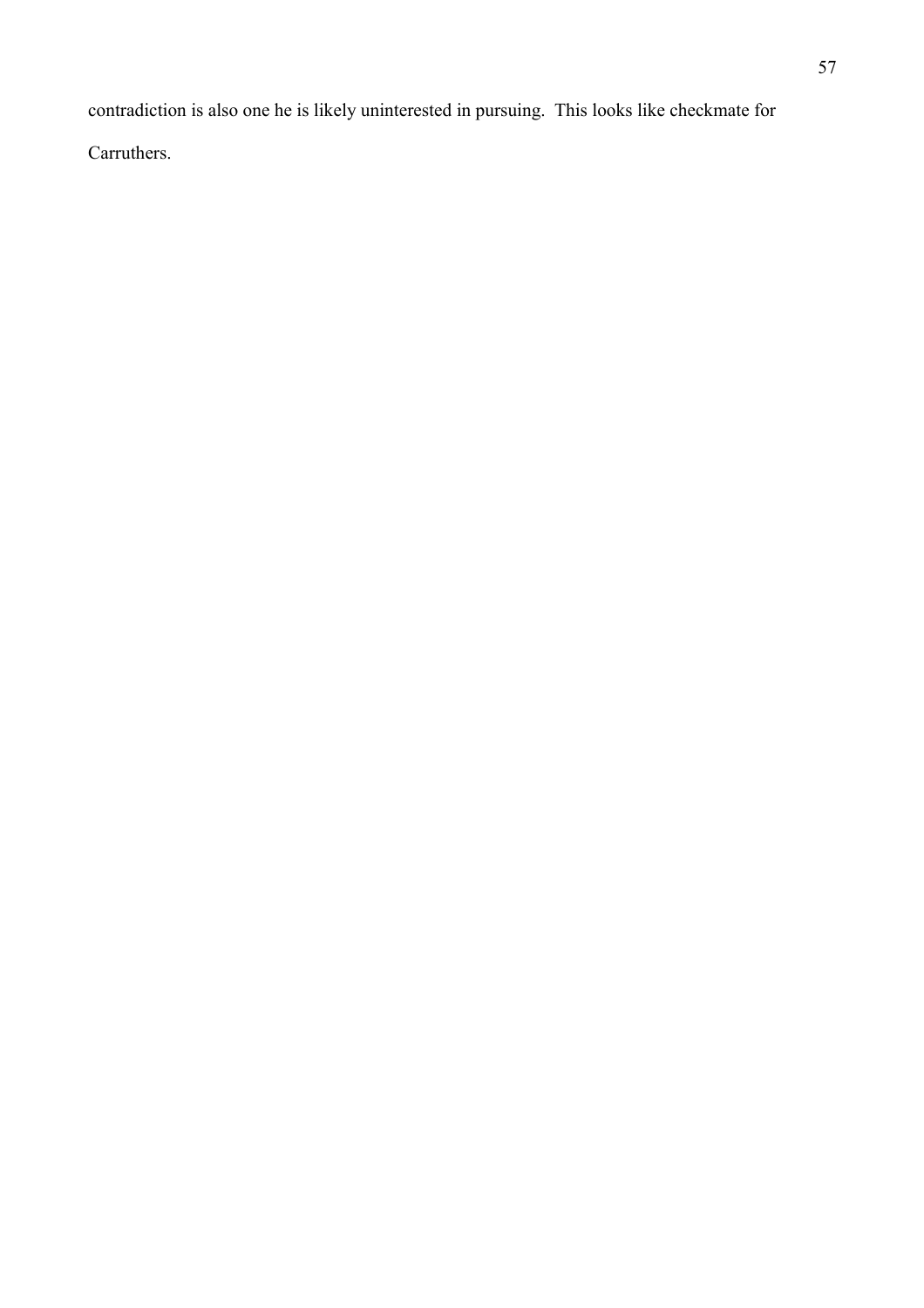Before I close this chapter it seems best to both provide a recap of our critique of massive modularity thus far, and briefly discuss where we stand in light of that critique. My criticisms of both evolutionary psychology and Carruthers were of a similar vein. After arguing for a definition of modularity in chaper 1, I then turned to Sperber, Cosmides, Tooby, Pinker, and Carruthers, demonstrating that, according to that definition, each and every one of them ultimately proposed a variety of massive 'modularity' that in fact was not modular at all. While the evolutionary psychologists leaned too heavily on functional specificity (9b) in hopes that it would buy them the modularity of their mechanisms, Carruthers watered down his definition of modularity too much, losing himself every necessary, sufficient, and distinctive condition of modularity in the process. This became particularly obvious given the implication I established in chapter 1 from input specific (9a) to informational encapsulation (7). Finally, over the course of this whole critique, I addressed several theoretical arguments for massive modularity. In so doing, I demonstrated that, while those arguments did indeed provide strong reasons to dobut a domain general picture of cognition, they were insufficiently strong to establish a thesis as radical as massive modularity.

In the end, it has become clear that both the arguments for massive modularity and the various formulations of the thesis we have discussed all suffer from the same endemic problem: the picture of the mind that they propose is not actually a *modular* one. Whether it is because he has recognized this endemic issue, or merely because he refuses to stretch his position beyond what he can justify, Pinker presents a relatively modest view of the mind by the end of *How the Mind Works*, arguable changing his tune and denying his adherence to the massive modularity hypothesis. As he notes,

The word 'module' brings to mind detachable, snap-in components, and that is misleading… Mental modules need not be tightly sealed off from one another, communicating only through a few narrow pipelines… Modules are defined by the special things they do with the information available to them, not necessarily by the kinds of information they have available. So the metaphor of the mental module is a bit clumsy; a better one is Noam Chomsky's 'mental organ', (Pinker, 30-31).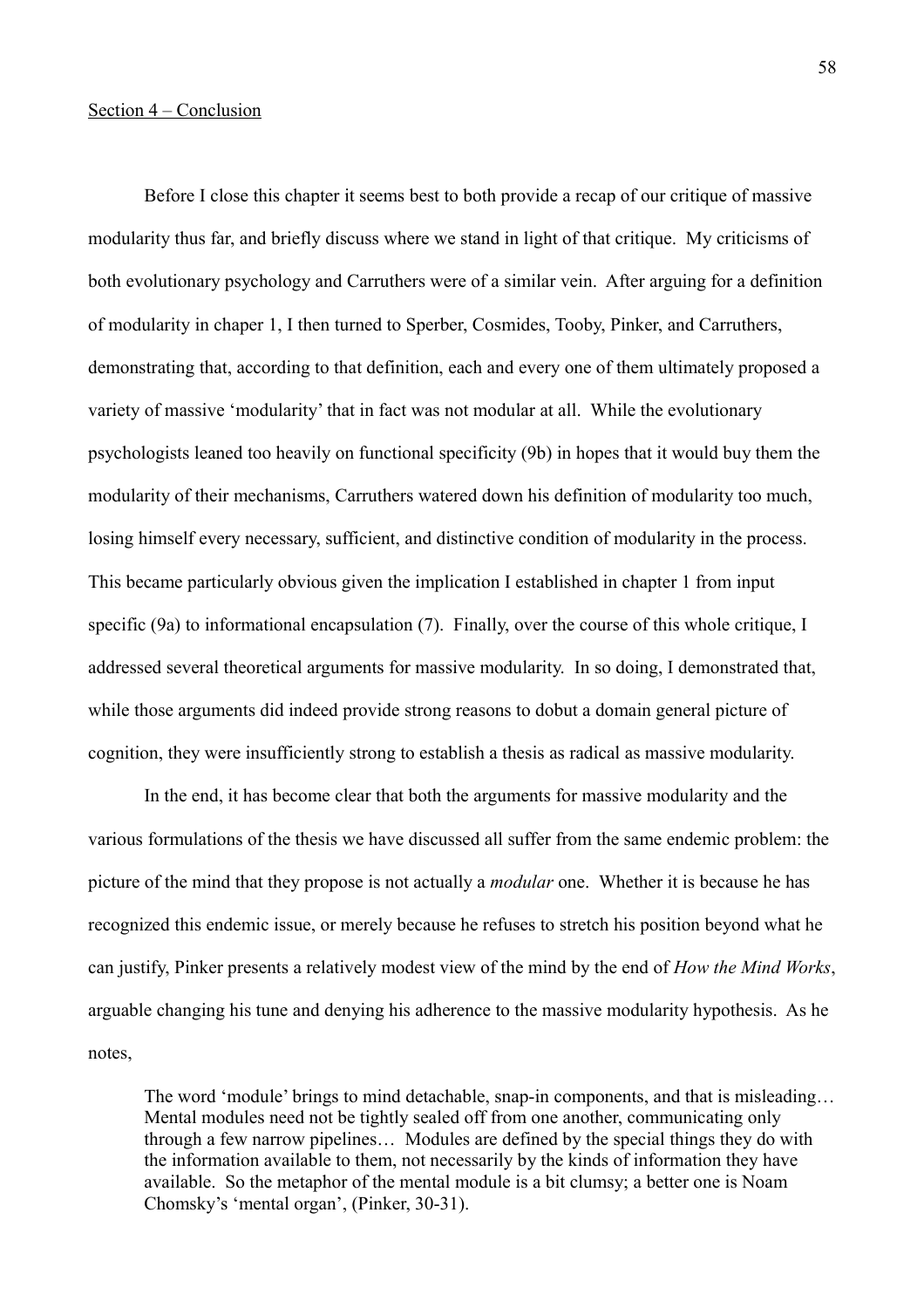In his response to Fodor's critique of *How the Mind Works*, Pinker makes it clear that his loyalties lie with a more modest picture of the mind than massive modularity, granting that perhaps some "input systems are domain general with respect to reasoning systems, feeding a number of them with information about objects or bodies or actions" (Pinker, 2005, 17). He acknowledges that this view is one that denies massive modularity, but holds nevertheless that "it does not speak against the mind as a network of subsystems that feed each other in criss-crossing but intelligible ways – the organ system metaphor on which [*How the Mind Works*] is based" (Pinker, 2005, 17). Thus, despite the fact that he offered what appeared to be an argument for massive modularity, it seems that, in the end, Pinker might not be a massive modularist at all. Instead, his position seems focused on the importance of evolutionary concerns and massive functional specificity (9b). As he writes, mental organs "accomplish specialized functions, thanks to their specialized structures, but don't necessarily come in encapsulated packages" (Pinker, 1997, 315).

Pinker's more modest approach is particularly important in light of my own position. As I briefly mentioned near the end of my treatment of evolutionary psychology, I believe that, in between massive modularity and more traditional domain general approaches to cognition, there is a middle ground that can both benefit from all the various arguments for massive modularity I have discussed thus far *and* not fall prey to arguments targeting domain general positions, such as Carruthers' argument from design. Furthermore, I believe that this middle-ground position can do all of this without even flirting with a massively modular conception of the mind. This is the fruit born of disentangling massive modularity from the various insights that belong to the theories of Pinker, Carruthers, Sperber, Cosmides, and Tooby: a massively function specific (9b), but nonmodular view of the mind that can take advantage of all the various arguments discussed so far without requiring them to be any stronger than I have shown them to be. Given Pinker's responses to Fodor's criticisms of *How the Mind Works*, this may very well be what many of these thinkers have been arguing for all along. Even if so, however, their formulation of the idea has been sufficiently ambiguous and *confused with* massive modularity that I still consider disentanglement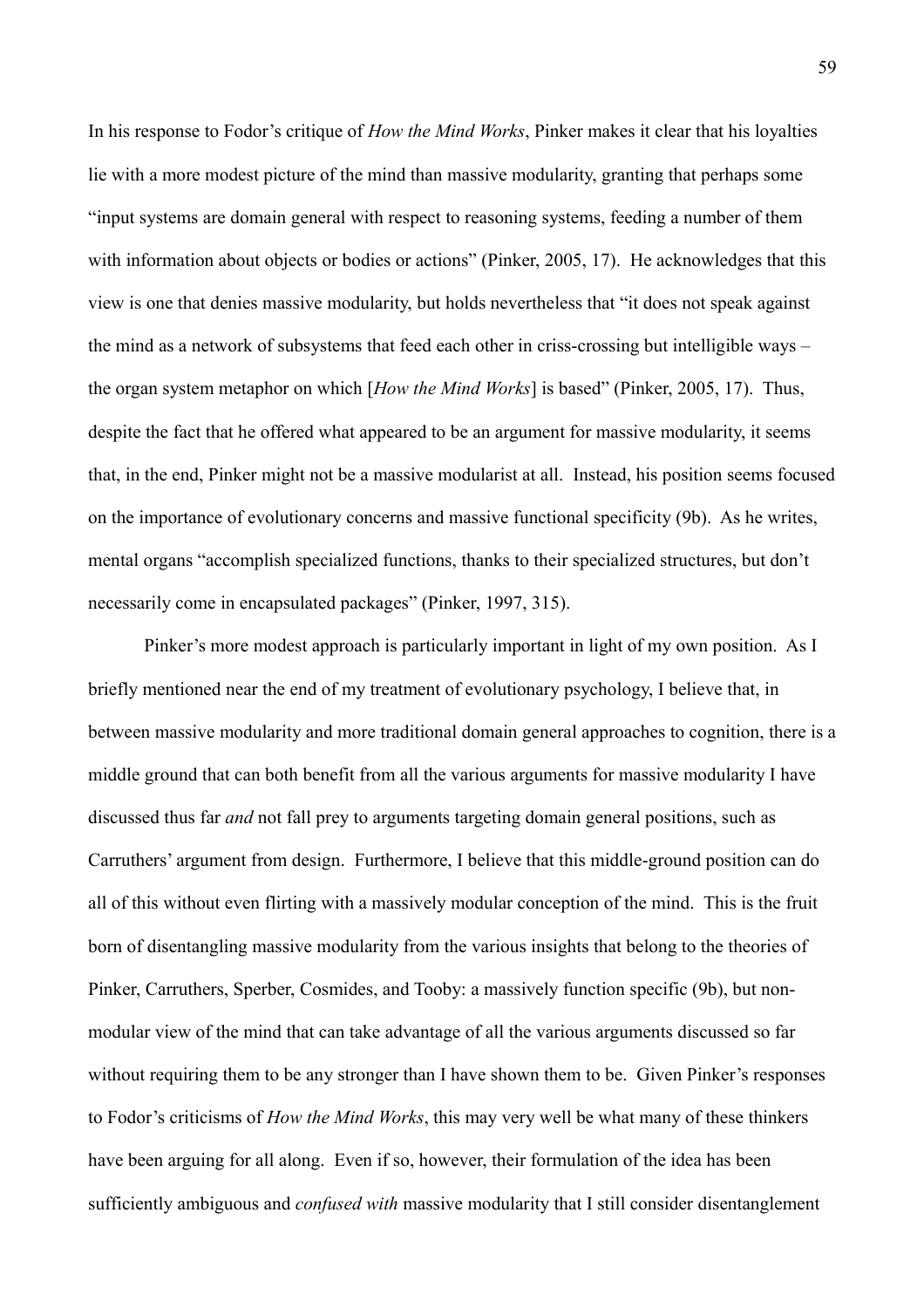of the two positions to have been a valuable endeavor. Thus, after putting the final nails in the coffin of massive modularity in the next chapter, I will spend the final chapter of this project explaining and arguing in favour of this massively function specific, middle-ground position.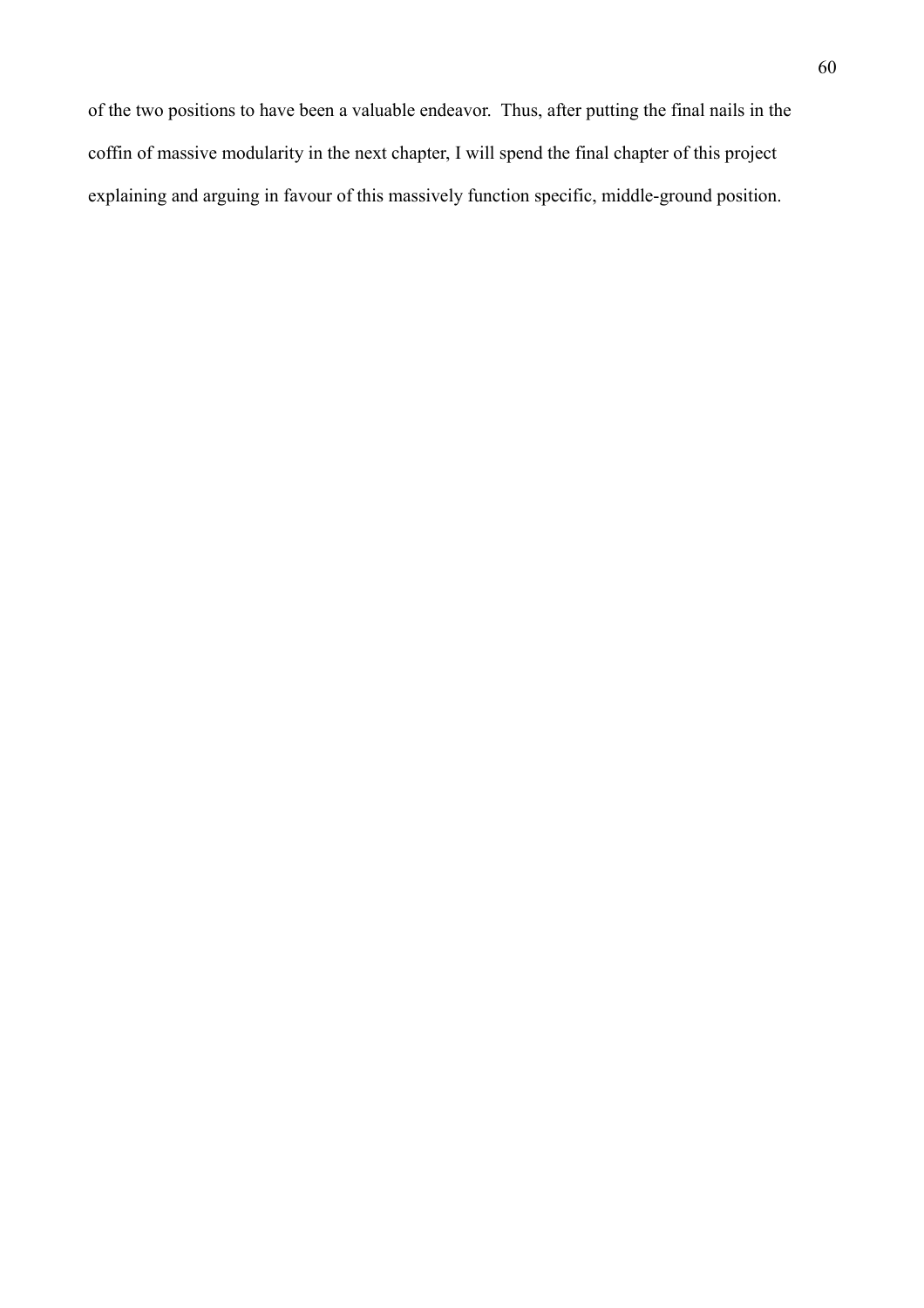#### **Chapter 4 – Why the mind cannot be universally encapsulated**

In my last chapter, after finishing my discussion of Carruthers, I promised an extended argument in favour of why neither he nor any other massive modularist could plausibly claim that the mind is composed primarily of informationally encapsulated mechanisms. This argument is particularly important for the following reason: according to the definition of modularity I established in chapter 1, a mechanism *must* be informationally encapsulated (7) in order to be modular. Therefore, a successful argument to the effect that 'informational encapsulation cannot be a virtually universal property of the mind' amounts to a decisive demonstration that *there is no possible formulation of massive modularity that is both truly modular and plausible*. This is a decisive argument against massive modularity, and not just against any individual author's particular brand of massive modularity, but of massive modularity as a hypothesis at large. Substantiating this argument is the goal of this chapter, and in doing so, I will target Zenon Pylyshyn's cognitive impenetrability of perception thesis, since to be cognitively impenetrable is to be informationally encapsulated (either genuinely or effectively). The way I see it, the best case for cognitive impenetrability lies in early vision; thus, if early vision turns out to be penetrable, it is likely inevitable that the rest of cognition is as well. Therefore, since the denial of cognitive impenetrability is the denial of informational encapsulation, a strong case for the cognitive *penetrability* of early vision essentially amounts to a strong case against virtually universal informational encapsulation. Ultimately, I believe that such a case can be made, and thus that massive modularity is a doomed enterprise that can never hope to live up to its name and be truly modular.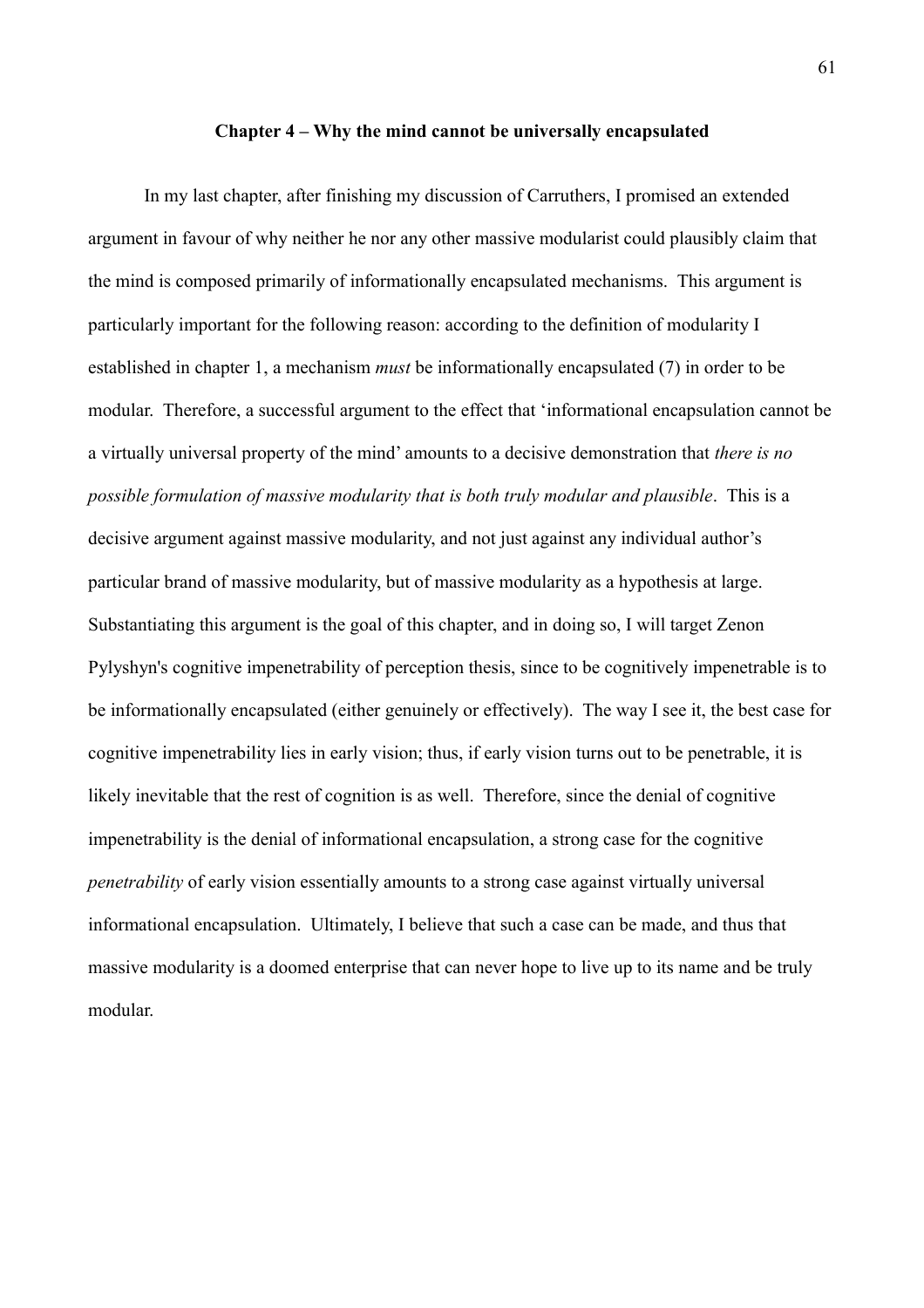In his article "Is vision continuous with cognition? The case for cognitive impenetrability of visual perception," Zenon Pylyshyn describes a perceptual mechanism as cognitively impenetrable if it "is prohibited from accessing relevant expectations, knowledge, and utilities in determining the function it computes" (Pylyshyn, 1999, Abstract). For a mechanism to be informationally encapsulated (7), that mechanism must be unable to make use of a specific set of information outside of either its input or its own dedicated databank (if it has one). Both input specificity (9a) and genuine access restrictions are means of achieving this state of affairs; thus what Pylyshyn is advocating in describing cognitive impenetrability is a means for individual cognitive mechanisms to be informationally encapsulated from higher order cognition (expectations, knowledge, utilities). In specifically claiming that early vision is cognitively impenetrable, he is denying the causal efficacy of top-down effects upon such processes as identifying motion, size, and colour. In short, Pylyshyn is asserting that certain top-down effects cannot change what early visual processes actually see (Pylyshyn, 1999, 343-344).

In addition to defining cognitive penetrability, Pylyshyn's article seeks to precisely circumscribe the kinds of top-down effects that qualify as genuine cases of the cognitive penetration of early vision. While not explicitly spelled out, Pylyshyn's two restrictions for cognitive penetration in the case of early vision are as follows: in order for a top-down effect on early vision to qualify as a genuine case of cognitive penetration, it may not originate from a cause that occurs prior to early vision (A), nor may it originate from a cause that occurs after early vision (B) (Pylyshyn, 1999, 343-344). Restriction (A) seeks to rule out the influence of attention as a case of cognitive penetration. Attention most definitely changes what we see, but by directing what we look at, not by altering what individual percepts looks like. In cases of change blindness, for example, subjects still perceive the whole scene before them; they simply do not notice certain aspects of it. One person noticing different aspects of a single visual scene than another does not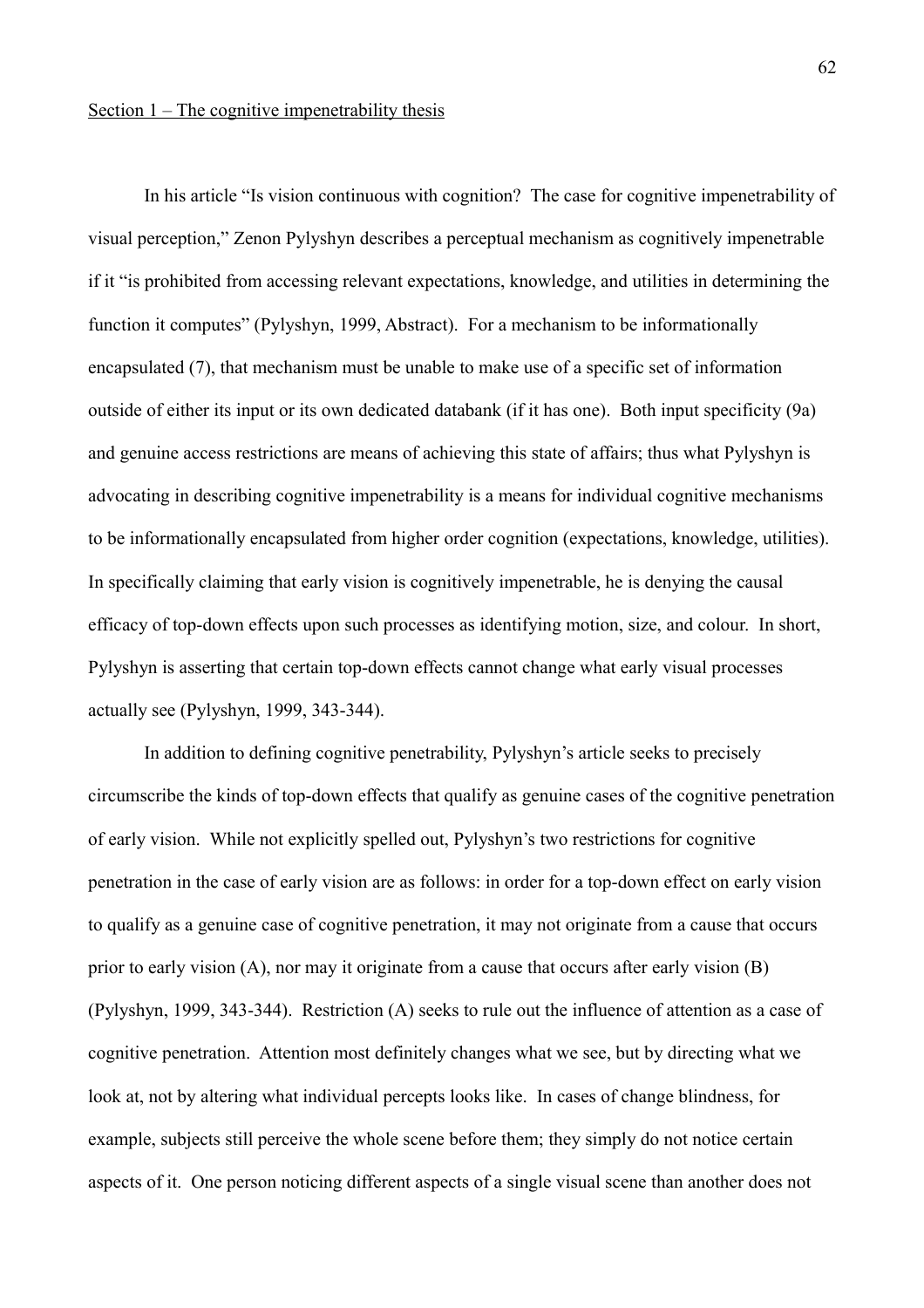cause that first person to actually see a different visual scene, holds Pylyshyn. Thus, cognitive penetration of early vision is not occurring here.

Restriction (B) seeks to rule out decisions made or pattern recognition accomplished based on what we see. Pylyshyn provides an example of recognizing an acquaintance: realizing that a single individual we can see is someone we know does not actually alter what we are seeing, despite the fact that it does alter our visual experience of the scene before us. In recognizing Ms. Jones in a crowd, we go from experiencing a crowd of strangers before us to experiencing Ms. Jones amidst a crowd of strangers. This recognition indeed appears to be a top-down effect, insofar as judging a specific person to be Ms. Jones could "depend on anything [we] know about Ms. Jones and her habits as well as her whereabouts and lots of other things" (Pylyshyn, 1999, 344). This judgment does not qualify as cognitive penetration of the early visual system, however, because it does not change our percept of the visual scene before us. We still see the same thing, even if we think of it in different terms.

By proposing these two restrictions, Pylyshyn equips his position with several examples that seem to militate in favour of the cognitive impenetrability of early vision. The most well-known of all his examples is the Müller-Lyer illusion, which, not incidentally, is also Fodor's prime example of and most distinctive piece of evidence for informational encapsulation (Fodor, 1990, 249-250). As both Pylyshyn and Fodor point out, knowing the truth about the Müller-Lyer illusion (viz. that the lines are in fact of equal length) does nothing to make the illusion disappear. The idea here is that while individual beliefs can change depending on your other beliefs (the reliability of your sources, your important goals, your motivation to be skeptical, and other such considerations), what you see in the case of the Müller-Lyer illusion, and perceptual illusions in general, does not change depending on your beliefs, "even when what you know is both relevant to what you are looking at and at variance with how you see it" (Pylyshyn, 1999, 344). For both Pylyshyn and Fodor, this is taken as evidence of an important difference between perception and cognition – evidence of an informational access restriction between early vision and central cognition. The Müller-Lyer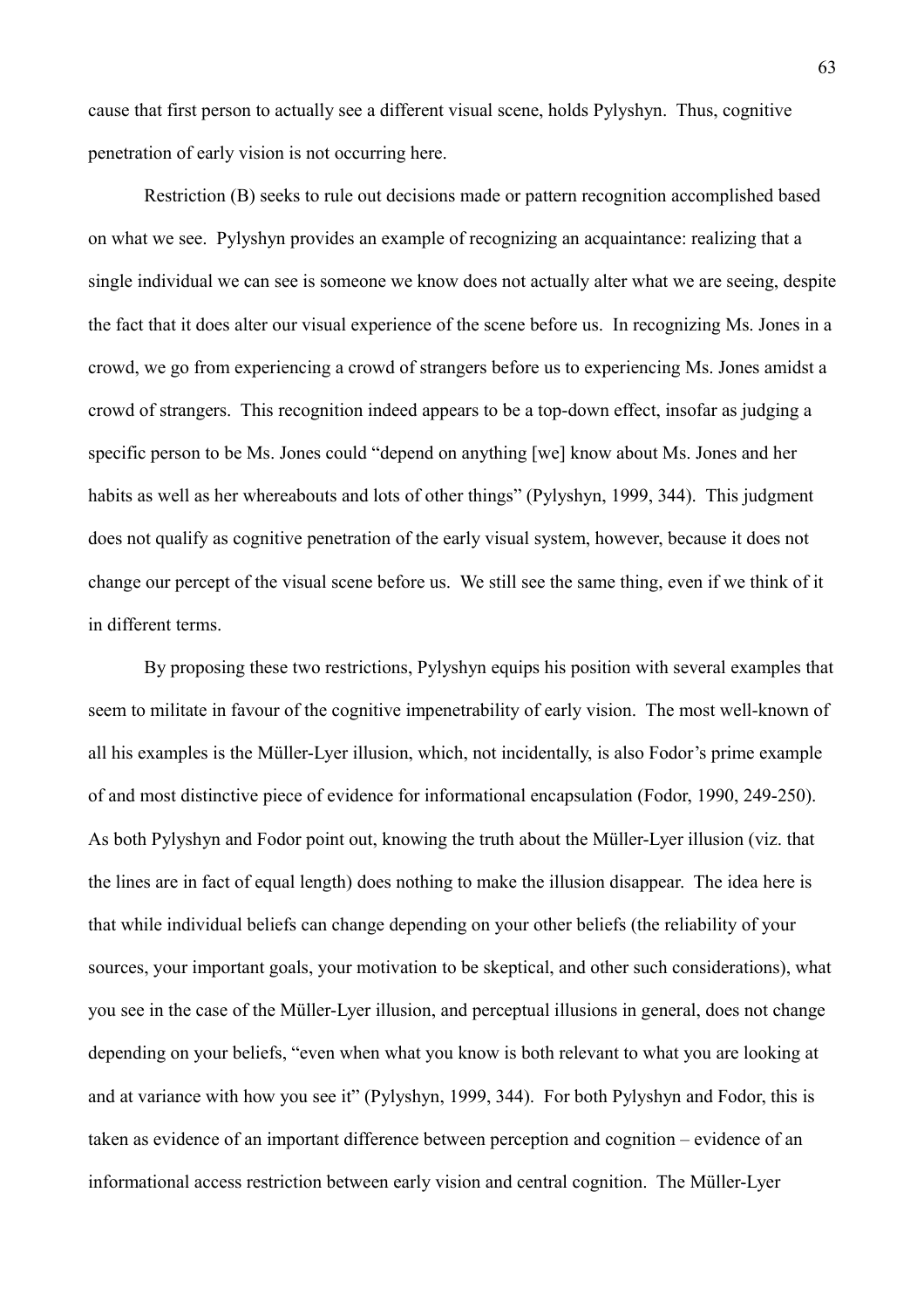illusion, then, seems to be evidence for the cognitive impenetrability (or informational encapsulation) of early vision.

Despite how strong Pylyshyn's case may initially appear, many authors have brought together evidence and arguments that cast it into doubt at essentially every level. In what follows, I will provide a brief review of several articles that argue in favour of the cognitive penetrability of early vision, beginning with some psychological experiments that seem to provide examples of topdown effects upon perception that are not ruled out by Pylyshyn's restrictions. Afterwards, I will turn to a paper by Mark Rowlands that, based on an extended view of perceptual processes, argues for denying Pylyshyn's two restrictions  $(A & B)$  in such a way that allows additional top-down effects to qualify as genuine cases of cognitive penetration. Finally, I will turn to a psychoanthropological study that claims to demonstrate that the Müller-Lyer illusion is relative to culture, and thus perhaps also relative to learned, unconscious visual assumptions (read: a kind of knowledge that would seem to be exactly the variety Pylyshyn denies can affect early visual processes).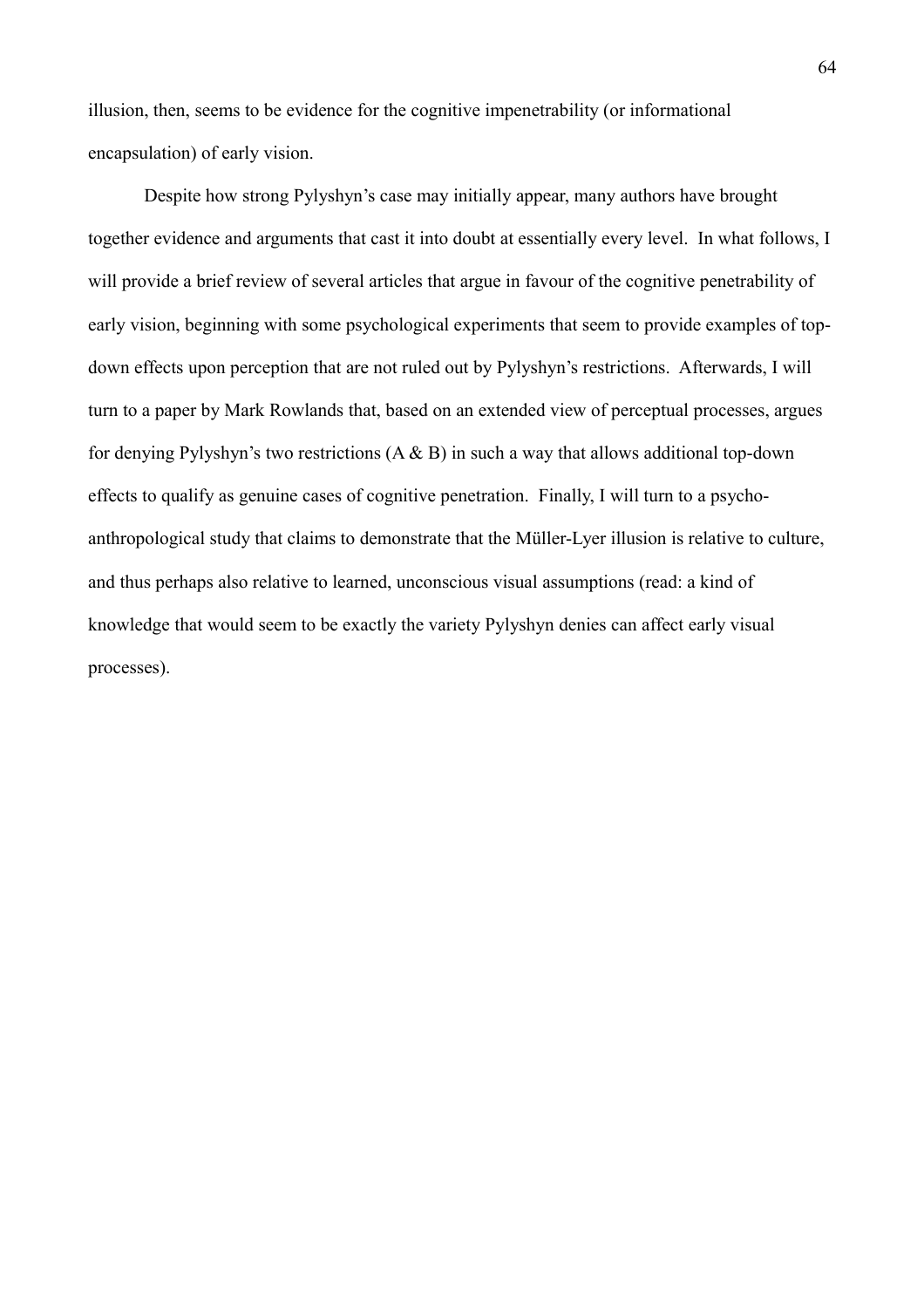In their paper, "Modular architectures and information encapsulation: A dilemma," Stokes and Bergeron cite experimental evidence from New Look psychologists Jerome Bruner and C.C. Goodman. In the experiment, subjects turned dials in order to adjust the size of light beams shining upon circular objects in front of them. They were told to match the size of the circle of light with the size of the object the light was shining upon. When those objects were coins of currency as opposed to worthless discs, subjects adjusted their light beams to be on average larger, despite the coins and discs in fact being identical in size; subjects in lower income brackets did this almost universally (Stokes and Bergeron, 2012, 12-13). As beliefs concerning value or worth are paradigmatic illustrations of information provided by higher cognitive processes, this experiment seems to decisively demonstrate that the early visual process of size-perception is cognitively penetrated by central cognition (Stokes and Bergeron, 2012, 12-13). Furthermore, matching the size of the light beam to the size of the coin or disc indeed seems to be a process that violates neither of Pylyshyn's restrictions. It involves a stationary viewpoint, as the beam of light was shining directly onto the coin itself; thus, shifts in attention cannot be the cause of differing percepts. Furthermore, since the subjects needed only adjust the size of the light beam to match it to the coins/discs, all in real time, right in front of them, neither memory nor post-perceptual decision-making/recognition could have come into play. Being a certain size within one's field of view is evidently not the same sort of thing as being Ms. Jones. Therefore, one must conclude from this study either that subjects were systematically misjudging the size of coins, but not discs, seemingly for no reason, or that subjects were actually seeing the coins as physically larger. The first interpretation is obviously *ad hoc*; it postulates a baseless systematic misjudgement, seemingly for the sole purpose of rejecting the second interpretation. As such, it seems to be that this is a genuine case of the cognitive penetration of early visual (early peripheral) processes: belief concerning monetary value is actually changing how subjects perceive size.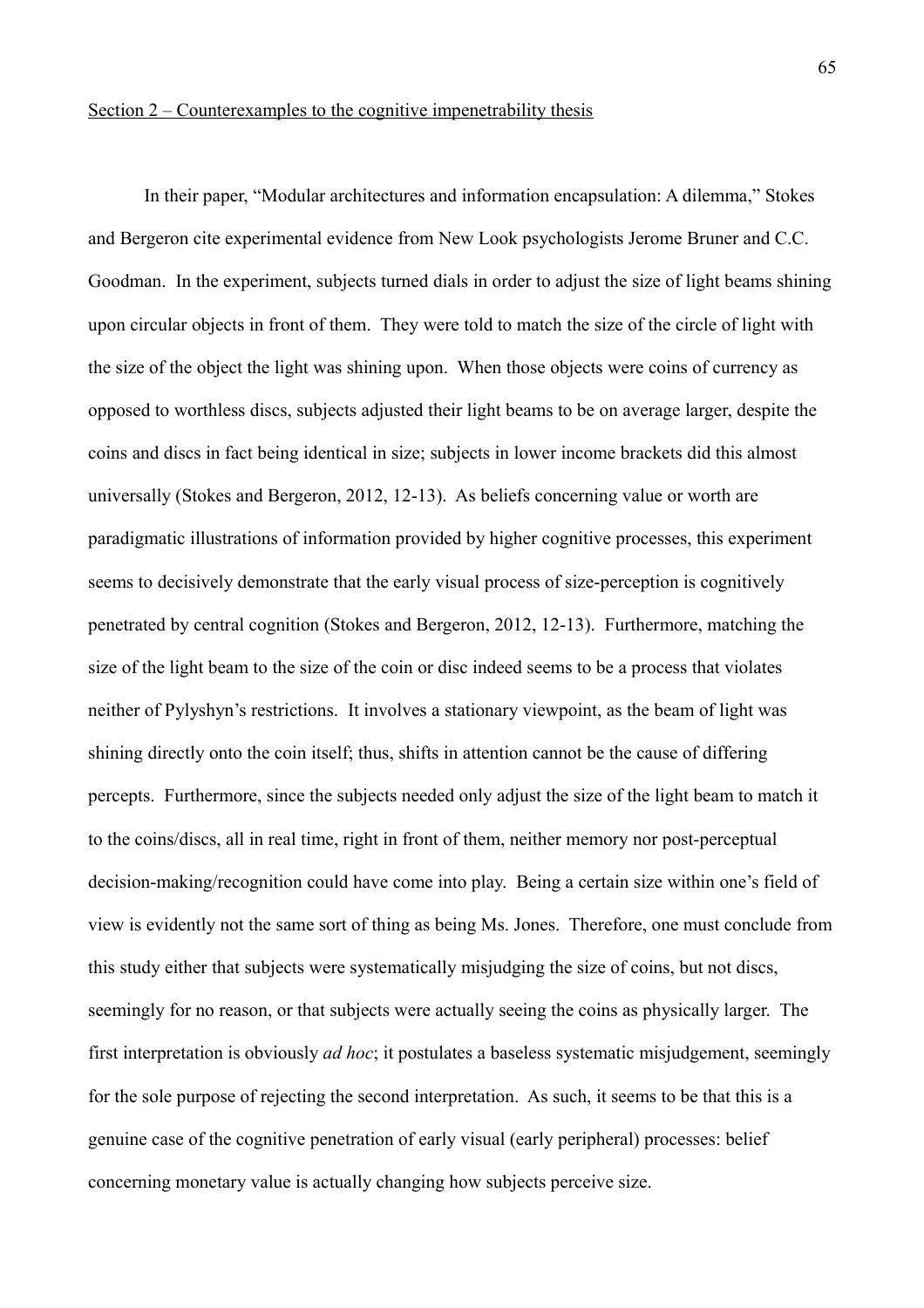In another article entitled "Cognitive penetration of colour experience: Rethinking the issue in light of an indirect mechanism," Fiona MacPherson cites another experiment, this one from psychologists J.L. Delk and S. Fillenbaum. In this experiment, subjects adjusted the colour of a background along the spectrum between yellow and red so as to match the colour of shapes placed atop the background. When those shapes were suggestive of stereotypically red things, such as apples or hearts, subjects adjusted the background more towards the red side than they did when the shapes were simple, geometric circles or squares, despite the fact that all the shapes were actually of identical colour (MacPherson, 2012, 38-39). Again, since this process involved no attention shift, no recall, and no decision-making or pattern recognition, it either implies that subjects were systematically misjudging the colour of some shapes, but not others, for no reason, or that subjects were actually seeing the shapes as more red in cases where those shapes suggested stereotypically red things (MacPherson, 2012, 38-39). Once again, this seems to be a pretty clear-cut example of the cognitive penetration of early visual process: beliefs or expectations concerning characteristic colour is changing how subjects perceive actual colour.

Stokes and Bergeron assert that "a perceptual experience E is cognitively penetrated if and only if (1) E is causally dependent upon some cognitive state C and (2) the causal link between E and C is internal and mental" (Stokes & Bergeron, 2012, 10-11). If one makes the following two assumptions, this definition offers a succinct description of what Pylyshyn calls genuine cognitive penetration. First, 'mental' must mean something informational, as otherwise neurochemicals would meet all the criteria, and I doubt Stokes and Bergeron intended that. Second, it must be the case that attention is not a cognitive state. If so, changes in E dependent upon attention are ruled out here, as Pylyshyn would want them to be. As for recognition, one need not even make these assumptions for it to be ruled out; recognition does not actually alter E, meaning that E is not causally dependent upon recognition. Finally, this definition rules out trivial cases of where the cognitive state of 'wanting to go see a particular film' causes us to experience that film as opposed to something else, simply through giving us cause to get up, go to the theatre, and buy a ticket. This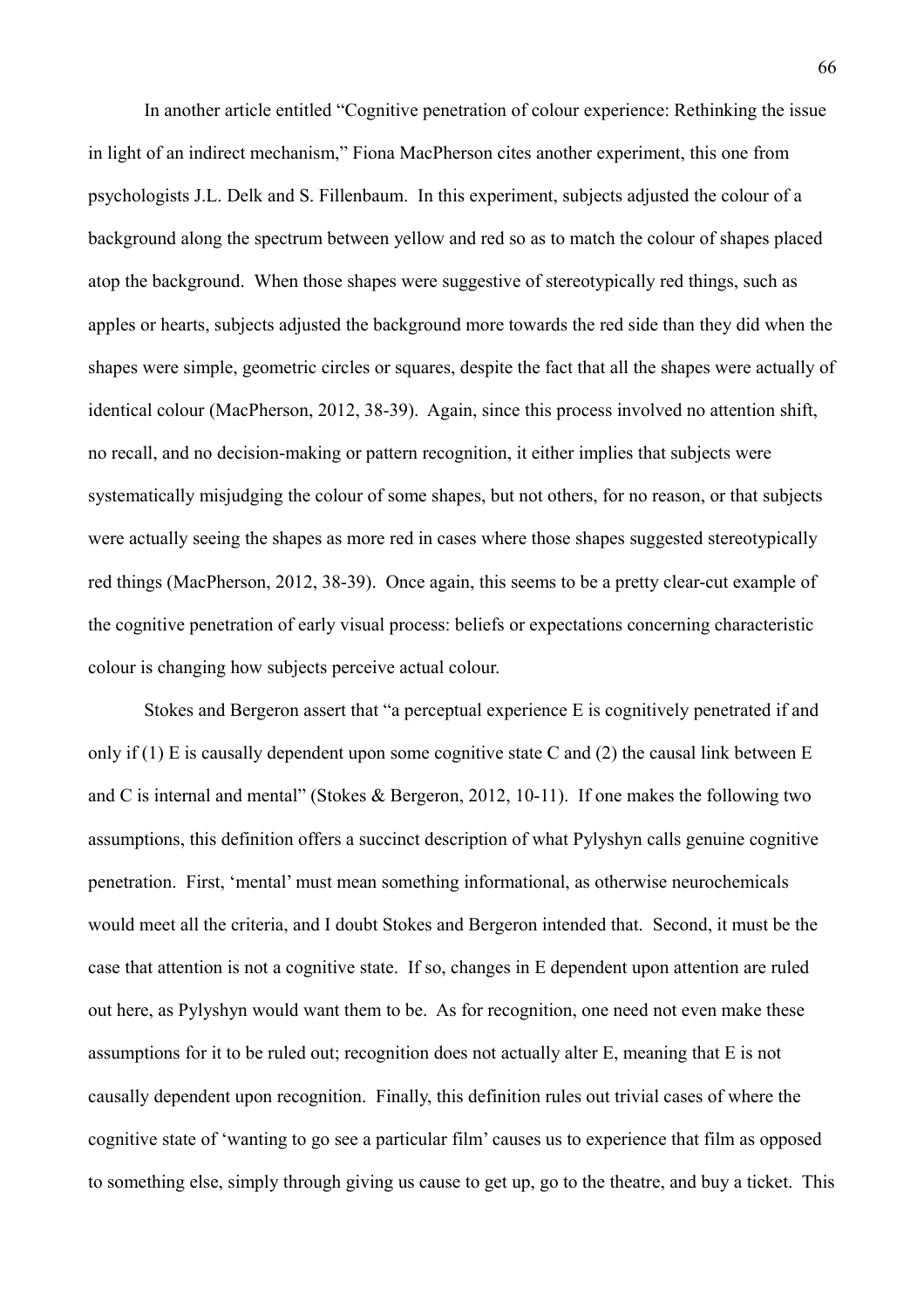is not an entirely internal and mental causal chain, and thus it also does not qualify (Stokes and Bergeron, 2012, 10-11). What is particularly important, however, is that this definition rules out neither of the two experiments mentioned above, just as neither experiment falls prey to Pylyshyn's two restrictions. It seems, then, that these experiments are genuine cases of the cognitive penetration of early vision – solid evidence that even early vision is not informationally encapsulated.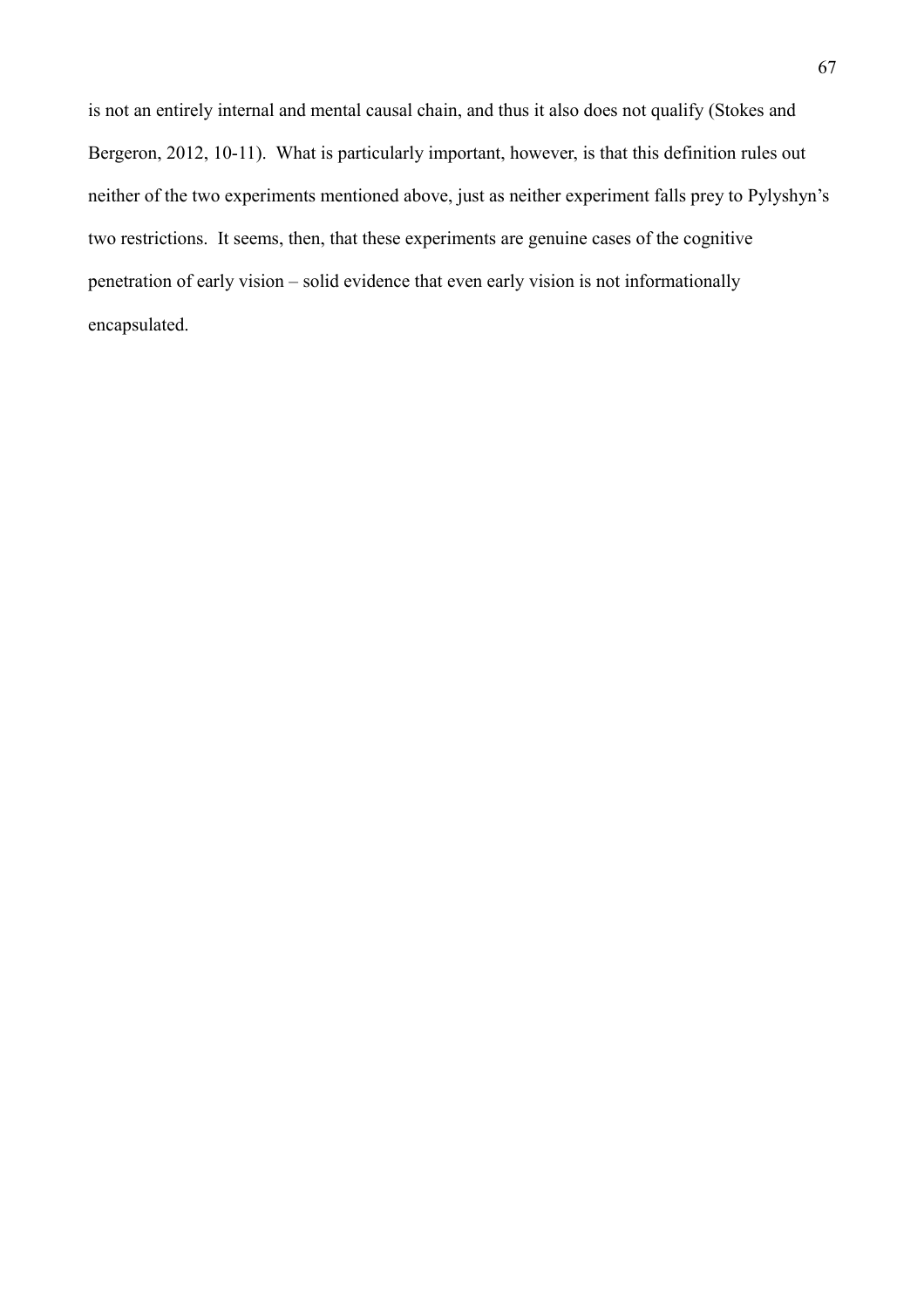### Section 3 – Rowlands' argument for the cognitive penetrability of perception

Even if the conclusions of these experiments could be denied or explained away by a cognitive impenetrability theorist, there are still other reasons to doubt the cognitive impenetrability thesis. In his paper "The cognitive penetrability of perception," Mark Rowlands offers an extensive critique of two assumptions concerning the workings of perception that he believes to be necessary for the coherence of the cognitive impenetrability thesis. As Rowlands asserts, the issue concerning perception is whether, or to what extent "the processes that properly constitute visual perception [are] modified by information input from non-perceptual cognitive vehicles," or more familiarly, to what extent the architecture that realizes visual perception is informationally encapsulated (Rowlands, 2005, Abstract). Rowlands believes that specific properties of perceptual experience suggest that two particular assumptions concerning the workings of perceptual vehicles that underlie the cognitive penetrability thesis may be false. Specifically, Rowlands believes that *the extended character* of perception entails the denial of two assumptions concerning the workings of perception – assumptions which Rowlands claims are the foundations for Pylyshyn's restrictions circumscribing cases of genuine cognitive penetration (Rowlands, 2005, Abstract).

Rowlands calls these two assumptions *the internality assumption* (IA) and *the assumption of genuine duration* (DA). The internality assumption (IA) is essentially just what its name might suggest: it holds that the process of perception "is internal in the sense that it is implemented by, or realized in, structures and mechanisms that do not extend beyond the skin of the perceiving organism" (Rowlands, 2005, 14). Rowlands notes that this would be the case even if the content of perceptual representations is externally determined, as the external individuation of representations' content does not entail the external location of those representations (Rowlands, 2005, 14). The assumption of genuine duration (DA) claims that the processes of perception can be said to start and stop at determinate times, likely beginning and ending coextensively with the process of transformation of the retinal image into a representation (Rowlands, 2005, 15). This assumption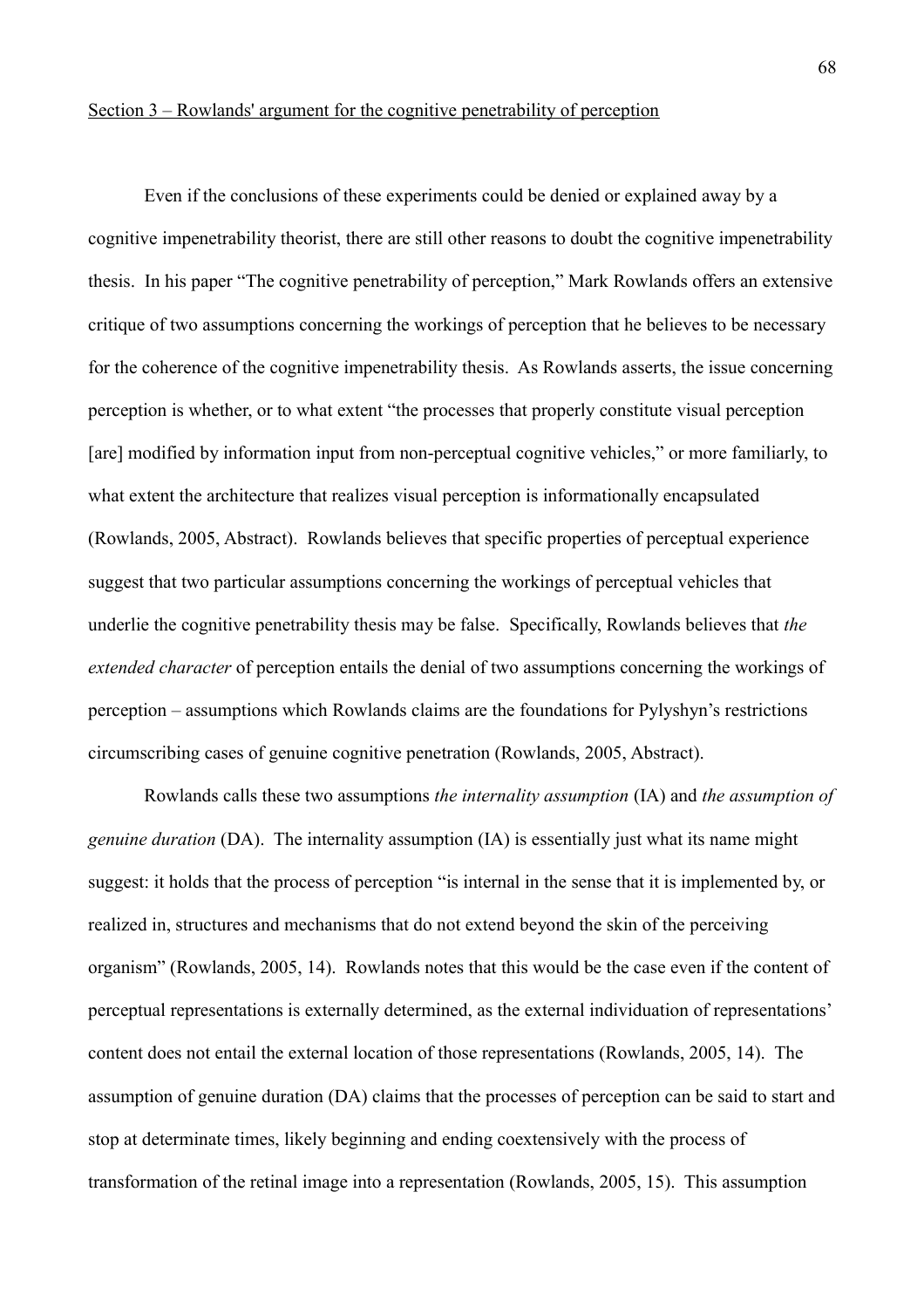also holds, however, that gaps in the activation of perceptual processes always mark new, distinct perceptual tokens. Holding both of these claims in tandem allows us to point to individual examples of perception that genuinely have durations, hence the name (Rowlands, 2005, 15).

Rowlands believes that while it is possible to identify some parts or components of perception that meet these two assumptions, to hold that they constitute the whole of perception is both arbitrary and likely false. He asserts that this follows from the nature of perceptual experience, namely its extended nature (Rowlands, 2005, 19). *Perceptual experience* violates both the internality assumption (IA) and the assumption of genuine duration (DA), he claims, and the way in which it does so means that at least some of the *perceptual processes* which realize it must as well (Rowlands, 2005, 19). If this is the case, then the fact that some perceptual processes violate these assumptions means that perception at large cannot be said to always meet these assumptions (Rowlands, 2005, 15). If perception at large must always meet these assumptions for the cognitive impenetrability thesis to be plausible, then Rowlands' argument from the extended nature of perceptual experience poses a significant threat.

His argument itself is that perceptual experience is extended both spatially and temporally insofar as, instead of internally representing the whole visual scene before us, we represent only pieces of the scene as we look upon them. As he puts it, "we are aware of a complex and detailed world, but this means only that we are aware of the world as being complex and detailed," (Rowlands, 2005, 22-23). In order to experience the specific complexity and detail of any given scene, we need to look out towards what surrounds us, as particular complex and detailed objects are simply not represented internally. Essentially, Rowlands is arguing for the same view of perceptual representation that Daniel Dennett outlines in his book *Consciousness Explained*: that while any action of introspection upon our perceptual experience immediately returns the intuition that 'we have in our heads a complete picture of what we currently see in front us', this is not actually the case.

Dennett clarifies this idea by appealing to a particular eye-tracker experiment, wherein a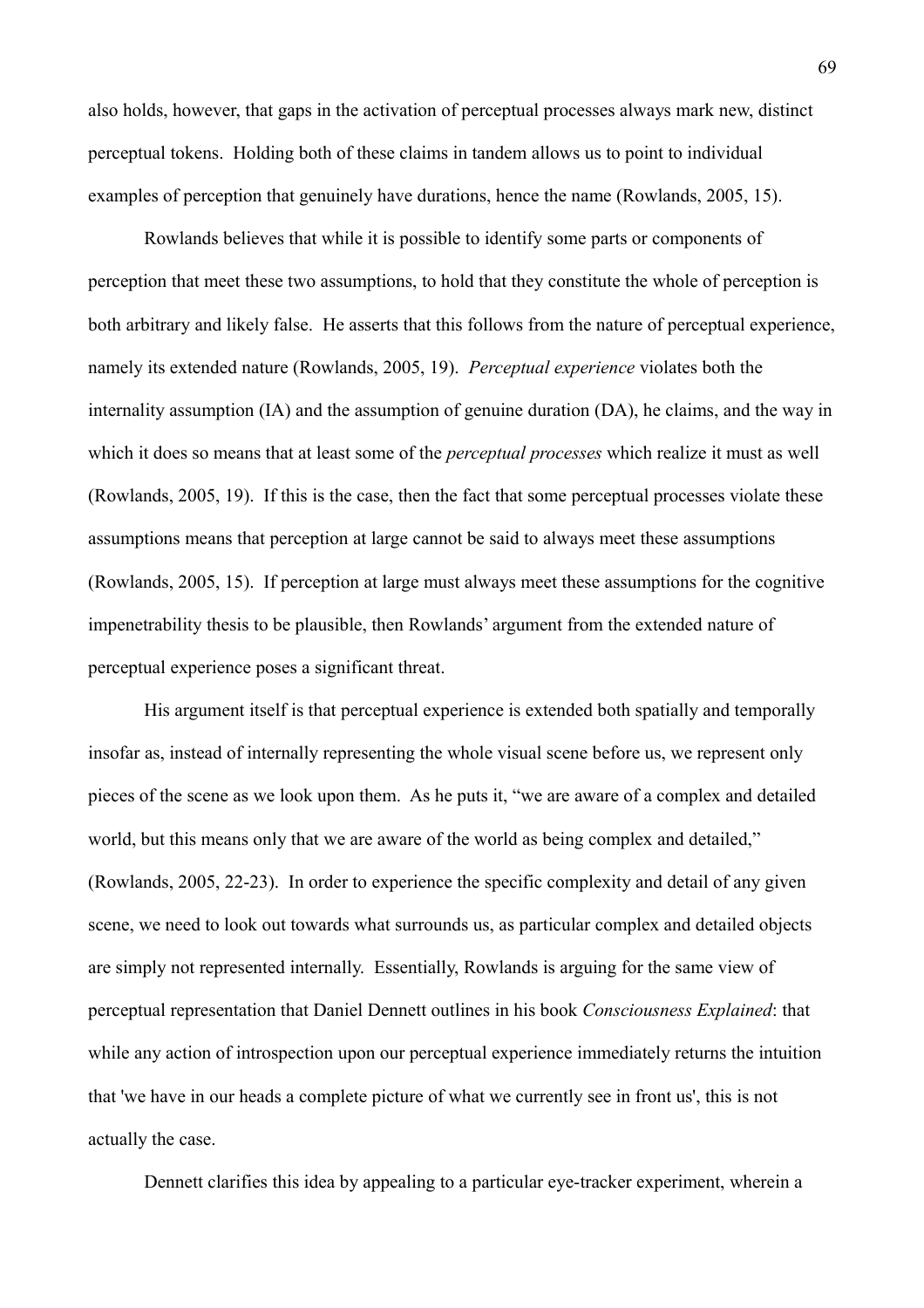subject reads words on a computer screen while hooked up to a machine that analyzes his or her eye movements. This machine is so quick and so precise that, in the time it takes a subject to shift his or her focus from one word to the next, it can both determine exactly which word on the screen will become the subject's next focal point and *change that word before the subject can even finish shifting their gaze to focus upon it (Dennett, 1991, 360-361). For the subject, the experience is* perfectly normal; it feels just like reading the text on any other computer screen. Anyone watching the process, however, will see words all over the screen constantly changing and rearranging, going from narrative to nonsense in literally the blink of an eye. Recounting his own experience with this kind of experiment, Dennett writes that "While I waited for the experimenters to turn on the apparatus, I read the text on the screen. I waited, and waited, eager for the trials to begin. I got impatient. 'Why don't you turn it on?' I asked. 'It *is* on,' they replied," (Dennett, 1991, 361; original emphasis). Evidently, this experiment shows that our experience of 'having in our heads a complete picture of everything we currently see in front us' is in fact an illusion. As Dennett so aptly points out, "the representation of presence is not the same as the presence of representation," (Dennett, 1991, 359); we simply do not represent the whole visual scene before us – we only represent whatever piece of the scene that we are focusing on at that very moment.

Rowlands appeals to this 'grand illusion' conception of perception and perceptual experience in order to substantiate his argument in favour of an external view of perceptual processes, turning first towards the phenomenon of change blindness. In these experiments, either a group of local disturbances or a single global disturbance accompanies a change in a presented visual scene. Perhaps a detail changes, just as many blots appear as decoys (the local disturbances variation), or the whole scene flickers briefly as it changes (the global variation). The interesting thing about these experiments is that subjects generally fail to notice that the change has occurred when it is accompanied by such disturbances. While this may be old hat for some, Rowlands draws from it a novel conclusion: if we internally represent the visual scene before us in its full detail and complexity, then change-blindness ought not to occur. If we represented the world in this way, we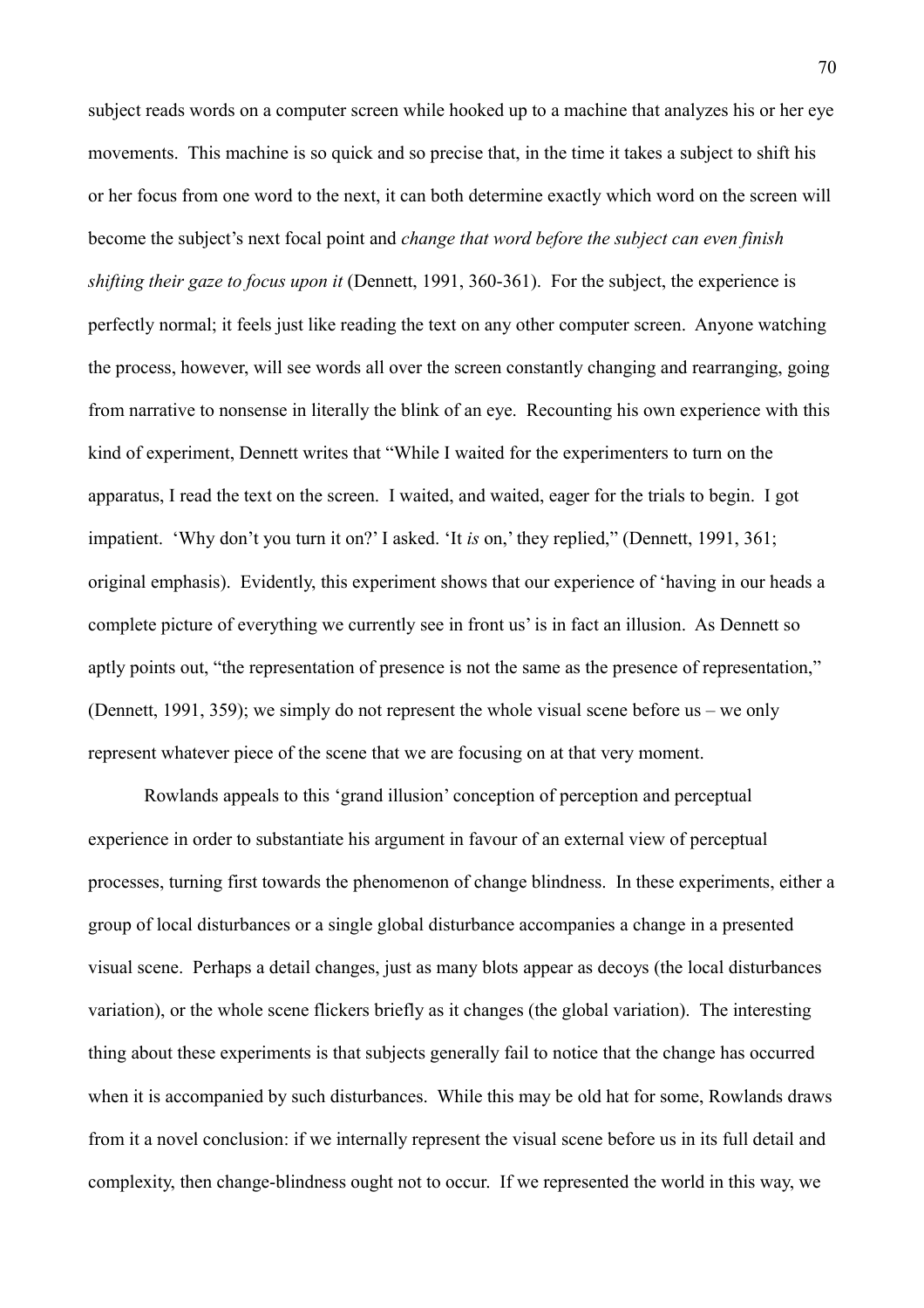would simply be able to compare our new percept to our previous one, and that would be enough to notice the differences, at least more often than not (Rowlands, 2005, 21-22). Given that subjects also fail to notice changes they do not attend to in inattentional blindness experiments, it seems that while we experience the world as rich, this is not because we represent what makes it rich, but only its property of richness. As Rowlands ultimately asserts, "external complexity and detail is not internally reproduced" (Rowlands, 2005, 22). Our perceptual experience might suggest otherwise, but given that we seem to be able to instantly attend to any aspect of the visual scene before us in order to scrutinize any detail, it is easy to see how we might come under the impression that we are constantly seeing everything when, in fact, we are not (Rowlands, 2005, 23).

Assuming this is correct, argues Rowlands, perception must be extended in nature. By replacing complex and detailed internal representations of entire visual scenes with series of simpler, more focused representations supplemented by constant visual exploration of the surrounding environment, this approach renders representations themselves insufficient for the production of visual experience (Rowlands, 2005, 24). As such, both internal representations and what Rowlands calls external 'information-bearing structures' (which is really just a sophisticated term for external objects of visual perception) are necessary for complete visual experience. Thus, argues Rowlands, since the necessary exploration of such external structures is spatially extended into the environment, so are the processes which constitute visual perception (Rowlands, 2005, 24). By the same token, for Rowlands, the importance of exploring these external information-bearing structures extends perception temporally. As (at least partially) an activity of exploration, perception does not simply begin with a retinal image and end with a transformed percept; instead, perceptual processes are ongoing, continually occurring as long as the organism is actively exploring the environment.

Furthermore, assuming perception is an ongoing activity, temporary periods of inactivity become gaps in the process of perception, not determinant beginnings and endings. Temporarily ceasing exploration need not mark new, distinct perceptual tokens. We may pause during the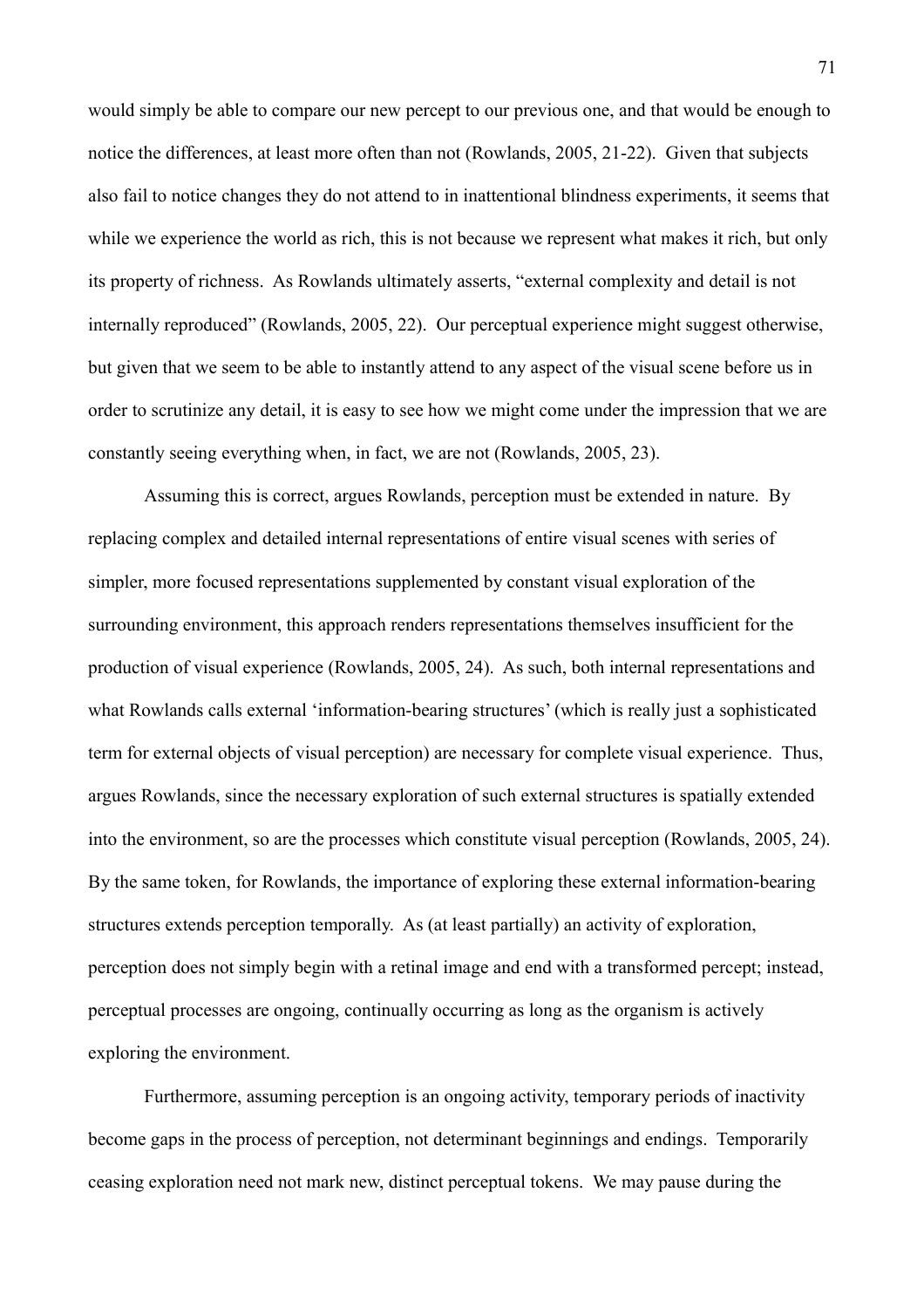exploration of a particular scene, but it remains the same scene when we begin exploring it anew (Rowlands, 2005, 24-25). This is because exploration, as an activity, need not take place during a continuous period of time. For example, the activity of sculpting a statue of a person could take place over weeks, months, or even years, and much of that time would evidently be spent engaged in other pursuits. Doubtlessly, during our time spent sleeping, we would not be sculpting the statue, but just as evidently, starting another round at sculpting the statue after a good night's sleep would not amount to starting a whole new sculpture. Pausing during the activity of sculpting need not mark a new, distinct sculpture token. Insofar as Rowlands' view conceives of perception as the activity of exploration, a similar claim can be made regarding it: pausing during the activity of perceptual exploration need not mark a new, distinct perceptual token. Thus, a single ongoing act of perception can have gaps, just as any activity can.

If all the above arguments are true, then this externalized account of perception must obviously lead us to deny both the internality assumption (IA) and the assumption of genuine duration (DA), the assumptions which Rowlands claims to be the foundations underlying Pylyshyn's restrictions circumscribing cognitive penetration. As both spatially and temporally extended, perception would neither be internal (as per IA) nor would it have a genuine, gapless duration (as per DA). As Stokes and Bergeron pointed out in their definition of cognitive penetration, it must be the case that "the causal link between [experience] and [cognition] is internal and mental" (Stokes & Bergeron, 2012, 10-11). If perception is not entirely a spatially internal affair, however, then we cannot reasonably maintain that anything that penetrates it must be entirely internal. Furthermore, Pylyshyn's two restrictions seek to rule out as genuine cases of cognitive penetration effects whose causes occur both before and after perceptual processes; if perceptual processes have no discreet beginning and end, however, and cognition occurring during gaps in perceptual exploration could alter subsequent percepts, then it seems to follow that Pylyshyn's restrictions are false or arbitrary (Rowlands, 2005, 25-27). If perceptual processes are ongoing, with intermittent lacunae, then we simply cannot point to processes that occur before or after

72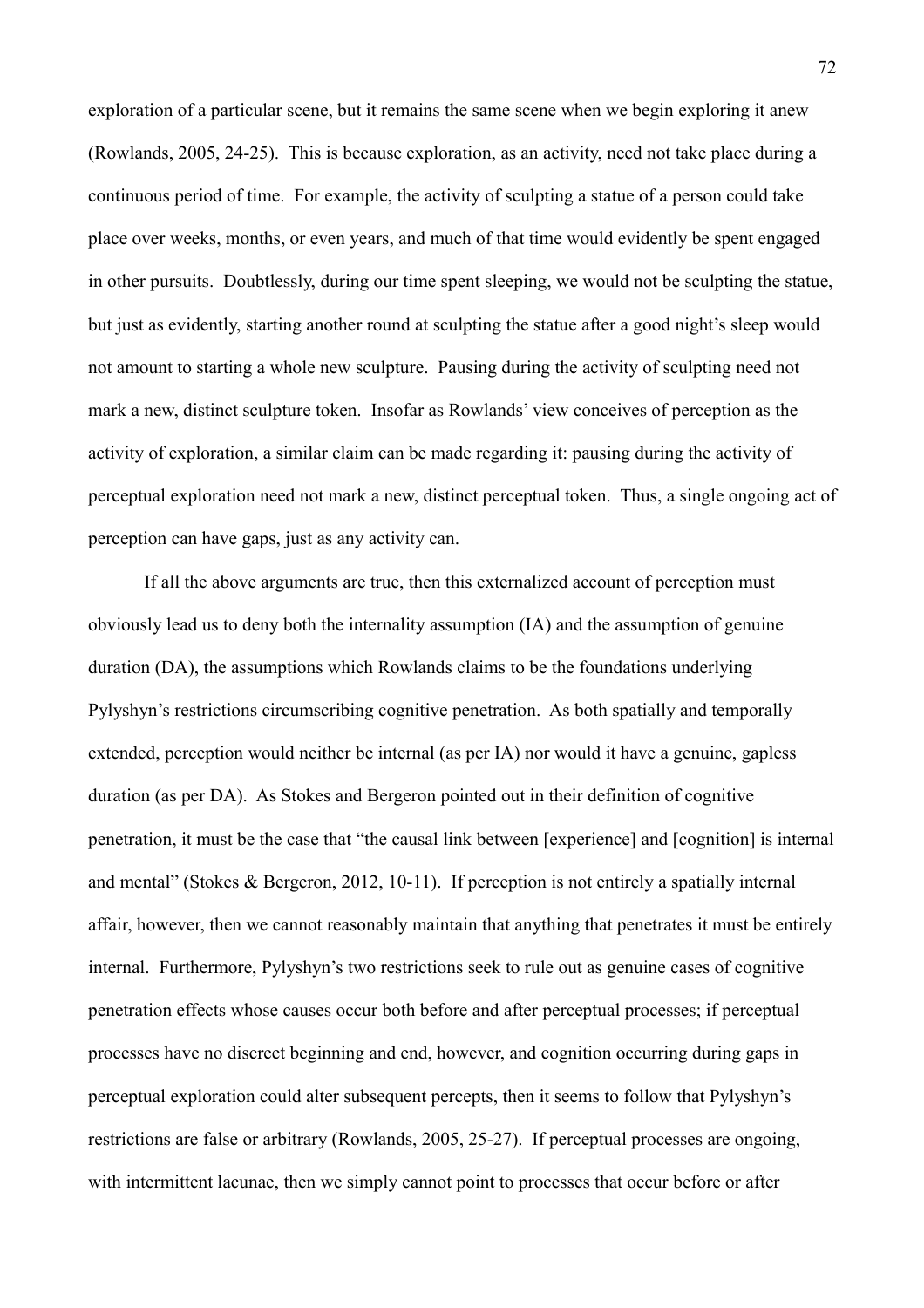perception; other cognitive processes only occur either during perception or amidst it – within gaps of inactivity.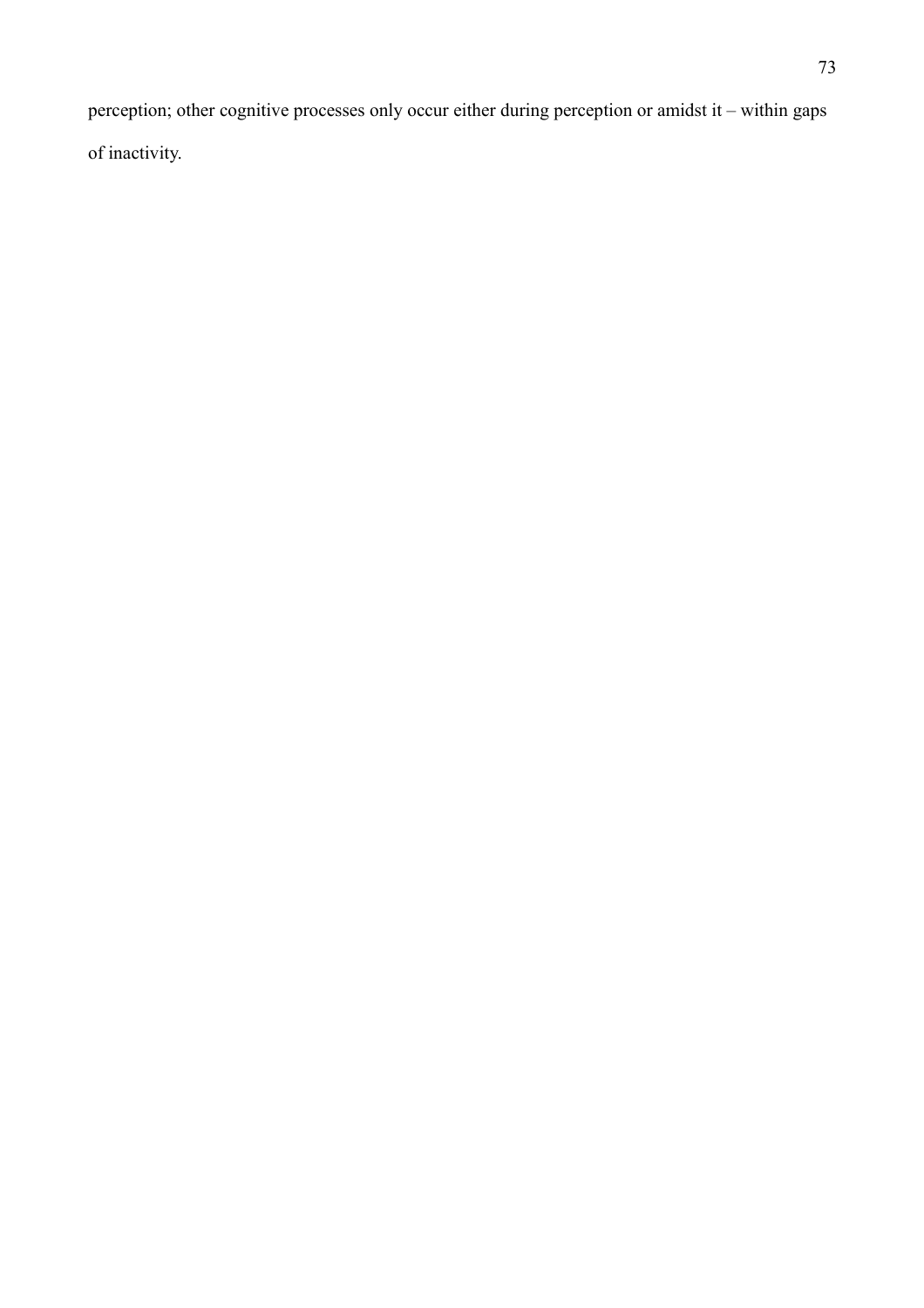# Section 4 – Evaluating Rowlands' argument

A great deal, then, seems to hang on the truth of Rowlands' account. Despite arguing for both the spatial and temporal extension of perception, however, Rowlands admits that establishing only the temporal extension of perception (viz. that perception violates the assumption of genuine duration) is enough to undermine the cognitive impenetrability thesis of Pylyshyn (Rowlands, 2005, 19). As long as we cannot distinguish between processes occurring before/after perception and processes occurring during perception, then Pylyshyn's attempts to rule out attention, pattern recognition, and judgement as causes of genuine cognitive penetration ultimately fail. Thus, even if one can present a powerful argument to deny the spatial extension of perception, the meat of Rowlands' disagreement with Pylyshyn still remains. I say all this at least in part because I do not find myself that convinced by Rowlands' arguments for the spatial extension of perception. It seems to me that in arguing for the spatial extension of perception, Rowlands is guilty both of assuming that the attributes of content can be indicative of the attributes of vehicles and of committing what, in their article "Why the mind is still in the head," Fred Adams and Ken Aizawa call the coupling-constitution fallacy.

Briefly, the thrust of Adams and Aizawa's claim that there is a fallacy is as follows: objects or elements necessary to the proper functioning of a system need not be constitutive of the system. Instead, it could merely be the case that such elements need to be coupled with the system in a certain way for it to function (Adams & Aizawa, 2009, 16-17). Essentially, this is an assertion to the effect that, for example, the mere fact that some source of water is necessary for a sprinkler system to properly douse flames does not mean that the water itself is constitutive of the sprinkler system; the reservoir that holds the water might be, or perhaps the pipes that connect the sprinkler system to the city's water supply, but the water itself is not a proper part of the system. To believe that the water is a constitutive portion of the sprinkler system is to believe that the water is doing productive work, when it is simply what is being worked upon. In his argument for the spatial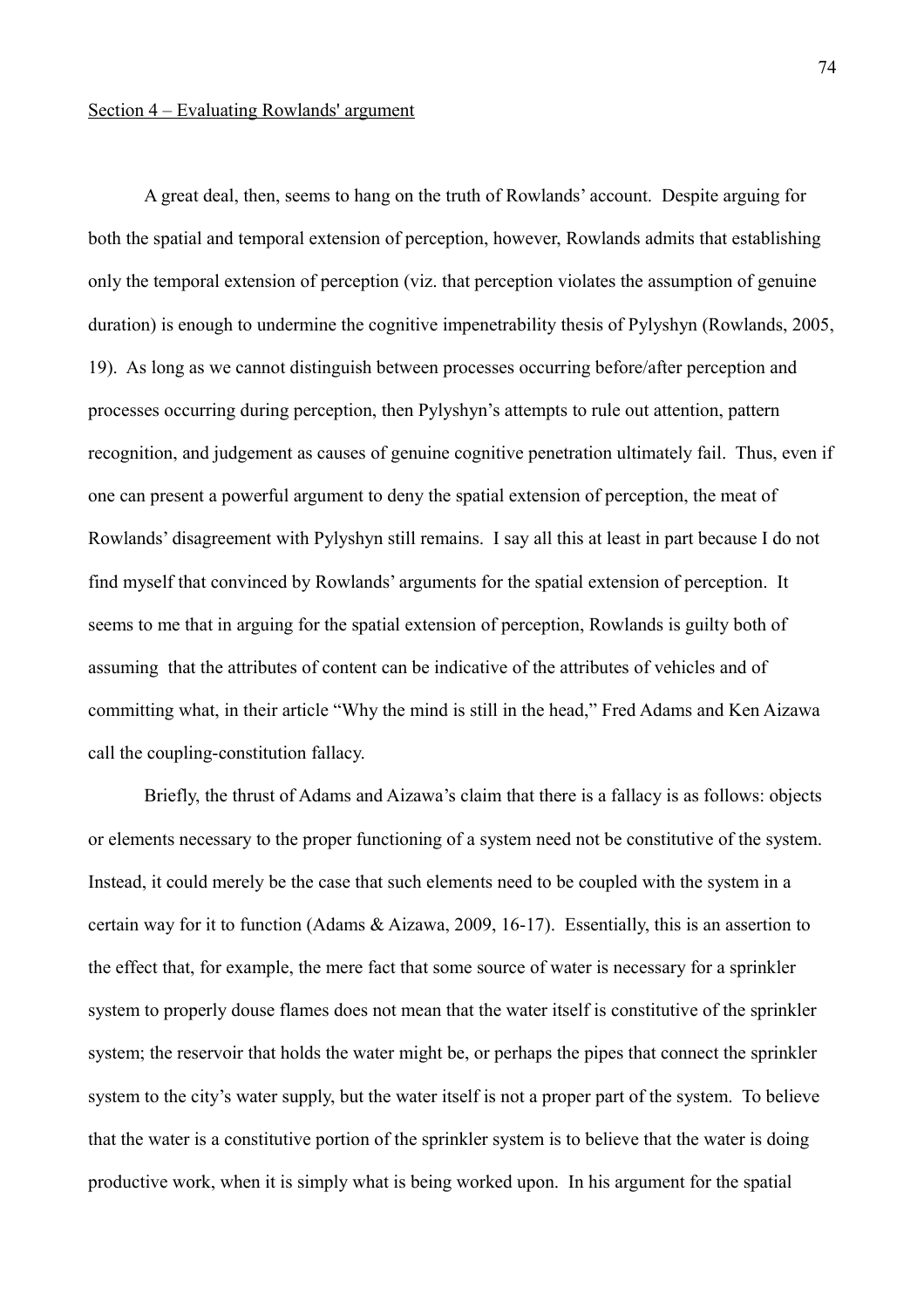extension of perception, Rowlands asserts that purpose of perception is "the production of visual experience of the surrounding environment" (Rowlands, 2005, 24). We can think of the perceptual system, then, as a system that produces visual experience. As Adams and Aizawa are (rightfully) pointing out, that Rowlands' 'information-bearing structures' are necessary for that productive process does not make them a part of it. The perceptual system uses them to produce a visual experience in the same way the sprinkler system uses water to douse flames. Therefore, while 'information-bearing structures' are indeed necessary for visual experience, such structures are not constitutive of the perceptual system. They must be properly coupled with our internal processes in order for those processes to successfully produce visual experience, but it does not follow from this that these external elements are constitutive in the actual production of visual experience. Therefore, as these external elements are not constitutive of the perceptual system, they have no impact upon whether or not the system at large is spatially extended.

Given this consideration, I find myself very sceptical of Rowlands' argument for the spatial extension of perception. Fortunately, his argument for the temporal extension of perception takes a different form. Instead of claiming that external elements play a constitutive role in perceptual processes, he simply asserts that since at least a part of those processes takes the form of continual exploration of indeterminate duration, the totality of perception, insofar as it involves temporally extended portions, must be temporally extended in a similar manner. Taking this into consideration (perhaps alongside the fact that temporal extension seems far less radical a conclusion), I see no reason to be sceptical about Rowlands' argument for the temporal extension of perception.

All of that now said, the takeaway moral from Rowlands' paper is that temporal extension of perception casts into doubt the two restrictions that Pylyshyn believes circumscribe all genuine cases of cognitive penetration. As an example of how this is the case, consider attention. Pylyshyn's restriction (A) states that in order for a top-down effect to qualify as a genuine case of cognitive penetration, it may not originate from a cause that occurs prior to early vision. This restriction is considered to apply to cases where attention directs perception. If Rowlands'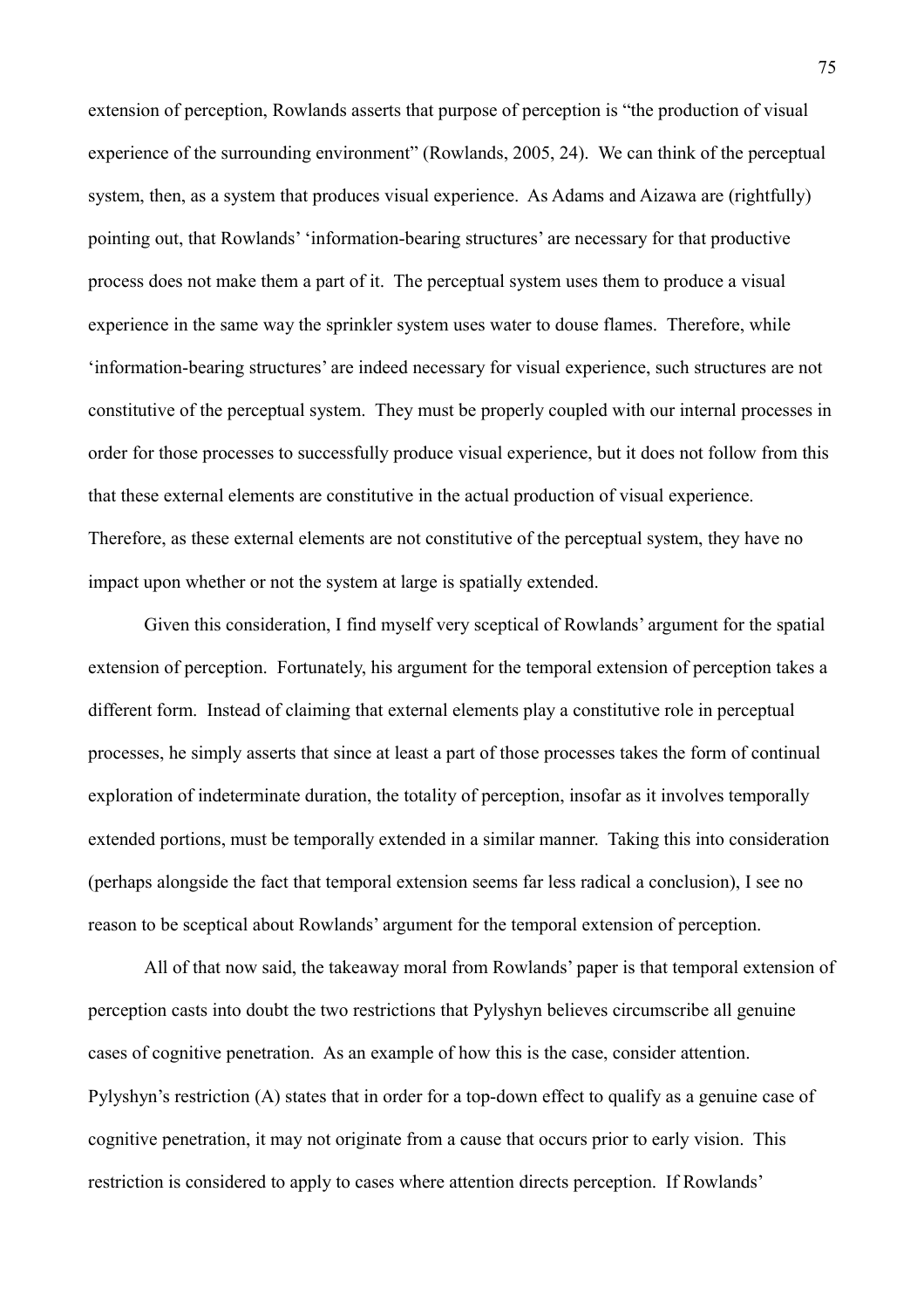arguments for the temporal extension of perception are correct, however, then pinpointing exactly what counts as 'prior to early vision' is impossible. As an ongoing, but not continuous process, perception can only be interrupted by cognition, not preceded by it. As such, cases of attentional shift would count as cognitive penetration, and ruling them out for the sake of the cognitive impenetrability thesis would be both question-begging and arbitrary (Rowlands, 2005, 27). Pylyshyn's restriction (B), that in order for a top-down effect to qualify as a genuine case of cognitive penetration, it may not originate from a cause that occurs after early vision, would be similarly rejected. Ultimately, this means that Rowlands' argument opens the floodgates wide for many phenomena to qualify as genuine cases of cognitive penetration, including cases as ubiquitous and simple as attentional shifts. Evidently, this would leave the cognitive impenetrability thesis without a leg to stand on.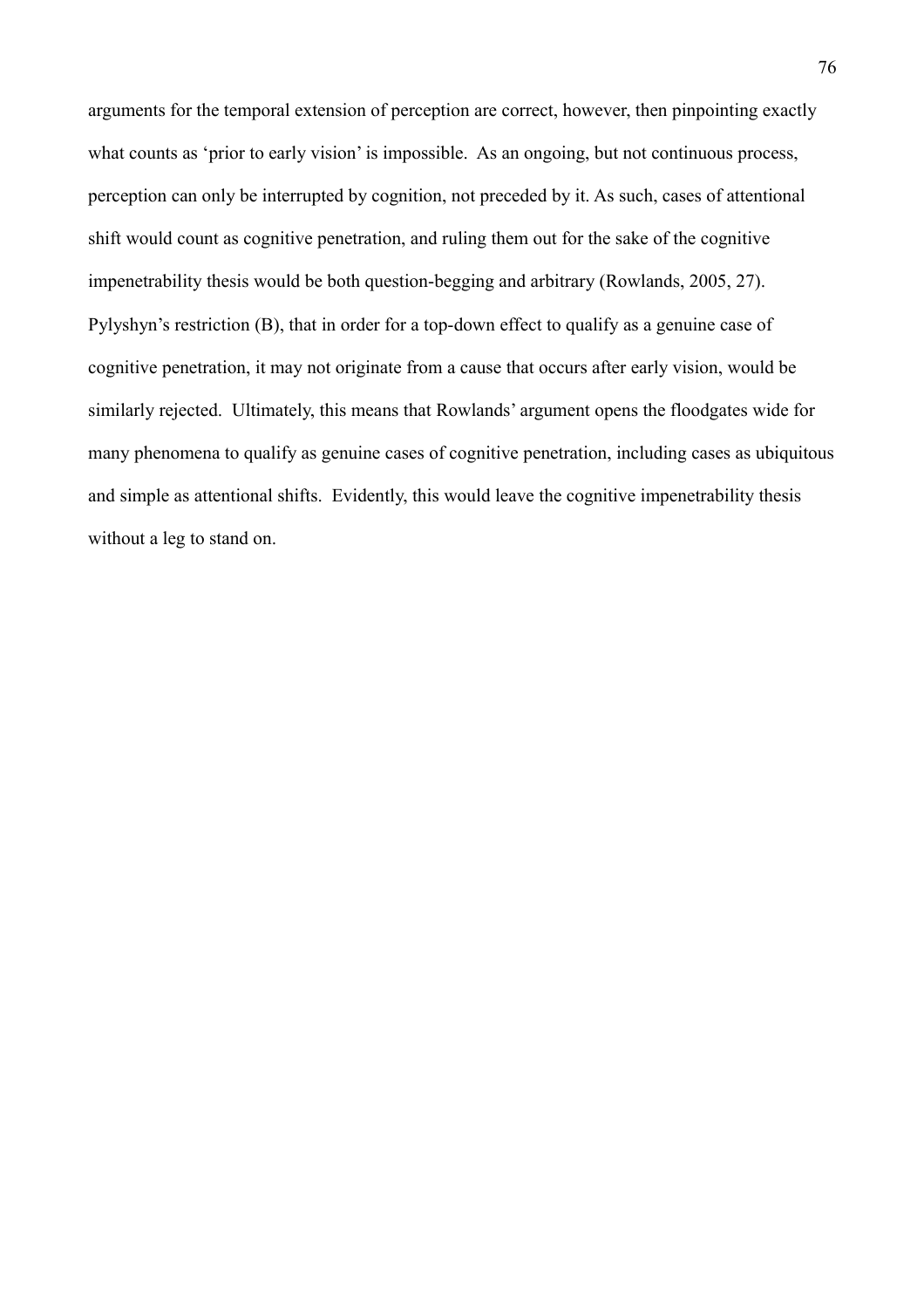# Section 5 – Evidence for the penetrability of the Müller-Lyer illusion

In case you are not convinced by Rowlands' argument, however, there remains one final paper to which I would like to turn. In their article "Susceptibility to the Müller-Lyer illusion, theory-neutral observation, and the diachronic penetrability of the visual input system," Robert N. McCauley and Joseph Henrich bring together evidence from across seventeen cultures that seems to demonstrate that cultural factors have an influence on perceptual experience, with differences present for the first twenty years of subjects' lives drastically affecting how they perceive the Müller-Lyer stimuli (McCauley & Henrich, 2006, Abstract). I will not summarize their findings here. However, the authors conclude that they "demonstrate considerable cultural variation with respect to humans' susceptibility to the Müller-Lyer illusion and that it looks as though, depending upon their visual experiences during childhood, some people are not susceptible to the illusion at all" (McCauley & Henrich, 2006, 95). Given that the data seem to show that hunter-gatherers from Kalahari Desert are essentially immune to the illusion, I find myself inclined to agree with McCauley and Henrich's interpretation of the results.

The only hitch is that immunity to the illusion is gained over time. As the article's research shows, children are, on average, much more susceptible to the illusion than adults. When certain cultures boast adults immune to the illusion, this seems to be because those adults *learned* their immunity over the first twenty years of their lives (McCauley & Henrich, 2006, 94-95). When it comes to cognitive impenetrability and informational encapsulation, Fodor has only ever denied that higher order cognition can have any effect in the here and now (McCauley & Henrich, 2006, 89). As McCauley and Henrich interpret their results concerning the Müller-Lyer illusion, however, perception of it is *diachronically* penetrated, or cognitively penetrable given enough time. Simply learning that the two lines in the Müller-Lyer illusion are of equivalent length will not cause them to appear that way instantly (which would suggest *synchronic* penetration). At this juncture, the issue for cognitive impenetrability theorists becomes whether or not *diachronic* penetration and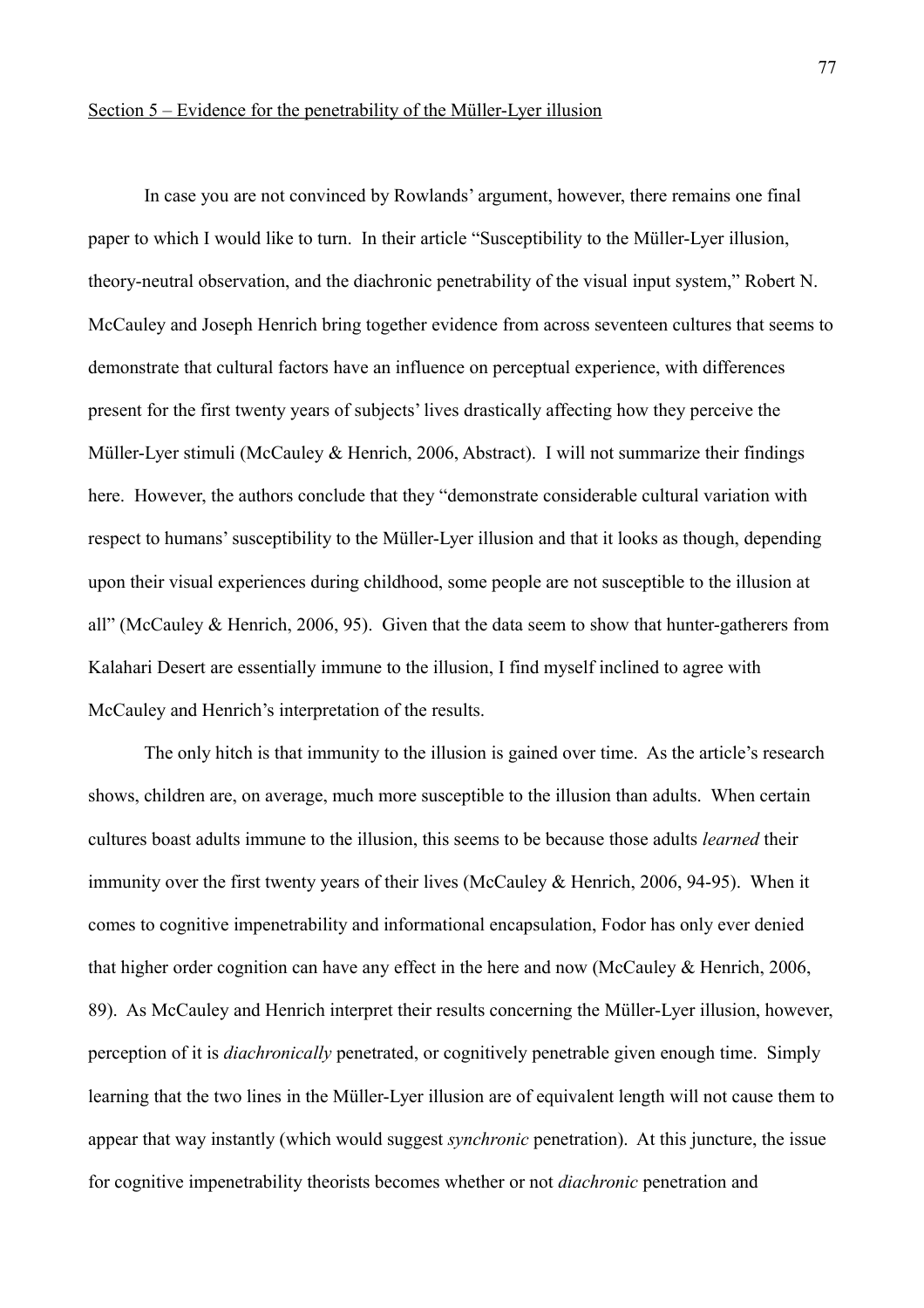*synchronic* penetration are two distinct kinds of penetrability. Since the only difference between them seems to be a measure of time, it seems unlikely that the type-distinction between them is nothing more than arbitrary (McCauley & Henrich, 2006, 89). Furthermore, if you do find yourself convinced of Rowlands' temporal extension of perception, then effectively all perception becomes *diachronic* in nature, forcing a denial of the distinction between *diachronic* and *synchronic* penetration at square one.

Even if one manages to draw a solid line between *diachronic* and *synchronic* penetrability, however, one fact still remains: the Müller-Lyer illusion is ultimately penetrable, even if only through a long-term process. As McCauley and Henrich stress, what their evidence shows, "even with respect to Fodor and Pylyshyn's favorite example, is that informational encapsulation [or cognitive impenetrability] is not comprehensively specified by the human genome, that it is not pervasive, and that there is no consensus about the pertinent stimuli among human observers" (McCauley & Henrich, 2006, 98). In one way or another, even the Müller-Lyer illusion seems to be subject to cognitive penetration. Since, as stated, both Fodor and Pylyshyn turn to this illusion as their paradigm example of *im*penetrability, these findings give us much reason to doubt the cognitive impenetrability thesis, and thus that informational encapsulation is a prolific property of the mind.

In conclusion, it seems to me that cognitive impenetrability, and thus informational encapsulation, is far from being a universal (or even virtually universal) property in early vision. Courtesy of Stokes, Bergeron, and McPherson, we seem to have before us at least two examples of cognitive penetration that even Pylyshyn himself would call genuine. Furthermore, given that Rowlands gives us reason to doubt the two restrictions Pylyshyn uses to circumscribe cases of genuine cognitive penetration, there seems to be no wiggle room left for the cognitive impenetrability theorist. Thus, to agree with Pylyshyn, one must somehow account for the counterexamples I have given above, which is difficult. By contrast, adopting the picture of cognition that disagrees with Pylyshyn suddenly allows a whole gamut of effects to qualify as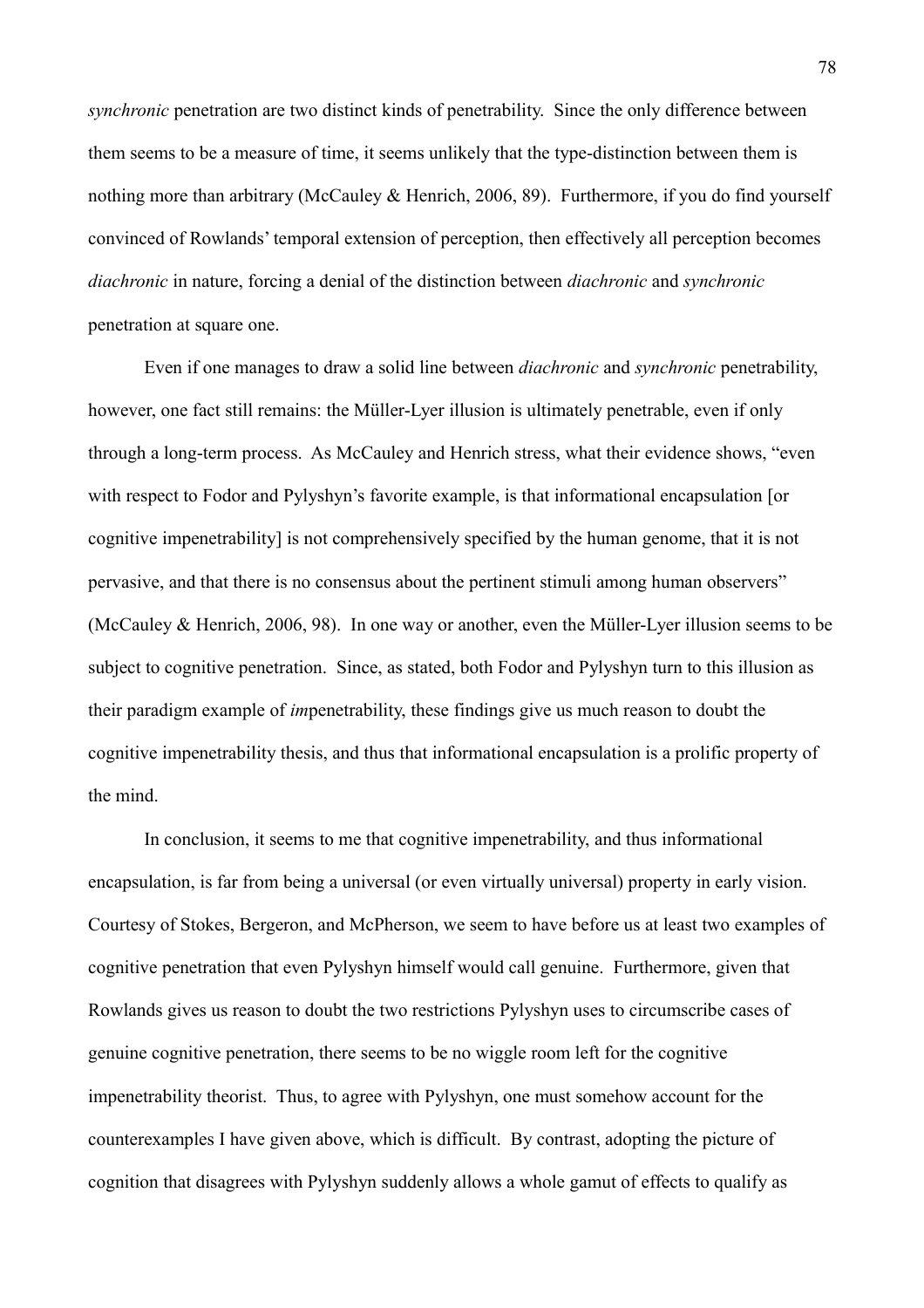genuine cases of cognitive penetration. Finally, regardless of how one deals with this issue, McCauley and Henrich's data stand as a final counterexample to the impenetrability thesis. Restrictions or not, the *diachronic* penetration of Pylyshyn's model example, the Müller-Lyer illusion, remains an enormous problem for the thesis. At the very least, we can say that a primarily informationally encapsulated (7) conception of early vision has been cast into doubt. Given that early vision is informational encapsulation's best bet, it seems very unlikely indeed that the mind at large is primarily encapsulated (or cognitively impenetrable). As even Pylyshyn himself notes, "most psychological processes are cognitively penetrable, which is why behavior is so plastic and why it appears to be so highly stimulus-independent" (Pylyshyn, 1999, 343).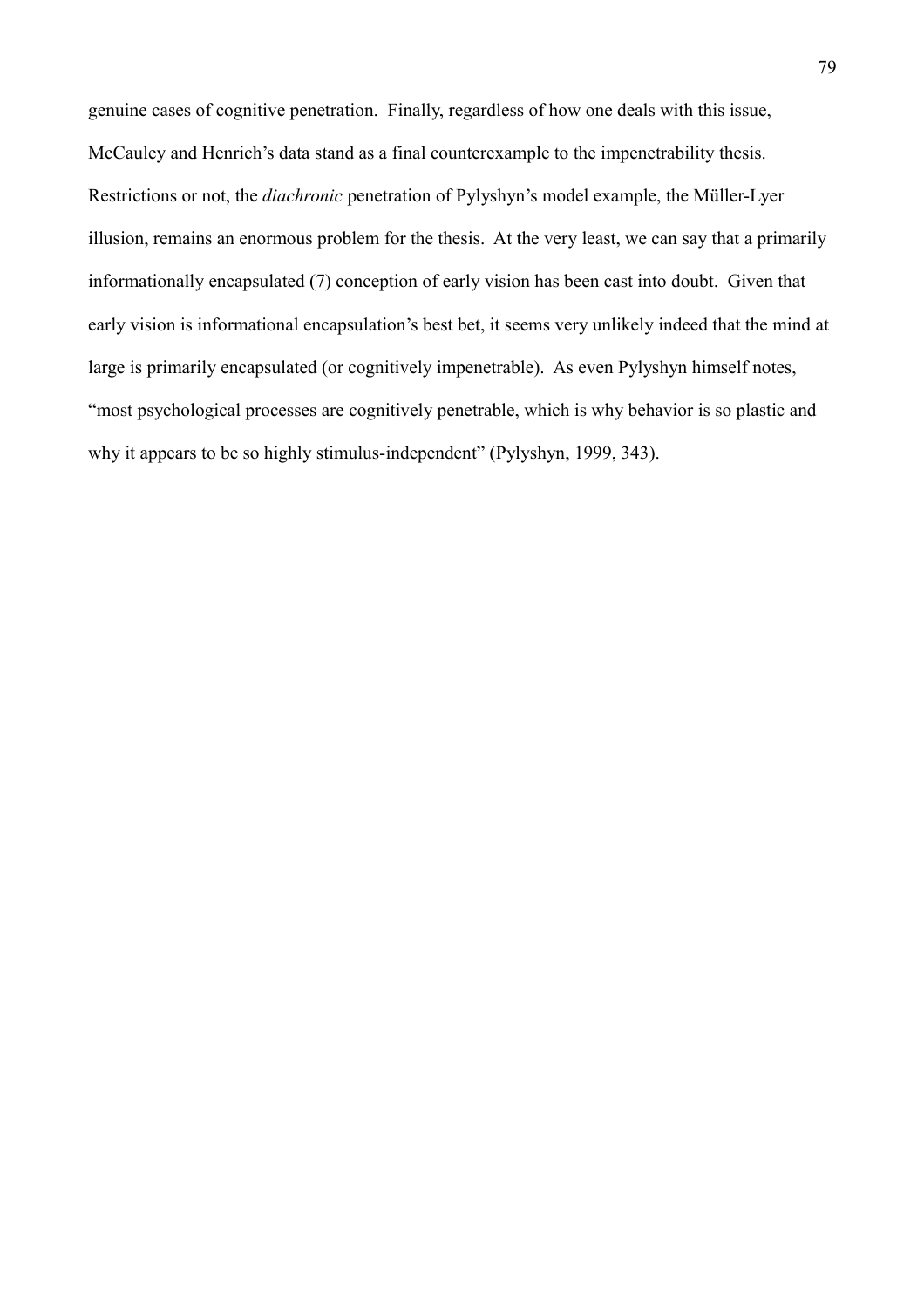#### **Chapter 5 – A picture of the mind**

Having discussed Cosmides, Tooby, Sperber, Pinker, and Carruthers, and now Pylyshyn's cognitive impenetrability thesis, our critique of massive modularity is complete. Over the course of that critique, however, I repeatedly foreshadowed the importance of several arguments and insights, claiming that they would return for an encore when I proposed my own architectural account of the mind. In this final chapter, I will finally bring resolution to all those portentious remarks by painting an alternative picture of the mind – one that borrows many aspects from the work of the writers I have criticized over the course of this project, but combines them in what I believe to be a powerful way. I will begin this chapter with the central claims of my account, laying them out as a group. I will then address each of these claims, one by one, providing explanations and arguments for each. Fortunately, all of the arguments I provide will already be familiar; since my position in this chapter is a middle-ground position between more traditional domain general accounts and massive modularity, certain arguments both for massive modularity and against domain general cognition can be turned to my benefit. I will not use material only from what we have already covered, however. In the latter portion of this chapter, I will turn to Vincent Bergeron's work *Cognitive architecture and the brain: Beyond domain specific functional specification*, drawing from it several important insights that I believe make my own position both clearer and more realistic. Ultimately, I hope to provide a picture of the mind as an evolved, massive set of function specific mechanisms, that despite being primarily domain specific, is decidedly non-modular in organization.

Before we begin with the main discussion of this final chapter, it seems best to briefly turn back to a particular distinction I made early on that will play a central role in what follows. In chapter 1, section 3, I addressed the criterion of domain specificity. In so doing, I noted that domain specificity could be broken down into two distinct concepts: input specificity (9a) and output/ functional specificity (9b). I later addressed each of these concepts in detail, tackling input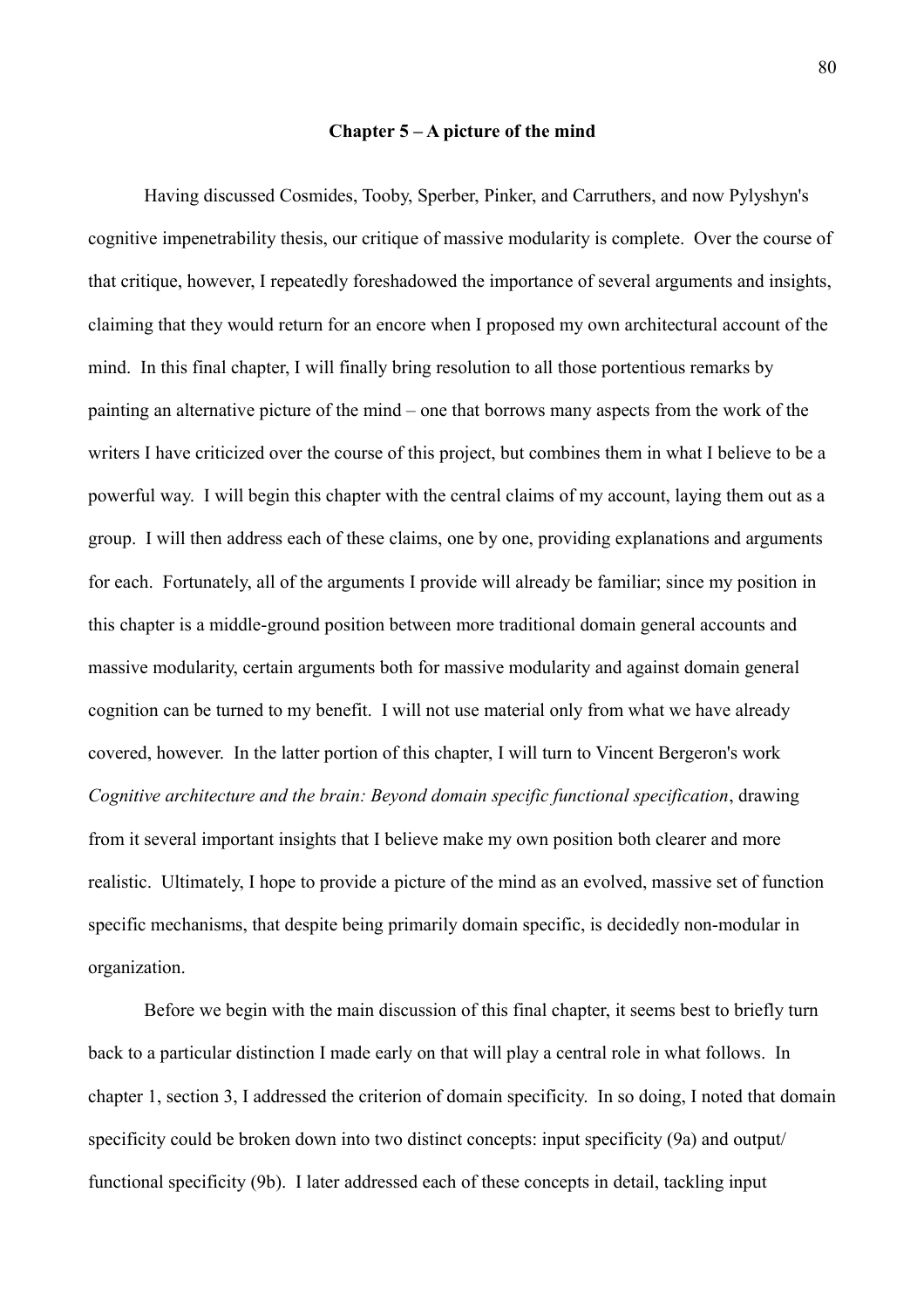specificity in chapter 1, section 4, and functional specificity in chapter 2, section 1. From these discussions, one particular conclusion stood out: while input specificity (9a) implies informational encapsulation (7), and is thus a sufficient condition of modularity, functional specificity is neither a necessary, sufficient, nor distinct condition of modularity alone and does not imply any criterion that is. Thus, function specific mechanisms, despite being domain specific, need not be modular; given that I aim to propose a primarily domain specific, but non-modular picture of the mind in this chapter, this conclusion is of utmost importance.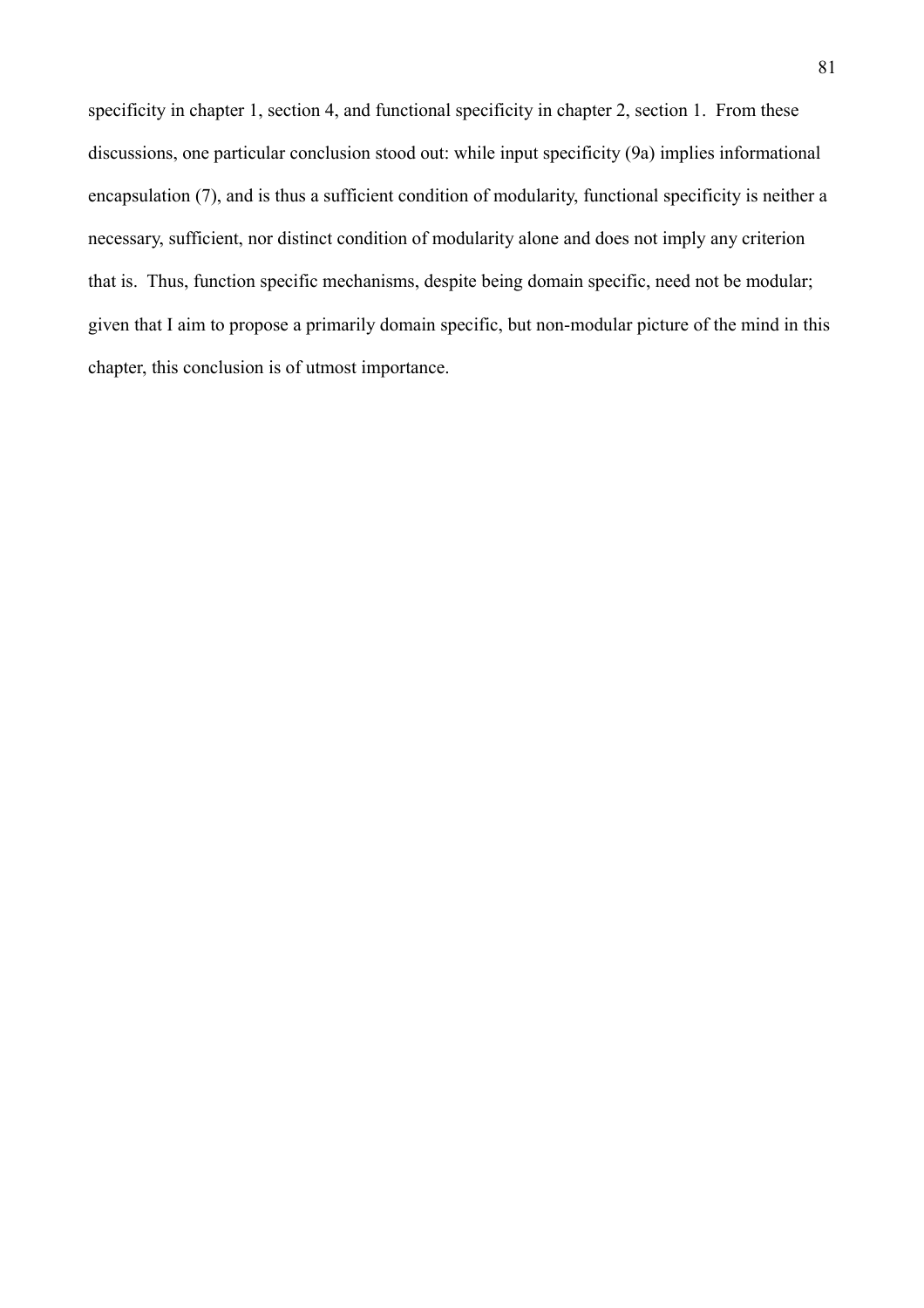# Section 1 – Foundations of the picture

The central claims supporting this position are as follows: (I) the mind is a product of natural selection; (II) as a product of natural selection, the mind has evolved in such a way as to solve adaptive problems; (III) since evolutionary development is necessarily incremental in nature, the mind must be made of structurally dissociable mechanisms, as otherwise it could not have been constructed by evolutionary processes; (IV) since a mind that consists primarily of a few domain general mechanisms cannot be structurally dissociable, the mind must consist primarily of many domain specific mechanisms instead; and finally, (V) since to be input specific (9a) would make the mind's many mechanisms into modules, and massive modularity simply is not tenable, those mechanisms must instead be function specific (9b). Taken together, these claims do indeed seem to leave us with an evolved, massively domain specific, but non-modular mind. Let us see how well they stand up, then.

I believe that claims (I) through (III) are common ground amongst architectural theorists. As Cosmides and Tooby so aptly put it, "the human brain did not fall out of the sky, an inscrutable artifact of unknown origin," (Cosmides & Tooby, 1994, 85). Much like the heart, the lungs, the eye, or any other complex biological system, the mind must have evolved. Put simply, this is because chance events "do not systematically build intricate and improbably functional arrangements" (Cosmides & Tooby, 1994, 86). Without some organized mechanism to guide it, random chance does not naturally order the chaos of the universe into self-sustaining and self-replicating machines suited so well to surviving and thriving in the environments they find themselves occupying. Thus, insofar as the mind is a complex biological system, it is absolutely obvious that it must be the product of evolutionary development. So much for claim (I), that the mind is a product of natural selection.

Of course, if the mind is a product of evolution, then it must have developed in such a way as to solve adaptive problems. Simply put, this is because 'to evolve' and 'to develop in such a way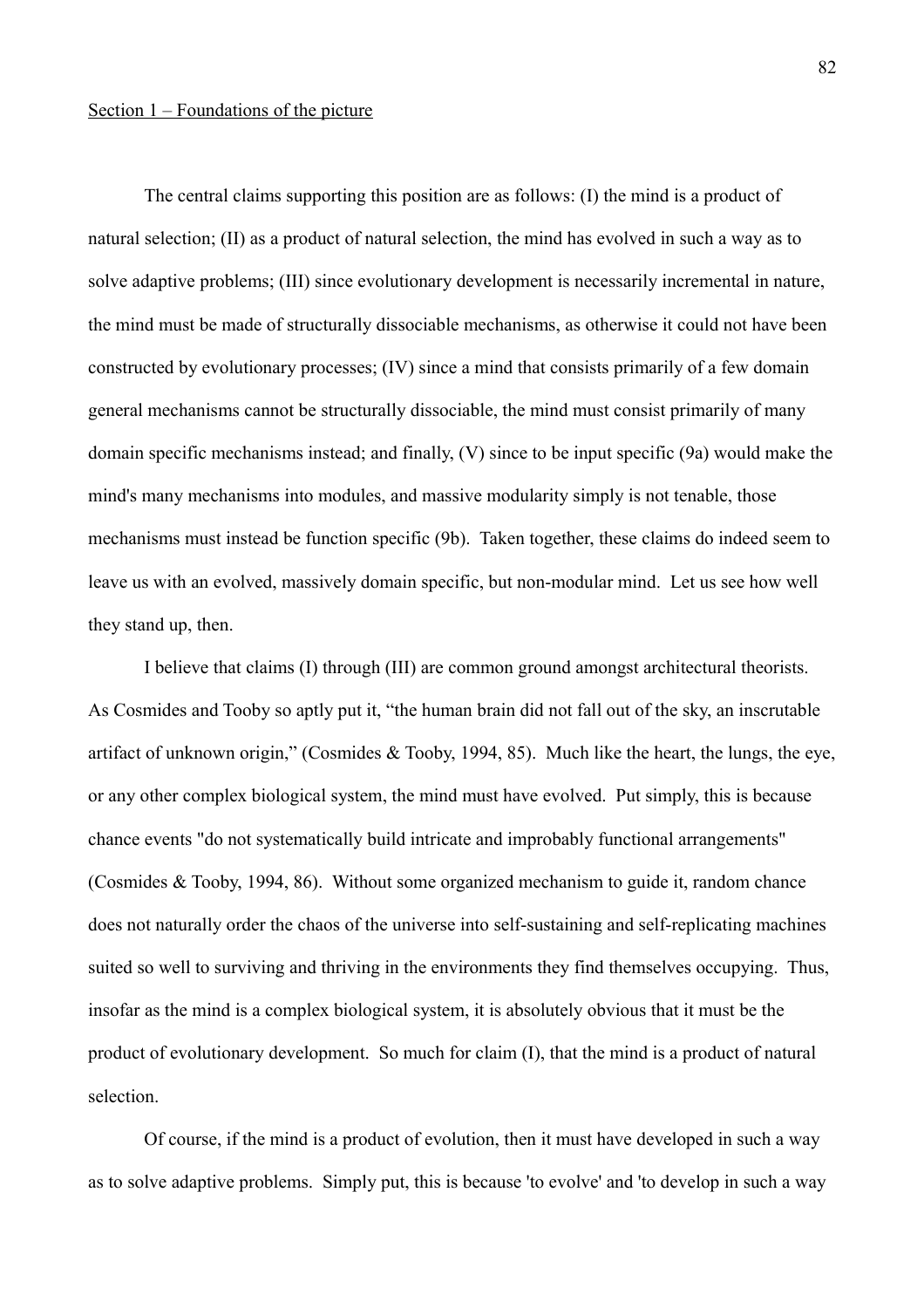as to solve adaptive problems' are virtually one and the same thing. The theory of natural selection posits that only those organisms properly adapted to the environment they find themselves in will survive. Thus, that humanity is alive today is proof that the human species has developed the proper adaptations in order to become fit, meaning that everything about humans, more or less, has developed in such a way as to solve adaptive problems. In short, as a *successful* product of natural selection, it necessarily follows that the human mind is (largely) adaptive. Thus is established the truth of claim (II), that as a product of natural selection, the mind has evolved in such a way as to solve adaptive problems.

Claim (III), that 'since evolutionary development is necessarily incremental in nature, the mind must be made of structurally dissociable mechanisms, as otherwise it could not have been constructed by evolutionary processes', is relatively complex, and thus requires some unpacking. Essentially, the idea behind this claim concerns the process of evolutionary development itself. Consider: evolution is not a foresightful process; organisms do not evolve in anticipation of a threat upon their survival, but in reaction to it. As a result, evolution builds organisms bit by bit, adding adaptation on top of adaptation, each in reaction to the latest adaptive problem. Evolution cannot build complex functional systems from scratch, because "natural selection had no crystal ball," (Cosmides & Tooby, 1994, 87). In short, because evolutionary development is reactionary and historical, as opposed to foresightful, all of its products (the mind included) are not designed as elegant machines capable of solving as many different problems as possible with the fewest resources. Instead, evolved systems are just big jumbles of adaptations - coalitions of individually constructed mechanisms, each a solution specified to a particular problem.

Importantly, this means that evolution must construct complex functional systems incrementally, or to put the same idea in different words: the systems constructed by evolutionary processes must be structurally dissociable. If we think of this in terms of Simon's watchmakers, Tempus and Hora, evolution must build organisms the same way Hora builds watches. Hora assembles each watch she makes out of previously-assembled sets of sub-components; she first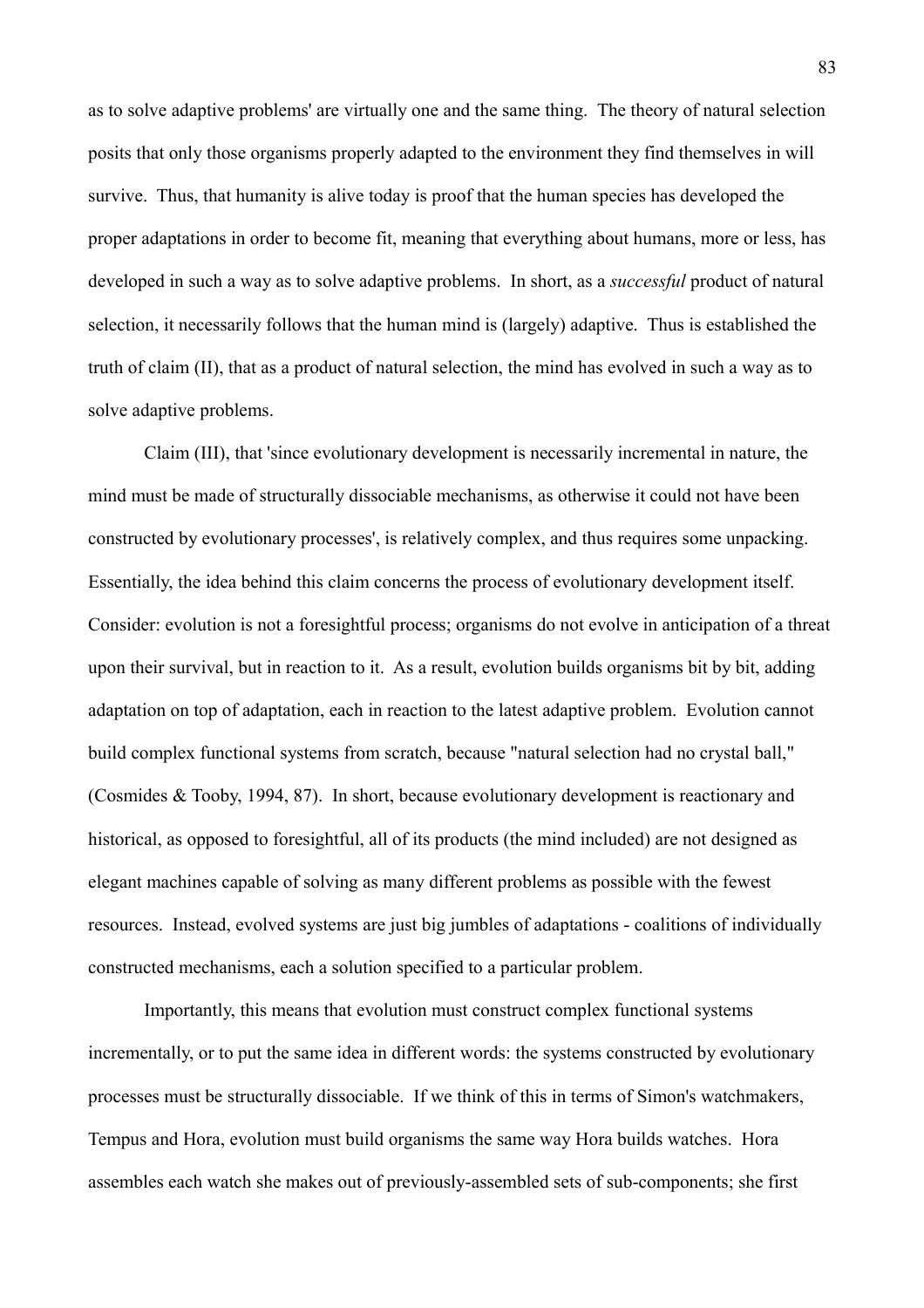combines the simplest components into subsystems, and eventually she combines those subsystems in order to create the finished product. She does this because if she were to assemble each watch she makes as an individual unit, like Tempus, adding the simplest components of the watch together one at a time until the entire watch is complete, then any interruption would cause the *incomplete* watch to fall to pieces, as only the finished design is intended to hold together. To complete the analogy, then, evolution must build as Hora does, because *evolved systems are always incomplete*; there is no final, structurally sound design evolution is building towards. An organism is a constantly adapting system, which means that new mechanisms are constantly being added to that system. Therefore, the organism needs to be constructed in such a way that, despite being an eternal work-in-progress, it will not die (fall apart) for lack of certain components. Evolved systems must be structurally dissociable.

This above argument is essentially Carruthers' argument from design, or at least what that argument became after our critique. Despite being posited by Carruthers as an argument in favor of massive modularity, our discussion of the argument from design demonstrated that it was actually an argument against more traditional, domain general accounts of cognition, like that of Samuels'. As I pointed out during that discussion, incremental organization implies both domain specificity and dissociability, but it does not necessarily imply input specificity (9a) and functional dissociability (4). The argument from design only warrants structural dissociability and functional specificity (9b), which is important because while functional dissociability (4) and input specificity (9a) are necessary and sufficient conditions of modularity, respectively, structural dissociability and functional specificity (9b) are neither necessary nor sufficient.

However, being uninteresting in terms of modularity does not make structural dissociability and functional specificity uninteresting in general. As I appropriated Carruthers' argument from design in order to demonstrate, because it is an evolved (and thus structurally dissociable) system, the mind cannot consist of only a few domain general mechanisms that employ domain specific bodies of knowledge in order to solve adaptive problems. This is because such mechanisms are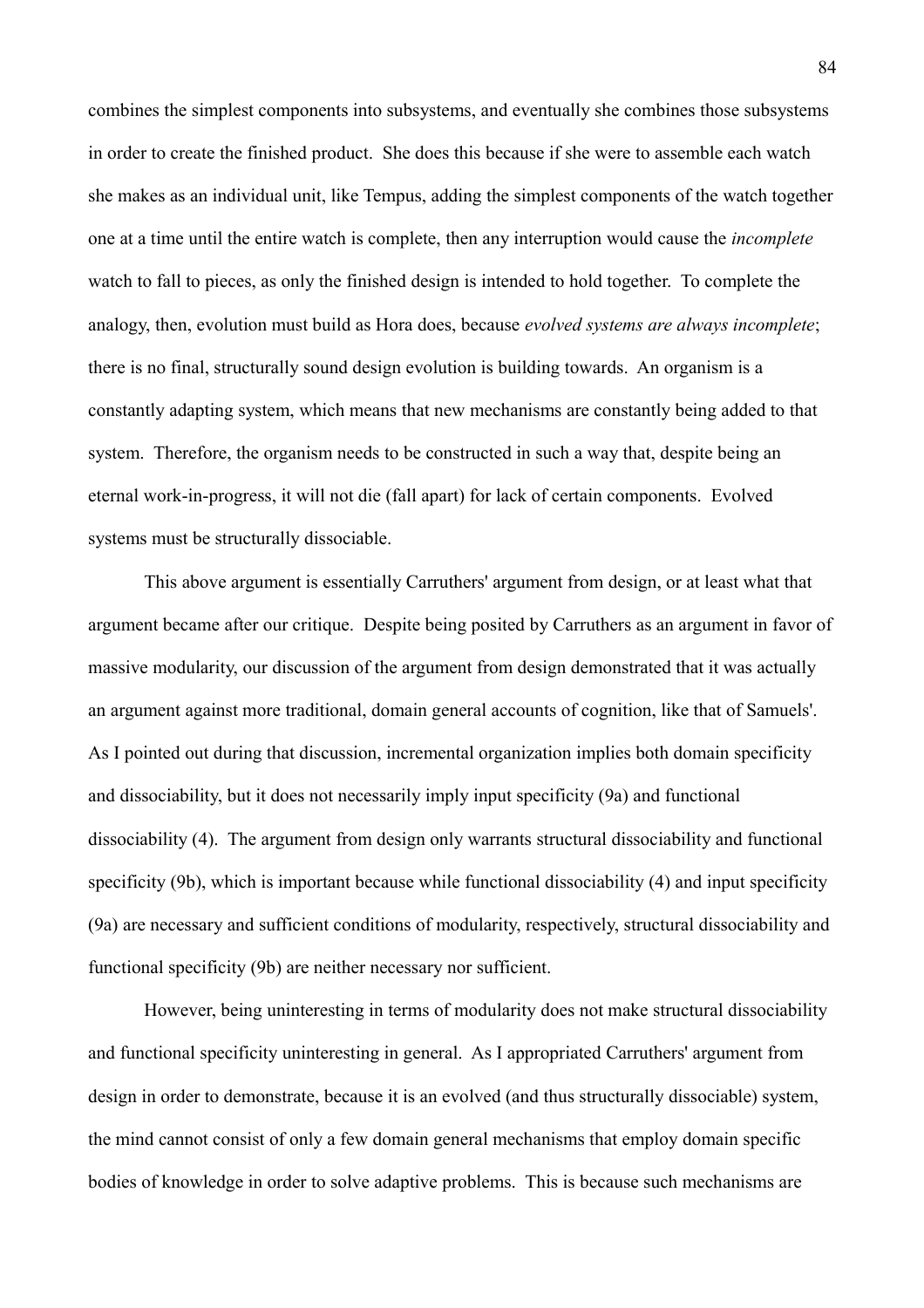exactly the sort of systems that must be built from scratch as elegant machines capable of solving as many different problems as possible with the fewest resources, and as the argument from design tells us, evolution cannot construct such systems. As such, it follows that cognition must consist of mechanisms that each have "a distinctive function, or set of functions, to perform" (Carruthers, 2006, 17). Since the mind fulfills so many functions, this means that there must be a veritable cornucopia of mechanisms at work within it. All of this leaves us, therefore, with an argument to the effect that the mind must both be structurally dissociable and massively function specific (9b). Thus, Carruthers' argument from design can be taken as evidence in favor of both claim (III), that 'since evolutionary development is necessarily incremental in nature, the mind must be made of structurally dissociable mechanisms, as otherwise it could not have been constructed by evolutionary processes', and claim (IV), that 'since a mind that consists primarily of a few domain general mechanisms cannot be structurally dissociable, the mind must consist primarily of many domain specific mechanisms instead'.

That leaves us with claim (V), that since to be input specific (9a) would make the mind's many mechanisms modular, and massive modularity simply is not tenable, the many domain specific mechanisms of the mind must instead be function specific (9b). Evidently, this claim is supported by every preceding chapter of this project. Specifically important to this claim, however, is my argument that functional specificity (or output specificity, 9b) is neither a necessary, sufficient, nor distinct condition of modularity, which appeared in chapter 2, section 1. This argument is important because if you accept it, then you also accept at least the logic of claim (V), that if the mind must be primarily domain specific, but cannot be massively modular, then it must be primarily function specific (9b). Whether you grant that the mind must be primarily domain specific turns on whether you grant everything I have argued above in this chapter, and whether you grant that the mind cannot be massively modular turns on whether you grant everything I have argued otherwise. Obviously, then, claim (V) is the lynchpin of my entire architectural account. As such. I will spend the remainder of this chapter focused on explaining why this massively function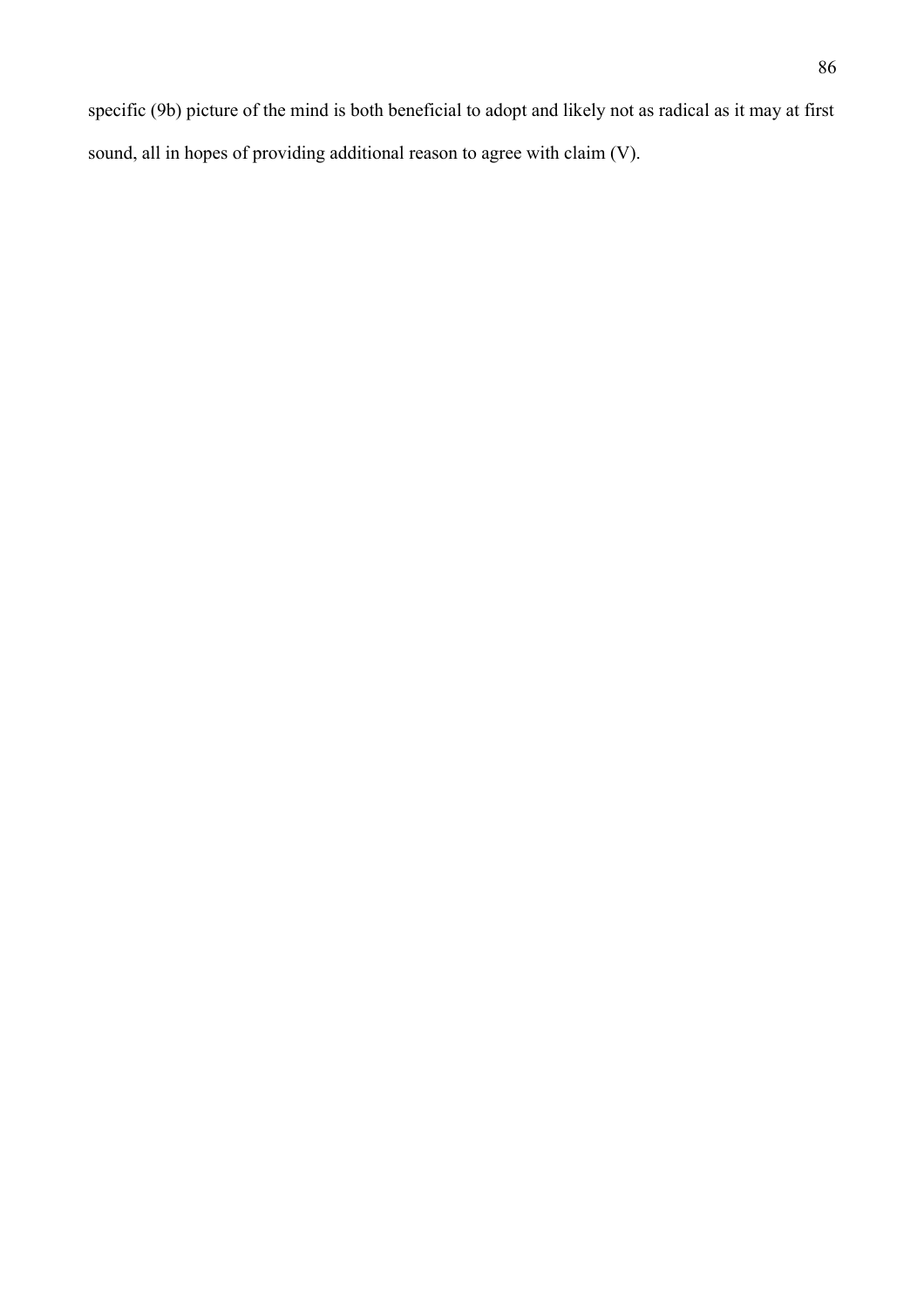# Section 2 – Dissecting functional specificity

To provide support for claim (V), I now turn to Vincent Bergeron's piece, *Cognitive architecture and the brain: Beyond domain specific functional specification*. In this article, Bergeron breaks down the idea of functional specificity in two ways, drawing one distinction between two understandings of function and another distinction between two understandings of specificity. He then uses these distinctions to establish the possibility of domain specific, but nonmodular mechanisms, much like Michael Anderson or Tim Shallice (Anderson, 2010; Shallice, 1988). When tackling cognitive functions, he separates them into *cognitive workings* and *cognitive roles*. A mechanism's working, he states, is the cognitive operation (or set of operations) the mechanism *performs*. To perform an operation, according to Bergeron, is to carry it out in full, meaning that a working is some very specific process that takes only a single mechanism to fully complete (Bergeron, 2008, 65-66). To turn back to a classic example, consider a clock. It is the function of the clock to 'tell time,' but telling time is not the function of any single mechanism in the clock. Individual components might have functions such as 'move the second hand forward by one notch', 'count the movements of second hand in groups of sixty, sending signal S as each new group is completed', and 'upon receiving signal S, move the minute hand forward by one notch'. Such simple operations are the *workings* of various mechanisms in the clock.

The *role* of these mechanisms, however, is simply to tell time. A cognitive mechanism's role is the cognitive operation (or set of operations) the mechanism *participates in*. To participate in an operation is not to carry it out in full, but instead to be part of a group of mechanisms that together realize that operation, carrying it out in full as a complete coalition. As Bergeron points out, we are aware of several areas in the brain that play a part in facial recognition. To say that a given mechanism plays such a part is to say that facial recognition is at least one of that mechanism's cognitive roles (Bergeron, 2008, 66-67). He also points out, as I have gestured toward with my clock example, that this distinction between two different conceptions of function is not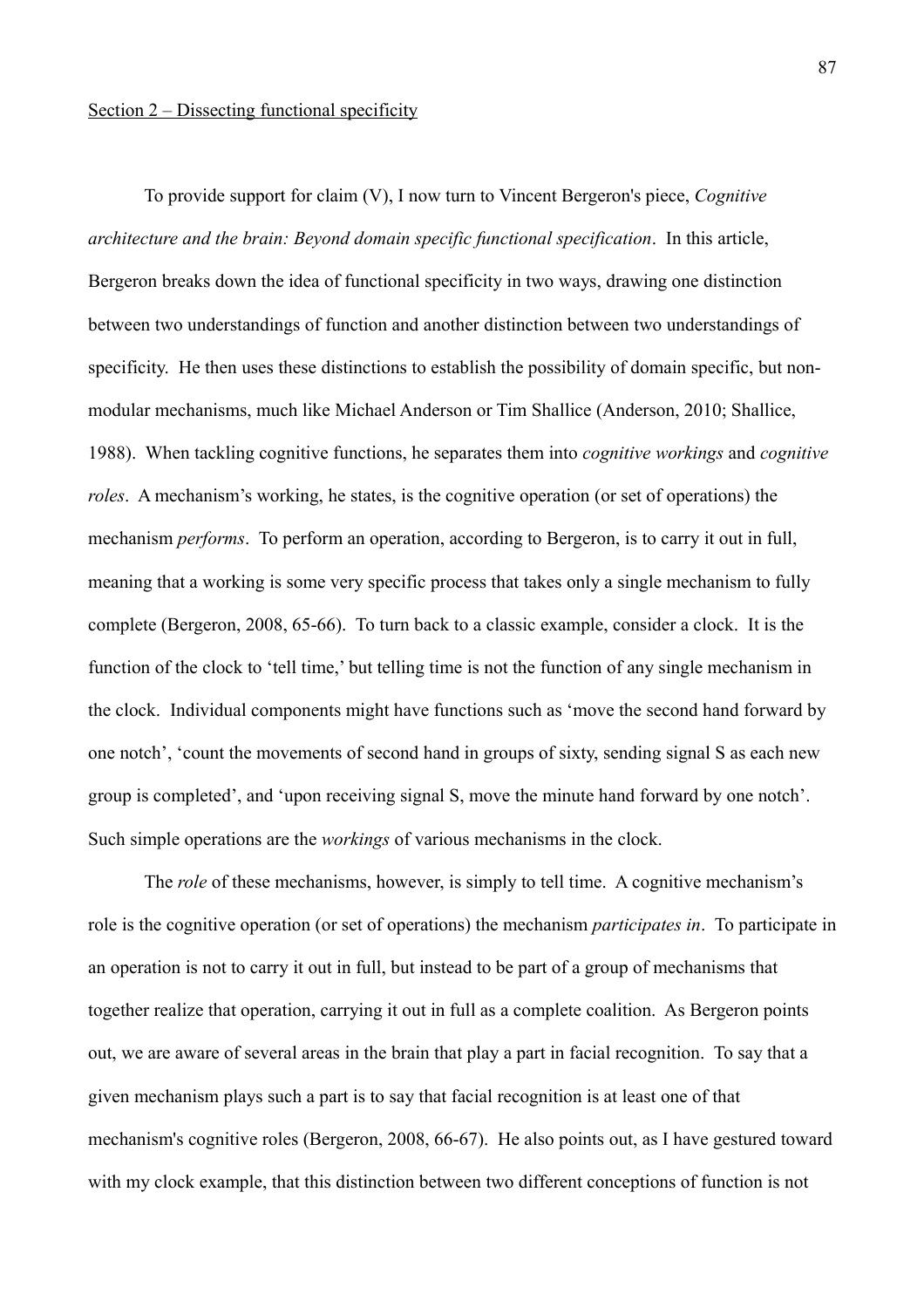specific to cognitive mechanisms alone. The rhythmic contractions of the heart are an operation it carries out fully as a single organ, and are thus its working, whereas circulating blood through the body is an operation the heart is integral to, but does not complete on its own, and is thus its role.

When tackling specificity, Bergeron draws a distinction between mechanisms that are domain specific and mechanisms that are operation-specific. Domain specific mechanisms can perform many different kinds of operations, but only using a single kind of information, whereas operation specific mechanisms can only perform a single kind of operation, but using many different kinds of information (Bergeron, 2008, 67-69). As an example, two mechanisms involved in memory, M and X, would be domain specific if M could only compute over object memory while X could only compute over facial memory. If M and X could each compute over both object and facial memory, but M only stored information in memory while X only retrieved information from storage, then both mechanisms would be operation-specific.

Having made these distinctions, Bergeron uses them to establish two types of domain specific, but non-modular cognitive mechanisms – exactly the sorts of mechanisms I claim the mind might primarily be made of. These mechanisms are both presented as relationships between form and function: the form-working relationship and the cognitive working zone. At its simplest, a cognitive working zone is a region (or perhaps several regions) of the brain that realize a single cognitive mechanism, one which fully carries out some cognitive operation(s). That this mechanism is capable of fully carrying out its operation(s) is a direct result of structure, or form, be that physical or virtual (Bergeron, 2008, 69-70). This means that any given cognitive working zone's form and function are related to one another in the same way regardless of other variables. Contrast this to the relationship between a mechanism's form and its cognitive role, or the function it participates in. A mechanism's form cannot determine its role in the same way it can determine its working. For example, Broca's area could be involved in realizing several cognitive capacities, such as 'understanding sentences', 'counting', and 'melody recognition'. Each of these capacities would therefore be one of the various cognitive roles of Broca's area. This means, however, that the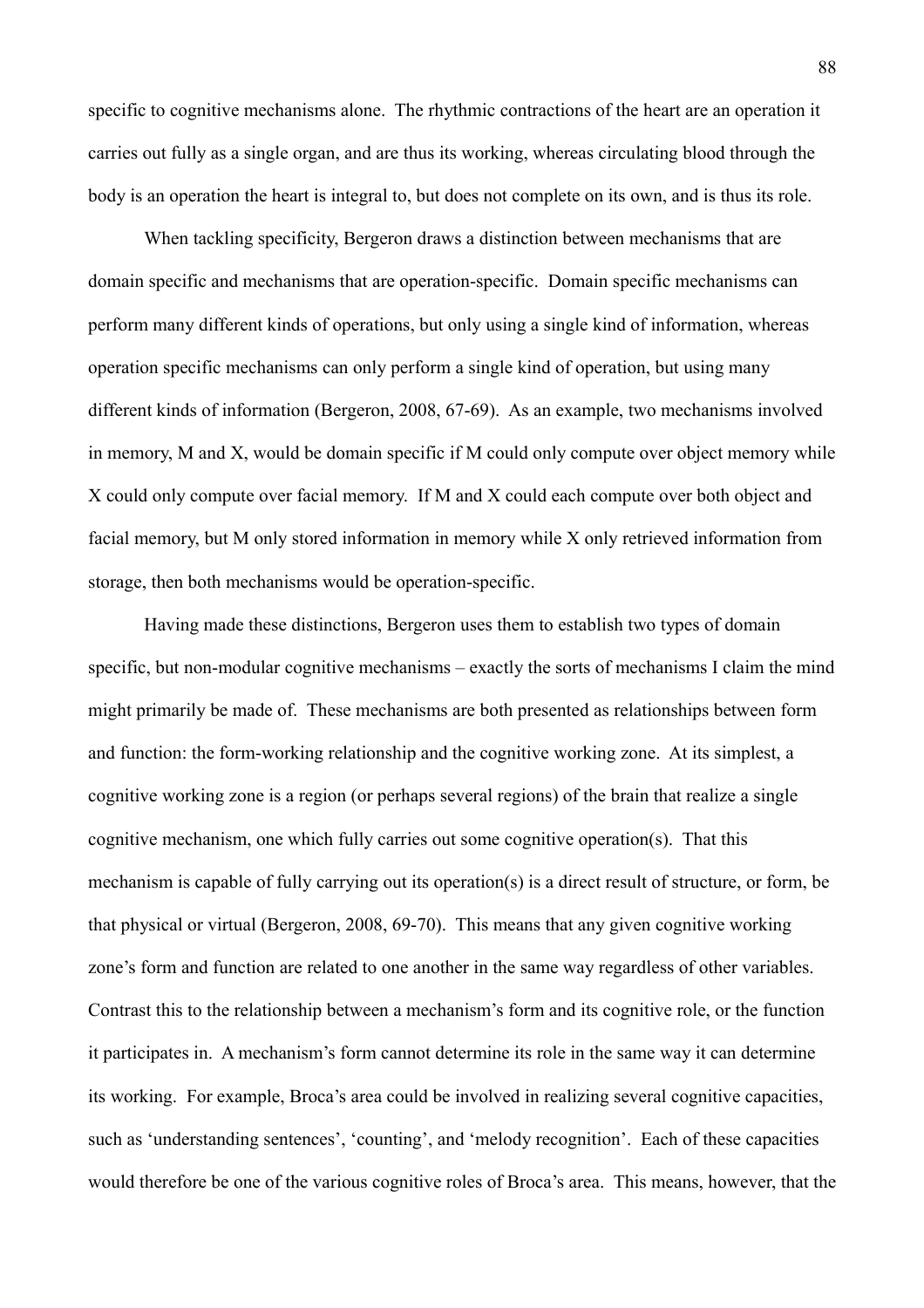function of Broca's area, when understood in terms of its cognitive role, would change depending on cognitive context. However, if Broca's area performs only a single cognitive operation (parsing linearly-arranged strings of information), then its working remains invariable regardless of context. This is because its working is what it does, while its role is what it is involved in; the former is determined by its structure, and does not change unless the mechanism's structure does as well, whereas the latter is determined by its context, which only very loosely depends upon the mechanism itself (Bergeron, 2008, 69-70).

The form-working relationship is essentially the same as the cognitive working zone, except that it narrows down the operation(s) of the mechanism, specifying them in terms of informational domain(s), instead of describing them generally (Bergeron, 2008, 70). For example, instead of claiming that Broca's area parses linearly arranged strings of information, we might say that it 'performs linguistic parsing', 'performs musical parsing', and 'performs numerical parsing', thus assigning it several functions, each of them corresponding to a different informational kind. The structures that Bergeron calls form-working relationships are still regions of the brain which perform specific workings as a direct result of their architecture; the only difference is that their workings are described in terms of traditional informational domains (such as language, music, or numbers). The important thing is, even if a given mechanism performs functions only within a single informational domain, that does not *necessarily* make it domain specific *qua* input specific (9a), and therefore does not necessarily make it modular. If Broca's area is capable of performing only linguistic parsing, that does not necessarily mean that it can use only linguistic data in performing that function; it may make use of both linguistic information and expectation information, but only output linguistic information. That would make it domain specific, but only domain specific *qua* output specific (9b). The same is true if the working of Broca's area is instead thought of as parsing linearly-arranged strings of information; it may only parse certain kinds of information (kinds that can be linearized), but it could make use of many additional kinds of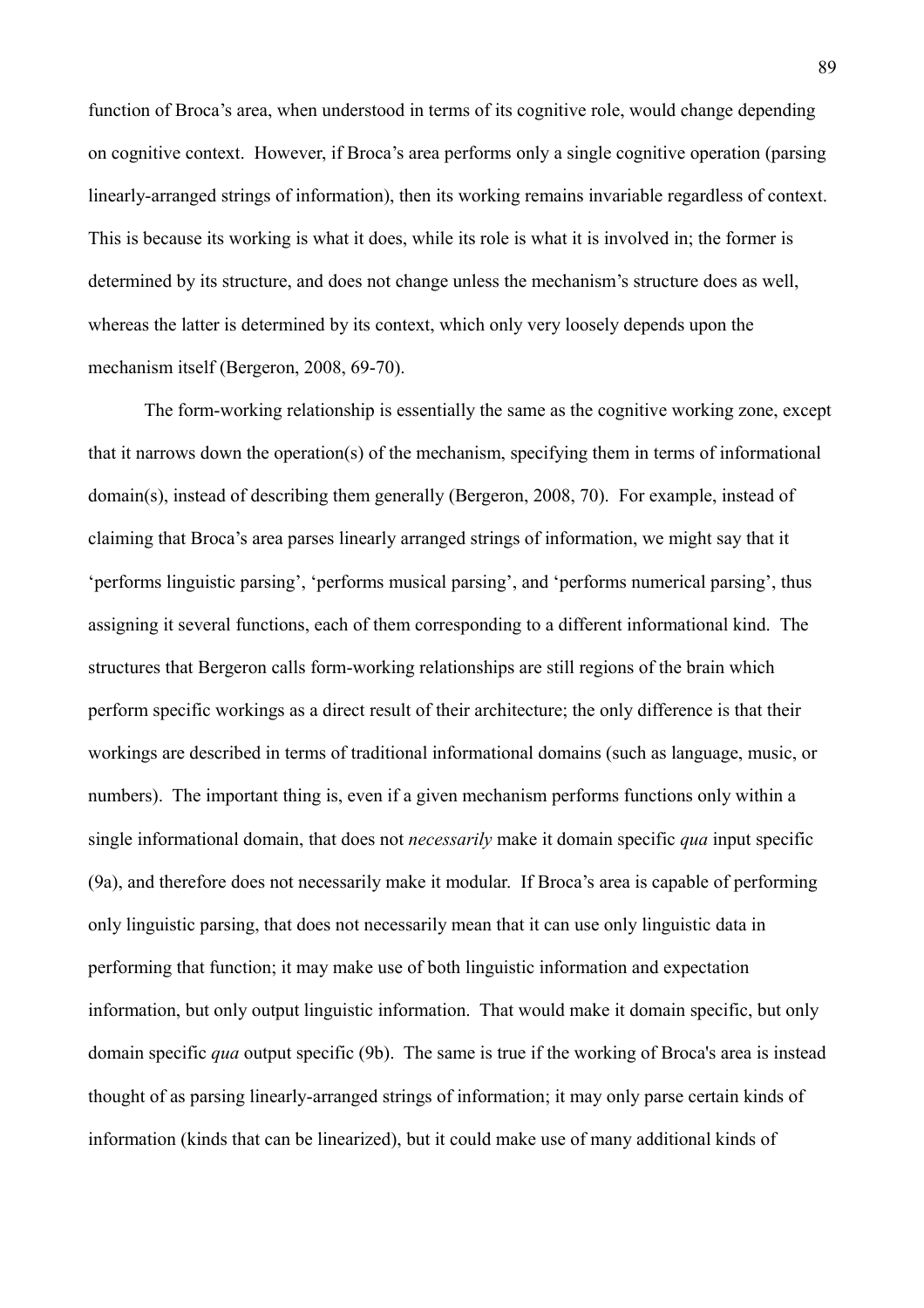information over the course of doing so. Thus, specifying form-working relationships or cognitiveworking zones does not amount to specifying modules.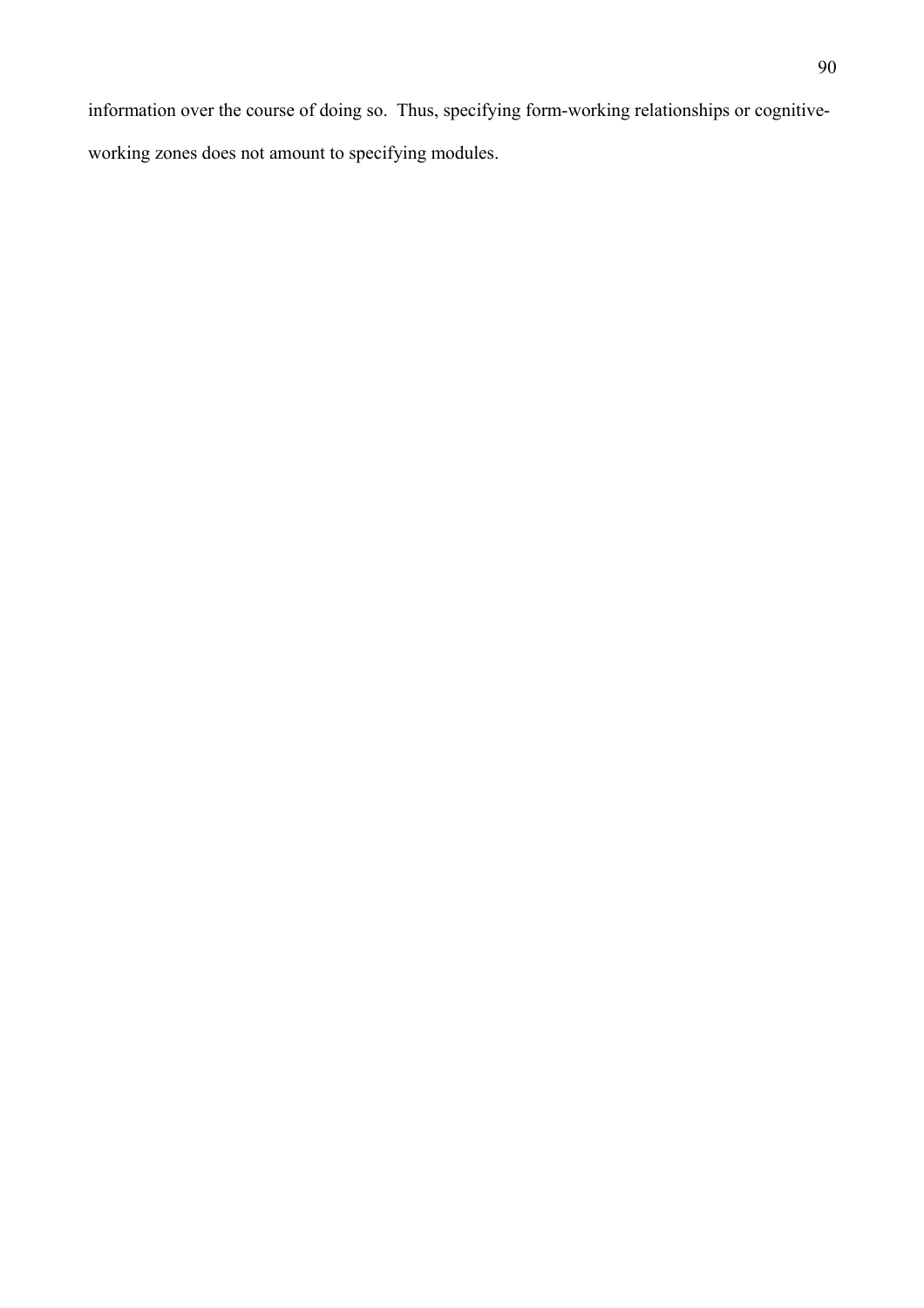The upshot of all the above is as follows: by breaking down functional specificity and providing two non-modular, but domain specific (function specific) types of mechanism, Bergeron has established a massively function specific (9b) conception of the mind that has a great degree of plausibility. As an illustration, I ask that you once again consider the clock: in order for the whole system to tell time, many subsystems must perform subservient functions - many of which, when taken out of context, may appear to be orthogonal to the main function of telling time. The same is true of any complex function performed by the mind. Take, as an example, incest avoidance. Evidently, avoiding incest is an important step towards creating fit offspring that can carry on your genetic code. It is also, however, a very complicated step; in order to avoid incest, an organism needs to be able to recognize conspecifics, determine which conspecifics it is related to, and have some sort of innate avoidance reaction that kicks in when a possible dalliance is determined to be incestuous. Furthermore, these individual pieces themselves are relatively complex. Determining relatedness alone could be accomplished using many different kinds of evidence; shared upbringing, similarity of features (especially facial features), and even simple linguistic communication could all play a part.

The point of all this is that incest avoidance is sufficiently complex that it could not have evolved in a single step. Just as the eye consists of a lens, rods, cones, a retina, and much else besides, incest avoidance is likely accomplished by a whole coalition of lesser mechanisms. Thus, one *cognitive role* of those lesser mechanisms is incest avoidance. The *cognitive workings* of those mechanisms, however, are whatever laundry list of minor computations is necessary in order to successfully avoid incest, each computation being the working of a single mechanism. Thus, every one of those mechanisms that together realize incest avoidance could be function specific (9b). Consider: if as part of incest avoidance, a single mechanism takes as input a whole variety of data from other mechanisms, and uses it to determine relatedness, then it must be output specific (9b).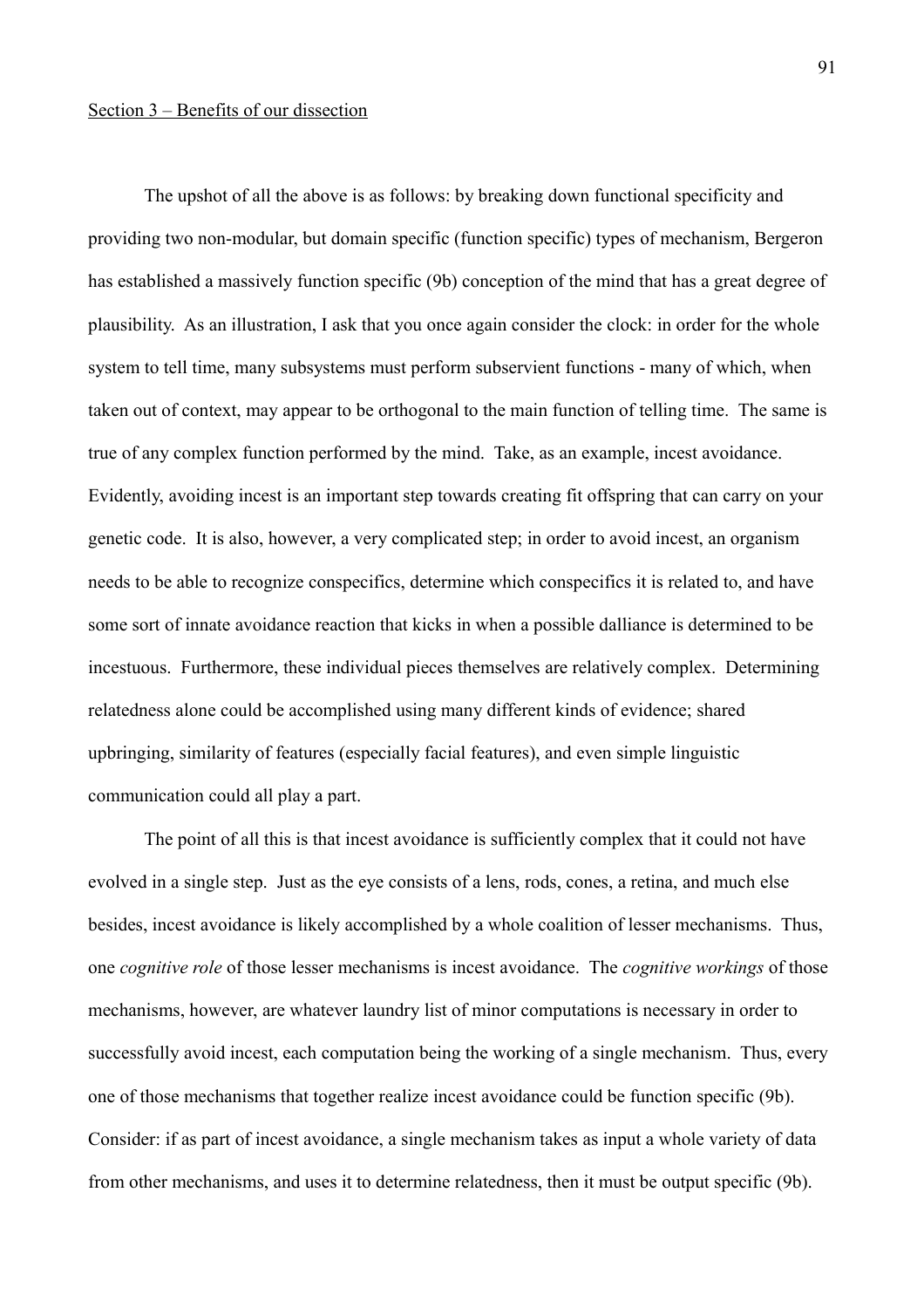While this example is evidently a simplification of the overall process of incest avoidance, it nevertheless serves well enough to prove my point: since its function is to determine relatedness, this hypothetical relatedness-determining mechanism outputs only relatedness information. It outputs only information of a single informational kind (relatedness), meaning that it is output specific, or function specific (9b). Even if the output of this mechanism is coopted to perform many tasks (viz., the mechanism has many cognitive roles), the output is still only of a single informational kind, and the mechanism is still doing only one thing. It is therefore possible for the entire mind to be made of mechanisms that perform only a single working, or a single function, but where those workings are put to different uses, or used in realizing different cognitive roles.

Put another way, conceived of as cognitive working zones or form-working relationships, individual mechanisms become function specific (9b) *because* they are operation-specific. To be correctly described by either of Bergeron's form-function relationships is simply to perform some operation as a direct causal result of having a particular architecture, either physiological or virtual (Bergeron, 2008, 69-70). Most importantly for my purposes, this means that if you agree with Bergeron that the mind likely consists of many cognitive working zones/form-working relationships, then you must hold that the mind is massively function specific (9b). Broca's area is a possible example of a cognitive working zone (Bergeron, 2008, 70-71). Therefore, given that it seems likely that the mind is constructed of many mechanisms of approximately equal complexity to Broca's area, the above argument shows that it is equally likely that the mind is massively function specific (9b). Essentially, in describing his two form-function relationships, Bergeron has provided us not only with a means for mechanisms domain specific while remaining non-modular, but also with a means for all the mechanisms of the mind to be plausibly function specific (9b).

In part, this plausiblity comes from discarding the conceptual baggage from something as unlikely as modules. At the same time, however, Bergeron's argument makes a massively function specific mind appear feasible by demonstrating how few requirements mechanisms must meet in order to be function specific. This second idea is even more obvious if one considers more closely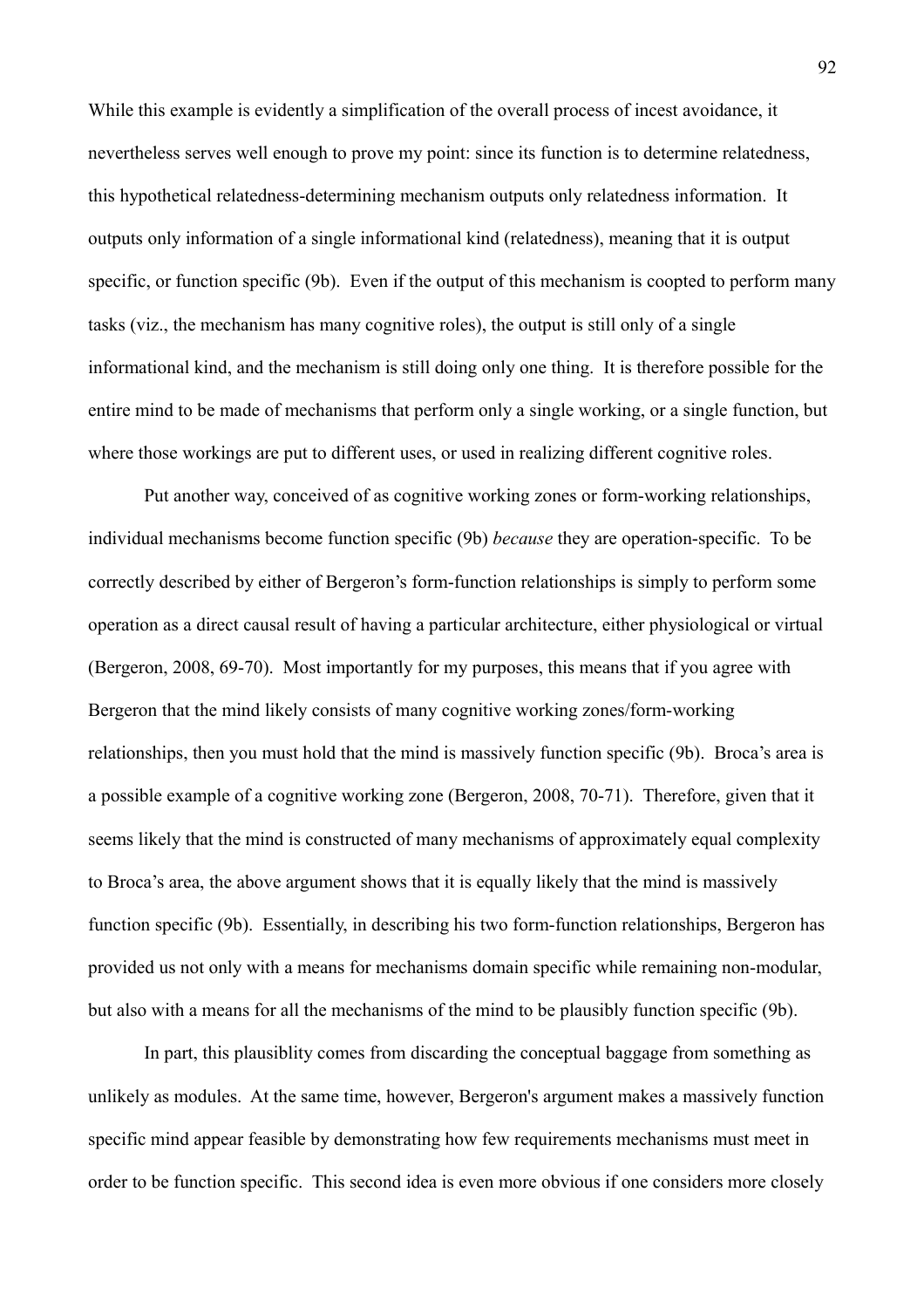what exactly counts as an informational domain. Once again, consider the example of Broca's area. On the one hand, it could be said to concern three informational kinds: linguistic, musical, and numerical. On the other hand, however, one might claim that since Broca's area outputs only linearly-arranged strings of information, it concerns only a single informational kind. Evidently, the suggestion here is that 'linearly-arranged strings of information' could be considered to be a single informational kind. Put another way, if the cognitive working of Broca's area (roughly) is *only* to parse linearly-arranged strings of information, then it might be considered to be domain specific to the informational domain of 'linearly-arranged strings of information'. As another example, consider a hypothetical mechanism M which performs only the operation of 'detecting edges in the visual field', but is put to use in recognizing faces, identifying inanimate objects, and identifying living things. One could claim that this mechanism concerns three informational domains (faces, objects, and naive biology), but its seems that one could also claim that this mechanism concerns only one informational domain (edges).

This idea makes use of Bergeron's distinction between cognitive workings and cognitive roles in order to demonstrate just how easily even very simple mechanisms can be function specific. While both Broca's area and the above hypothetical mechanism M are concerned with several informational domains via the various cognitive roles each of them plays, both of these mechanisms seem to be specific to only a single informational domain at the level of their workings. Broca's area outputs only linearly-arranged strings of information. Mechanism M outputs only perceivededge information. Those edges perceived by mechanism M may be later used to identify faces, objects, and living things, but this work is done by other mechanisms – M only detects edges. Thus, if we allow 'edges' or 'linearly-arranged strings of information' to qualify as valid informational domains, then both Broca's area and our hypothetical mechanism M are output or function specific (9b). Each of these two example mechanisms outputs information of only a single informational kind. The informational kinds of 'edges' or 'linearly-arranged strings of information' might be more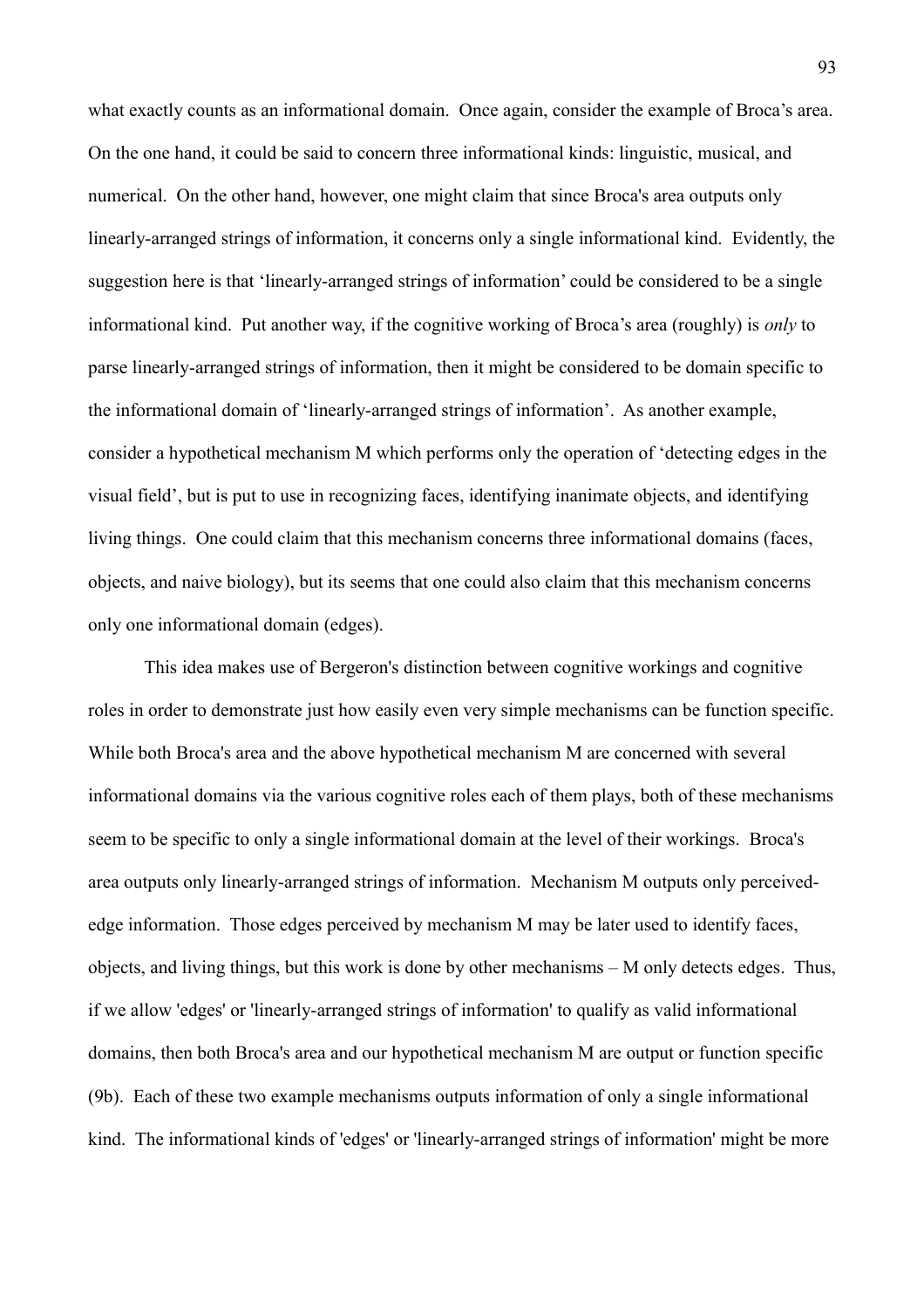finely grained than what we think of as traditional informational kinds (such as music or faces), but that is no reason to deny that they are indeed informational kinds.

Consider: vision, audition, pitch, and colour are all used as relatively commonplace examples of informational kinds. The domain of 'colour', however, is a more finely grained domain than that of 'vision', and the domain of 'pitch' is more finely grained than the domain of 'audition'. This is because 'colour' is an informational domain within the greater domain of 'vision', and the same can be said of 'pitch' and 'audition', respectively. Put another way, these more finely grained domains are the building blocks of the informational domains that are more traditionally discussed. Just as cognitive capacities are likely large systems realized by many smaller subsystems, traditional information domains might be coarsely-grained informational kinds composed of many smaller, more finely-grained, 'building block' informational kinds. Morphemes are combined to create words, words are combined to create sentences, and sentences are combined to create paragraphs. Perhaps subdomains are combined to create domains in the same way.

As Cosmides and Tooby point out, natural selection "is not limited to what could be validly deduced by one individual, based on a short period of experience, it is not limited to what is locally perceivable, and it is not confused by spurious local correlations" (Cosmides & Tooby, 1994, 94). It seems fair to assume, then, that evolution has designed our cognitive mechanisms to interact with objects more basic or finely-grained than those we commonly consider. If so, then 'building block' domains would indeed seem to be valid informational kinds, meaning that it would be extremely easy for any mechanism to be function specific (9b), as any mechanism that performs only a single working (is operation specific) would necessarily output information of only one kind. This is the case even if that operation ultimately plays a part in many cognitive roles. As long as 'buildingblock' domains such as edges or linearly-arranged strings of information can just as easily be informational kinds as more traditional domains, such as numbers or colours, then any operationspecific mechanism would necessarily be output specific (9b) to the informational kind it operates upon. To illustrate this idea with a purely fantastical example, if a given mechanism's function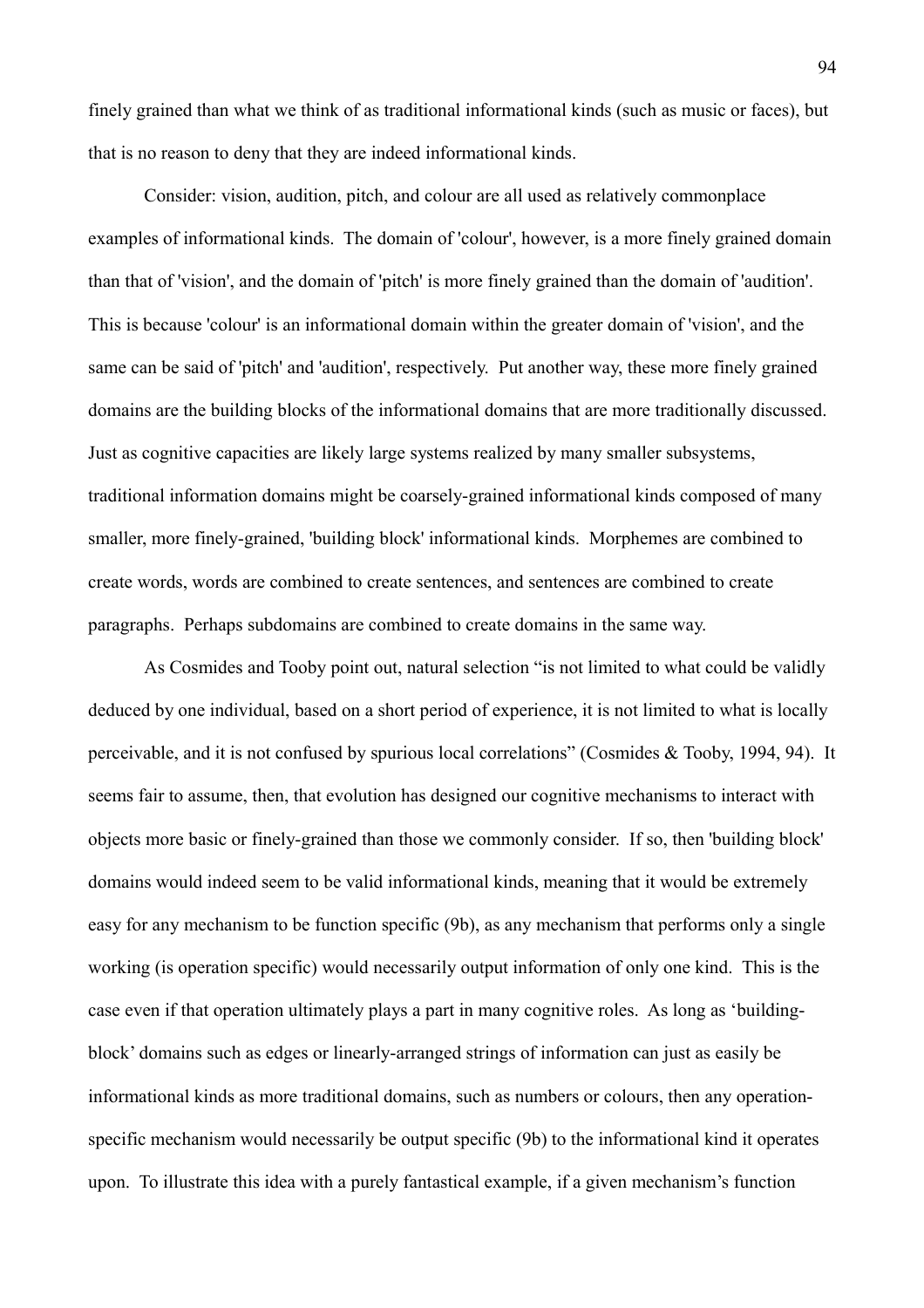were to 'translate its inputs into binary bits', then while it might output information about numbers, music, or colours, it would still output all of that information in binary bits. Insofar as another mechanism may or may not be able to take binary bits as input, it would seem that they are a distinct informational kind. The same goes for information arranged as linearly-arranged strings of information. Thus it seems that any mechanism in the mind can be at least very weakly function specific, meaning that a massively function specific (9b) mind is easily achieved.

Of course, there are additional reasons beyond palatability to accept this relaxed conception of functional specificity (9b). As Bergeron asserts, one of the greatest advantages of focusing on cognitive working zones is capacity for integration. By attempting to describe the operation a given mechanism fully performs, as opposed to merely the role it plays in a larger cognitive capacity, we can bring together insights and findings from different branches of cognitive research in a new way. Perhaps a hypothetical mechanism M is involved at once in the voice recognition process and the object recognition process. Instead of simply claiming that M performs vocal recognition operation V or object recognition operation O, we could perhaps end up integrating findings to conclude that M is in fact a pattern comparison engine, a small computer that determines how closely observed particulars match generalized representations. This is what Bergeron means when he claims that "the specification of a cognitive working zone will often have the potential to account for the basic contribution of a given brain structure to a wide range of (sometimes seemingly unrelated) cognitive operations" (Bergeron, 2008, 85). By focusing primarily on the elemental contribution of each individual mechanism, prior to the functional roles those mechanisms play, we can also find new ways to relate portions of the mind. The same can be said of what I have somewhat informally called 'building-block' domains. By focusing on the elements that make up more traditional informational domains, we may find that those domains share more in common than we originally thought. If different cognitive capacities turn out to require similar operations in their realization, then knowing which mechanisms perform those operations and what other capacities they are involved in realizing could lead us to find new connections between all those capacities involved.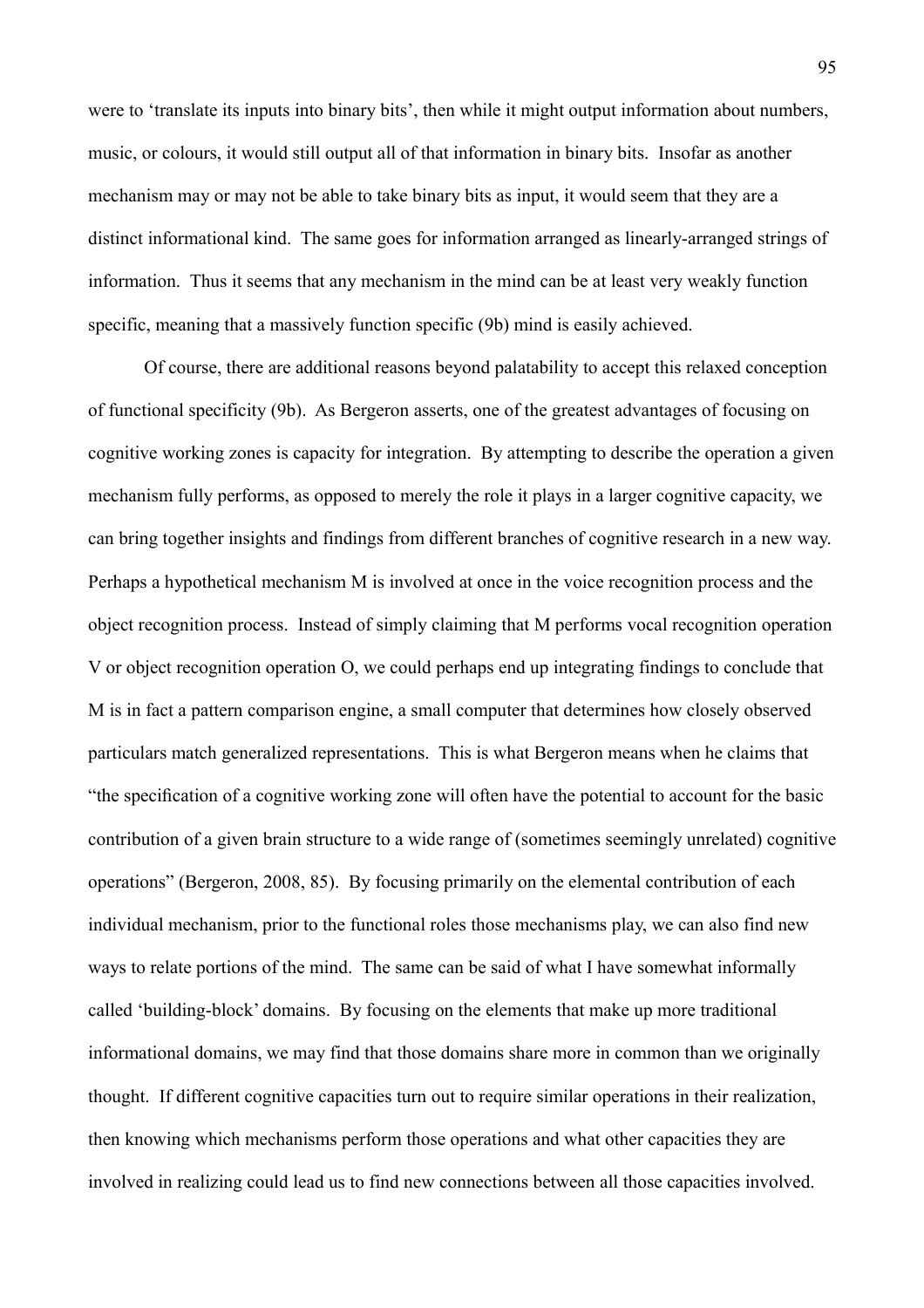By the same token, if different cognitive capacities turn out to make use of similar informational elements in their realization, then knowing which mechanisms share what elements in common could lead us to find new connections as well.

This same idea is present when Bergeron notes the boon cognitive working zones are for the evolutionary approach. Finding homologues of human mechanisms in other animals, especially related animals such as primates, gives us much greater insight into the path of human cognitive evolution. Focusing such an investigation on cognitive workings and 'building block' domains is a good way to find similarities between human brains and animal brains. The same cognitive workings can be involved in different cognitive roles, and the same 'building block' domains in different traditional domains. Thus, shifting our focus toward cognitive workings and 'building block' domains amounts to shifting our focus toward the stable elements human and animal brains could share. Put another way, the cognitive role of a given mechanism can change so easily, even without its working changing at all. Thus, comparing mechanisms in terms of their workings, as opposed to their roles, is a far more reliable method for tracing the phylogenetic development of those mechanisms (Bergeron, 2008, 100-102). The same goes for 'building block' domains, as opposed to the more traditional domains.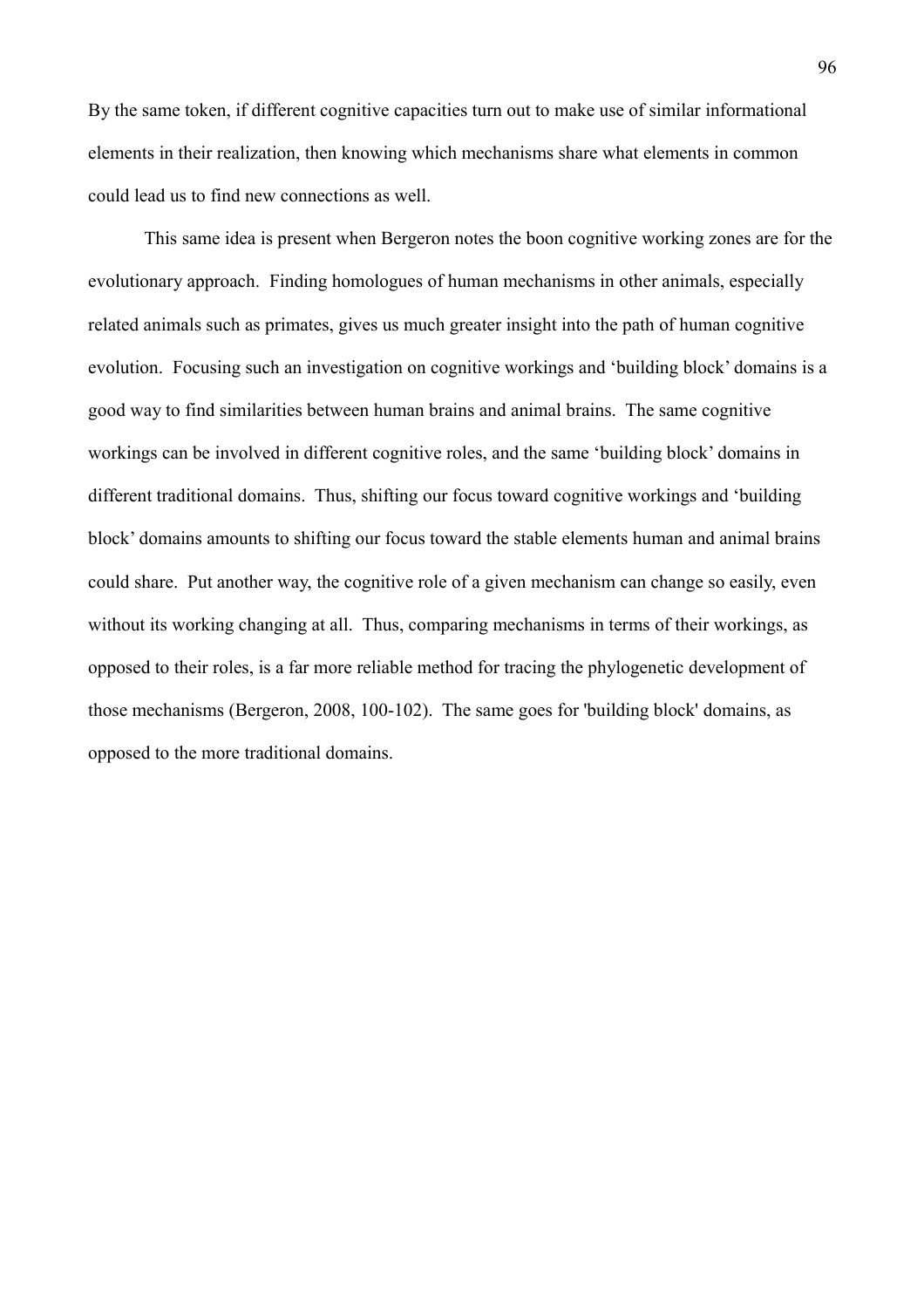# Section 4 – Conclusions and further work

In conclusion, I believe that a massively function specific (9b) picture of the mind has several merits. It can accommodate the weakened version of Carruthers' argument from design, but does not fall prey to massive modularity and the arguments against it. Furthermore, as I showed by appealing to Bergeron's work, this picture of the mind is by no means a radical one. It also seems to provide new and fruitful opportunities for both interdisciplinary integration and evolutionary investigation. All in all, this picture of the mind seems to be a successful disentanglement of massive modularity from many of the ideas that made it so enticing; it has many of the theory's strengths without its weaknesses.

Despite everything that I have done over the course of this project, however, I still feel that I have left the 'real work' unfinished. While determining what the mind cannot be is important, at least insofar as it narrows the scope of possibilities, the ultimate goal is to figure out what the mind is. I have made an attempt at meeting that goal here, but it truly is nothing more than an attempt – a fledgling idea that requires much more in the way of work before it can become something interesting and valuable. It seems to me, however, that the massively function specific picture I have proposed deserves further investigation. It is both powerful in what it can account for and plausible in how easily it can be realized. Thus, if I am ever to continue this project, I believe that the next step would be arguing for the truth of this picture, as opposed to merely the possibility that it could be true.

I believe that turning to thinkers who work at the intersection between psychological studies and architectural theorizing would be the best way to take that next step. Authors like Simon Baron-Cohen, Alan Leslie, and Alison Gopnik are all concerned with the mechanical workings of the various cognitive capacities they study. In so doing, they have all organized the results of many experiments in attempts to create platforms of evidence for the various theories each of them adheres to. Measuring the massively function specific view of the mind against those evidential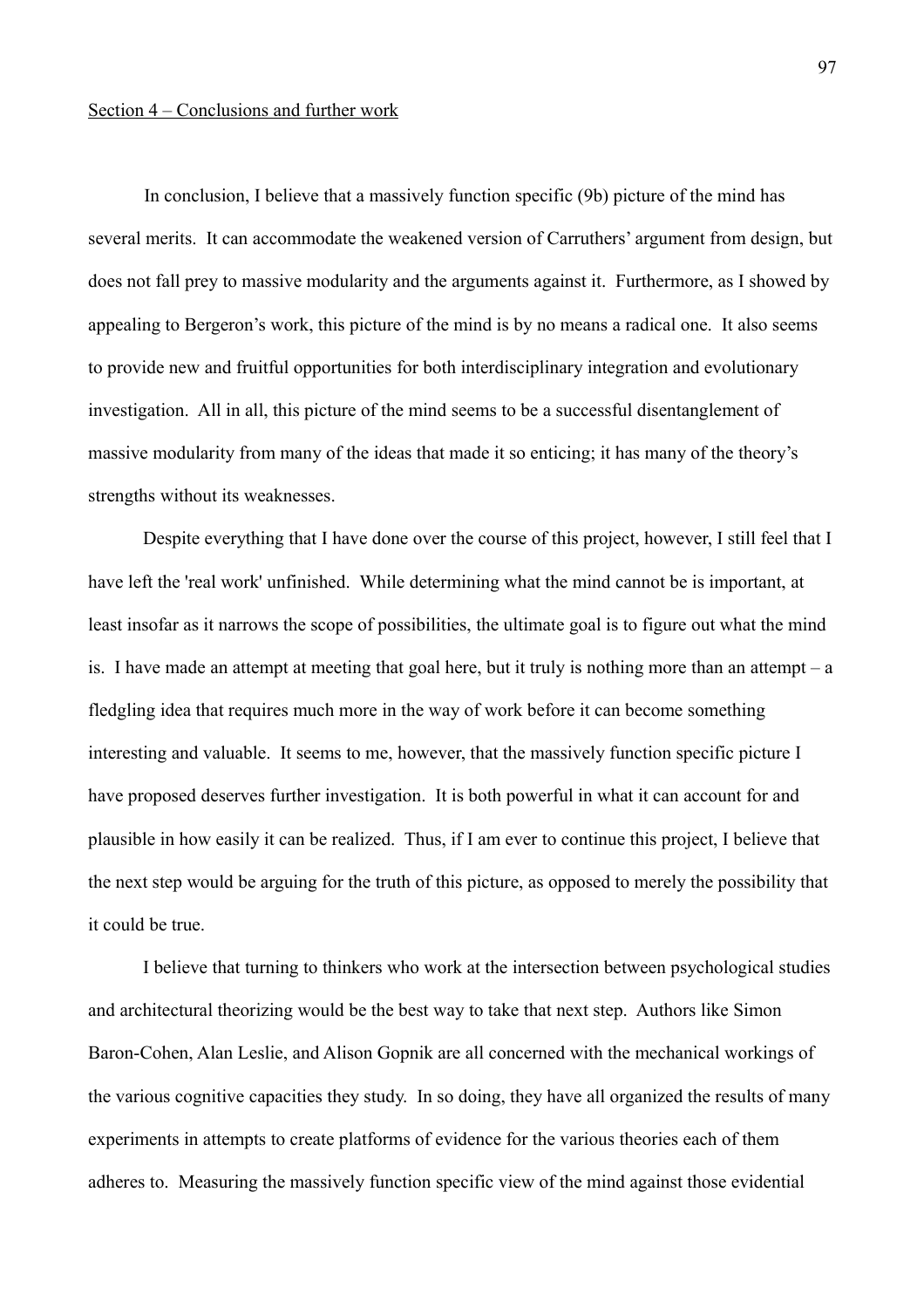platforms would be an excellent way to determine just how likely it is to be true.

I also believe that it would be beneficial to more carefully explore how well the massively function specific approach accounts for evolutionary concerns. While they have sometimes been given the cold shoulder, I believe that the main thrust behind the approach of evolutionary psychologists is a valuable one. The mind must have evolved, and thus evolutionary constraints are salient when considering the workings of cognitive capacities. Furthermore, the human mind must have evolved from something, so studying the minds of humanity's closest relatives is important in discovering how the mind was built over generations. Knowing the exact phylogenetic history of the mind would be a great help in distinguishing its various functional systems.

There also remains some critical work yet to be done. Over the course of this project, the bulk of the critique I leveled against massive modularity followed from the definition of modularity I established in chapter 1. Given this approach, it seems that my critique would be more complete were I to restate it using a different (and less demanding) approach to definitions, such as exemplars. As definitions go, those created through the specification of necessary and sufficient conditions are sometimes considered to be overly-strict. If my criticisms of massive modularity could continue to hold true even while using a less restrictive approach to definitions, then it would seem that they would be all the better.

Of course, whether all this work will ultimately lead to the rise or downfall of the massively function specific conception of the mind is not something I can currently say with any confidence. What I can say, however, is this: there are many reasons to doubt both more traditional, domain general accounts and massively modular accounts, and yet both pictures of the mind still have their proponents. As a middle-ground position between these two extreme approaches, the massively function specific picture may very well be better than either of them, but we simply will not know without giving it a great deal of our time. This new position deserves careful thought and consideration, even if initial investigations show it to have a few flaws. After all, no theory in science, cognitive or otherwise, is ever perfect.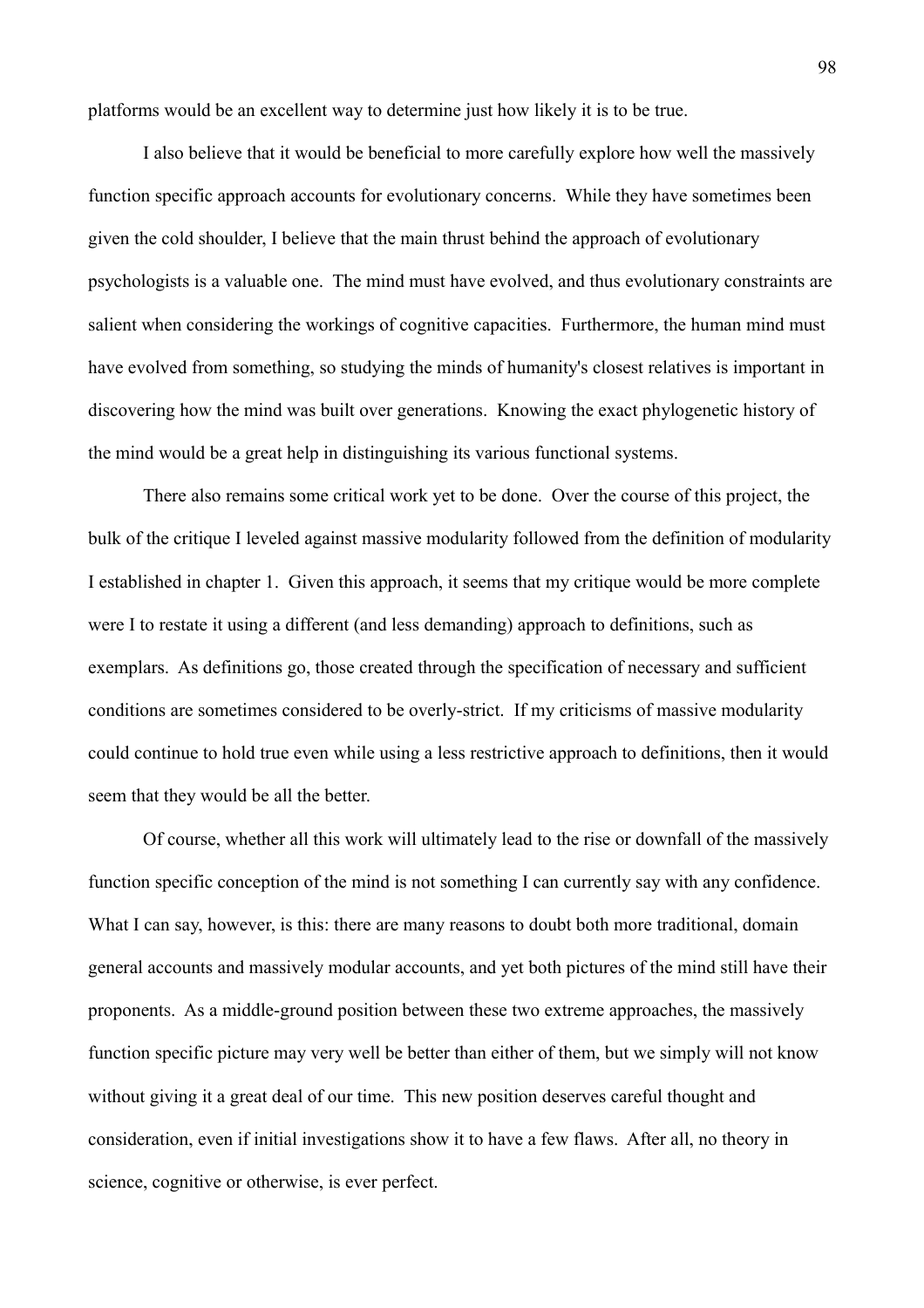# **Bibliography**

- Adams, F., & Aizawa, K. (2009). Why the mind is still in the head. In P. Robbins & M. Aydede (Eds.), *The Cambridge Handbook of Situated Cognition*, 78-95. USA: Cambridge University Press.
- Anderson, M.L. (2010). Neural reuse: A fundamental organizational principle of the brain. *Behavioral and Brain Sciences*, 33(4), 245-266.
- Bargh, J., & Chartrand, T. (1999). The unbearable automaticity of being. *American Psychologist*, 54(7), 462-479.
- Baron-Cohen, S. (1994). How to build a baby that can read minds: Cognitive mechanisms in mindreading. *Cahiers de Psychologie Cognitive/ Current Psychology of Cognition*, 13, 513- 552.
- Bergeron, V. (2008). *Cognitive architecture and the brain: Beyond domain specific functional specification*. Retrieved from https://circle.ubc.ca/handle/2429/2711
- Carruthers, P. (2006). *The Architecture of the Mind*. Oxford: Oxford University Press.
- Coltheart, M. (1999). Modularity and cognition. *Trends in Cognitive Science*, 3(3), 115-120.
- Cosmides, L., & Tooby, J. (1994). Origins of domain specificity: The evolution of functional organization. In L. Hirschfeld & S. Gelman (Eds.), *Mapping the Mind*, 85-116. Cambridge: Cambridge University Press.
- Cosmides, L., & Tooby, J. (1992). Cognitive adaptations for social exchange. In J.H. Barkow, L. Cosmides, & J. Tooby (Eds.), *The Adapted Mind*, 163-228. Oxford: Oxford University Press.
- Dennett, D.C. (1991). *Consciousness Explained*. Boston: Little, Brown and Company.
- Fodor, J.A. (1983). *The Modularity of Mind: An Essay on Faculty Psychology*. Cambridge, MA: MIT Press.
- Fodor, J.A. (1987). Modules, frames, fridgeons, sleeping dogs, and the music of the spheres. In J. Garfield (Ed.), *Modularity in Knowledge Representation and Natural-Language Understanding*, 26-36. Cambridge, MA: MIT Press.
- Fodor, J.A. (1990). *A Theory of Content and other Essays*. Cambridge, MA: MIT Press.
- Gopnik, A., & Wellman, H.M. (1994). The theory theory. In L. Hirschfeld & S. Gelman (Eds.), *Mapping the Mind*, 257-293. Cambridge: Cambridge University Press.
- Koch, C. (2004). *The Quest for Consciousness: A Neurobological Approach*. Englewood, Colorado: Roberts and Company Press.
- MacPherson, F. (2012). Cognitive penetration of colour experience: Rethinking the issue in light of an indirect mechanism. *Philosophy and Phenomenology Research*, 84(1), 24-62.